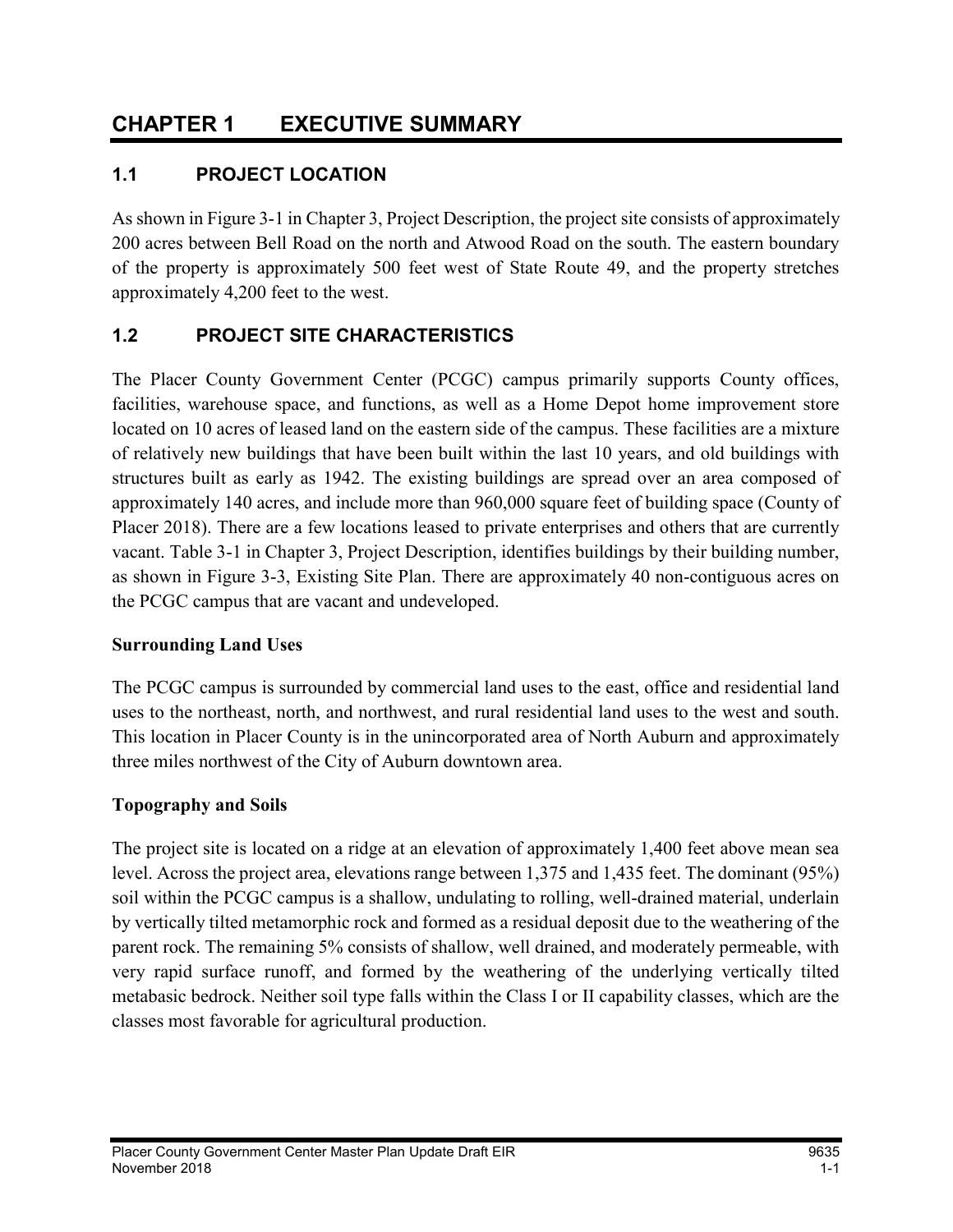#### Biological Resources

The Biological Resources Technical Report for the project (Appendix C) found that biological resources on the project site are limited by the extent of existing development, but include four land cover types: native and non-native annual grassland, oak woodland, riparian, and developed/disturbed habitat, as shown in Figure 3-4 in Chapter 3, Project Description. The majority of the site is made up of native and non-native annual grassland that includes patches of native and non-native weedy species (ruderal vegetation) throughout the site, most of which are also disturbed.

Three detention basins and a pond also exist within the site. Wetland habitats consist of riparian wetland, seasonal wetland, and wetland swale. No special-status plant species have been identified as being present on the site. Three special-status wildlife species have moderate potential to occur on the project site.

#### Historic and Archeological Resources

A 63-acre portion of the PCGC campus has been listed in the National Register of Historic Places as the Dewitt General Hospital Historic District (NPS 2015). Dewitt General Hospital was constructed during World War II and contained more than 80 buildings, roads, a steam power plant, a water treatment plant, an incinerator, a sewer treatment plant, and other additional components designed to allow it to function as a self-contained facility (NFA/URS 2002). The historic district is delineated as the area bounded by 1st Street, B Avenue, Richardson Drive, and Atwood Road.

A prehistoric bedrock milling site has been identified within the project site but not within the proposed area of disturbance.

## 1.3 PROJECT OBJECTIVES

The proposed PCGC Master Plan Update includes a vision statement and set of guiding principles for development of the PCGC campus. These seek to ensure that the campus provides efficient delivery of government services as well as a vibrant mix of private land uses. The County has identified the following discrete objectives for adoption and implementation of a campus-wide plan that does the following:

- Accommodates the future facility needs required to support County services for the residents of the County.
- Creates a vibrant community and campus by incorporating a diversity of land uses across the campus that include retail, multifamily housing, office, and mixed-use opportunities.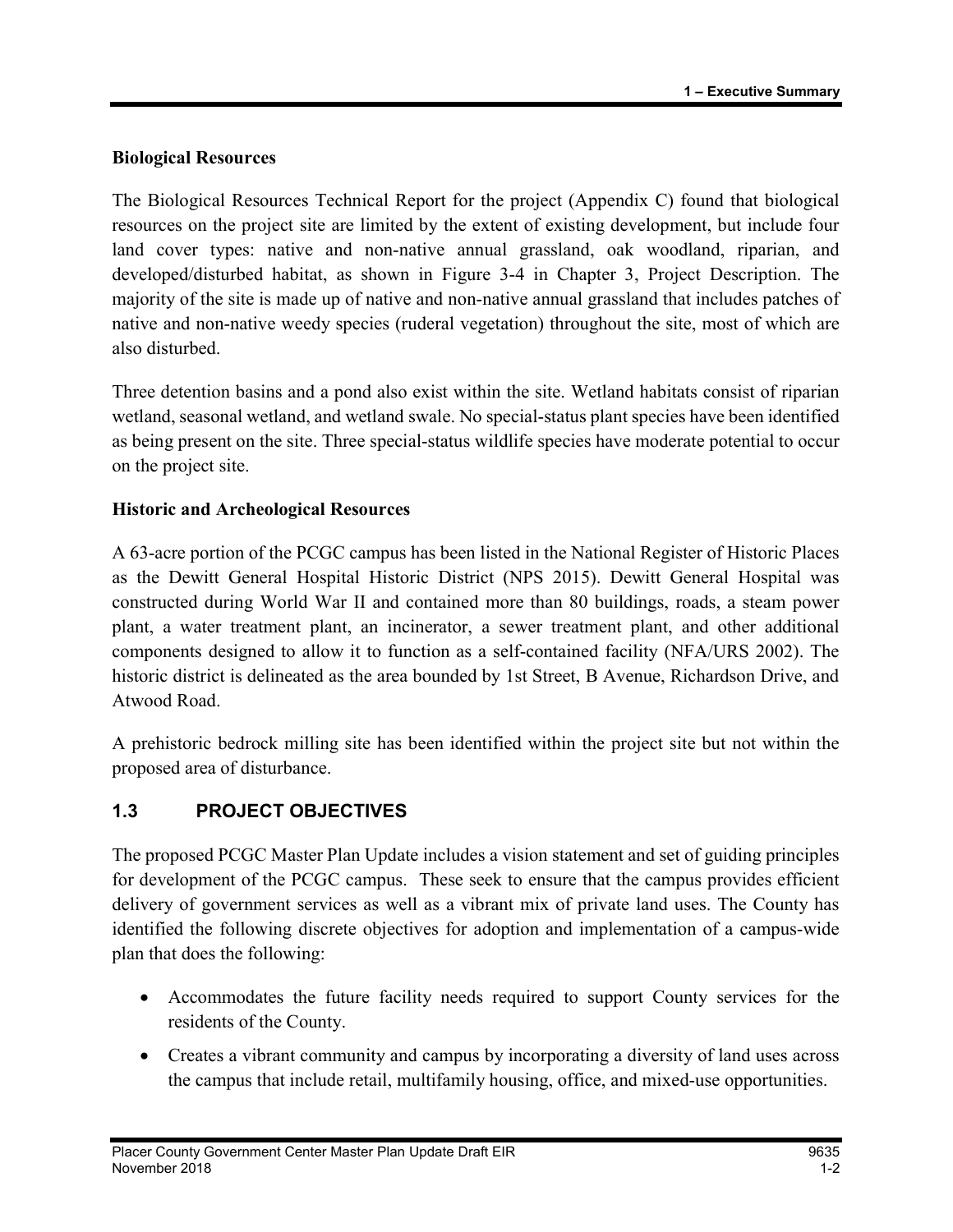- Consolidates government departments to provide efficient delivery of public services.
- Establishes best practices for sustainable design, improves energy efficiency, and reduces average water consumption rates within the site.
- Provides office space that offers the amenities necessary to support employee functionality, productivity, and collaboration.
- Identifies opportunities for development to maximize the value of the site.
- Identifies potential for public-private development opportunities at the site, best use being the PCGC commercially zoned areas.
- Determines campus-wide infrastructure and facility needs and the plan to upgrade, replace, or install new systems and buildings as anticipated over time to ensure adequate service to the proposed land uses and to reduce infrastructure inefficiencies.
- Defines a central green to help reinforce the campus identity and non-motorized connectivity throughout the site, including provision of sidewalks and bicycle facilities throughout the campus.
- Forms the design criteria that promote healthy, safe, productive, and comfortable indoor and outdoor environments for the hundreds of employees who work at the government center.
- Provides site and building design criteria that create long-term, lifecycle-based solutions and reinforces a cohesive civic appearance.

## 1.4 DESCRIPTION OF PROPOSED PROJECT CHARACTERISTICS

This EIR includes three different analyses consisting of two different types of analysis: a programlevel analysis of the adoption and implementation of the PCGC Master Plan Update as well as project-level analyses of the construction of the first two projects undertaken to implement this plan – the Health and Human Services Building and the Multifamily Residential project located at 1<sup>st</sup> Street and B Avenue. The differences between the two types of analysis are explained in further detail in Chapter 2, Introduction.

#### PCGC Master Plan Update

The proposed PCGC Master Plan Update defines potential anticipated uses for the PCGC campus, as shown in Figure 3-7, Conceptual Land Use Plan in Chapter 3, Project Description. The project anticipates retention of approximately 650,000 square feet of existing building space, as well as construction of approximately 410,000 square feet of new County facilities, 30,000 square feet of community uses, and approximately 510,000 square feet of new mixed use, including commercial and residential elements. The PCGC Master Plan Update proposes to organize the campus into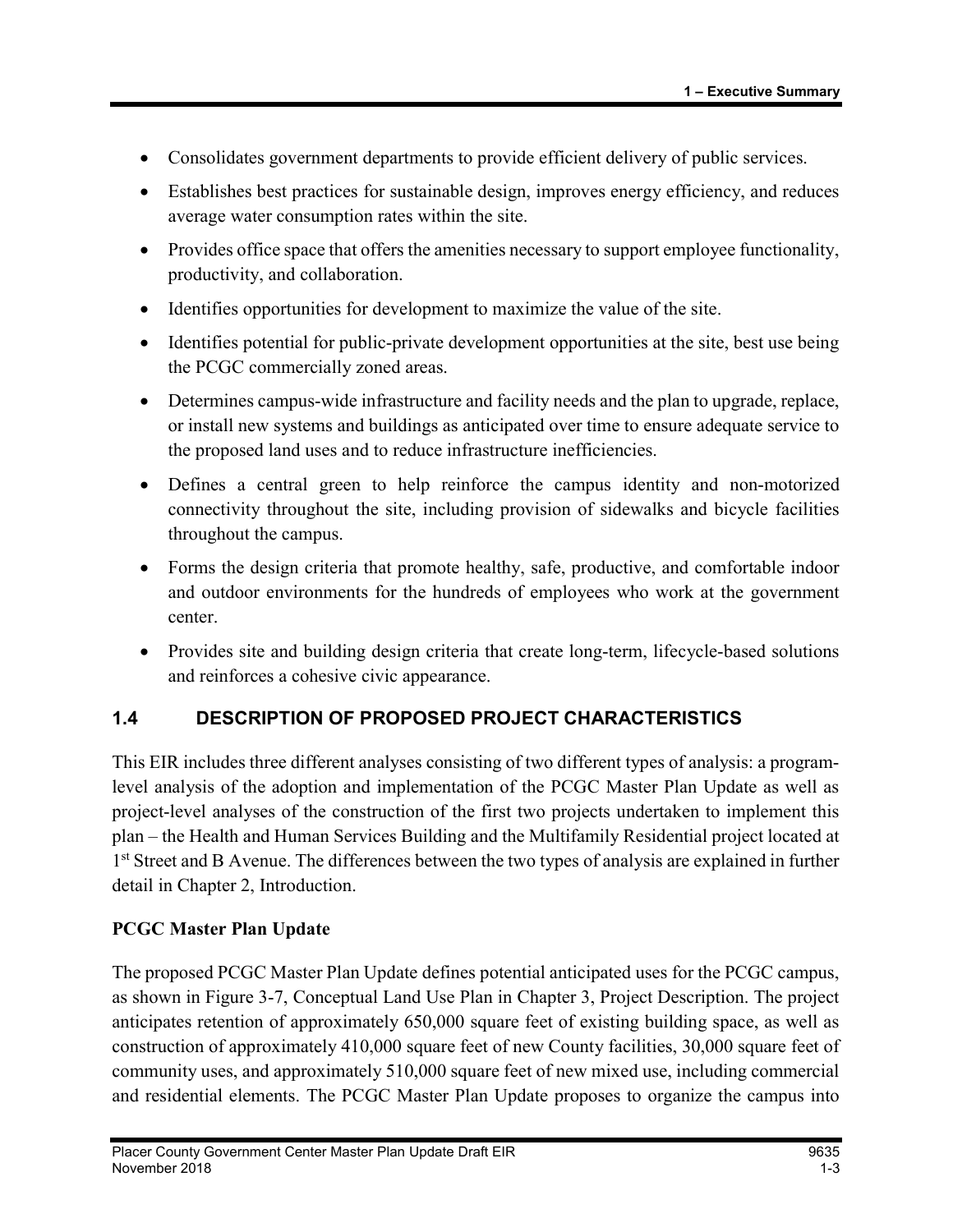nine distinct areas, as shown in Figure 3-8, Thematic Areas: Multifamily Residential, Mixed Use, General Commercial, Community, DeWitt Heritage, Government Services 1, Government Services 2, Corporation Yard, and Open Space. The proposed land uses reflect the square footage needed to support future County facility needs and the County's ability to capitalize on likely market opportunities. The County also proposes to adopt Design Guidelines and Development Standards for the PCGC campus as part of the PCGC Master Plan Update.

The PCGC Master Plan Draft Strategic Vision, Development Standards, and Design Guidelines are available for review on the County's website (http://www.placer.ca.gov/pcgc).

#### Health and Human Services Building

Under the proposed PCGC Master Plan Update, a new Health and Human Services building would be constructed near the center of the PCGC campus, southwest of the proposed roundabout that would connect County Center Drive with B Avenue. This would require demolition of buildings 107, 108, and 109.

The new Health and Human Services building is expected to consist of approximately 135,700 square feet in 3 stories. The building would house the existing approximately 435 Health and Human Services employees, and would accommodate the anticipated employee growth over the next 20 years, with a projected 577 employees in 2035.

#### Multifamily Residential Project

The proposed PCGC Master Plan Update includes development of a Multifamily Residential project along 1<sup>st</sup> Street at the northeastern end of B Avenue. This location defines the easternmost portion of the PCGC campus adjacent to Bell Road. The project is expected to develop 100 or fewer multifamily residential dwelling units.

## 1.5 AREAS OF KNOWN CONTROVERSY AND ISSUES RAISED

Section 15123 (b)(2) of the California Environmental Quality Act (CEQA) Guidelines (14 CCR 15000 et seq.) requires the executive summary of an environmental impact report (EIR) to disclose areas of controversy known to the lead agency that have been raised by the agencies and the public. The County circulated a Notice of Preparation (NOP) to solicit agency and public comments on the scope and environmental analysis to be included in the EIR. A total of 22 letters were received in response to the NOP. The NOP and the comments received by the County are included in Appendix A of this Draft EIR. The following comments were raised in the responses to the NOP and at the public scoping meeting for this EIR: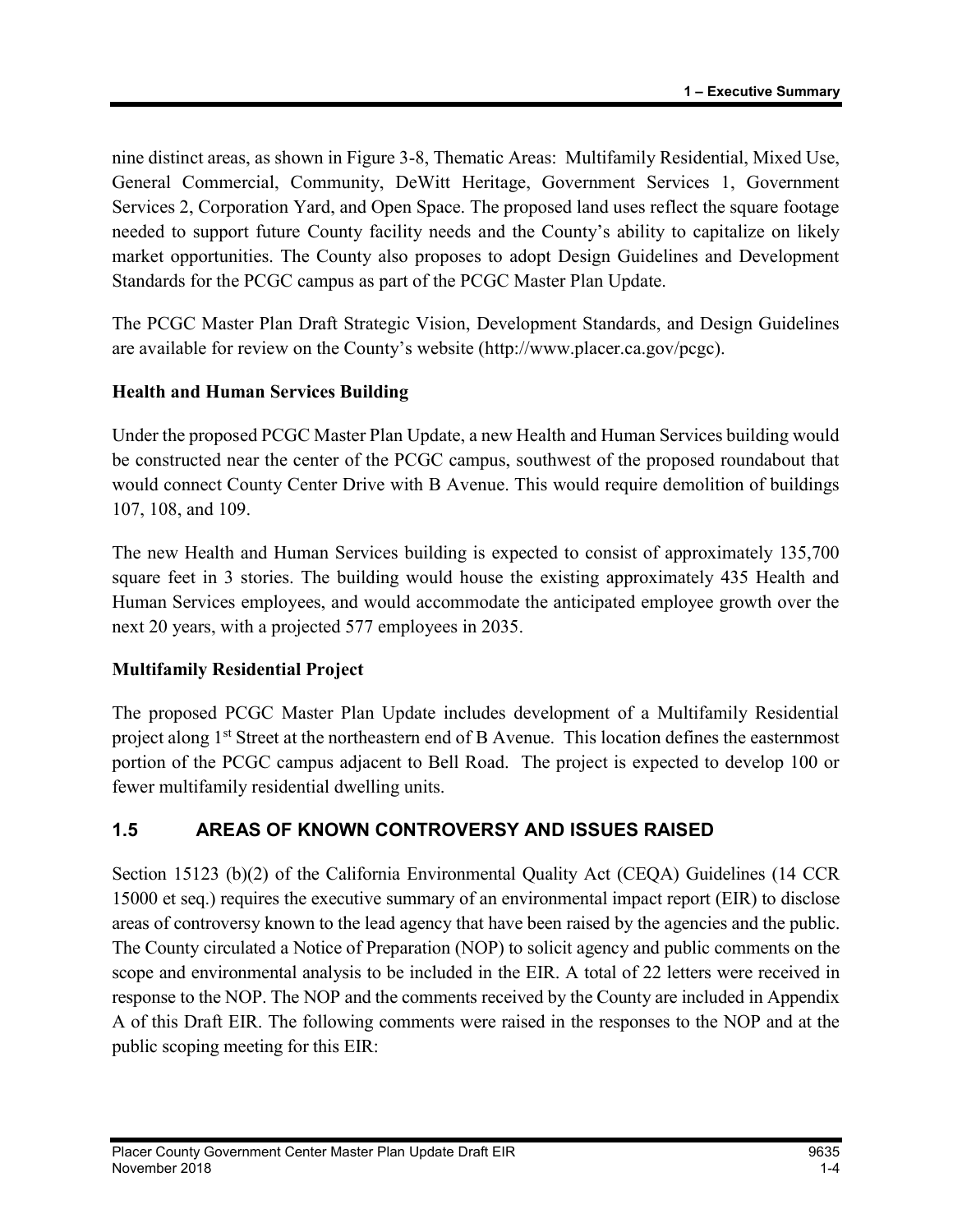- Desire for increased housing density, especially for low and very low affordable housing and in consideration of the County's Regional Housing Needs Allocation targets as well as the following recommendations:
	- o A suggestion that 10% to 20% of the site should be used for housing
	- o Mitigation measures should address significant impacts identified in the Auburn/Bowman Community Plan
	- o Housing should be included in Mixed Use areas
	- o Housing should be developed adjacent to roadways
	- o Housing should include pedestrian walkways
	- o Sufficient housing should be constructed onsite to replace the Bell Gardens Apartments
- Request for a detailed jobs/housing analysis
- Suggestions to increase retention of DeWitt General Hospital Historic District, including:
	- o retaining the DeWitt Theater
	- o Considering compliance with the General Plan and Auburn/Bowman Community Plan
	- o Ensuring that the proposed museum does not detract from the chapel
- Impacts associated with climate change
	- o Air Pollutant Emissions
	- o Greenhouse Gas Emissions
	- o Installation of Solar onsite
	- o Inclusion of LEED standards
- Evaluation of a new Zoning District
- Impacts associated with the potential Auburn airport expansion and existing compatibility
- Concerns regarding the loss of recreational amenities, specifically the filled-in swimming pool, and the community garden and co-op
- Concerns regarding consistency with the California Surplus Land Act
- Annexation of all or a portion of the PCGC property into the NID service territory
- Concerns regarding the status of the emergency shelter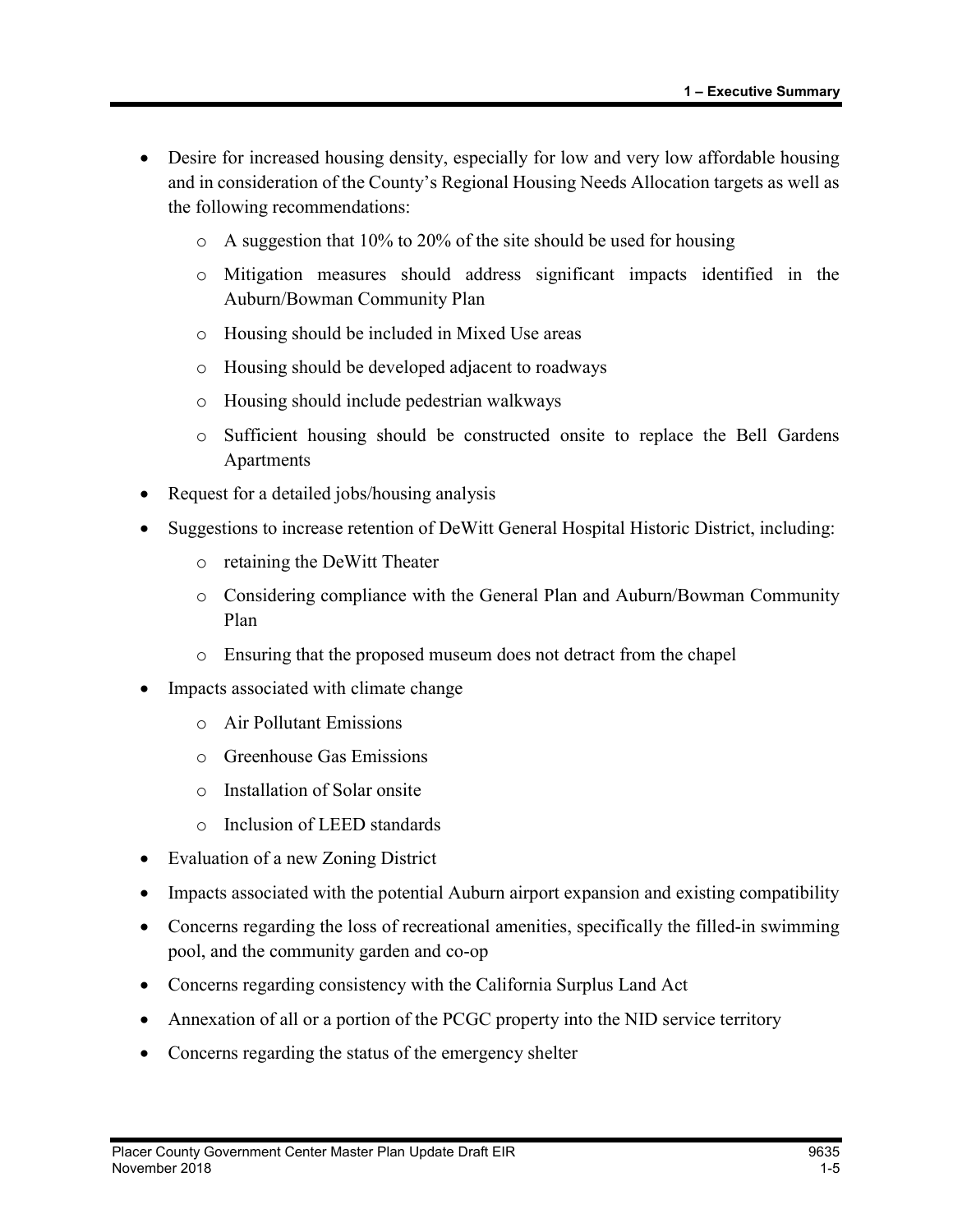## 1.6 PROJECT ALTERNATIVES

The alternatives chapter of the EIR (Chapter 20, Project Alternatives) was prepared in accordance with Section 15126.6 of the CEQA Guidelines. The alternatives analyzed in this EIR in addition to the proposed project are as follows:

- 1. Alternative 1: No Project/No Build Alternative. This alternative assumes no development would occur, and the site would remain in its current condition. All buildings would be retained at existing locations. No changes to land use designations under the Auburn Bowman Community Plan would occur. Interior modifications could occur.
- 2. Alternative 2: Greater Historic District Retention through Increased Residential Intensity Alternative. This alternative seeks to reduce impacts to the DeWitt General Hospital Historic District by retaining more of the existing buildings which is accomplished by increasing the intensity of the proposed residential buildings. The increased intensity is expressed through increased building height and introduction of structured parking. This increases the land coverage and floor-area-ratios through some of the residential and mixed use portions of the site. Further, the total number of dwelling units and therefore the overall residential density would increase compared to the proposed project.

This alternative would retain buildings 114 through 118, consistent with the proposed project, and buildings in the 300 ramp, which is the area between D Avenue and F Avenue. This alternative would retain the DeWitt Theater (building 315) and the 12 buildings to the west and southwest of the theater (buildings 309 through 314, and 318 through 323; refer to Figure 3-3, Existing Site Plan, in Chapter 3, Project Description). It would also introduce structured parking to the site and increase the height of the proposed multifamily residential buildings in the southeast portion of the site to 5 stories. This alternative would result in the following land uses: 97,156 square feet of retained buildings that are contributing features to the historic district, approximately half of which would be used for residential space and half of which would be used for private commercial and government offices, 242,100 square feet of new government office buildings, 652,900 square feet of new residential space (in combination with the retained buildings in the historic district, this alternative would accommodate 699 dwelling units), 64,900 square feet of new mixed use buildings, 60,600 square feet of hotel space, and 30,000 square feet of event center.

3. Alternative 3: Greater Historic District Retention through Increased Non-Residential Intensity Alternative. This alternative seeks to reduce impacts to the DeWitt General Hospital Historic District by retaining more of the existing buildings, which is accomplished by increasing the intensity of the areas that would support new County government offices within the project site. The increased intensity is expressed through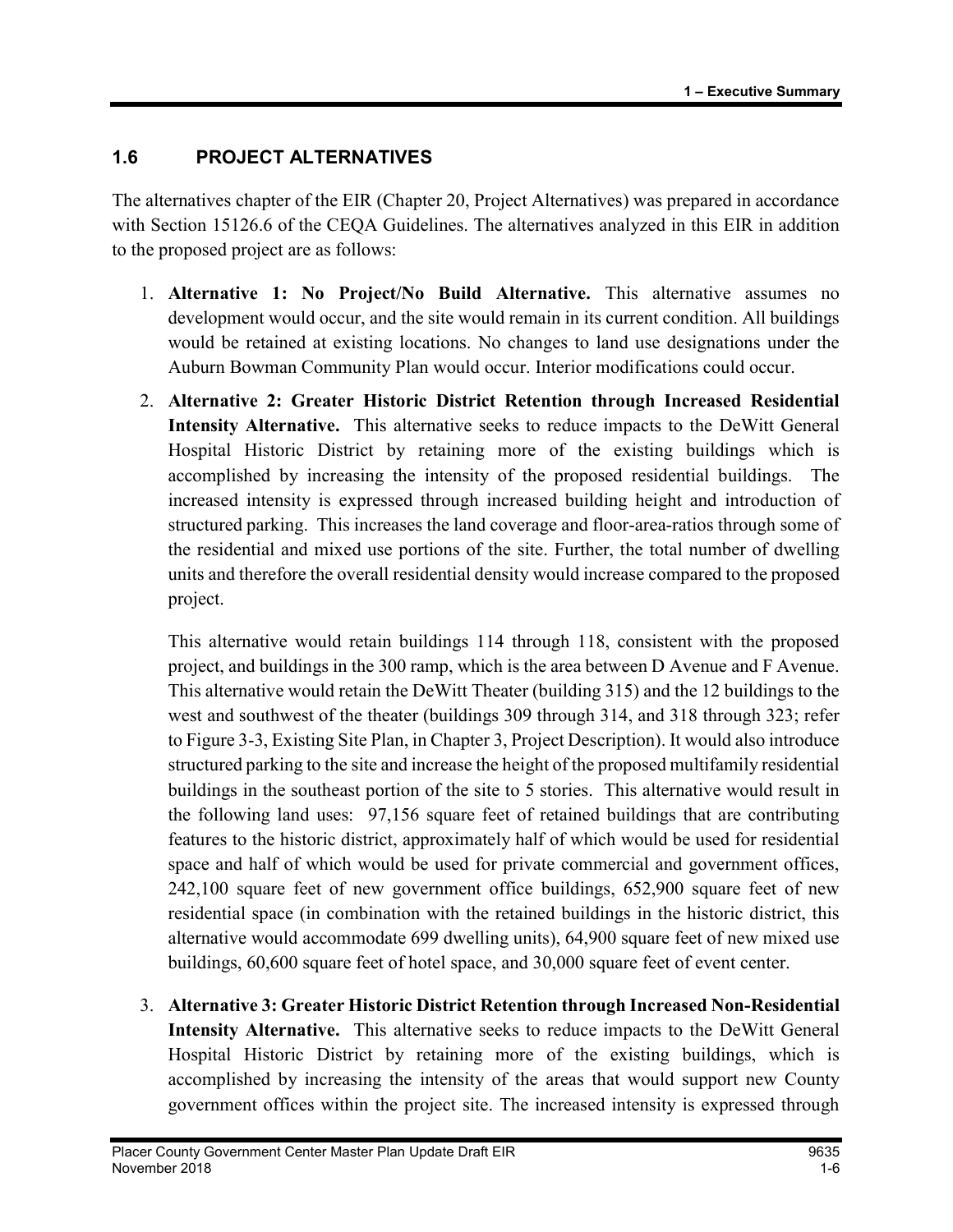increased building height and introducing structured parking. This increases the land coverage and floor-area-ratios through some of the non-residential portions of the site. This alternative would retain most of the 100 ramp buildings (buildings 107 through 118), and a portion of the 300 ramp buildings, including the DeWitt Theater (building 315) and the 6 buildings to the west and southwest of the theater (buildings 311 through 314, 321, and 322). It would result in the following land uses: 145,562 square feet of retained buildings that are contributing features to the historic district, all of which would be used for private commercial and government offices, 220,200 square feet of new government office buildings, 318,800 square feet of new residential space (providing 319 dwelling units), 79,800 square feet of new mixed use buildings, 60,600 square feet of hotel space, and 30,000 square feet of event center.

## 1.7 INTENDED USES OF THE PCGC MASTER PLAN UPDATE EIR

The Draft EIR has been prepared in accordance with CEQA (California Public Resources Code, Section 21000 et seq.), the CEQA Guidelines (14 CCR 15000 et seq.) and the County's Environmental Review Ordinance. The Draft EIR is an informational document prepared to provide public disclosure of potential impacts of the project and is not intended to serve as a recommendation of either approval or denial of the project. As lead agency, the County "is responsible for the adequacy and objectivity of the draft EIR" (14 CCR 15084(e)). Section 15121(a) of the CEQA Guidelines states:

An EIR is an informational document which will inform public agency decisionmakers and the public generally of the significant environmental effect of the project, identify possible ways to minimize the significant effects, and describe reasonable alternatives to the project.

This Draft EIR provides both a programmatic analysis of the impacts of implementation of the PCGC Master Plan Update and project-level environmental review of two individual projects included in the Master Plan Update – a new Health and Human Services building and the Multifamily Residential project, as described above and in Chapter 3, Project Description. This Draft EIR evaluates the changes in the environment that would result from implementation of each of these three projects.

As the lead agency for this project, the County is required to consider the information in the EIR along with any other available information in deciding whether to approve the project entitlements requested. The basic requirements for an EIR include providing information that establishes the environmental setting (or project baseline), and identifying environmental impacts, mitigation measures, project alternatives, growth-inducing impacts, and cumulative impacts. In a practical sense, an EIR functions as a method of fact-finding, allowing an applicant, the public, other public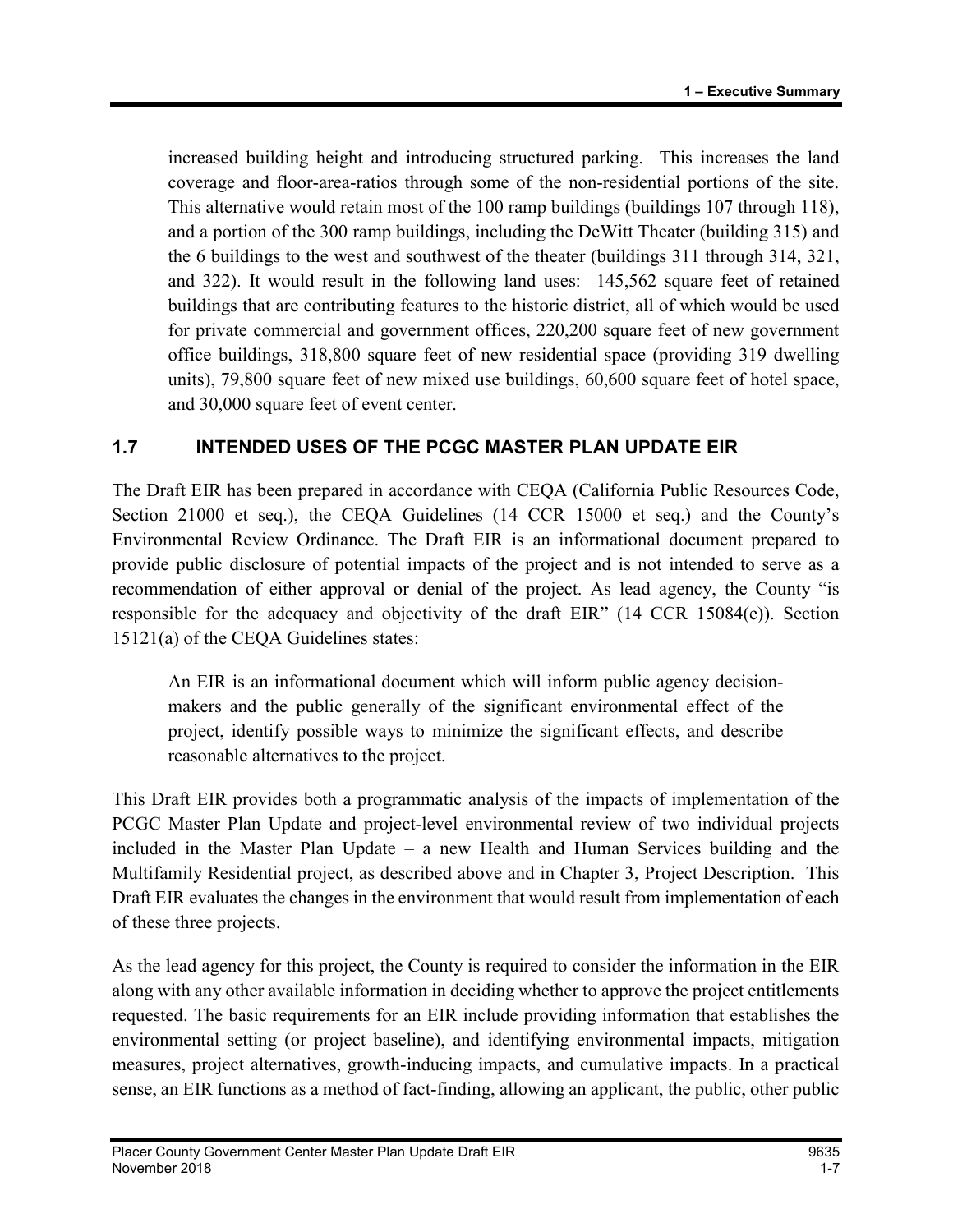agencies, and agency staff an opportunity to collectively review and evaluate baseline conditions and project impacts through a process of full disclosure. Additionally, this EIR provides the primary source of environmental information for the lead agency to consider when exercising any permitting authority or approval power directly related to implementation of this project.

#### Required Permits and Approvals

Table 1-1 lists the entitlements and approvals required from the County and from other responsible agencies for the proposed project.

| <b>Required Permit/Approval</b>                                                         | <b>Responsible Agency</b>                                     |
|-----------------------------------------------------------------------------------------|---------------------------------------------------------------|
| Certify the EIR                                                                         | County of Placer                                              |
| <b>General Plan Amendment</b>                                                           | County of Placer                                              |
| Zoning Text Amendment and Rezone                                                        | County of Placer                                              |
| <b>Development Standards</b>                                                            | County of Placer                                              |
| Design Guidelines                                                                       | County of Placer                                              |
| Improvement Plan Approval                                                               | County of Placer                                              |
| Building Permit(s)*                                                                     | County of Placer                                              |
| Minor Boundary Line Adjustment for Multifamily<br><b>Residential Project</b>            | County of Placer                                              |
| Tree Removal Permit(s)*                                                                 | County of Placer                                              |
| Section 404 Nationwide Permit                                                           | U.S. Army Corps of Engineers                                  |
| Section 401 Certification                                                               | Regional Water Quality Control Board-Central Valley<br>Region |
| Section 402 National Pollutant Discharge Elimination<br><b>System Permit Compliance</b> | Regional Water Quality Control Board-Central Valley<br>Region |

Table 1-1 Required Approvals/Permits for the PCGC Master Plan Update

\* Ministerial permits.

## 1.8 SUMMARY OF IMPACTS AND MITIGATION MEASURES

Table 1-2 lists the acronyms used in Table 1-3, which identifies each of the impacts associated with the proposed PCGC Master Plan Update, the Health and Human Services Building, and the Multifamily Residential project, as evaluated in this EIR. Table 1-3 also identifies the level of significance of each impact and presents the mitigation measures necessary to reduce impacts to a less than significant level, where feasible.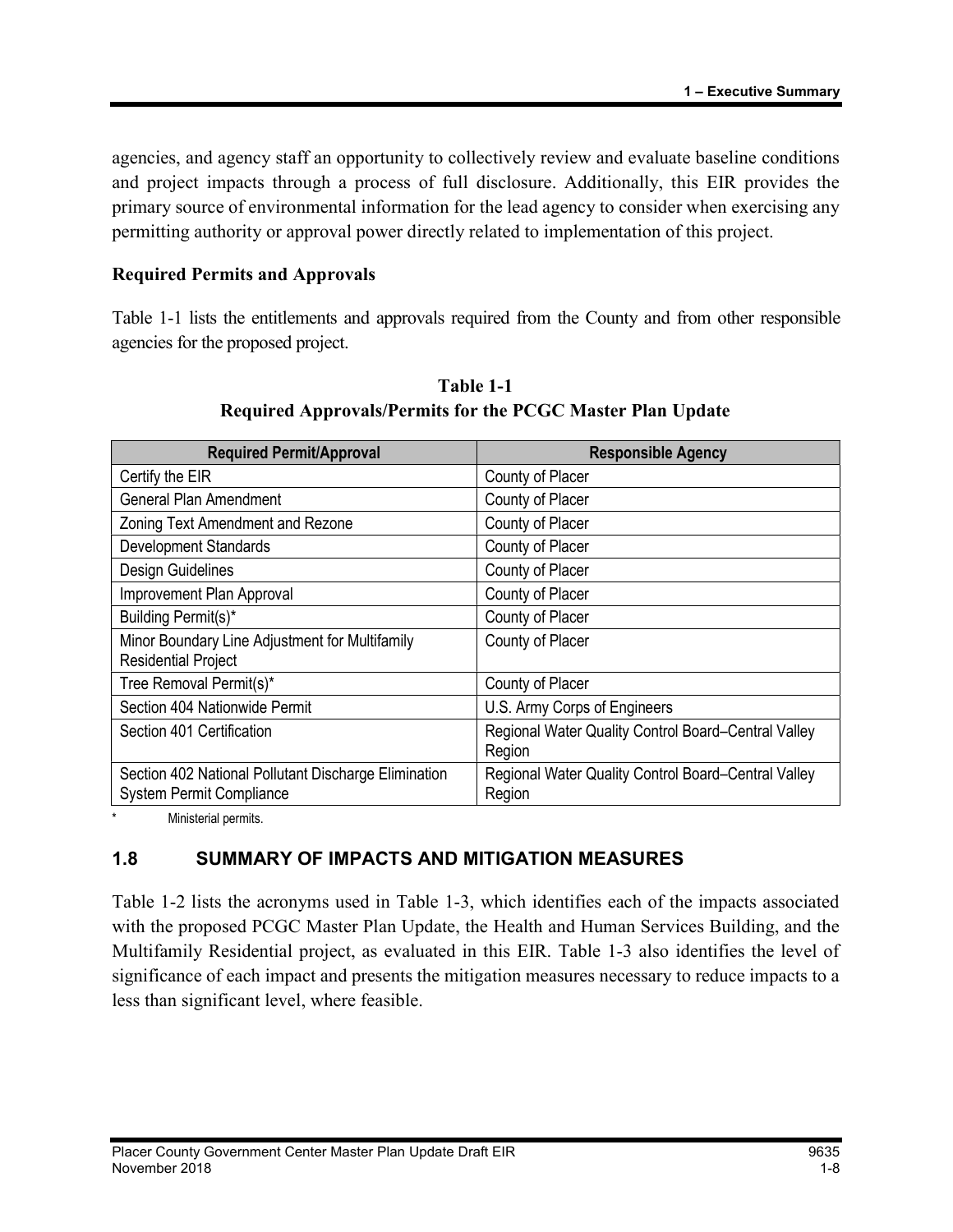# Table 1-2

# Acronyms

| Acronym    | Definition                       |
|------------|----------------------------------|
| <b>MPU</b> | Master Plan Update               |
| <b>HHS</b> | <b>Health and Human Services</b> |
| <b>MFR</b> | <b>Multifamily Residential</b>   |
| <b>LTS</b> | Less than Significant            |
| PS         | <b>Potentially Significant</b>   |
| SU         | Significant and Unavoidable      |
| <b>MM</b>  | <b>Mitigation Measure</b>        |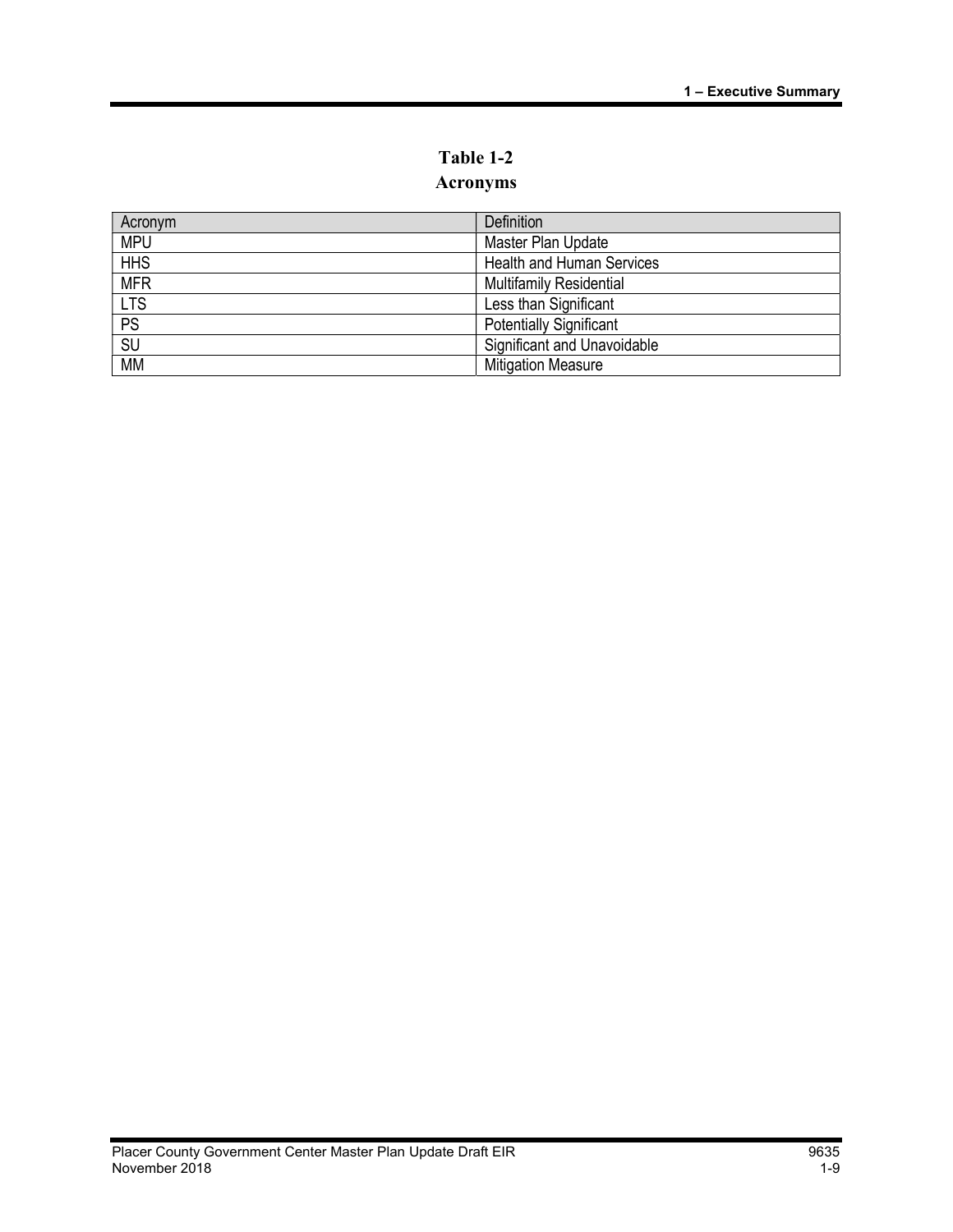| <b>Environmental Effect</b>                                                                                                     | <b>Level of</b><br>Significance                 | <b>Mitigation Measure(s)</b>  | <b>Level of Significance</b><br><b>After Mitigation</b> |  |
|---------------------------------------------------------------------------------------------------------------------------------|-------------------------------------------------|-------------------------------|---------------------------------------------------------|--|
| Land Use and Planning                                                                                                           |                                                 |                               |                                                         |  |
| Would the project physically divide an                                                                                          | <b>MPU:</b> No impact                           | <b>MPU:</b> None Required     | <b>MPU:</b> No impact                                   |  |
| established community?                                                                                                          |                                                 | <b>HHS: None Required</b>     |                                                         |  |
|                                                                                                                                 | <b>HHS:</b> No impact                           |                               | HHS: No impact                                          |  |
|                                                                                                                                 | <b>MFR:</b> No impact                           | <b>MFR: None Required</b>     | <b>MFR: No impact</b>                                   |  |
| Would the project create land use                                                                                               | <b>MPU:</b> No impact                           | <b>MPU:</b> None Required     | <b>MPU:</b> No impact                                   |  |
| incompatibilities or conflict with applicable<br>land use plans, policies, or regulations                                       | HHS: No impact                                  | <b>HHS: None Required</b>     | HHS: No impact                                          |  |
| adopted for the purpose of avoiding or                                                                                          | <b>MFR: No impact</b>                           | <b>MFR: None Required</b>     | <b>MFR: No impact</b>                                   |  |
| mitigating an environmental effect?                                                                                             |                                                 |                               |                                                         |  |
| Would the project substantially contribute                                                                                      | <b>MPU:</b> No significant                      | <b>MPU:</b> None Required     | <b>MPU:</b> No impact                                   |  |
| to cumulative land use impacts, including<br>dividing existing communities, creating<br>land use incompatibilities, or creating | cumulative impact                               | <b>HHS: None Required</b>     | HHS: No impact                                          |  |
|                                                                                                                                 | <b>HHS:</b> No significant<br>cumulative impact | <b>MFR: None Required</b>     | <b>MFR: No impact</b>                                   |  |
| conflicts with adopted planning<br>documents?                                                                                   | <b>MFR: No significant</b><br>cumulative impact |                               |                                                         |  |
|                                                                                                                                 |                                                 |                               |                                                         |  |
|                                                                                                                                 |                                                 | <b>Population and Housing</b> |                                                         |  |
| Would the project induce substantial                                                                                            | <b>MPU: LTS</b>                                 | <b>MPU:</b> None Required     | <b>MPU: LTS</b>                                         |  |
| population growth in an area, either<br>directly (for example, by proposing new                                                 | HHS: No impact                                  | <b>HHS: None Required</b>     | HHS: No impact                                          |  |
| homes and businesses) or indirectly (for<br>example, through extension of roads or<br>other infrastructure)?                    | <b>MFR: LTS</b>                                 | <b>MFR: None Required</b>     | <b>MFR: LTS</b>                                         |  |

Table 1-3 Summary of Project Impacts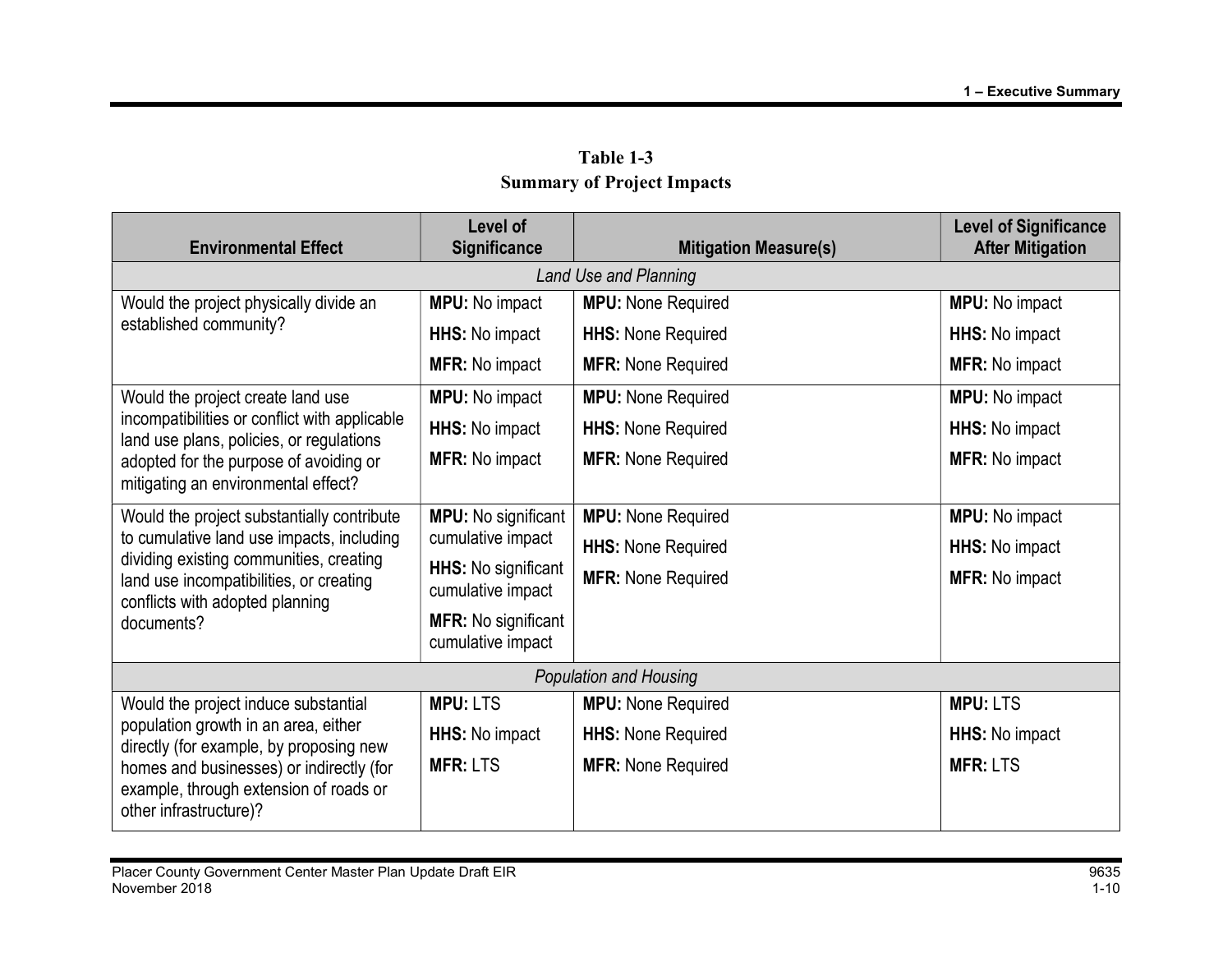| <b>Environmental Effect</b>                                                      | Level of<br><b>Significance</b> | <b>Mitigation Measure(s)</b>                                                                                                                                                                                                                                                                                                                                                                                                                                                     | <b>Level of Significance</b><br><b>After Mitigation</b> |
|----------------------------------------------------------------------------------|---------------------------------|----------------------------------------------------------------------------------------------------------------------------------------------------------------------------------------------------------------------------------------------------------------------------------------------------------------------------------------------------------------------------------------------------------------------------------------------------------------------------------|---------------------------------------------------------|
| Would the project impair the County's                                            | <b>MPU: LTS</b>                 | <b>MPU:</b> None Required                                                                                                                                                                                                                                                                                                                                                                                                                                                        | <b>MPU: LTS</b>                                         |
| ability to meet RHNA targets or increase<br>demand for affordable housing        | HHS: No impact                  | <b>HHS: None Required</b>                                                                                                                                                                                                                                                                                                                                                                                                                                                        | HHS: No impact                                          |
|                                                                                  | <b>MFR: No impact</b>           | <b>MFR: None Required</b>                                                                                                                                                                                                                                                                                                                                                                                                                                                        | <b>MFR: No impact</b>                                   |
| Would the project induce substantial                                             | <b>MPU: LTS</b>                 | <b>MPU:</b> None Required                                                                                                                                                                                                                                                                                                                                                                                                                                                        | <b>MPU: LTS</b>                                         |
| population growth in the cumulative<br>scenario                                  | <b>HHS:</b> No impact           | <b>HHS: None Required</b>                                                                                                                                                                                                                                                                                                                                                                                                                                                        | <b>HHS:</b> No impact                                   |
|                                                                                  | <b>MFR: LTS</b>                 | <b>MFR: None Required</b>                                                                                                                                                                                                                                                                                                                                                                                                                                                        | <b>MFR: LTS</b>                                         |
| Would the project impair the County's                                            | <b>MPU: LTS</b>                 | <b>MPU: None Required</b>                                                                                                                                                                                                                                                                                                                                                                                                                                                        | <b>MPU: LTS</b>                                         |
| ability to meet RHNA targets or increase<br>demand for affordable housing in the | <b>HHS:</b> No impact           | <b>HHS: None Required</b>                                                                                                                                                                                                                                                                                                                                                                                                                                                        | <b>HHS:</b> No impact                                   |
| cumulative scenario?                                                             | <b>MFR: LTS</b>                 | <b>MFR: None Required</b>                                                                                                                                                                                                                                                                                                                                                                                                                                                        | <b>MFR: LTS</b>                                         |
|                                                                                  |                                 | <b>Biological Resources</b>                                                                                                                                                                                                                                                                                                                                                                                                                                                      |                                                         |
| Would the project have a substantial                                             | <b>MPU: PS</b>                  | MPU:                                                                                                                                                                                                                                                                                                                                                                                                                                                                             | <b>MPU: LTS</b>                                         |
| adverse effect on special status species?                                        | HHS: PS                         | Mitigation Measure 7a: All construction workers                                                                                                                                                                                                                                                                                                                                                                                                                                  | <b>HHS: LTS</b>                                         |
|                                                                                  | <b>MFR: PS</b>                  | shall receive worker environmental awareness<br>program training conducted by a qualified biologist.<br>Worker environmental awareness program training<br>may also be conducted through a video created by<br>a qualified biologist specifically for this project.<br>Worker environmental awareness program training<br>shall instruct workers to be familiar with special-<br>status species potentially present in the project<br>area and discuss the nature and purpose of | <b>MFR: LTS</b>                                         |

Table 1-3 Summary of Project Impacts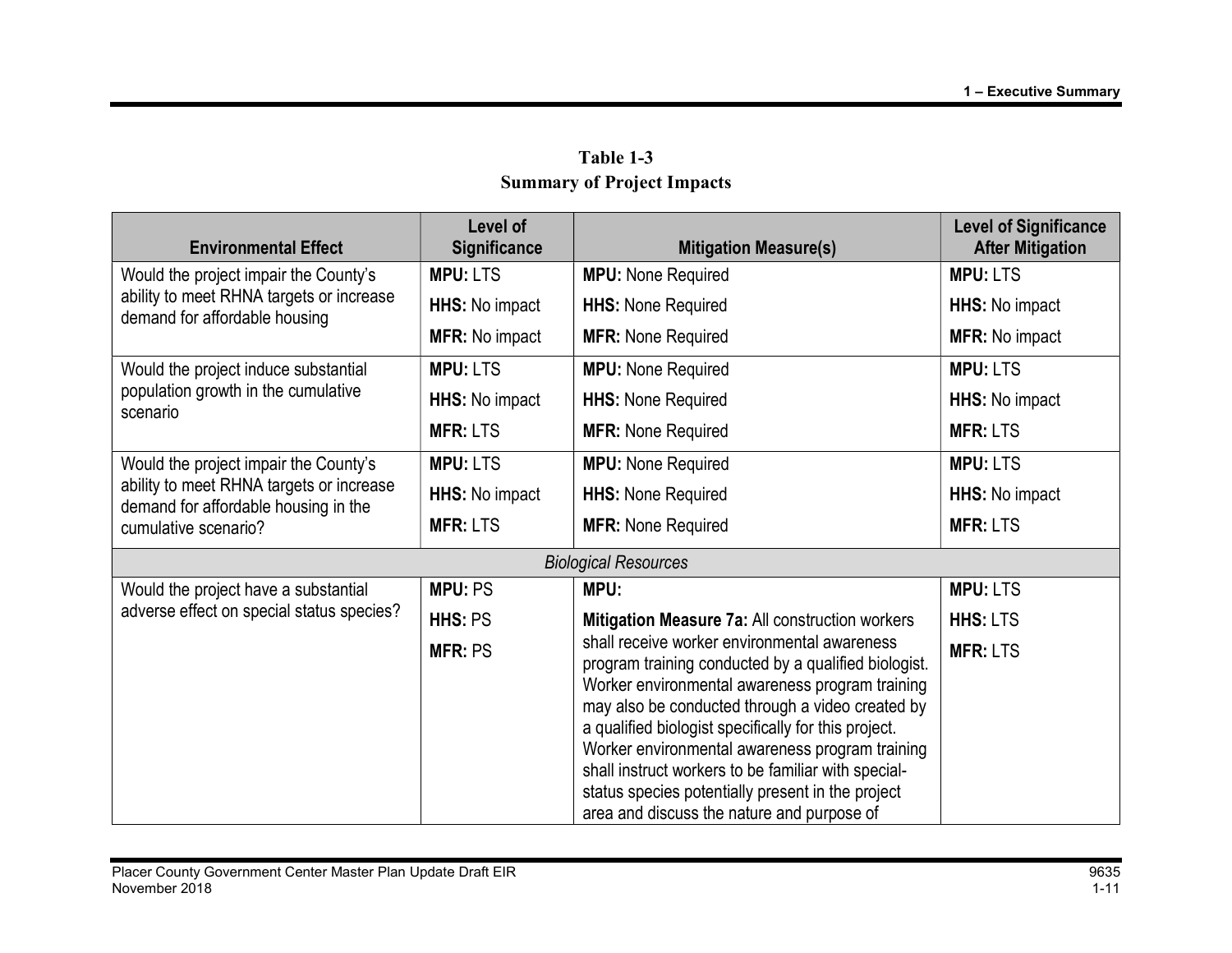| Table 1-3                         |  |  |  |  |
|-----------------------------------|--|--|--|--|
| <b>Summary of Project Impacts</b> |  |  |  |  |

|                             | Level of            |                                                                                                                                                                                                                                                                                                                                                                                                                                                                                                                                                                                                                                                                                                                                                             | <b>Level of Significance</b> |
|-----------------------------|---------------------|-------------------------------------------------------------------------------------------------------------------------------------------------------------------------------------------------------------------------------------------------------------------------------------------------------------------------------------------------------------------------------------------------------------------------------------------------------------------------------------------------------------------------------------------------------------------------------------------------------------------------------------------------------------------------------------------------------------------------------------------------------------|------------------------------|
| <b>Environmental Effect</b> | <b>Significance</b> | <b>Mitigation Measure(s)</b>                                                                                                                                                                                                                                                                                                                                                                                                                                                                                                                                                                                                                                                                                                                                | <b>After Mitigation</b>      |
|                             |                     | protective measures, including best management<br>practices and other required mitigation measures.<br>Personnel shall be instructed to avoid wetlands and<br>waters on the project site that will be fenced prior to<br>construction (as discussed in Mitigation Measure<br>7h), other than where impacts have been<br>authorized, and to prevent spills, and shall be given<br>contact information for the qualified biologist. A<br>handout will be prepared that includes information<br>on sensitive biological resources occurring or<br>potentially occurring on the site, as well as contact<br>information for the project biologist.                                                                                                              |                              |
|                             |                     | Mitigation Measure 7b: Should construction begin<br>during the bird breeding season (February 1<br>through August 31), a pre-construction nesting bird<br>survey shall be performed no sooner than 14 days<br>prior to any groundbreaking activities or tree<br>removal to determine if there are any active nests<br>within the project area (including a 200-foot buffer<br>for raptors). If the construction site remains inactive<br>for more than 1 month during the breeding season<br>and construction would resume during the breeding<br>season, another pre-construction nesting bird<br>survey shall be performed no sooner than 14 days<br>prior to reactivation of construction activities on<br>site. If any active nests are observed during |                              |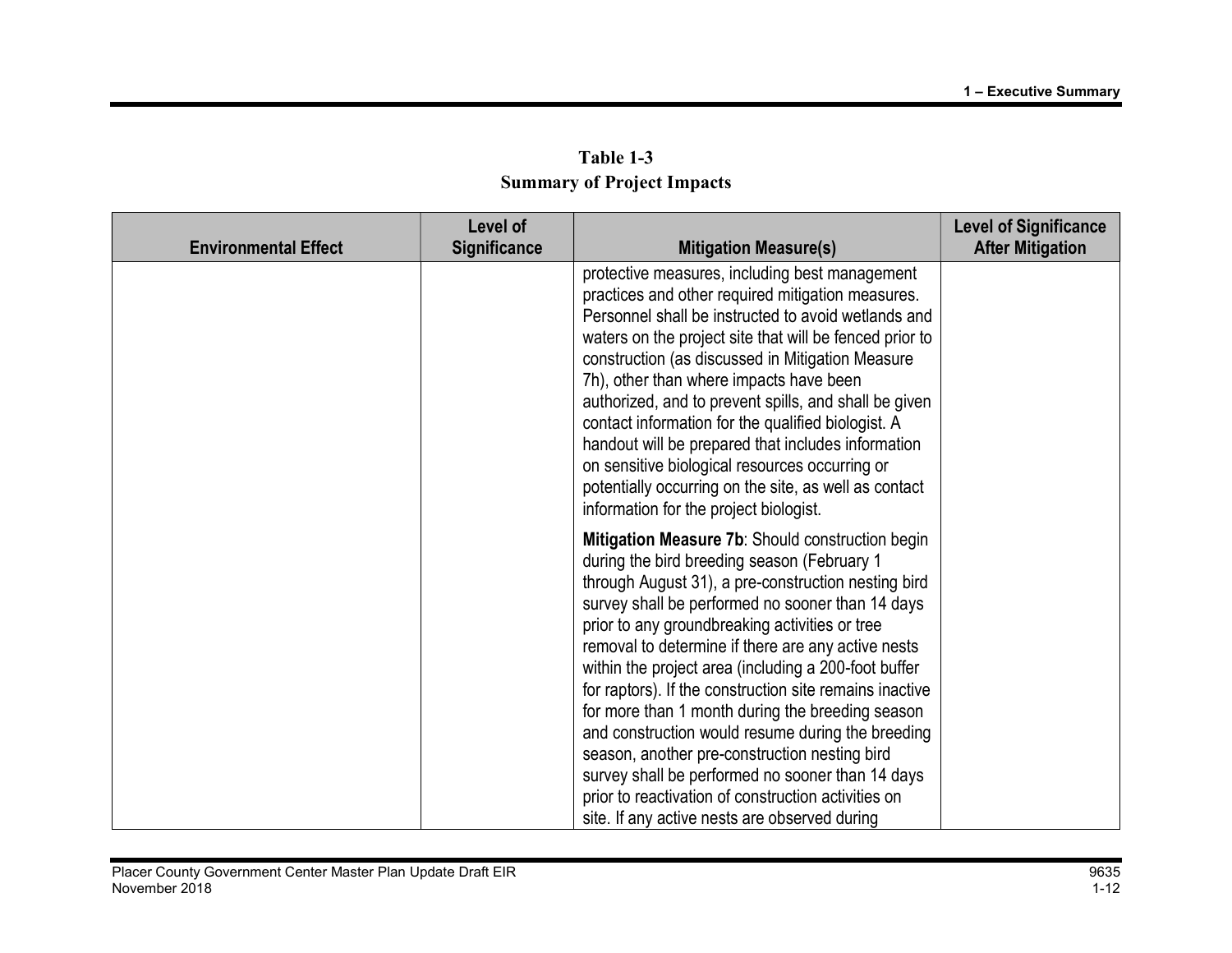| Table 1-3                         |  |  |  |  |
|-----------------------------------|--|--|--|--|
| <b>Summary of Project Impacts</b> |  |  |  |  |

| <b>Environmental Effect</b> | Level of<br><b>Significance</b> | <b>Mitigation Measure(s)</b>                                                                                                                                                                                                                                                                                                                                                                                                                                                                                                                                                                                                                                                                   | <b>Level of Significance</b><br><b>After Mitigation</b> |
|-----------------------------|---------------------------------|------------------------------------------------------------------------------------------------------------------------------------------------------------------------------------------------------------------------------------------------------------------------------------------------------------------------------------------------------------------------------------------------------------------------------------------------------------------------------------------------------------------------------------------------------------------------------------------------------------------------------------------------------------------------------------------------|---------------------------------------------------------|
|                             |                                 | surveys, an avoidance buffer shall be determined<br>and flagged by the qualified biologist in<br>consultation with CDFW, if warranted, based on<br>species, location, and planned construction activity.<br>These nests shall be avoided until the chicks have<br>fledged and the nests are no longer active, as<br>determined by the qualified biologist. Avoidance<br>could consist of delaying construction in proximity<br>to the nest during the nesting season, or creating a<br>buffer zone between the nest and the activity.<br>Project activities shall be confined to daylight hours<br>to prevent impacts to foraging nocturnal avian<br>species.                                  |                                                         |
|                             |                                 | Mitigation Measure 7c: No sooner than 30 days<br>prior to building demolition, a pre-construction<br>roosting bat survey shall be performed by a<br>qualified biologist (i.e., a biologist with several<br>years' experience performing roosting bat surveys,<br>capable of identifying signs of roosting such as<br>urine stains and guano piles) to determine if<br>roosting bats or maternity colonies exist in any of<br>the structures within the project area. If any active<br>roosts are observed, consultation with the<br>California Department of Fish and Wildlife (CDFW)<br>shall be sought to potentially develop an exclusion<br>plan under the direction of CDFW. If maternity |                                                         |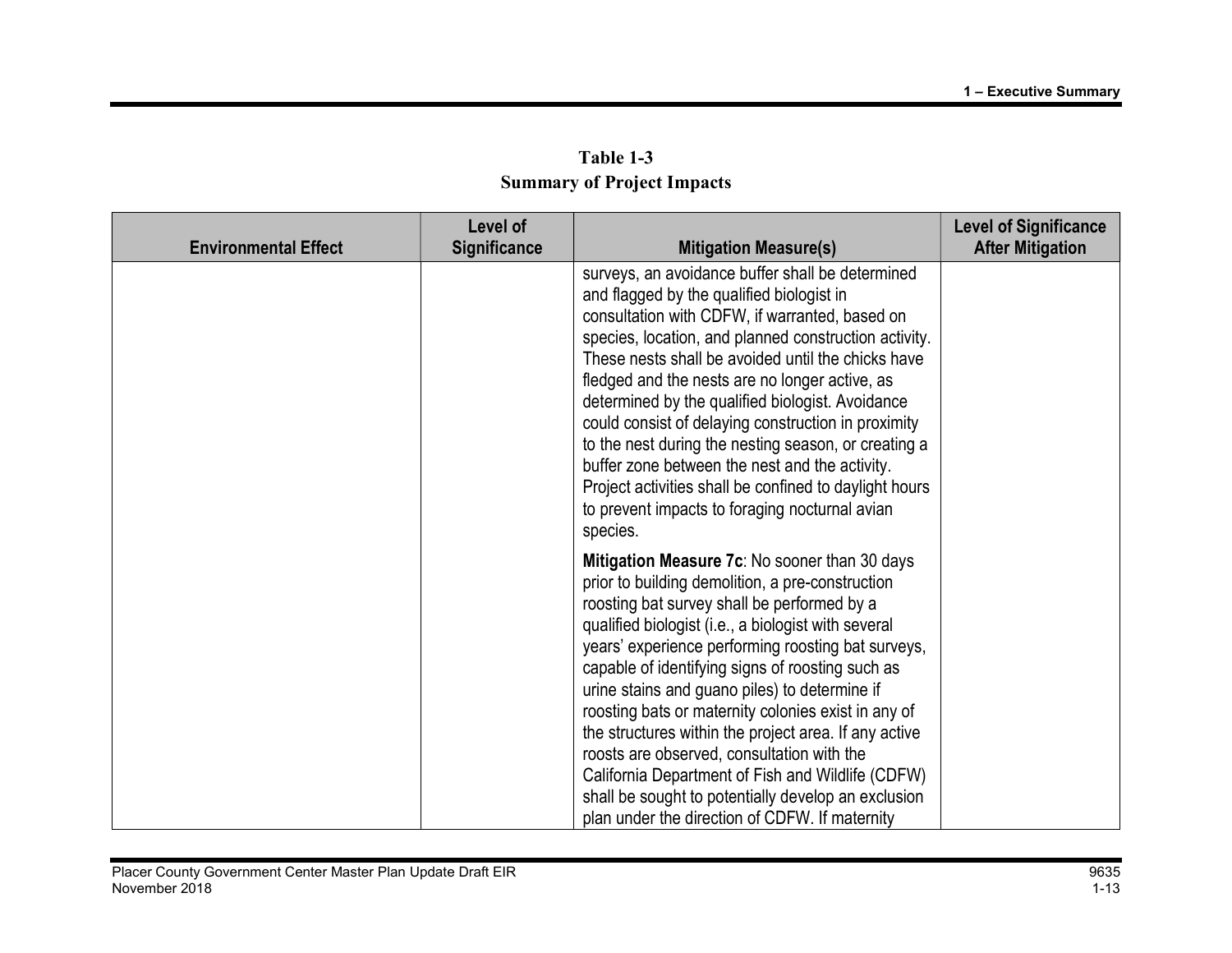| Table 1-3                         |  |  |  |
|-----------------------------------|--|--|--|
| <b>Summary of Project Impacts</b> |  |  |  |

| <b>Environmental Effect</b> | Level of<br>Significance | <b>Mitigation Measure(s)</b>                                                                                                                                                                                                                                                                                                                                                                                                                                                                                                                                                                                                                                                                                                                                                                                                                                                                                                                                                                                                                                                                                                              | <b>Level of Significance</b><br><b>After Mitigation</b> |
|-----------------------------|--------------------------|-------------------------------------------------------------------------------------------------------------------------------------------------------------------------------------------------------------------------------------------------------------------------------------------------------------------------------------------------------------------------------------------------------------------------------------------------------------------------------------------------------------------------------------------------------------------------------------------------------------------------------------------------------------------------------------------------------------------------------------------------------------------------------------------------------------------------------------------------------------------------------------------------------------------------------------------------------------------------------------------------------------------------------------------------------------------------------------------------------------------------------------------|---------------------------------------------------------|
|                             |                          | roosts are observed, demolition shall be postponed<br>until the maternity colonies have dispersed, usually<br>between late August and the end of September.<br>Project activities shall be confined to daylight hours<br>to prevent impacts to foraging bats.                                                                                                                                                                                                                                                                                                                                                                                                                                                                                                                                                                                                                                                                                                                                                                                                                                                                             |                                                         |
|                             |                          | Mitigation Measure 7d: Prior to issuance of a<br>grading permit or approval of Improvement Plans<br>for any activities within seasonal wetlands 02, 03,<br>04, or 05, a protocol-level vernal pool branchiopod<br>survey shall be performed by a qualified biologist<br>(i.e., a biologist with several years' experience<br>performing vernal pool surveys, capable of<br>identifying signs of vernal pool fairy shrimp and/or<br>vernal pool tadpole shrimp activity) to determine if<br>vernal pool fairy shrimp and/or vernal pool tadpole<br>shrimp are present on the project site.<br>Alternatively, presence can be assumed. Where<br>vernal pool fairy shrimp and/or vernal pool tadpole<br>shrimp presence is identified or assumed,<br>compensation for the loss of habitat for these<br>species shall be provided at a ratio of 3 acres for<br>every 1 acre affected (3:1). This ratio shall include<br>creation of 1 acre of vernal pool habitat for every 1<br>acre impacts $(1:1)$ , and preservation of 2 acres of<br>vernal pools for every 1 acre impacted (2:1), as<br>described in the U.S. Fish and Wildlife Service |                                                         |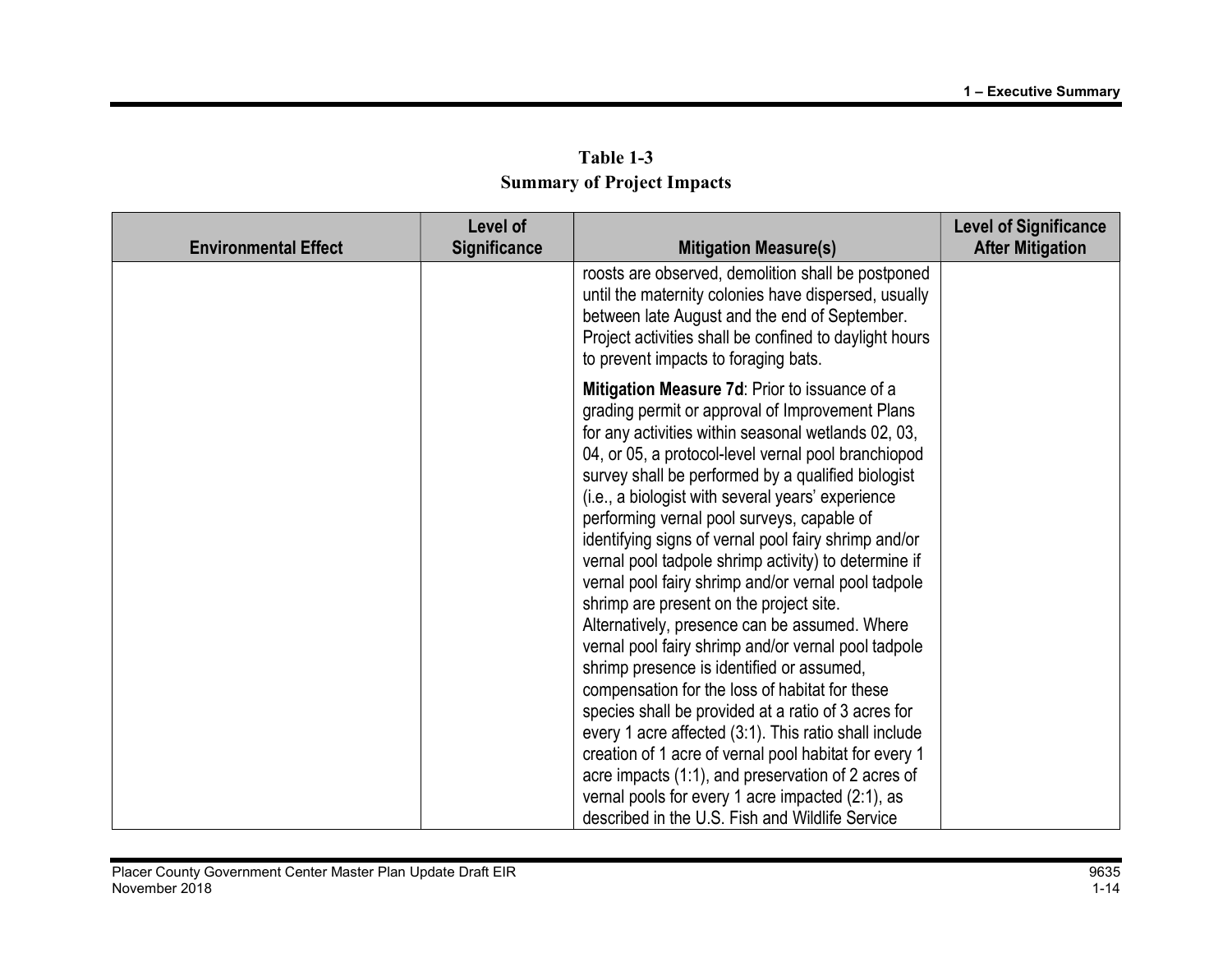| Table 1-3                         |  |  |
|-----------------------------------|--|--|
| <b>Summary of Project Impacts</b> |  |  |

| <b>Environmental Effect</b>                                                     | Level of<br><b>Significance</b> | <b>Mitigation Measure(s)</b>                                                                                                                                                                                                                                                                                                                                                                                                                                                                                                                                                                                                                                                                                                                  | <b>Level of Significance</b><br><b>After Mitigation</b> |
|---------------------------------------------------------------------------------|---------------------------------|-----------------------------------------------------------------------------------------------------------------------------------------------------------------------------------------------------------------------------------------------------------------------------------------------------------------------------------------------------------------------------------------------------------------------------------------------------------------------------------------------------------------------------------------------------------------------------------------------------------------------------------------------------------------------------------------------------------------------------------------------|---------------------------------------------------------|
|                                                                                 |                                 | (USFWS) programmatic biological opinion issued<br>to the U.S. Army Corps of Engineers for small<br>impacts to listed branchiopods (USFWS 1996).<br>Mitigation for impacts to listed branchiopods shall<br>be implemented according to one of the following<br>three options, to be determined and completed<br>prior to impact: participation in a USFWS approved<br>mitigation bank, off-site mitigation at a non-bank<br>location approved by USFWS and subject to<br>preservation in perpetuity such as through a<br>conservation easement, or contribution to the<br>USFWS Species Fund. In the event that protocol-<br>level surveys demonstrate the absence of listed<br>vernal pool branchiopods, mitigation shall not be<br>required. |                                                         |
|                                                                                 |                                 | HHS:<br>Mitigation Measure 7a (see above);<br>Mitigation Measure 7b (see above); and<br>Mitigation Measure 7d (see above)                                                                                                                                                                                                                                                                                                                                                                                                                                                                                                                                                                                                                     |                                                         |
|                                                                                 |                                 | MFR:<br>Mitigation Measure 7a (see above); and<br>Mitigation Measure 7c (see above)                                                                                                                                                                                                                                                                                                                                                                                                                                                                                                                                                                                                                                                           |                                                         |
| Would the project have a substantial                                            | <b>MPU:</b> Significant         | MPU:                                                                                                                                                                                                                                                                                                                                                                                                                                                                                                                                                                                                                                                                                                                                          | <b>MPU: LTS</b>                                         |
| adverse effect on any riparian habitat or<br>other sensitive natural community? | HHS: No Impact                  | Mitigation Measure 7e: Prior to issuance of any                                                                                                                                                                                                                                                                                                                                                                                                                                                                                                                                                                                                                                                                                               | HHS: No impact                                          |
|                                                                                 | <b>MFR: Significant</b>         | grading permits or approval of Improvement Plans<br>and removal of vegetation from any blue oak<br>woodland vegetation communities, the County of                                                                                                                                                                                                                                                                                                                                                                                                                                                                                                                                                                                             | <b>MFR: LTS</b>                                         |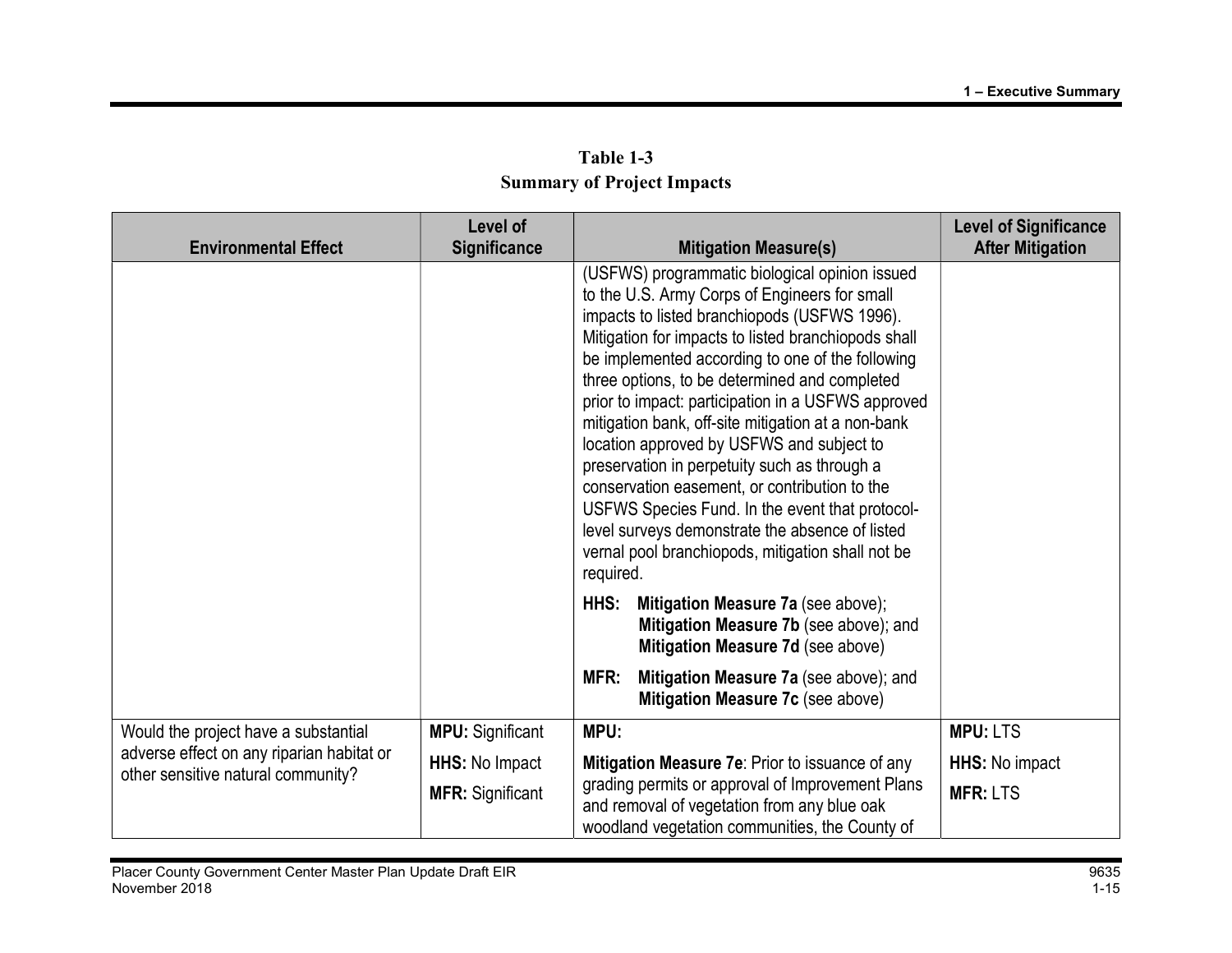| Table 1-3                         |
|-----------------------------------|
| <b>Summary of Project Impacts</b> |

| <b>Environmental Effect</b> | Level of<br><b>Significance</b> | <b>Mitigation Measure(s)</b>                                                                                                                                                                                                                                                                                                                                                                                                                                                                                                                                                                                                                                                                                                                                                                                                                                                                                                                                                  | <b>Level of Significance</b><br><b>After Mitigation</b> |
|-----------------------------|---------------------------------|-------------------------------------------------------------------------------------------------------------------------------------------------------------------------------------------------------------------------------------------------------------------------------------------------------------------------------------------------------------------------------------------------------------------------------------------------------------------------------------------------------------------------------------------------------------------------------------------------------------------------------------------------------------------------------------------------------------------------------------------------------------------------------------------------------------------------------------------------------------------------------------------------------------------------------------------------------------------------------|---------------------------------------------------------|
|                             |                                 | Placer (County) or individual project applicant shall<br>undertake on-site or off-site oak woodland<br>restoration or creation, and/or contribute to the<br>County's oak woodland conservation fund, and/or<br>obtain a conservation easement over an off-site<br>property that includes blue oak woodland. In<br>combination, the total amount of blue oak<br>woodland restored, created, and/or protected under<br>a conservation easement shall be twice the size of<br>the amount of blue oak woodland lost to<br>development within the PCGC campus. Any on-<br>site or off-site oak woodland restoration or creation<br>must occur subject to a planting and irrigation plan<br>that is approved by Placer County prior to<br>implementation. Tree planting, obtaining a<br>conservation easement, and/or payment into the<br>County's oak woodland conservation fund shall<br>occur prior to approval of Improvement Plans for<br>each individual development project. |                                                         |
|                             |                                 | <b>HHS: None Required</b>                                                                                                                                                                                                                                                                                                                                                                                                                                                                                                                                                                                                                                                                                                                                                                                                                                                                                                                                                     |                                                         |
|                             |                                 | MFR:                                                                                                                                                                                                                                                                                                                                                                                                                                                                                                                                                                                                                                                                                                                                                                                                                                                                                                                                                                          |                                                         |
|                             |                                 | Mitigation Measure 7f: Prior to issuance of any<br>grading permits or approval of improvement plans<br>for activities that would remove riparian habitat, the<br>County of Placer (County) or project applicant shall                                                                                                                                                                                                                                                                                                                                                                                                                                                                                                                                                                                                                                                                                                                                                         |                                                         |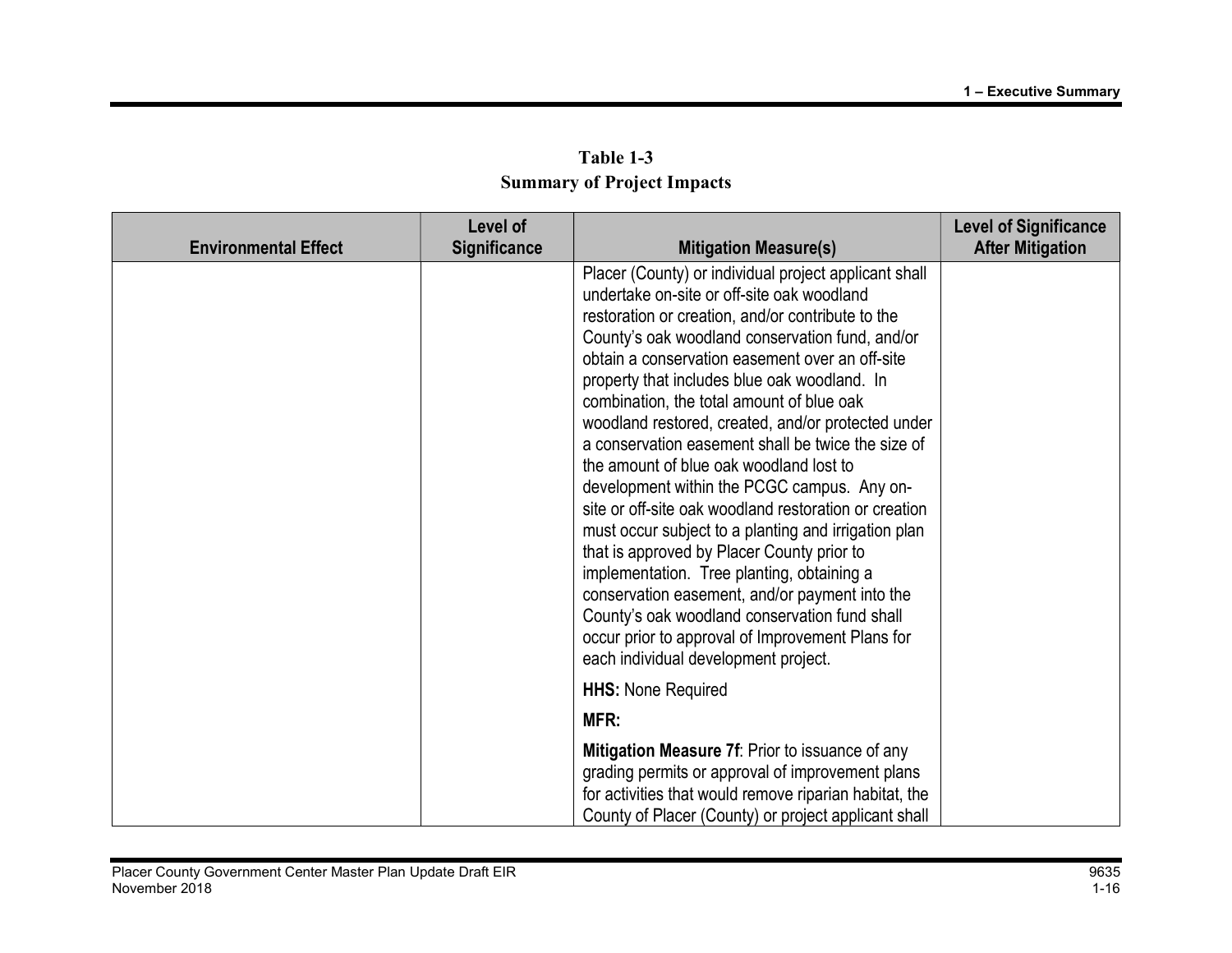| Table 1-3                         |
|-----------------------------------|
| <b>Summary of Project Impacts</b> |

| <b>Environmental Effect</b>                        | Level of<br><b>Significance</b> | <b>Mitigation Measure(s)</b>                                                                                                                                                                                                                                                                                                                                                                                                                                                                                                                                                                                                                                                                                                                                                  | <b>Level of Significance</b><br><b>After Mitigation</b> |
|----------------------------------------------------|---------------------------------|-------------------------------------------------------------------------------------------------------------------------------------------------------------------------------------------------------------------------------------------------------------------------------------------------------------------------------------------------------------------------------------------------------------------------------------------------------------------------------------------------------------------------------------------------------------------------------------------------------------------------------------------------------------------------------------------------------------------------------------------------------------------------------|---------------------------------------------------------|
|                                                    |                                 | comply with the California Department of Fish and<br>Wildlife (CDFW) Lake and Streambed Alteration<br>Program (California Fish and Game Code Sections<br>1600-1616), including notification, submission of<br>all required plans and documents, and payment of<br>required fees to CDFW. The applicant shall either<br>confirm that the proposed activities would not result<br>in substantial effects related to the obstruction,<br>diversion, or introduction of debris into any stream,<br>or shall provide compensatory mitigation to ensure<br>that no significant effects result from stream<br>diversion or modification. Compensatory mitigation<br>shall be provided through creation of like habitat<br>either on site or at a CDFW-approved off-site<br>location. |                                                         |
| Would the project have a substantial               | <b>MPU: PS</b>                  | Mitigation Measure 7a (see above),<br>MPU:                                                                                                                                                                                                                                                                                                                                                                                                                                                                                                                                                                                                                                                                                                                                    | <b>MPU: LTS</b>                                         |
| adverse effect on federally protected<br>wetlands? | HHS: PS                         | Mitigation Measure 7f (see above),                                                                                                                                                                                                                                                                                                                                                                                                                                                                                                                                                                                                                                                                                                                                            | <b>HHS: LTS</b>                                         |
|                                                    | <b>MFR: PS</b>                  | Mitigation Measure 7g: A Clean Water Act<br>Section 404 permit and Section 401 Water Quality<br>Certification shall be acquired prior to issuance of a<br>grading permit or approval of improvement plans<br>for any proposed activities that will result in fill or<br>discharges within jurisdictional wetlands.                                                                                                                                                                                                                                                                                                                                                                                                                                                            | <b>MFR: LTS</b>                                         |
|                                                    |                                 | To compensate for the loss of jurisdictional<br>wetlands or waters of the U.S. that are not exempt                                                                                                                                                                                                                                                                                                                                                                                                                                                                                                                                                                                                                                                                            |                                                         |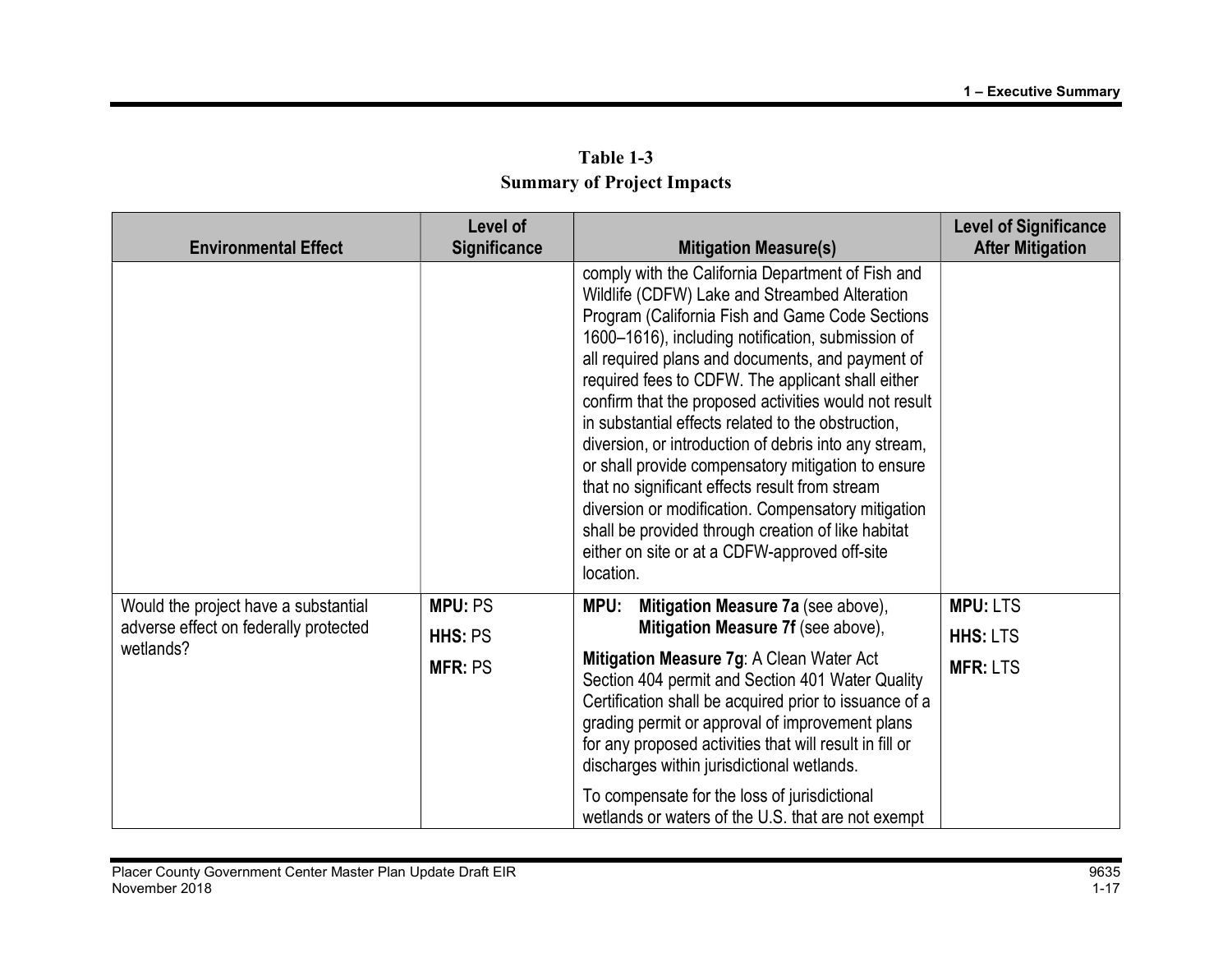|                             | Level of            |                                                                                                                                                                                                                                                                                                                                                                                                                                                                                                                                                                                                                                                                                                                                                                                                                                                                                                                                                                                                                                                                                                                                          | <b>Level of Significance</b> |
|-----------------------------|---------------------|------------------------------------------------------------------------------------------------------------------------------------------------------------------------------------------------------------------------------------------------------------------------------------------------------------------------------------------------------------------------------------------------------------------------------------------------------------------------------------------------------------------------------------------------------------------------------------------------------------------------------------------------------------------------------------------------------------------------------------------------------------------------------------------------------------------------------------------------------------------------------------------------------------------------------------------------------------------------------------------------------------------------------------------------------------------------------------------------------------------------------------------|------------------------------|
| <b>Environmental Effect</b> | <b>Significance</b> | <b>Mitigation Measure(s)</b>                                                                                                                                                                                                                                                                                                                                                                                                                                                                                                                                                                                                                                                                                                                                                                                                                                                                                                                                                                                                                                                                                                             | <b>After Mitigation</b>      |
|                             |                     | from mitigation under the Clean Water Act, the<br>County of Placer (County) or individual project<br>applicant shall (1) restore and/or create wetlands<br>on site; (2) create wetlands at an off-site location<br>acceptable to the resource agencies; (3) purchase<br>compensatory mitigation credits at an agency-<br>approved mitigation bank; or (4) a combination of<br>1, 2, or 3. The County or individual project<br>applicant shall develop the mitigation approach in<br>conjunction with the resource agencies during the<br>permitting process. The mitigation requirements<br>shall be in compliance with federal and state Clean<br>Water Act laws, and the Placer County General<br>Plan "no net loss" of wetlands policy (Policy 6.B.1).<br>The final mitigation ratios, design, and<br>implementation shall comply with the terms and<br>conditions of the Section 404 permit issued by the<br>Sacramento District U.S. Army Corps of Engineers<br>and the Section 401 Water Quality Certification and<br>Waste Discharge Requirements issued by the<br><b>Central Valley Regional Water Quality Control</b><br>Board. |                              |
|                             |                     | Mitigation Measure 7h: Installation of silt fencing<br>shall be required for any construction activity that<br>occurs within 100 feet of a seasonal wetland or<br>detention basin, other than where direct impacts                                                                                                                                                                                                                                                                                                                                                                                                                                                                                                                                                                                                                                                                                                                                                                                                                                                                                                                       |                              |

Table 1-3 Summary of Project Impacts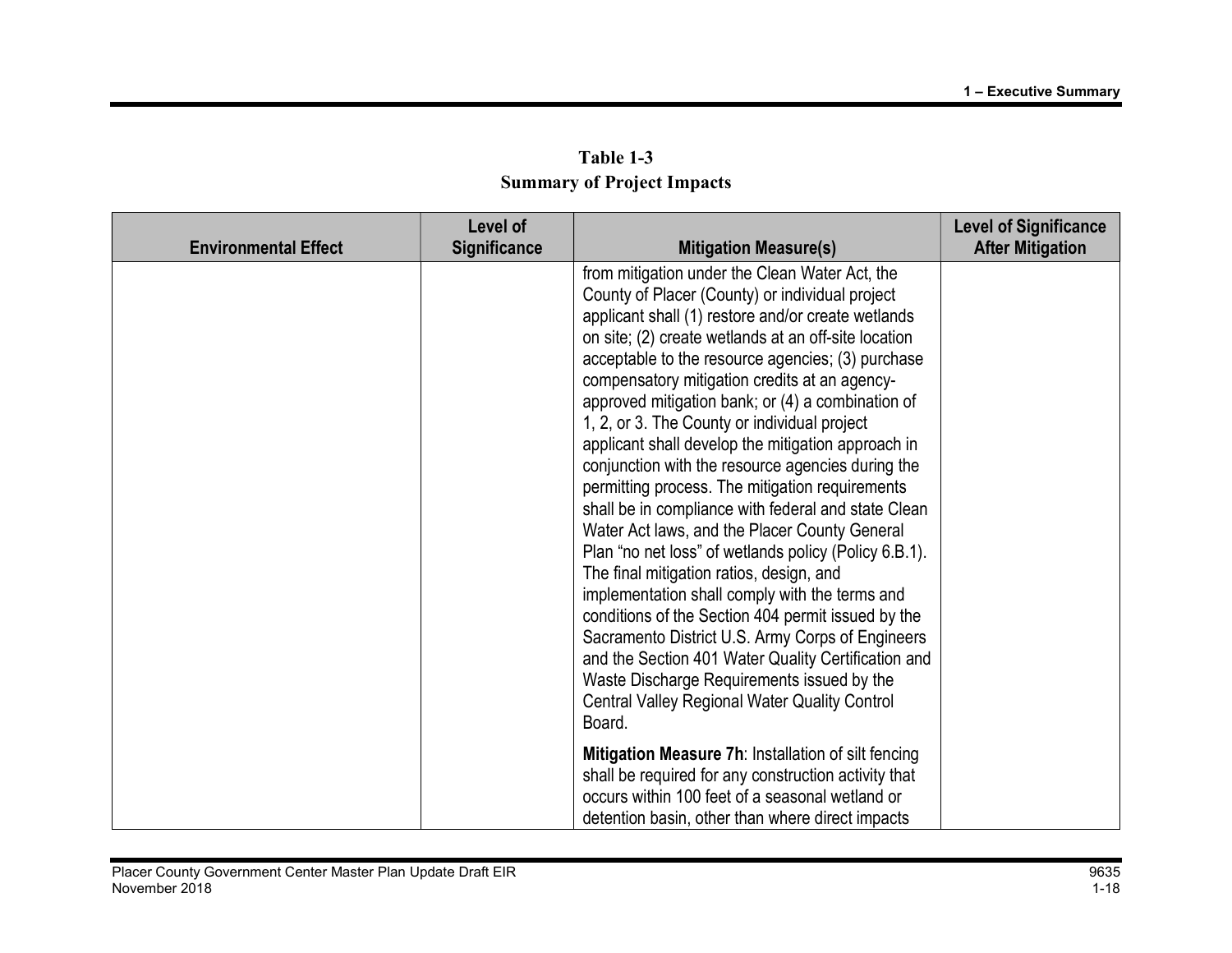| Table 1-3                         |
|-----------------------------------|
| <b>Summary of Project Impacts</b> |

| <b>Environmental Effect</b> | Level of<br>Significance | <b>Mitigation Measure(s)</b>                                                                                                                                                                                                                                                                                                                                                                                                                                                                                                                                                                                                                                                                                                                                                                                                                                                                                                                                                                                                                                                                                                        | <b>Level of Significance</b><br><b>After Mitigation</b> |
|-----------------------------|--------------------------|-------------------------------------------------------------------------------------------------------------------------------------------------------------------------------------------------------------------------------------------------------------------------------------------------------------------------------------------------------------------------------------------------------------------------------------------------------------------------------------------------------------------------------------------------------------------------------------------------------------------------------------------------------------------------------------------------------------------------------------------------------------------------------------------------------------------------------------------------------------------------------------------------------------------------------------------------------------------------------------------------------------------------------------------------------------------------------------------------------------------------------------|---------------------------------------------------------|
|                             |                          | have been authorized through permits obtained<br>from the U.S. Army Corps of Engineers. Grading<br>and improvement plans for construction of each<br>individual project shall indicate the jurisdictional<br>boundaries of any wetland or waters of the U.S.<br>feature, and shall delineate all construction activity<br>areas for the individual project. Silt fencing shall be<br>installed at least 25 feet from the boundary of any<br>wetland that is not approved for direct impacts. All<br>equipment and vehicles shall be staged outside of<br>waterways. Spill kits shall be available on site to<br>crews working within the construction area, and<br>any spills shall be cleaned up immediately. Silt<br>fencing or fiber rolls (i.e., straw wattles) shall be<br>installed on slopes adjacent to areas where<br>trenching could cause erosion into nearby<br>waterways, or where construction occurs within 25<br>feet of wetlands or waters of the U.S. The County<br>of Placer shall inspect the silt fence and/or fiber<br>rolls prior to commencement of construction<br>activities for each individual project. |                                                         |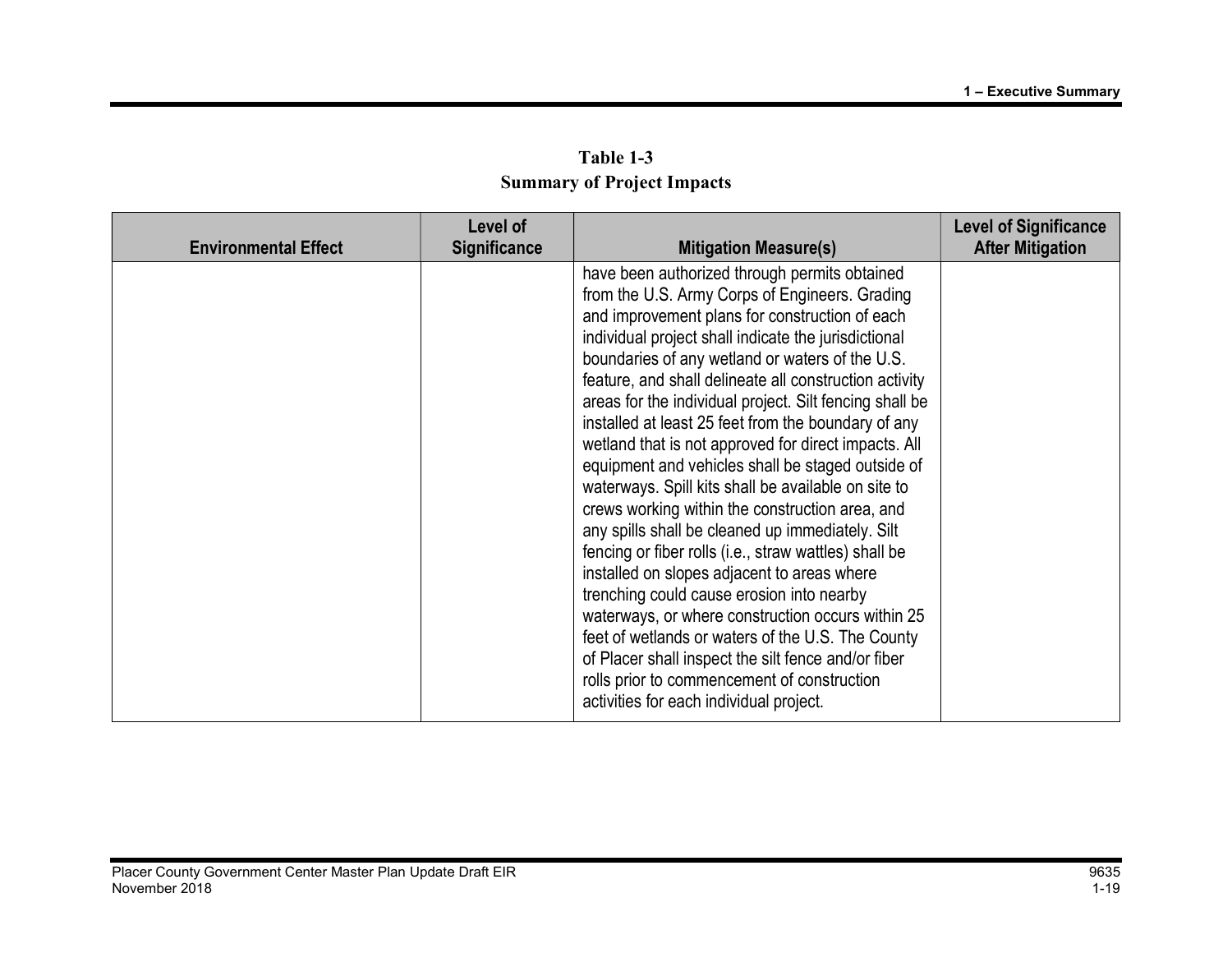| Table 1-3                         |
|-----------------------------------|
| <b>Summary of Project Impacts</b> |

| <b>Environmental Effect</b>                                                            | <b>Level of</b><br><b>Significance</b> | <b>Mitigation Measure(s)</b>                                                                                              | <b>Level of Significance</b><br><b>After Mitigation</b> |
|----------------------------------------------------------------------------------------|----------------------------------------|---------------------------------------------------------------------------------------------------------------------------|---------------------------------------------------------|
|                                                                                        |                                        | HHS:<br>Mitigation Measure 7a (see above),<br>Mitigation Measure 7g (see above), and<br>Mitigation Measure 7h (see above) |                                                         |
|                                                                                        |                                        | Mitigation Measure 7a (see above) and<br>MFR:<br>Mitigation Measure 7g (see above)                                        |                                                         |
| Would the project interfere substantially                                              | <b>MPU:</b> No impact                  | <b>MPU:</b> None Required                                                                                                 | <b>MPU:</b> No impact                                   |
| with wildlife movement, migration, or<br>nursery sites?                                | HHS: No impact                         | <b>HHS: None Required</b>                                                                                                 | HHS: No impact                                          |
|                                                                                        | <b>MFR: No impact</b>                  | <b>MFR: None Required</b>                                                                                                 | <b>MFR: No impact</b>                                   |
| Would the project conflict with any local                                              | <b>MPU:</b> No impact                  | <b>MPU:</b> None Required                                                                                                 | <b>MPU:</b> No impact                                   |
| policies or ordinances protecting biological<br>resources, such as a tree preservation | HHS: No impact                         | <b>HHS: None Required</b>                                                                                                 | <b>HHS:</b> No impact                                   |
| policy or ordinance?                                                                   | <b>MFR:</b> No impact                  | <b>MFR: None Required</b>                                                                                                 | <b>MFR: No impact</b>                                   |
| Would the project conflict with the                                                    | <b>MPU:</b> No impact                  | <b>MPU:</b> None Required                                                                                                 | <b>MPU:</b> No impact                                   |
| provisions of an adopted Habitat<br><b>Conservation Plan, Natural Community</b>        | <b>HHS: No impact</b>                  | <b>HHS: None Required</b>                                                                                                 | HHS: No impact                                          |
| Conservation Plan, or other approved<br>local, regional, or state habitat              | <b>MFR: No impact</b>                  | <b>MFR: None Required</b>                                                                                                 | <b>MFR: No impact</b>                                   |
| conservation plan?                                                                     |                                        |                                                                                                                           |                                                         |
| Would the project contribute to loss of<br>special-status species, riparian habitat or | <b>MPU:</b> No impact                  | <b>MPU:</b> None Required                                                                                                 | <b>MPU:</b> No impact                                   |
| other sensitive natural communities,                                                   | HHS: No impact                         | <b>HHS: None Required</b>                                                                                                 | HHS: No impact                                          |
| wetlands, wildlife movement corridors, or<br>trees and oak woodlands protected under   | <b>MFR: No impact</b>                  | <b>MFR: None Required</b>                                                                                                 | <b>MFR: No impact</b>                                   |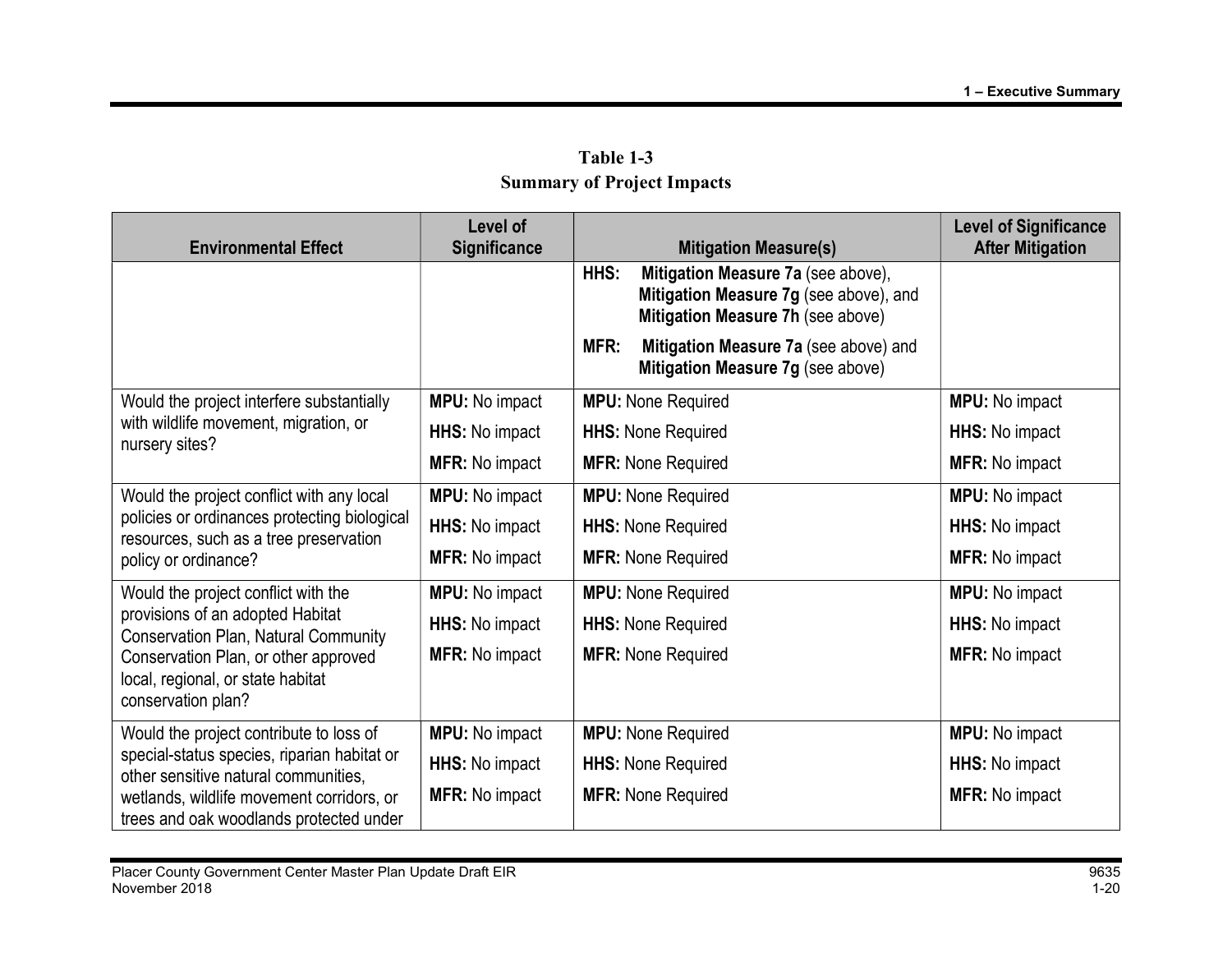| <b>Environmental Effect</b>                                                     | Level of<br><b>Significance</b> | <b>Mitigation Measure(s)</b>                                                                                                                                                                                                                                                                                                                                                                                                                                                                                                                                                                                                                                     | <b>Level of Significance</b><br><b>After Mitigation</b> |
|---------------------------------------------------------------------------------|---------------------------------|------------------------------------------------------------------------------------------------------------------------------------------------------------------------------------------------------------------------------------------------------------------------------------------------------------------------------------------------------------------------------------------------------------------------------------------------------------------------------------------------------------------------------------------------------------------------------------------------------------------------------------------------------------------|---------------------------------------------------------|
| the County's ordinances and policies in<br>the cumulative condition?            |                                 |                                                                                                                                                                                                                                                                                                                                                                                                                                                                                                                                                                                                                                                                  |                                                         |
|                                                                                 |                                 | <b>Cultural Resources</b>                                                                                                                                                                                                                                                                                                                                                                                                                                                                                                                                                                                                                                        |                                                         |
| Would the project cause a substantial                                           | <b>MPU:</b> Significant         | MPU:                                                                                                                                                                                                                                                                                                                                                                                                                                                                                                                                                                                                                                                             | <b>MPU: SU</b>                                          |
| adverse change in the significance of a<br>historical resource?                 | <b>HHS:</b> Significant         | Mitigation Measure 8a: At the time that building                                                                                                                                                                                                                                                                                                                                                                                                                                                                                                                                                                                                                 | HHS: SU                                                 |
|                                                                                 | <b>MFR: LTS</b>                 | maintenance and repair needs are identified for<br>any building within the project site that is identified<br>as a contributing feature to the DeWitt General<br>Hospital Historic District, the County of Placer shall<br>implement all applicable and feasible provisions of<br>the Secretary of the Interior's Standards for<br>Rehabilitation, codified as 36 Code of Federal<br>Regulations Part 67, and shall review and<br>implement any appropriate Guidelines for<br>Rehabilitating Historic Buildings and Guidelines on<br>Sustainability for Rehabilitating Historic Buildings.<br>HHS: No feasible mitigation available<br><b>MFR: None Required</b> | <b>MFR: LTS</b>                                         |
| Would the project cause a substantial                                           | <b>MPU:</b> Significant         | MPU:                                                                                                                                                                                                                                                                                                                                                                                                                                                                                                                                                                                                                                                             | <b>MPU: LTS</b>                                         |
| adverse change in the significance of an<br>archaeological resource pursuant to | <b>HHS:</b> Significant         | Mitigation Measure 8b: Tribal Cultural Resource                                                                                                                                                                                                                                                                                                                                                                                                                                                                                                                                                                                                                  | <b>HHS: LTS</b>                                         |
| CEQA Guidelines Section 15064.5?                                                | <b>MFR: Significant</b>         | Awareness Training: Prior to initiation of<br>construction, all construction crew members,<br>consultants, and other personnel involved in project                                                                                                                                                                                                                                                                                                                                                                                                                                                                                                               | <b>MFR: LTS</b>                                         |

Table 1-3 Summary of Project Impacts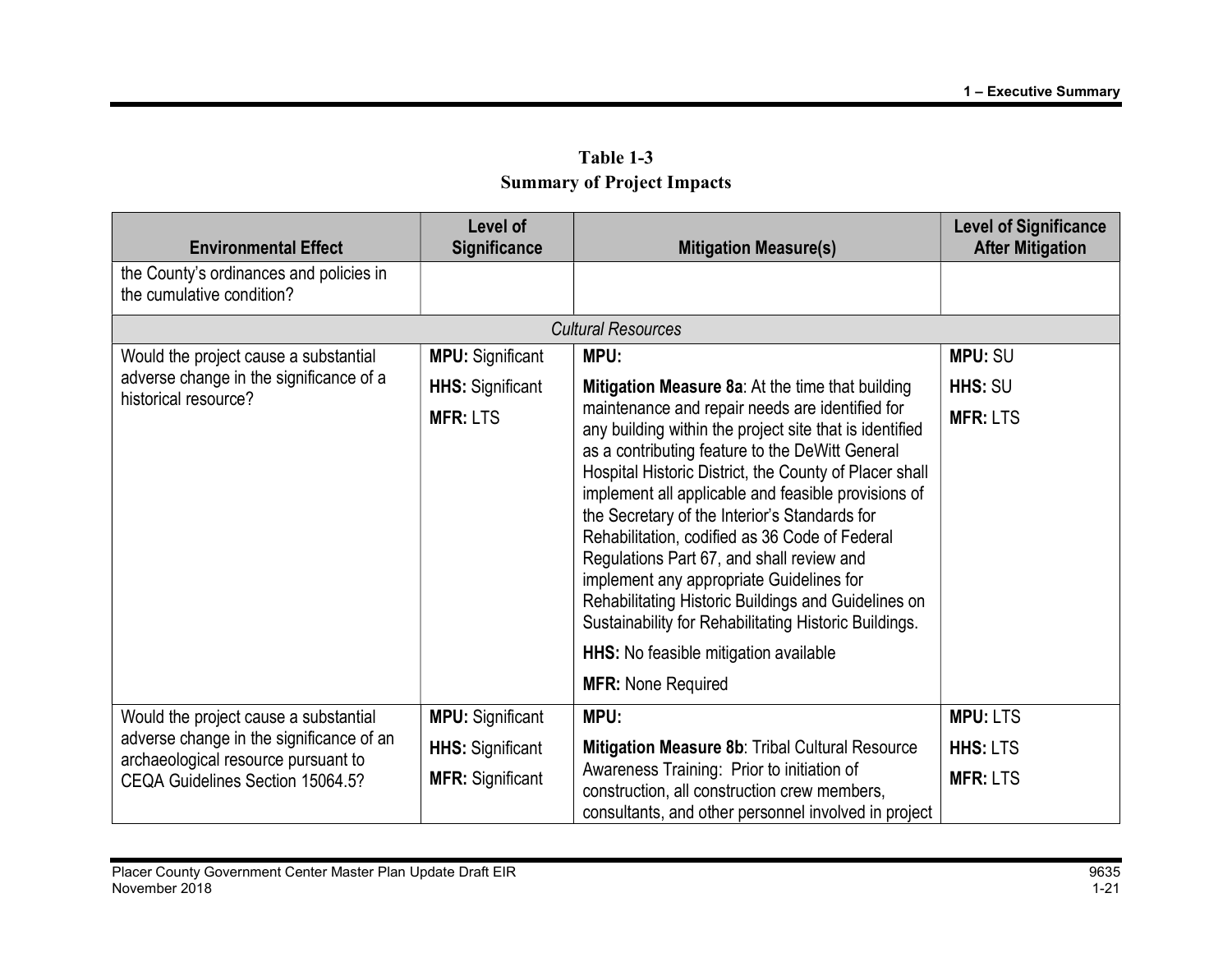| Table 1-3                         |
|-----------------------------------|
| <b>Summary of Project Impacts</b> |

| <b>Environmental Effect</b> | Level of<br><b>Significance</b> | <b>Mitigation Measure(s)</b>                                                                                                                                                                                                                                                                                                                                                                                                                                                                    | <b>Level of Significance</b><br><b>After Mitigation</b> |
|-----------------------------|---------------------------------|-------------------------------------------------------------------------------------------------------------------------------------------------------------------------------------------------------------------------------------------------------------------------------------------------------------------------------------------------------------------------------------------------------------------------------------------------------------------------------------------------|---------------------------------------------------------|
|                             |                                 | implementation shall receive project-specific Tribal<br>Cultural Resource (TCR) awareness training. The<br>training shall be conducted in coordination with<br>qualified cultural resource specialists and<br>representatives from culturally-affiliated Native<br>American Tribes. The training will emphasize the<br>requirement for confidentiality and culturally-<br>appropriate, respectful treatment of any find of<br>significance to culturally-affiliated Native Americans<br>Tribes. |                                                         |
|                             |                                 | As a component of the training, a brochure will be<br>distributed to all personnel associated with project<br>implementation. At a minimum the brochure shall<br>discuss the following topics in clear and<br>straightforward language:                                                                                                                                                                                                                                                         |                                                         |
|                             |                                 | Field indicators of potential archaeological<br>or cultural resources (i.e., what to look for;<br>for example: archaeological artifacts,<br>exotic or non-native rock, unusually large<br>amounts of shell or bone, significant soil<br>color variation, etc.)                                                                                                                                                                                                                                  |                                                         |
|                             |                                 | Regulations governing archaeological<br>resources and tribal cultural resources                                                                                                                                                                                                                                                                                                                                                                                                                 |                                                         |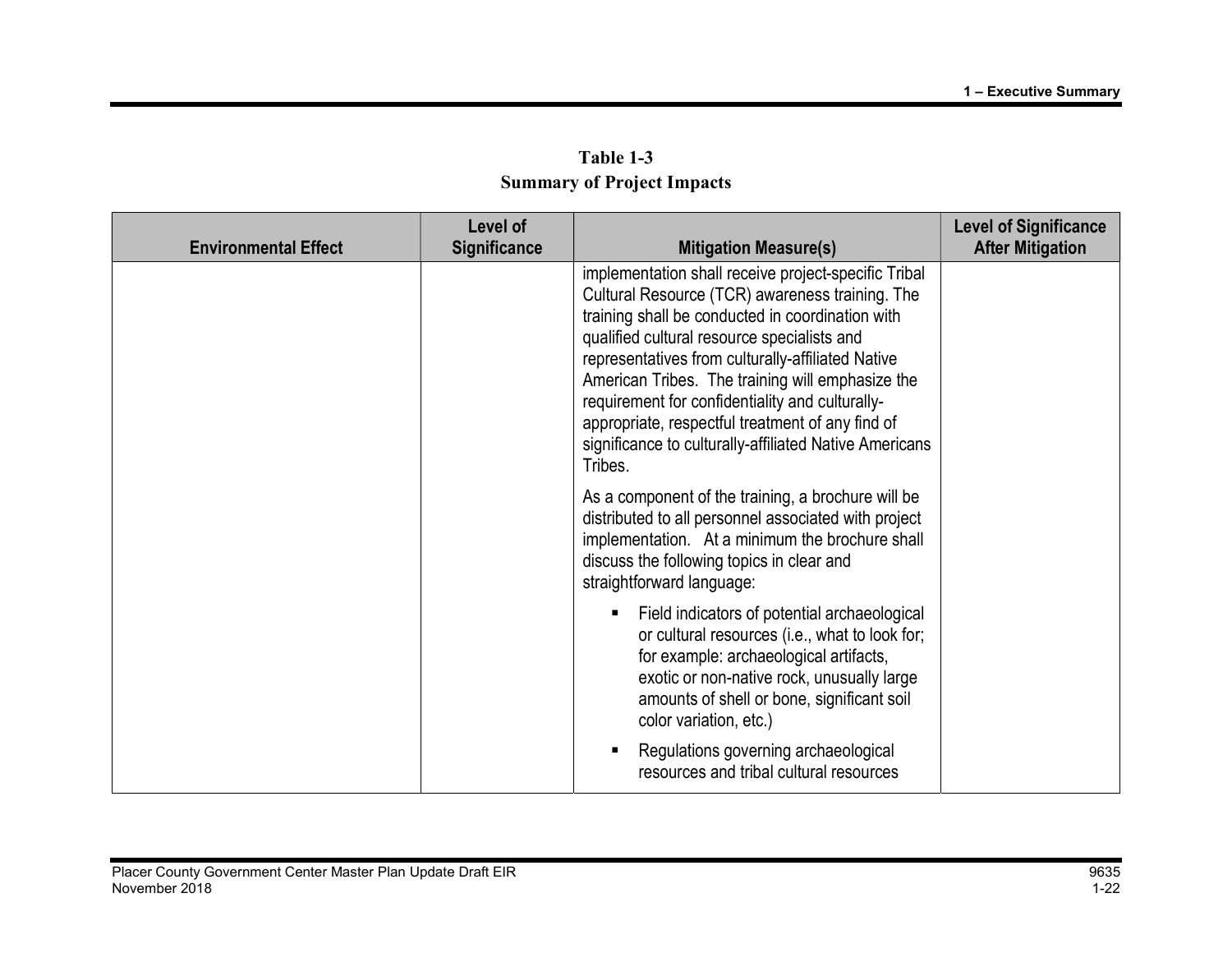| <b>Environmental Effect</b> | <b>Level of</b><br>Significance | <b>Mitigation Measure(s)</b>                                                                                                                                                                                                                                                                                                                                                                                                                                                                                                                                                                                        | <b>Level of Significance</b><br><b>After Mitigation</b> |
|-----------------------------|---------------------------------|---------------------------------------------------------------------------------------------------------------------------------------------------------------------------------------------------------------------------------------------------------------------------------------------------------------------------------------------------------------------------------------------------------------------------------------------------------------------------------------------------------------------------------------------------------------------------------------------------------------------|---------------------------------------------------------|
|                             |                                 | Consequences of disregarding or violating<br>٠<br>laws protecting archaeological or tribal<br>cultural resources                                                                                                                                                                                                                                                                                                                                                                                                                                                                                                    |                                                         |
|                             |                                 | Steps to take if a worker encounters a<br>п<br>possible resource                                                                                                                                                                                                                                                                                                                                                                                                                                                                                                                                                    |                                                         |
|                             |                                 | The training shall include project-specific guidance<br>for on-site personnel including agreed upon<br>protocols for resource avoidance, when to stop<br>work, and who to contact if potential archaeological<br>resources or TCRs are identified. The training<br>shall also direct work to stop, and contact with the<br>County Coroner and the Native American Heritage<br>Commission (NAHC) to occur immediately, in the<br>event that potential human remains are identified.<br>NAHC will assign a Most Likely Descendant if the<br>remains are determined by the Coroner to be<br>Native American in origin. |                                                         |
|                             |                                 | Mitigation Measure 8c: Inadvertent Discoveries: If<br>potential Native American prehistoric, historic,<br>archaeological or cultural resources including<br>midden soil, artifacts, chipped stone, exotic rock<br>(non-native), or unusual amounts of baked clay,<br>shell or bone are uncovered during any on-site<br>construction activities, all work must immediately<br>stop within 100 feet of the find. Following                                                                                                                                                                                            |                                                         |

Table 1-3 Summary of Project Impacts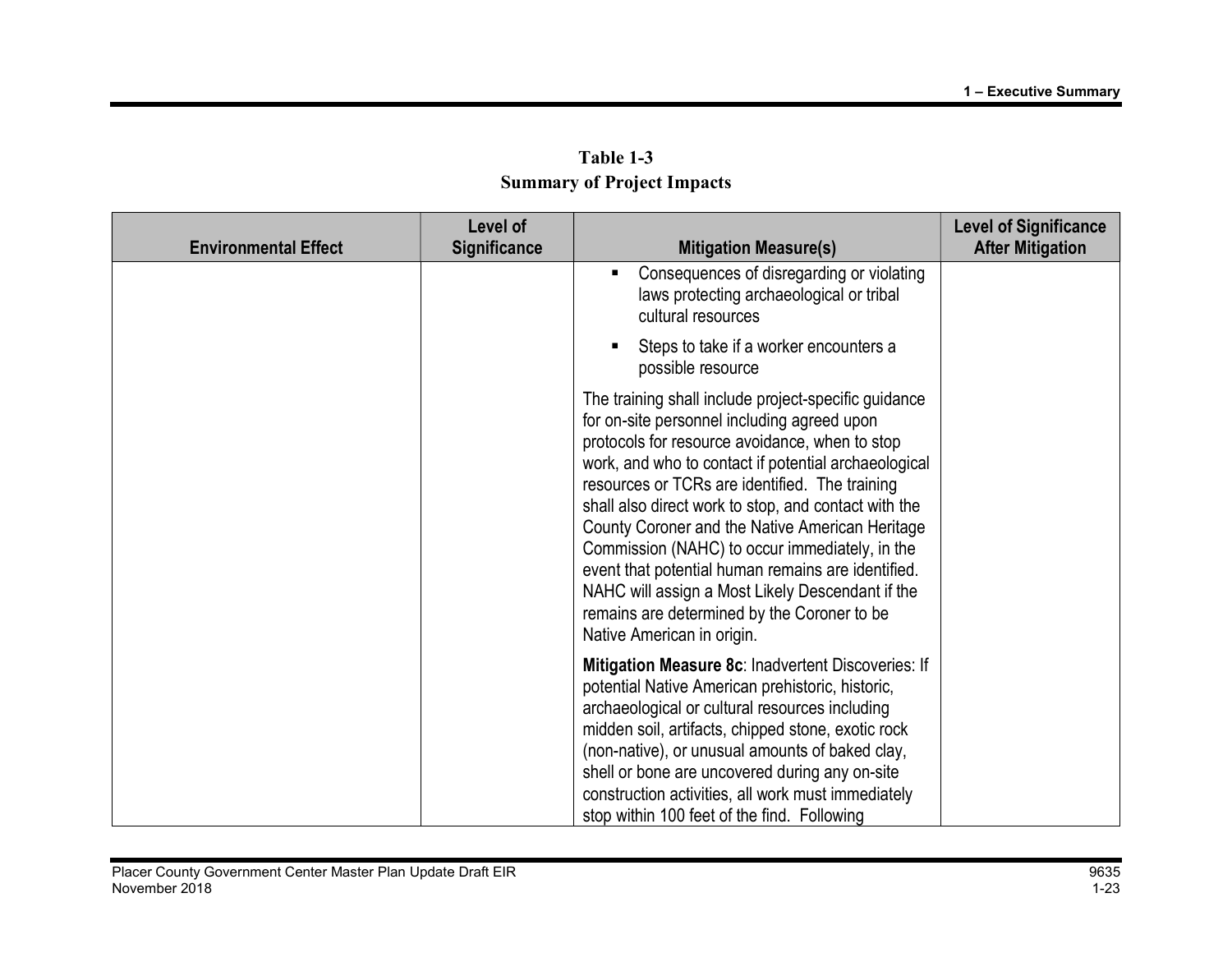| Table 1-3                         |  |  |  |
|-----------------------------------|--|--|--|
| <b>Summary of Project Impacts</b> |  |  |  |

| <b>Environmental Effect</b> | Level of<br><b>Significance</b> | <b>Mitigation Measure(s)</b>                                                                              | <b>Level of Significance</b><br><b>After Mitigation</b> |
|-----------------------------|---------------------------------|-----------------------------------------------------------------------------------------------------------|---------------------------------------------------------|
|                             |                                 | discovery, a professional archaeologist shall be<br>retained to evaluate the significance of the deposit, |                                                         |
|                             |                                 | and the Placer County Department of Public Works                                                          |                                                         |
|                             |                                 | and Facilities, the Department of Museums, and                                                            |                                                         |
|                             |                                 | Native American representatives from culturally                                                           |                                                         |
|                             |                                 | affiliated Native American Tribes will make                                                               |                                                         |
|                             |                                 | recommendations for further evaluation and                                                                |                                                         |
|                             |                                 | treatment, as appropriate. In the event that the                                                          |                                                         |
|                             |                                 | resource is found to be ineligible for inclusion in the                                                   |                                                         |
|                             |                                 | California Register of Historical Resources, the                                                          |                                                         |
|                             |                                 | culturally affiliated Native American Tribe shall be                                                      |                                                         |
|                             |                                 | notified. Culturally appropriate treatment and                                                            |                                                         |
|                             |                                 | disposition shall be determined following<br>coordination with the culturally affiliated Native           |                                                         |
|                             |                                 | American Tribe. Culturally appropriate treatment                                                          |                                                         |
|                             |                                 | may be, but is not limited to, processing materials                                                       |                                                         |
|                             |                                 | in a lab for reburial, minimizing handling of cultural                                                    |                                                         |
|                             |                                 | objects, leaving objects in place within the                                                              |                                                         |
|                             |                                 | landscape, and returning objects to a location                                                            |                                                         |
|                             |                                 | within the project area where they will not be                                                            |                                                         |
|                             |                                 | subject to future impacts. UAIC does not consider                                                         |                                                         |
|                             |                                 | curation of TCRs to be appropriate or respectful                                                          |                                                         |
|                             |                                 | and requests that materials not be permanently                                                            |                                                         |
|                             |                                 | curated, unless requested by the Tribe. If                                                                |                                                         |
|                             |                                 | articulated or disarticulated human remains are                                                           |                                                         |
|                             |                                 | discovered during construction activities, the                                                            |                                                         |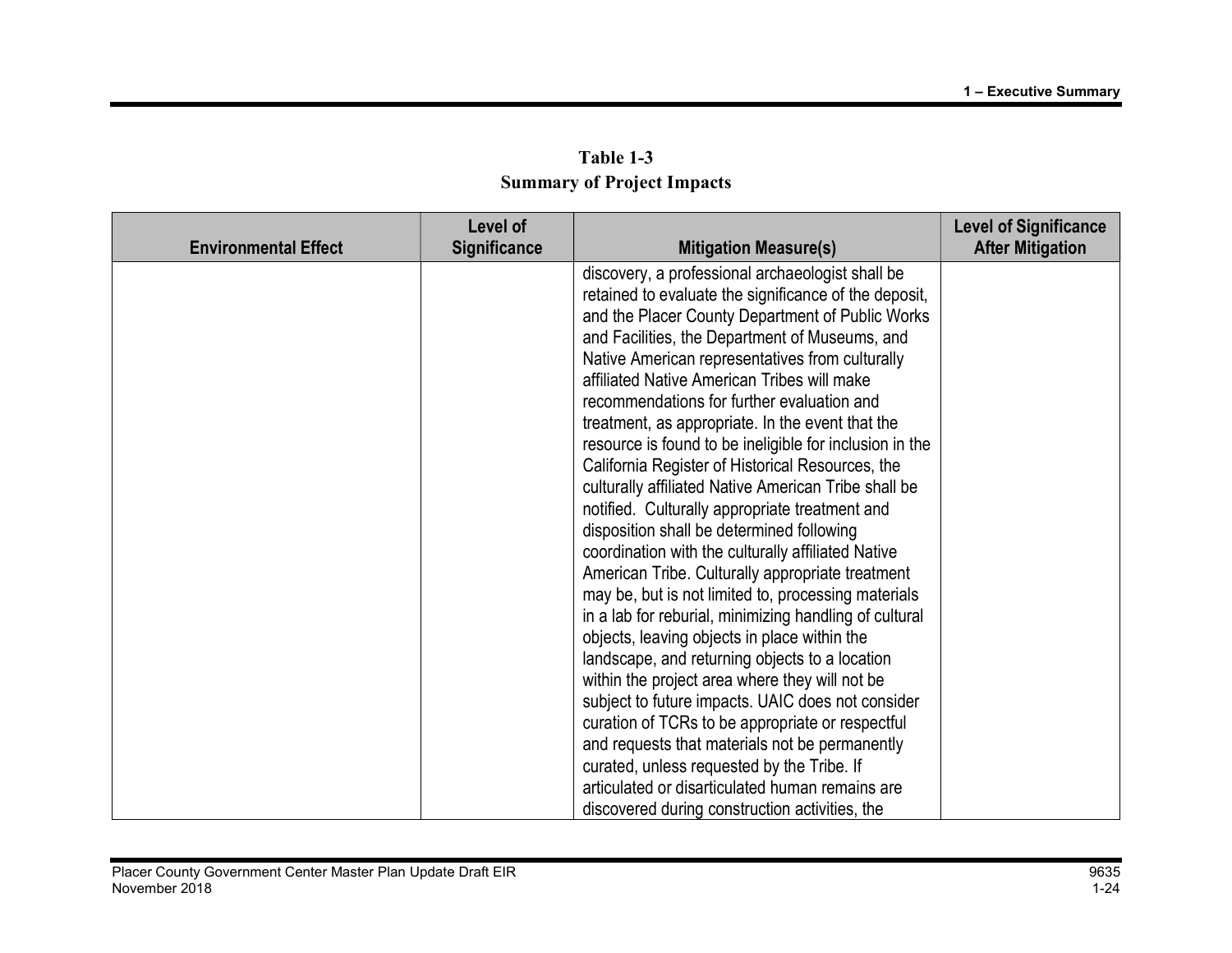| <b>Environmental Effect</b> | <b>Level of</b><br><b>Significance</b> | <b>Mitigation Measure(s)</b>                                                                                                                                                                                                                                                                                                                                                                                                                                                                                                                                                                                                                                                                                                                                                                                                                                                                                                                                                                                                                       | <b>Level of Significance</b><br><b>After Mitigation</b> |
|-----------------------------|----------------------------------------|----------------------------------------------------------------------------------------------------------------------------------------------------------------------------------------------------------------------------------------------------------------------------------------------------------------------------------------------------------------------------------------------------------------------------------------------------------------------------------------------------------------------------------------------------------------------------------------------------------------------------------------------------------------------------------------------------------------------------------------------------------------------------------------------------------------------------------------------------------------------------------------------------------------------------------------------------------------------------------------------------------------------------------------------------|---------------------------------------------------------|
|                             |                                        | <b>County Coroner and Native American Heritage</b><br>Commission shall be contacted immediately. Upon<br>determination by the County Coroner that the find<br>is Native American in origin, the Native American<br>Heritage Commission will assign the Most Likely<br>Descendent who will work with the project<br>proponent to define appropriate treatment and<br>disposition of the burial(s). Following a review of<br>the find and consultation as noted above, the<br>authority to proceed may be accompanied by the<br>addition of development requirements or special<br>conditions which may provide for protection of the<br>site and/or additional measures necessary to<br>address the unique or sensitive nature of the site.<br>Work in the area of the cultural resource discovery<br>may only proceed after authorization is granted by<br>the Placer County Department of Public Works and<br>Facilities following coordination with tribal<br>representatives and cultural resource experts, if<br>necessary and as appropriate. |                                                         |
|                             |                                        | Mitigation Measure 8d: Post-Ground Disturbance<br>Site Visit: The applicant shall notify the CEQA lead<br>agency a minimum of seven days prior to initiation<br>of ground disturbance to allow the agency time to<br>notify culturally-affiliated tribes. Tribal<br>representatives from culturally-affiliated tribes shall                                                                                                                                                                                                                                                                                                                                                                                                                                                                                                                                                                                                                                                                                                                        |                                                         |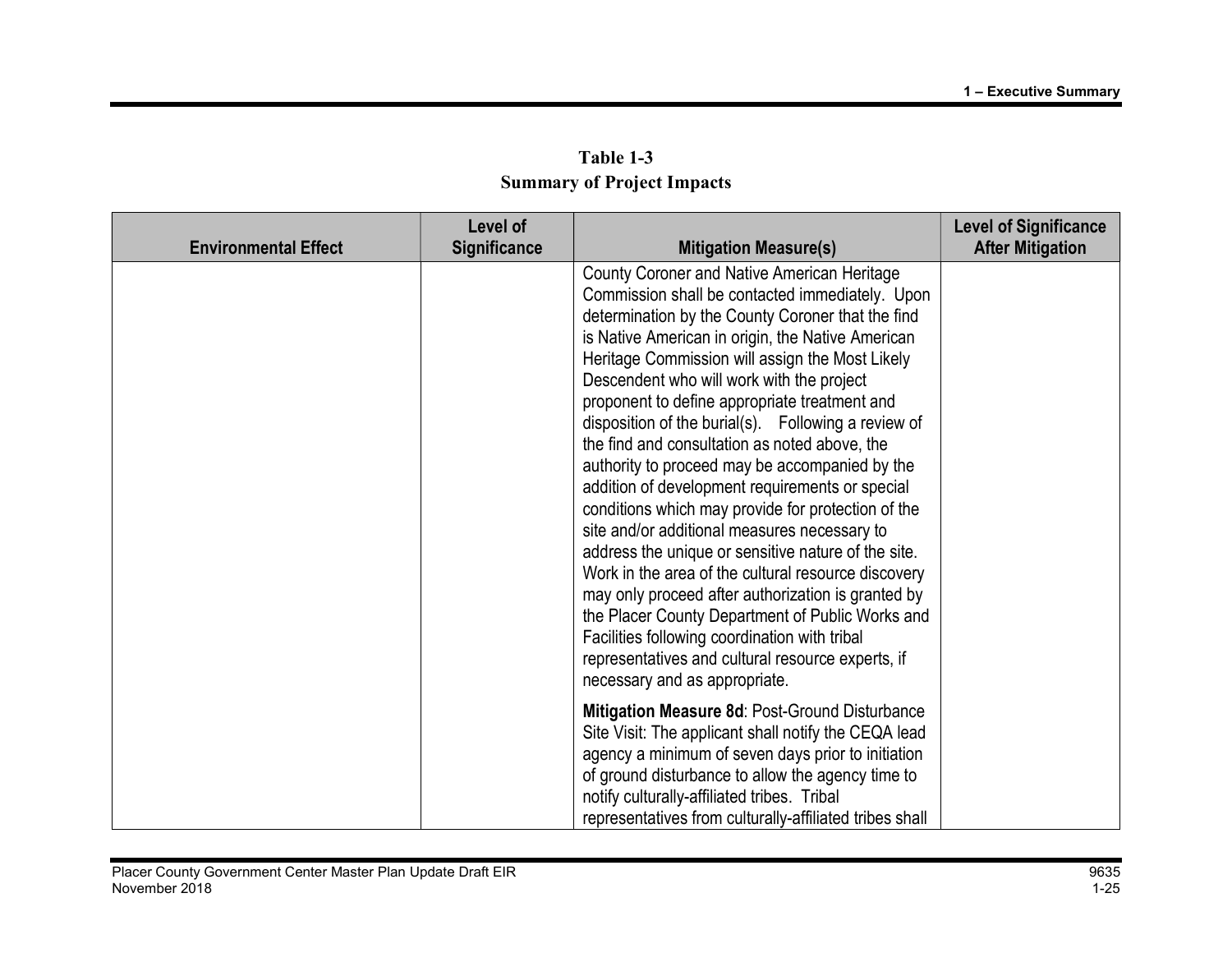| Table 1-3                         |  |  |  |  |
|-----------------------------------|--|--|--|--|
| <b>Summary of Project Impacts</b> |  |  |  |  |

| <b>Environmental Effect</b> | <b>Level of</b><br><b>Significance</b> | <b>Mitigation Measure(s)</b>                                                                                                                                                                                                                                                                                                                                                                                                                                                                                                                                                                                                                                                                 | <b>Level of Significance</b><br><b>After Mitigation</b> |
|-----------------------------|----------------------------------------|----------------------------------------------------------------------------------------------------------------------------------------------------------------------------------------------------------------------------------------------------------------------------------------------------------------------------------------------------------------------------------------------------------------------------------------------------------------------------------------------------------------------------------------------------------------------------------------------------------------------------------------------------------------------------------------------|---------------------------------------------------------|
|                             |                                        | be allowed access to the project site within the first<br>five days of ground-breaking activity to inspect soil<br>piles, trenches, or other disturbed areas. If potential<br>Native American prehistoric, historic,<br>archaeological or cultural resources including<br>midden soil, artifacts, chipped stone, exotic rock<br>(non-native), or unusual amounts of baked clay,<br>shell or bone are identified during this initial post-<br>ground disturbance inspection the following actions<br>shall be taken:                                                                                                                                                                          |                                                         |
|                             |                                        | Work shall be suspended within 100 feet of<br>the find, and the project applicant shall<br>immediately notify the CEQA lead agency<br>representative. The project applicant shall<br>coordinate any subsequent investigation of<br>the site with a qualified archaeologist<br>approved by the Placer County<br>Department of Public Works and Facilities<br>and a tribal representative from the<br>culturally-affiliated tribe(s). The<br>archaeologist shall coordinate with the<br>culturally-affiliated tribe(s) to allow for<br>proper management recommendations<br>should potential impacts to the resources<br>be found by the CEQA lead agency<br>representative to be significant. |                                                         |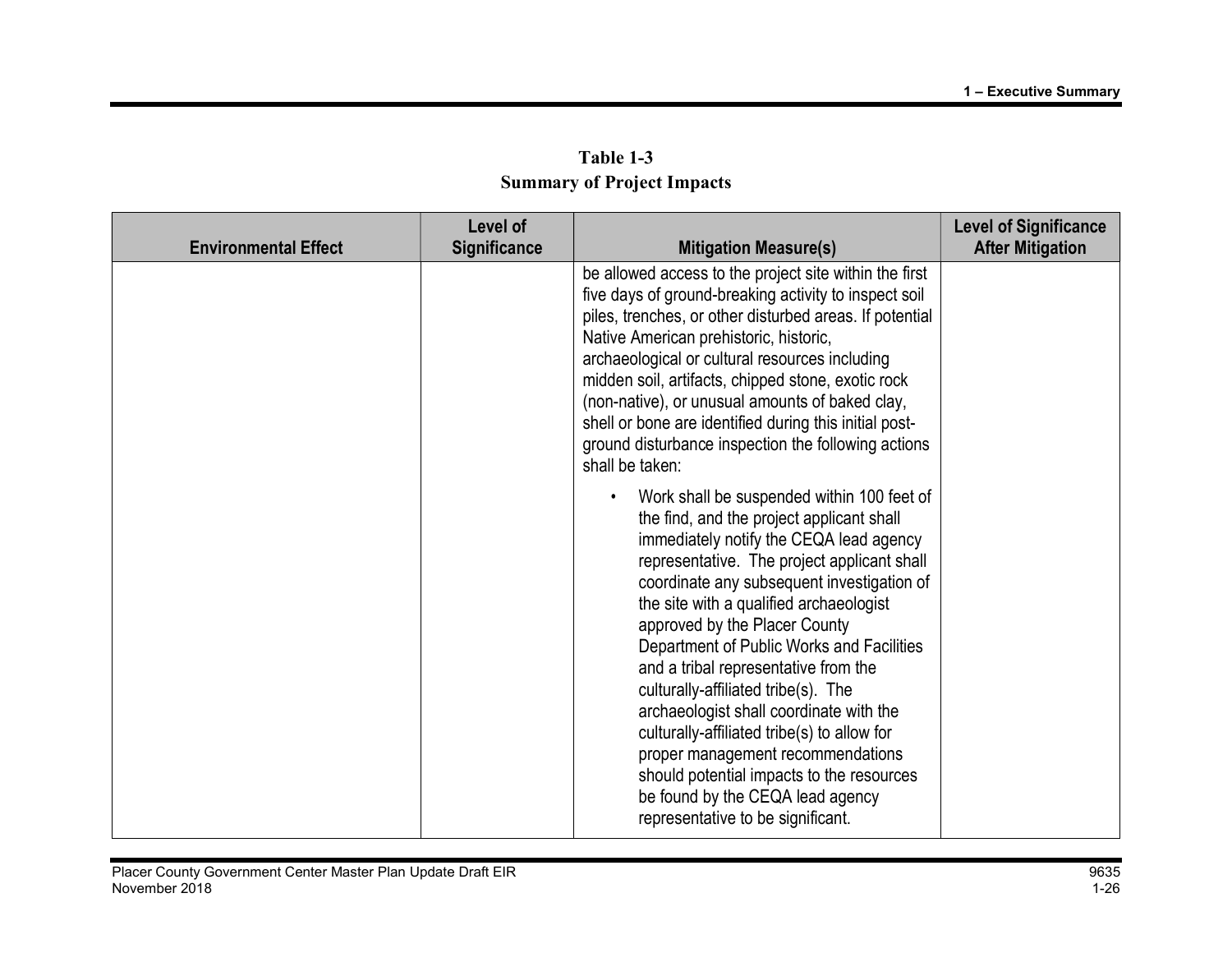| <b>Environmental Effect</b> | Level of<br><b>Significance</b> | <b>Mitigation Measure(s)</b>                                                                                                                                                                                                                                                                                                                                                                                                                                                                                                               | <b>Level of Significance</b><br><b>After Mitigation</b> |
|-----------------------------|---------------------------------|--------------------------------------------------------------------------------------------------------------------------------------------------------------------------------------------------------------------------------------------------------------------------------------------------------------------------------------------------------------------------------------------------------------------------------------------------------------------------------------------------------------------------------------------|---------------------------------------------------------|
|                             |                                 | A site meeting of construction personnel<br>$\bullet$<br>shall be held in order to afford the tribal<br>representative the opportunity to provide<br>TCR awareness information.                                                                                                                                                                                                                                                                                                                                                            |                                                         |
|                             |                                 | A written report detailing the site<br>assessment, coordination activities, and<br>management recommendations shall be<br>provided to the CEQA lead agency<br>representative by the qualified<br>archaeologist. Possible management<br>recommendations for historical, unique<br>archaeological or TCRs could include<br>resource avoidance, preservation in place,<br>reburial on-site, or other measures<br>deemed acceptable by the applicant, the<br>County, and the tribal representative from<br>the culturally-affiliated tribe(s). |                                                         |
|                             |                                 | The contractor shall implement any measures<br>deemed by CEQA lead agency staff to be<br>necessary and feasible to avoid or minimize<br>significant effects to the TCR, including the use of a<br>Native American Monitor whenever work is<br>occurring within 100 feet of the find                                                                                                                                                                                                                                                        |                                                         |
|                             |                                 | Mitigation Measure 8e: Native American Monitors:<br>To facilitate identification of potential                                                                                                                                                                                                                                                                                                                                                                                                                                              |                                                         |

Table 1-3 Summary of Project Impacts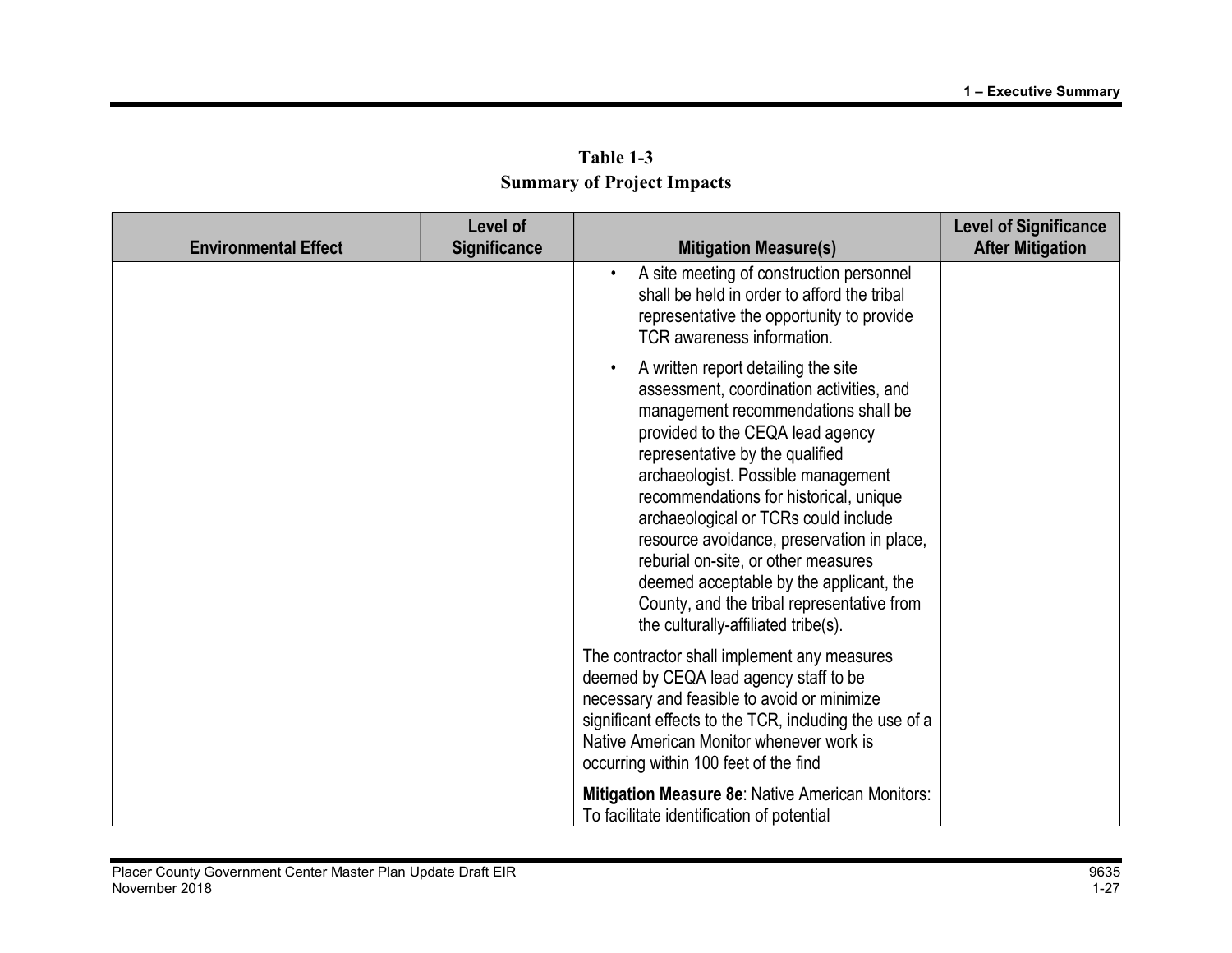| Table 1-3                         |  |  |  |  |
|-----------------------------------|--|--|--|--|
| <b>Summary of Project Impacts</b> |  |  |  |  |

|                             | Level of     |                                                         | <b>Level of Significance</b> |
|-----------------------------|--------------|---------------------------------------------------------|------------------------------|
| <b>Environmental Effect</b> | Significance | <b>Mitigation Measure(s)</b>                            | <b>After Mitigation</b>      |
|                             |              | archaeological resources and/or Tribal Cultural         |                              |
|                             |              | Resources (TCRs) at the earliest possible time          |                              |
|                             |              | during project-related earth-disturbing activities, the |                              |
|                             |              | project proponent and/or their construction             |                              |
|                             |              | contractor(s) shall accommodate periodic                |                              |
|                             |              | monitoring by one Native American Monitor from          |                              |
|                             |              | the culturally-affiliated Native American Tribe in      |                              |
|                             |              | those areas of the campus that have been                |                              |
|                             |              | previously undeveloped. Monitoring will occur on        |                              |
|                             |              | the construction site periodically (as often as         |                              |
|                             |              | weekly) for spot checks of construction activities.     |                              |
|                             |              | Much of the Placer County Government Center             |                              |
|                             |              | campus has been subjected to heavy disturbance          |                              |
|                             |              | including subsurface disturbance; therefore, this       |                              |
|                             |              | spot-check monitoring shall be limited to those         |                              |
|                             |              | areas of the site that have been previously             |                              |
|                             |              | undeveloped. The monitoring shall occur only            |                              |
|                             |              | during ground-disturbing activities including           |                              |
|                             |              | vegetation clearing, grubbing, and stripping or         |                              |
|                             |              | other earth-moving/disturbing activities such as        |                              |
|                             |              | grading or excavation. The Native American              |                              |
|                             |              | monitor shall make these periodic spot checks as        |                              |
|                             |              | deemed necessary to minimize the potential for          |                              |
|                             |              | destruction of or damage to previously                  |                              |
|                             |              | undiscovered resources, and to ensure respectful        |                              |
|                             |              | treatment and disposition of unearthed/displaced        |                              |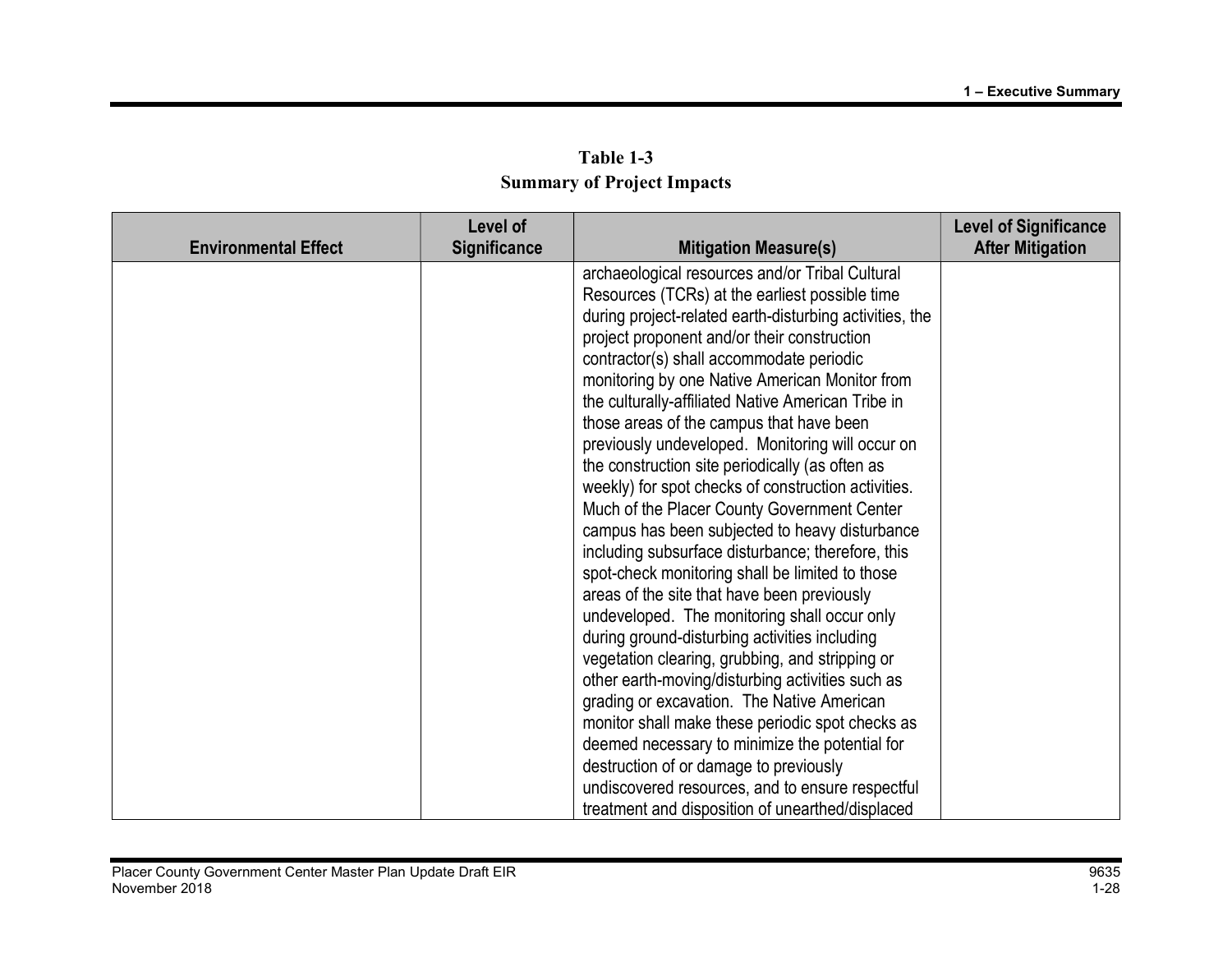| <b>Environmental Effect</b>                                          | Level of<br><b>Significance</b> |      | <b>Mitigation Measure(s)</b>                                                                                                                                                                                                                                                                                                                                                                                                                                                                                                                                                                                                                                                                                              | <b>Level of Significance</b><br><b>After Mitigation</b> |
|----------------------------------------------------------------------|---------------------------------|------|---------------------------------------------------------------------------------------------------------------------------------------------------------------------------------------------------------------------------------------------------------------------------------------------------------------------------------------------------------------------------------------------------------------------------------------------------------------------------------------------------------------------------------------------------------------------------------------------------------------------------------------------------------------------------------------------------------------------------|---------------------------------------------------------|
|                                                                      |                                 |      | resources. If initial monitoring efforts suggest that<br>resources are unlikely to be identified on a given<br>site, Native American monitoring shall be<br>suspended, following agreement by the UAIC and<br>the County, and the Inadvertent Discoveries<br>mitigation measure shall provide necessary<br>protection in the event of unanticipated resources.<br>Native American monitors or their representatives<br>shall have the authority to request that work be<br>temporarily stopped, diverted, or slowed within 100<br>feet of identified cultural resources. The Native<br>American monitor or representative shall<br>recommend appropriate treatment and final<br>disposition of Tribal Cultural Resources. |                                                         |
|                                                                      |                                 | HHS: | Mitigation Measure 8b (see above);<br>Mitigation Measure 8c (see above);<br>Mitigation Measure 8d (see above); and<br>Mitigation Measure 8e (see above)                                                                                                                                                                                                                                                                                                                                                                                                                                                                                                                                                                   |                                                         |
|                                                                      |                                 | MFR: | Mitigation Measure 8b (see above);<br>Mitigation Measure 8c (see above);<br>Mitigation Measure 8d (see above); and<br>Mitigation Measure 8e (see above)                                                                                                                                                                                                                                                                                                                                                                                                                                                                                                                                                                   |                                                         |
| Would the project cause a substantial                                | <b>MPU:</b> Significant         | MPU: | Mitigation Measure 8b (see above);                                                                                                                                                                                                                                                                                                                                                                                                                                                                                                                                                                                                                                                                                        | <b>MPU: LTS</b>                                         |
| adverse change in the significance of a<br>tribal cultural resource? | <b>HHS:</b> Significant         |      | Mitigation Measure 8c (see above);                                                                                                                                                                                                                                                                                                                                                                                                                                                                                                                                                                                                                                                                                        | <b>HHS: LTS</b>                                         |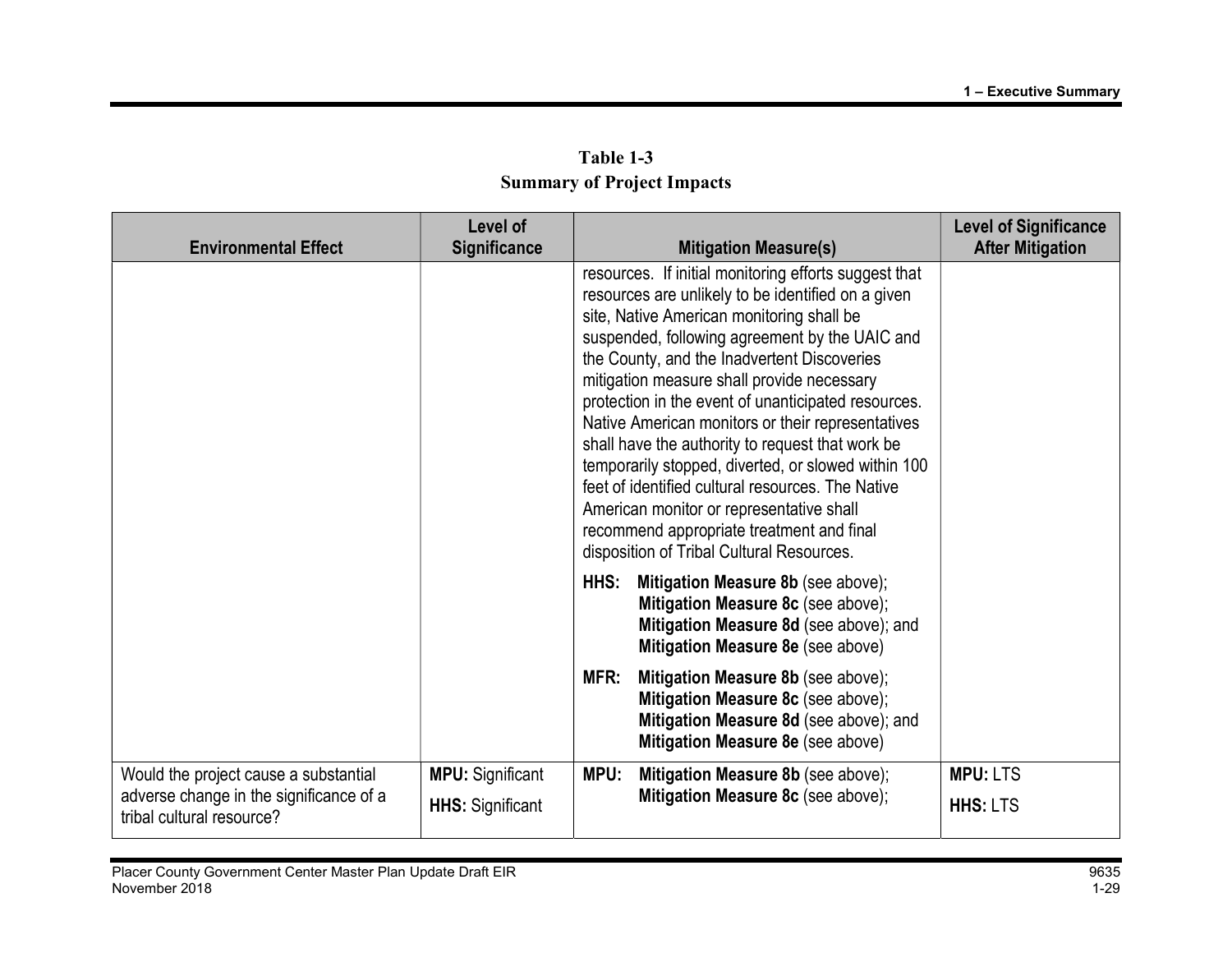| <b>Environmental Effect</b>                                                                                                                        | Level of<br><b>Significance</b> | <b>Mitigation Measure(s)</b>                                                                                                                                    | <b>Level of Significance</b><br><b>After Mitigation</b> |
|----------------------------------------------------------------------------------------------------------------------------------------------------|---------------------------------|-----------------------------------------------------------------------------------------------------------------------------------------------------------------|---------------------------------------------------------|
|                                                                                                                                                    | <b>MFR: Significant</b>         | Mitigation Measure 8d (see above); and<br>Mitigation Measure 8e (see above)                                                                                     | <b>MFR: LTS</b>                                         |
|                                                                                                                                                    |                                 | HHS:<br>Mitigation Measure 8b (see above);<br>Mitigation Measure 8c (see above);<br>Mitigation Measure 8d (see above); and<br>Mitigation Measure 8e (see above) |                                                         |
|                                                                                                                                                    |                                 | MFR:<br>Mitigation Measure 8b (see above);<br>Mitigation Measure 8c (see above);<br>Mitigation Measure 8d (see above); and<br>Mitigation Measure 8e (see above) |                                                         |
| Would the project disturb any human<br>remains??                                                                                                   | <b>MPU: PS</b>                  | Mitigation Measure 8b (see above)<br>MPU:                                                                                                                       | <b>MPU: LTS</b>                                         |
|                                                                                                                                                    | HHS: PS                         | HHS:<br>Mitigation Measure 8b (see above)                                                                                                                       | <b>HHS: LTS</b>                                         |
|                                                                                                                                                    | <b>MFR: PS</b>                  | MFR:<br>Mitigation Measure 8b (see above)                                                                                                                       | <b>MFR: LTS</b>                                         |
| Would the project contribute to substantial<br>adverse changes in historical,<br>archeological, or tribal resources in the<br>cumulative scenario? | <b>MPU:</b> Significant         | MPU: No feasible mitigation available                                                                                                                           | <b>MPU: SU</b>                                          |
|                                                                                                                                                    | <b>HHS:</b> Significant         | HHS: No feasible mitigation available                                                                                                                           | HHS: SU                                                 |
|                                                                                                                                                    | <b>MFR: LTS</b>                 | <b>MFR: None required</b>                                                                                                                                       | <b>MFR: LTS</b>                                         |
|                                                                                                                                                    |                                 | <b>Visual Resources</b>                                                                                                                                         |                                                         |
| Would the project have a substantial                                                                                                               | <b>MPU: LTS</b>                 | <b>MPU:</b> None Required                                                                                                                                       | <b>MPU: LTS</b>                                         |
| adverse effect on a scenic vista?                                                                                                                  | <b>HHS:</b> No impact           | <b>HHS: None Required</b>                                                                                                                                       | <b>HHS:</b> No impact                                   |
|                                                                                                                                                    | <b>MFR: No impact</b>           | <b>MFR: None Required</b>                                                                                                                                       | <b>MFR: No impact</b>                                   |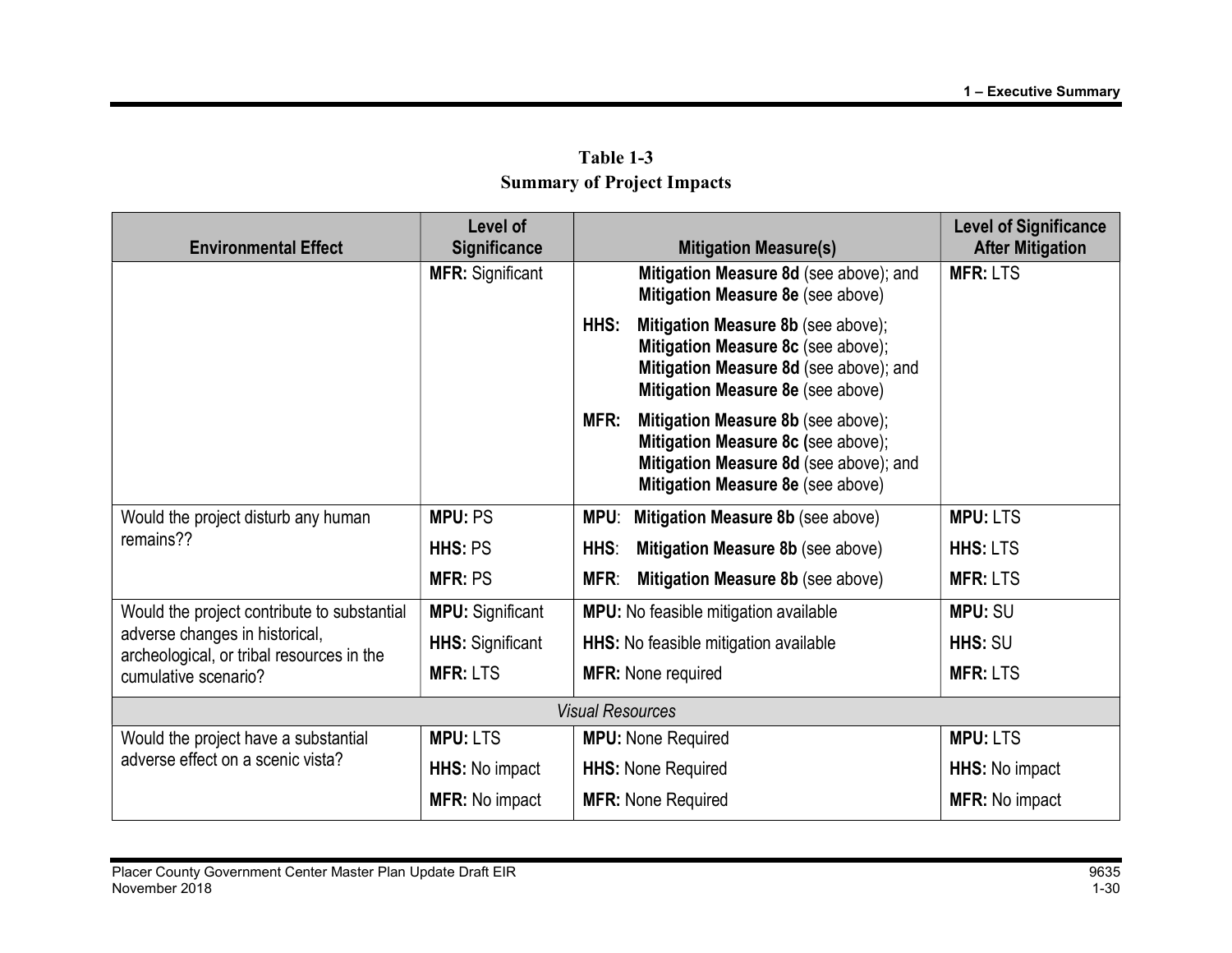| <b>Environmental Effect</b>                                                                        | <b>Level of</b><br><b>Significance</b> | <b>Mitigation Measure(s)</b>                                                                                                                       | <b>Level of Significance</b><br><b>After Mitigation</b> |
|----------------------------------------------------------------------------------------------------|----------------------------------------|----------------------------------------------------------------------------------------------------------------------------------------------------|---------------------------------------------------------|
| Would the project substantially damage                                                             | <b>MPU: LTS</b>                        | <b>MPU: None Required</b>                                                                                                                          | <b>MPU: LTS</b>                                         |
| scenic resources, including, but not limited<br>to trees, rock outcroppings, and historic          | HHS: No impact                         | <b>HHS: None Required</b>                                                                                                                          | <b>HHS:</b> No impact                                   |
| buildings within a state scenic highway?                                                           | <b>MFR: LTS</b>                        | <b>MFR: None Required</b>                                                                                                                          | <b>MFR: LTS</b>                                         |
| Would the project substantially degrade                                                            | <b>MPU: LTS</b>                        | <b>MPU:</b> None Required                                                                                                                          | <b>MPU: LTS</b>                                         |
| the existing visual character or quality of<br>the site and its surroundings?                      | <b>HHS: LTS</b>                        | <b>HHS: None Required</b>                                                                                                                          | <b>HHS: LTS</b>                                         |
|                                                                                                    | <b>MFR: LTS</b>                        | <b>MFR: None Required</b>                                                                                                                          | <b>MFR: LTS</b>                                         |
| Would the project create a new source of                                                           | <b>MPU: LTS</b>                        | <b>MPU:</b> None Required                                                                                                                          | <b>MPU: LTS</b>                                         |
| substantial light or glare which would<br>adversely affect day or nighttime views in               | <b>HHS: LTS</b>                        | <b>HHS: None Required</b>                                                                                                                          | <b>HHS: LTS</b>                                         |
| the area?                                                                                          | <b>MFR: LTS</b>                        | <b>MFR: None Required</b>                                                                                                                          | <b>MFR: LTS</b>                                         |
| Would the project make a considerable                                                              | <b>MPU:</b> No impact                  | <b>MPU:</b> None Required                                                                                                                          | <b>MPU:</b> No impact                                   |
| contribution to loss of scenic vistas, loss of<br>scenic resources, changes in visual              | HHS: No impact                         | <b>HHS: None Required</b>                                                                                                                          | HHS: No impact                                          |
| character, or creation of substantial<br>sources of light and glare in the cumulative<br>scenario? | <b>MFR: No impact</b>                  | <b>MFR: None Required</b>                                                                                                                          | <b>MFR: No impact</b>                                   |
|                                                                                                    |                                        |                                                                                                                                                    |                                                         |
|                                                                                                    |                                        | <b>Traffic and Circulation</b>                                                                                                                     |                                                         |
| Would the project conflict with an                                                                 | <b>MPU: Significant</b>                | MPU:                                                                                                                                               | <b>MPU: SU</b>                                          |
| applicable plan, ordinance or policy<br>establishing measures of effectiveness for                 | <b>HHS: Significant</b>                | Mitigation Measure 10a: Prior to issuance of                                                                                                       | HHS: SU                                                 |
| the performance or the circulation system?                                                         | <b>MFR: Significant</b>                | building permits for the Health and Human<br>Services building, Placer County shall work with<br>Caltrans to optimize the signal timings at the SR | <b>MFR: SU</b>                                          |

Table 1-3 Summary of Project Impacts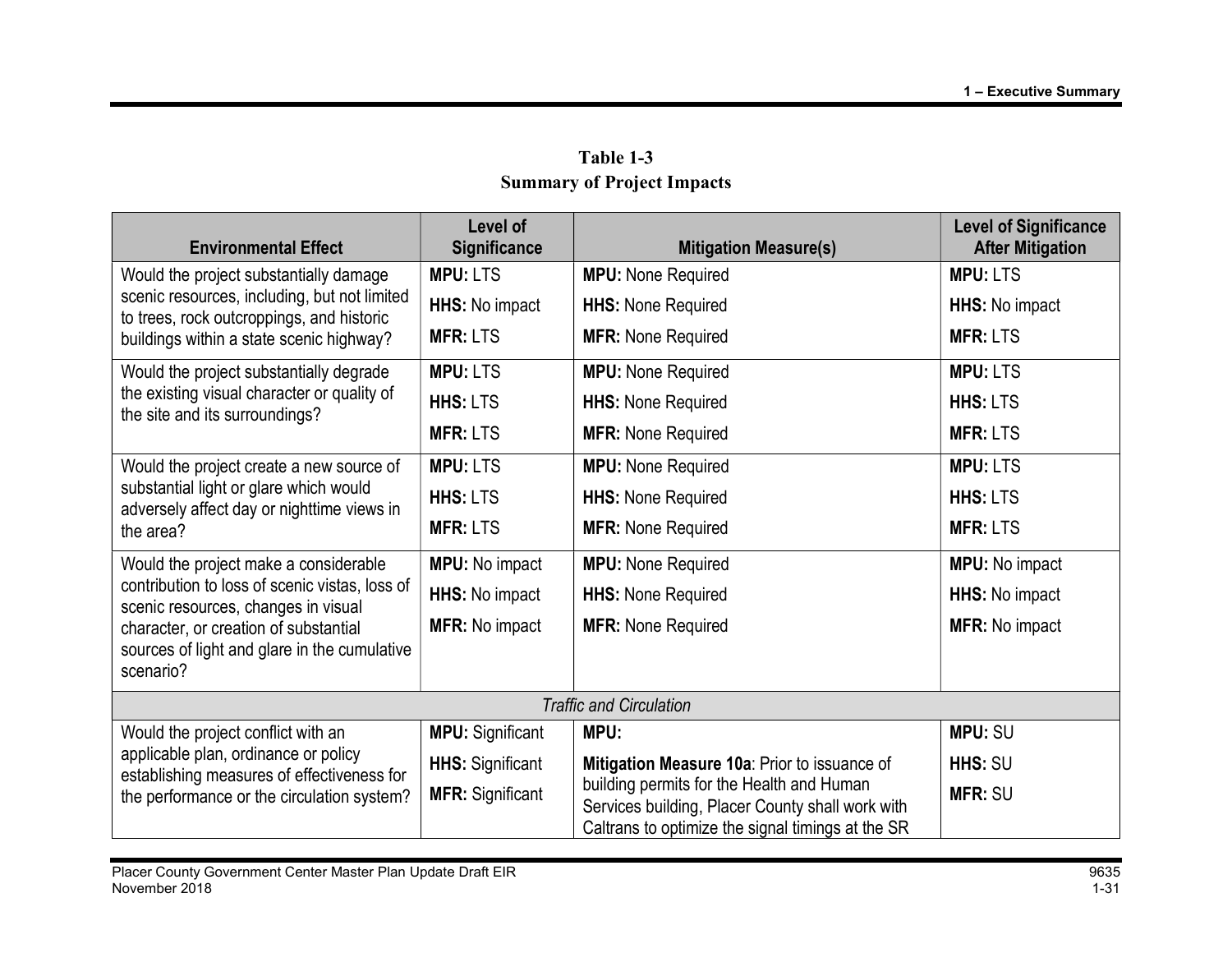| Table 1-3                         |
|-----------------------------------|
| <b>Summary of Project Impacts</b> |

| <b>Environmental Effect</b> | Level of<br>Significance | <b>Mitigation Measure(s)</b>                                                                                                                                                                                                                                                                                                                                                                                 | <b>Level of Significance</b><br><b>After Mitigation</b> |
|-----------------------------|--------------------------|--------------------------------------------------------------------------------------------------------------------------------------------------------------------------------------------------------------------------------------------------------------------------------------------------------------------------------------------------------------------------------------------------------------|---------------------------------------------------------|
|                             |                          | 49/Bell Road intersection to provide additional<br>green time to the northbound and southbound<br>through, southbound left-turn, and westbound<br>through movements sufficient to improve<br>operations to LOS D during the AM peak hour.                                                                                                                                                                    |                                                         |
|                             |                          | Mitigation Measure 10b: Prior to issuance of the<br>first building permits for implementation of the<br>PCGC Master Plan Update, Placer County shall<br>work with Caltrans to optimize the signal timings at<br>the SR 49/Kemper Road/New Airport Road<br>intersection to provide additional green time to the<br>northbound and southbound through movements<br>sufficient to improve operations to LOS D.  |                                                         |
|                             |                          | Mitigation Measure 10c: Prior to issuance of<br>building permits for the Health and Human<br>Services building, Placer County shall work with<br>Caltrans to optimize the signal timings at the SR<br>49/Luther Road intersection to provide additional<br>green time to the northbound and southbound<br>through movements sufficient to improve<br>operations to LOS C during the AM and PM peak<br>hours. |                                                         |
|                             |                          | Mitigation Measure 10a (see above);<br>HHS:<br>Mitigation Measure 10b (see above); and<br>Mitigation Measure 10c (see above)                                                                                                                                                                                                                                                                                 |                                                         |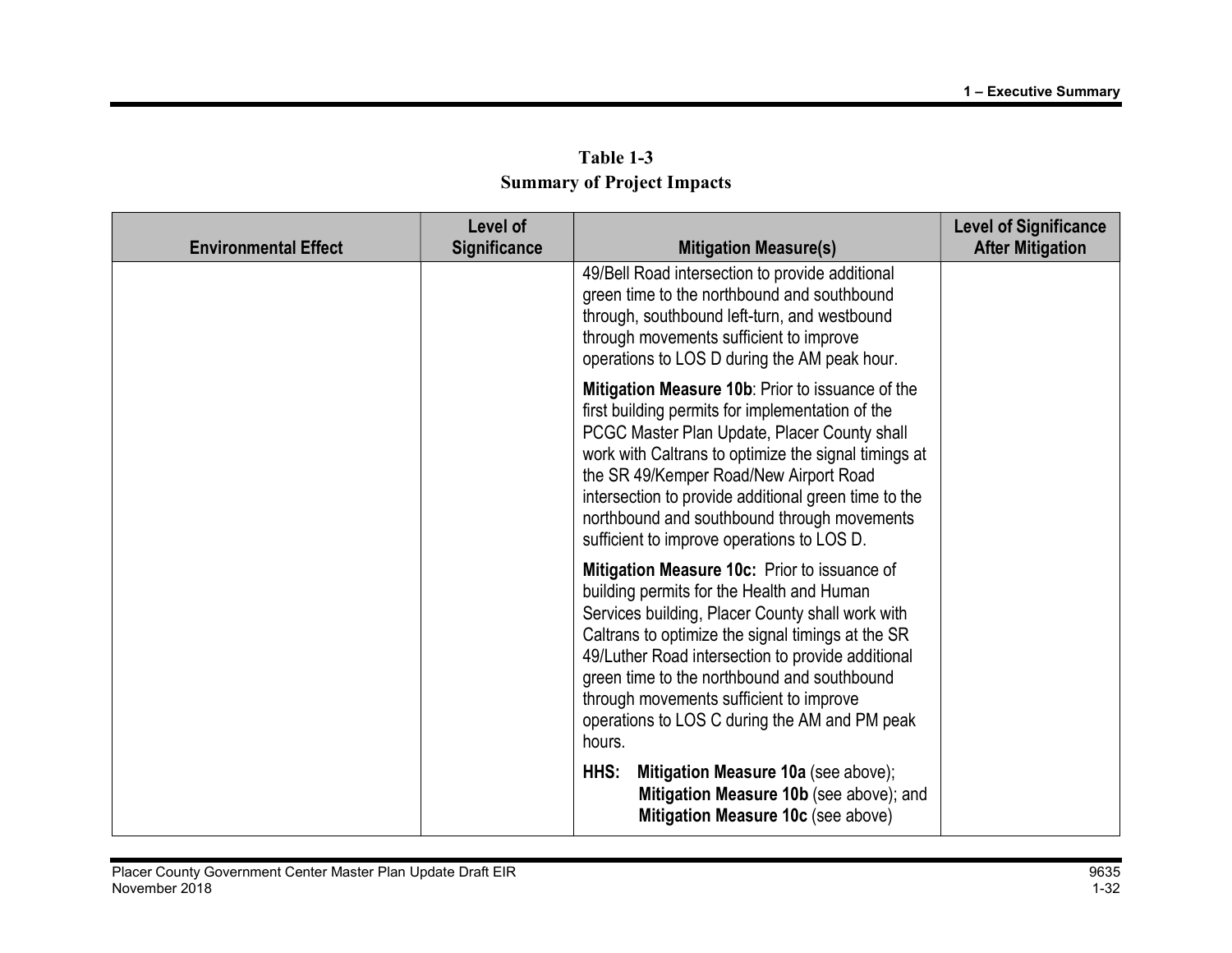|                                                                                                                                                                       | Level of                |                                                                                                                                                                                                                                                                                                                                                                                                                                                                                                                                                                                                                                                                                                                                                                                                                                                                                                                                                                                    | <b>Level of Significance</b> |
|-----------------------------------------------------------------------------------------------------------------------------------------------------------------------|-------------------------|------------------------------------------------------------------------------------------------------------------------------------------------------------------------------------------------------------------------------------------------------------------------------------------------------------------------------------------------------------------------------------------------------------------------------------------------------------------------------------------------------------------------------------------------------------------------------------------------------------------------------------------------------------------------------------------------------------------------------------------------------------------------------------------------------------------------------------------------------------------------------------------------------------------------------------------------------------------------------------|------------------------------|
| <b>Environmental Effect</b>                                                                                                                                           | <b>Significance</b>     | <b>Mitigation Measure(s)</b>                                                                                                                                                                                                                                                                                                                                                                                                                                                                                                                                                                                                                                                                                                                                                                                                                                                                                                                                                       | <b>After Mitigation</b>      |
|                                                                                                                                                                       |                         | Mitigation Measure 10b (see above)<br>MFR:                                                                                                                                                                                                                                                                                                                                                                                                                                                                                                                                                                                                                                                                                                                                                                                                                                                                                                                                         |                              |
| Would the project conflict with an                                                                                                                                    | <b>MPU:</b> Significant | MPU:                                                                                                                                                                                                                                                                                                                                                                                                                                                                                                                                                                                                                                                                                                                                                                                                                                                                                                                                                                               | <b>MPU: SU</b>               |
| applicable congestion management<br>program, including, but not limited to level                                                                                      | <b>HHS:</b> Significant | Mitigation Measure 10d: Prior to the approval of                                                                                                                                                                                                                                                                                                                                                                                                                                                                                                                                                                                                                                                                                                                                                                                                                                                                                                                                   | HHS: SU                      |
| of service standards and travel demand<br>measures, or other standards established<br>by the county congestion management<br>agency for designated roads or highways? | <b>MFR: Significant</b> | Improvement Plans for any individual project<br>undertaken in implementation of the PCGC Master<br>Plan Update, Placer County shall either require the<br>project proponent (including the County for a<br>County-sponsored project) to construct a third<br>northbound lane on SR 49 from Bell Road to north<br>of Education Street or to post a security for the<br>improvements if at the time of Improvement Plan<br>approval, the Auburn Creekside Center project is<br>determined to be active and progressing with their<br>frontage improvements. If the County requires a<br>project proponent for development within the<br>PCGC Master Plan Update area to ultimately<br>construct this improvement, the County should<br>consider incorporation of this funding into the traffic<br>mitigation fee program; allowing for fee credits<br>associate with the applicable countywide traffic<br>impact fees, as applicable.<br>HHS:<br>Mitigation Measure 10d (see above): | <b>MFR: SU</b>               |
|                                                                                                                                                                       |                         | MFR:<br>Mitigation Measure 10d (see above):                                                                                                                                                                                                                                                                                                                                                                                                                                                                                                                                                                                                                                                                                                                                                                                                                                                                                                                                        |                              |

Table 1-3 Summary of Project Impacts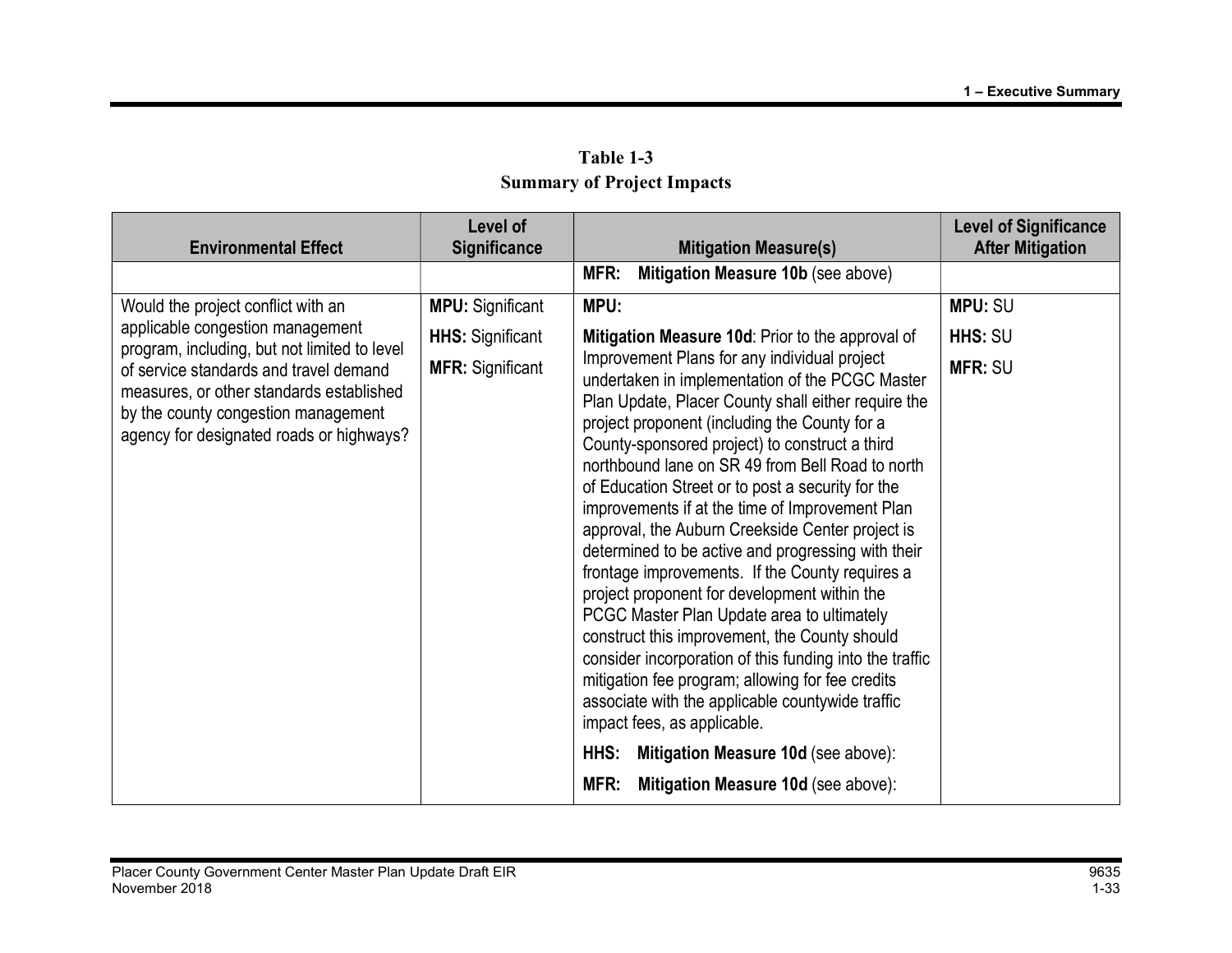|                                                                                                    | Level of       |                                                                                                                                                                                                                                                                                                                                                                                                                                                                                         | <b>Level of Significance</b> |
|----------------------------------------------------------------------------------------------------|----------------|-----------------------------------------------------------------------------------------------------------------------------------------------------------------------------------------------------------------------------------------------------------------------------------------------------------------------------------------------------------------------------------------------------------------------------------------------------------------------------------------|------------------------------|
| <b>Environmental Effect</b>                                                                        | Significance   | <b>Mitigation Measure(s)</b>                                                                                                                                                                                                                                                                                                                                                                                                                                                            | <b>After Mitigation</b>      |
| Would the project conflict with an<br>applicable plan, ordinance or policy during<br>construction? | <b>MPU: PS</b> | MPU:                                                                                                                                                                                                                                                                                                                                                                                                                                                                                    | <b>MPU: LTS</b>              |
|                                                                                                    | HHS: PS        | Mitigation Measure 10e: Prior to the approval of<br>Improvement Plans or issuance of any grading or<br>building permits, whichever comes first, the project<br>applicant for each future construction project<br>undertaken in implementation of the PCGC Master<br>Plan Update shall prepare a Construction Traffic<br>Management Plan (TMP) to the satisfaction of the<br>Placer County Department of Public Works and<br>Facilities and CDRA Engineering and/ Surveying<br>Division. | <b>HHS: LTS</b>              |
|                                                                                                    | <b>MFR: PS</b> |                                                                                                                                                                                                                                                                                                                                                                                                                                                                                         | <b>MFR: LTS</b>              |
|                                                                                                    |                | The Construction TMP shall include, but not be<br>limited to, items such as:                                                                                                                                                                                                                                                                                                                                                                                                            |                              |
|                                                                                                    |                | approved truck circulation routes/patterns;<br>$\bullet$                                                                                                                                                                                                                                                                                                                                                                                                                                |                              |
|                                                                                                    |                | monitoring for roadbed damage and timing<br>for completing repairs;                                                                                                                                                                                                                                                                                                                                                                                                                     |                              |
|                                                                                                    |                | preservation of safe and convenient<br>passage for bicyclists and pedestrians<br>through/around construction areas;                                                                                                                                                                                                                                                                                                                                                                     |                              |
|                                                                                                    |                | methods for partial (i.e., single<br>$\bullet$<br>lane)/complete street closures (e.g., timing,<br>signage, location and duration restrictions),<br>if necessary;                                                                                                                                                                                                                                                                                                                       |                              |

Table 1-3 Summary of Project Impacts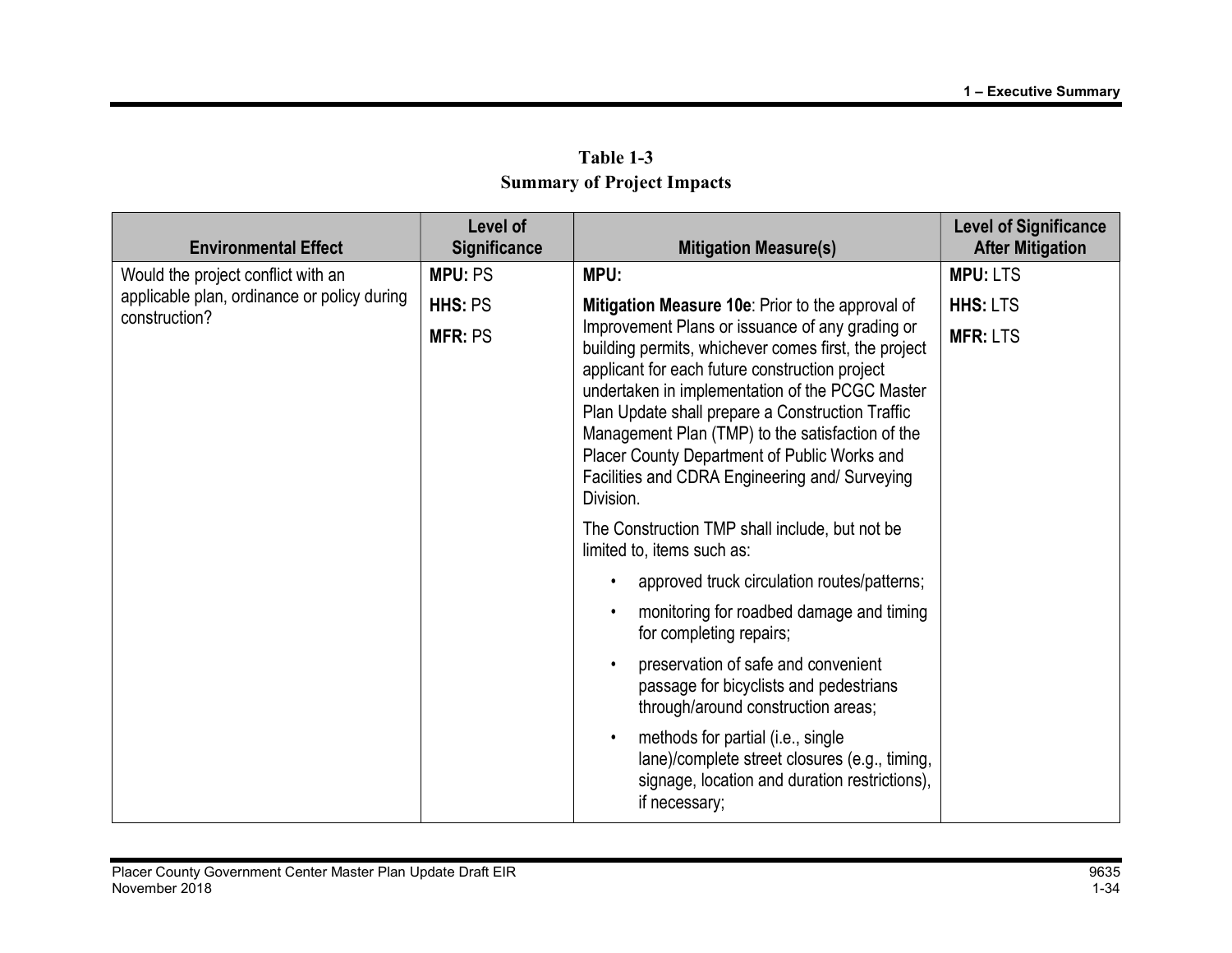|                             | Level of            |                                                                                                                                                                                                              | <b>Level of Significance</b> |
|-----------------------------|---------------------|--------------------------------------------------------------------------------------------------------------------------------------------------------------------------------------------------------------|------------------------------|
| <b>Environmental Effect</b> | <b>Significance</b> | <b>Mitigation Measure(s)</b>                                                                                                                                                                                 | <b>After Mitigation</b>      |
|                             |                     | identification of detour routes for roadways<br>$\bullet$<br>subject to partial/complete street closures                                                                                                     |                              |
|                             |                     | criteria for use of flaggers and other traffic<br>$\bullet$<br>controls;                                                                                                                                     |                              |
|                             |                     | provide a point of contact for nearby<br>residents to obtain construction information<br>and have questions answered.                                                                                        |                              |
|                             |                     | The Construction TMP should be developed such<br>that the following performance standards are<br>achieved throughout project construction.                                                                   |                              |
|                             |                     | 1.<br>Construction traffic should be<br>minimized during a.m. and p.m. peak<br>periods in which the street traffic on<br>Bell Road and SR 49 is at its highest.                                              |                              |
|                             |                     | 2.<br>Any construction-related<br>partial/complete closures of Bell Road<br>should occur during off-peak periods<br>and be accompanied with appropriate<br>construction signage including detour<br>routing. |                              |
|                             |                     | 3.<br>Detour routing should be limited to<br>County-maintained collector and<br>arterial roadways                                                                                                            |                              |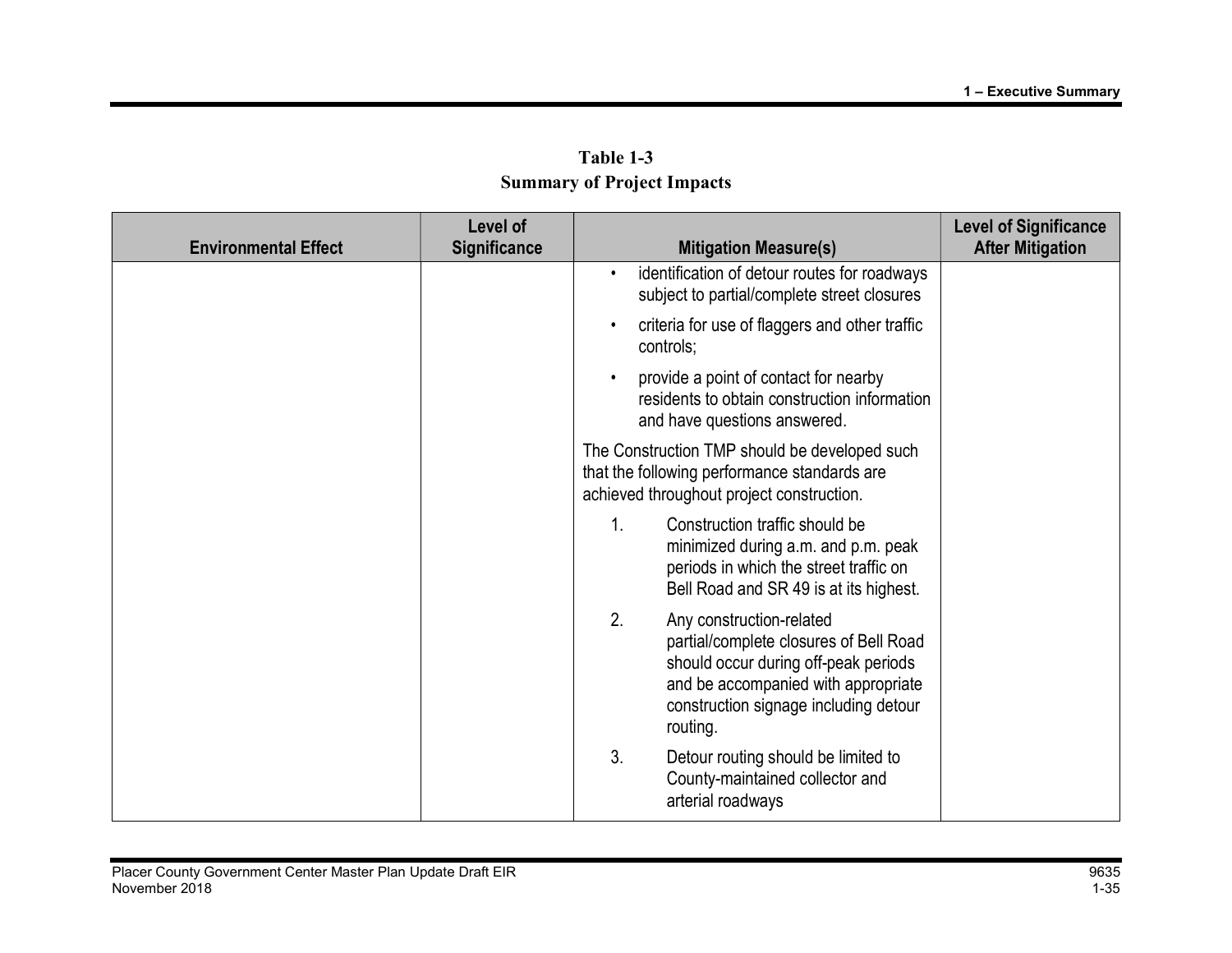| <b>Environmental Effect</b>                                                                                                                                                        | Level of<br><b>Significance</b> | <b>Mitigation Measure(s)</b>                                                                                                                                                            | <b>Level of Significance</b><br><b>After Mitigation</b> |
|------------------------------------------------------------------------------------------------------------------------------------------------------------------------------------|---------------------------------|-----------------------------------------------------------------------------------------------------------------------------------------------------------------------------------------|---------------------------------------------------------|
|                                                                                                                                                                                    |                                 | Roadways, sidewalks, crosswalks, and<br>4.<br>bicycle facilities shall be maintained<br>clear of debris (e.g., rocks) that could<br>otherwise impede travel and impact<br>public safety |                                                         |
|                                                                                                                                                                                    |                                 | HHS:<br>Mitigation Measure 10e (see above):                                                                                                                                             |                                                         |
|                                                                                                                                                                                    |                                 | MFR:<br>Mitigation Measure 10e (see above):                                                                                                                                             |                                                         |
| Would the project result in a change in air                                                                                                                                        | <b>MPU: LTS</b>                 | <b>MPU:</b> None Required                                                                                                                                                               | <b>MPU: LTS</b>                                         |
| traffic patterns, including either an<br>increase in traffic levels or a change in                                                                                                 | <b>HHS: LTS</b>                 | <b>HHS: None Required</b>                                                                                                                                                               | <b>HHS: LTS</b>                                         |
| location that results in substantial safety<br>risks?                                                                                                                              | <b>MFR: LTS</b>                 | <b>MFR: None Required</b>                                                                                                                                                               | <b>MFR: LTS</b>                                         |
| Would the project substantially increase<br>hazards due to a design feature (e.g.,<br>sharp curves, or dangerous intersections)<br>or incompatible uses (e.g., farm<br>equipment)? | <b>MPU:</b> No impact           | <b>MPU:</b> None Required                                                                                                                                                               | <b>MPU:</b> No impact                                   |
|                                                                                                                                                                                    | HHS: No impact                  | <b>HHS: None Required</b>                                                                                                                                                               | HHS: No impact                                          |
|                                                                                                                                                                                    | <b>MFR: No impact</b>           | <b>MFR: None Required</b>                                                                                                                                                               | <b>MFR: No impact</b>                                   |
| Would the project result in inadequate                                                                                                                                             | <b>MPU: PS</b>                  | MPU:                                                                                                                                                                                    | <b>MPU: LTS</b>                                         |
| emergency access?                                                                                                                                                                  | HHS: LTS                        | Mitigation Measure 10f: Prior to the realignment                                                                                                                                        | <b>HHS: LTS</b>                                         |
|                                                                                                                                                                                    | <b>MFR: PS</b>                  | of 1st Street, Placer County shall work with Placer<br>County Fire to identify appropriate and effective<br>countermeasures that would allow emergency                                  | <b>MFR: LTS</b>                                         |

Table 1-3 Summary of Project Impacts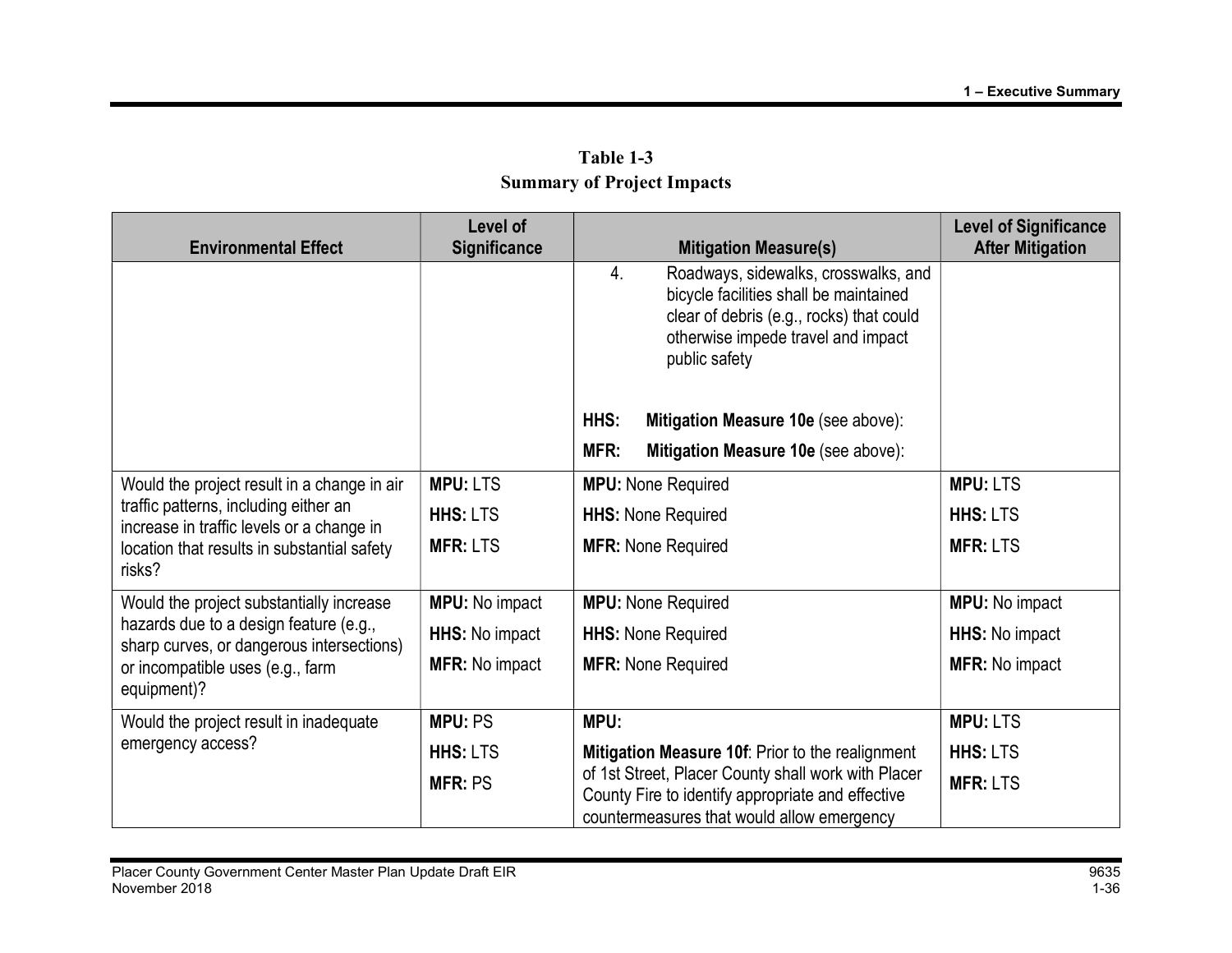| Table 1-3                         |  |  |  |  |
|-----------------------------------|--|--|--|--|
| <b>Summary of Project Impacts</b> |  |  |  |  |

| <b>Environmental Effect</b> | Level of<br><b>Significance</b> | <b>Mitigation Measure(s)</b>                                                                                                                                                                                                                                                                                 | <b>Level of Significance</b><br><b>After Mitigation</b> |
|-----------------------------|---------------------------------|--------------------------------------------------------------------------------------------------------------------------------------------------------------------------------------------------------------------------------------------------------------------------------------------------------------|---------------------------------------------------------|
|                             |                                 | response vehicles to continue to travel through the<br>PCGC campus and maintain adequate response<br>times from the Fire Station 180. These<br>countermeasures may include, but need not be<br>limited to:                                                                                                   |                                                         |
|                             |                                 | Identifying alternate routes for emergency<br>response vehicles through the PGCG<br>campus towards Bell Road that provide<br>equivalent access with minimal effect on<br>travel time                                                                                                                         |                                                         |
|                             |                                 | Designing physical improvements at the<br>2.<br>proposed 1 <sup>st</sup> Street / Bell Road intersection<br>that would allow emergency vehicles to<br>make a northbound left-turn from 1 <sup>st</sup> Street<br>while continuing to prohibit personal<br>vehicles from making the same movement             |                                                         |
|                             |                                 | 3. Once the Blue Oaks Drive / Bell Road is<br>signalized, as identified in the cumulative<br>transportation improvements, allow<br>emergency vehicles to preempt the signal<br>so that emergency vehicles can safely<br>access Bell Road, in combination with the<br>design measures identified in #2 above. |                                                         |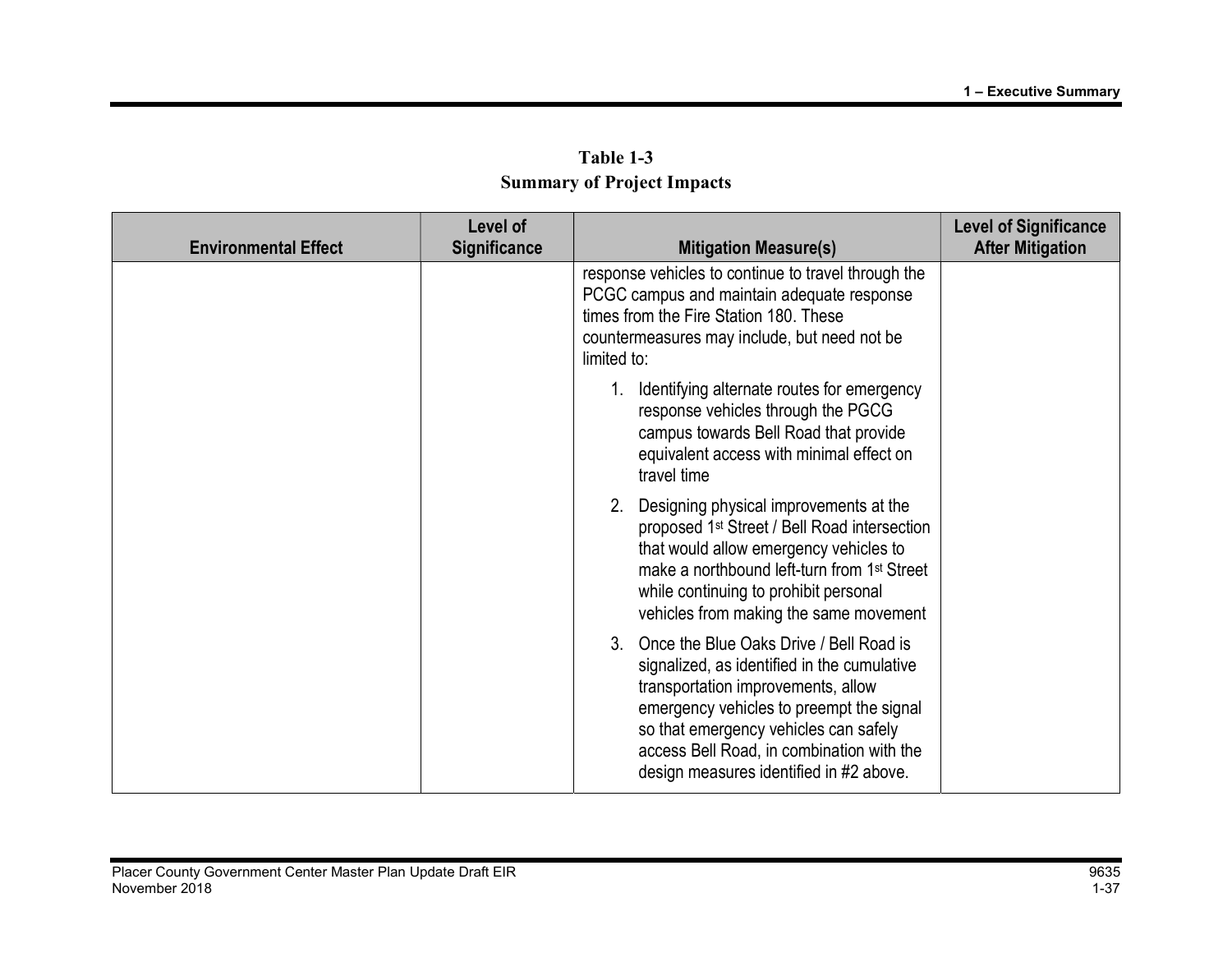| <b>Environmental Effect</b>                                                        | Level of<br><b>Significance</b> | <b>Mitigation Measure(s)</b>                                                                                                                                            | <b>Level of Significance</b><br><b>After Mitigation</b> |
|------------------------------------------------------------------------------------|---------------------------------|-------------------------------------------------------------------------------------------------------------------------------------------------------------------------|---------------------------------------------------------|
|                                                                                    |                                 | Alternate routes shall be sufficient to accommodate<br>emergency response vehicles. Some potential<br>route options include:                                            |                                                         |
|                                                                                    |                                 | 1 <sup>st</sup> Street to Professional Drive to Bell<br>$\bullet$<br>Road                                                                                               |                                                         |
|                                                                                    |                                 | 1 <sup>st</sup> Street to A Avenue to County Center<br>$\bullet$<br>Drive to Bell Road                                                                                  |                                                         |
|                                                                                    |                                 | Atwood Road to Richardson Drive to Bell<br>Road.                                                                                                                        |                                                         |
|                                                                                    |                                 | These routes provide similar travel times from Fire<br>Station 180 to Bell Road northwest of the PCGC<br>campus as well as Blue Oaks Drive north of the<br>PCGC campus. |                                                         |
|                                                                                    |                                 | <b>HHS: None Required</b>                                                                                                                                               |                                                         |
|                                                                                    |                                 | MFR: Mitigation Measure 10e: (see above)                                                                                                                                |                                                         |
| Would the project conflict with adopted                                            | <b>MPU: LTS</b>                 | <b>MPU:</b> None Required                                                                                                                                               | <b>MPU: LTS</b>                                         |
| policies, plans, or programs regarding<br>public transit, bicycles, or pedestrian  | <b>HHS: LTS</b>                 | <b>HHS: None Required</b>                                                                                                                                               | <b>HHS: LTS</b>                                         |
| facilities, or otherwise decrease the<br>performance or safety of such facilities? | <b>MFR: LTS</b>                 | <b>MFR: None Required</b>                                                                                                                                               | <b>MFR: LTS</b>                                         |
| Would the project conflict with an                                                 | <b>MPU:</b> Significant         | MPU:                                                                                                                                                                    | <b>MPU: SU</b>                                          |
| applicable plan, ordinance or policy<br>establishing measures of effectiveness for | <b>HHS:</b> Significant         |                                                                                                                                                                         | HHS: SU                                                 |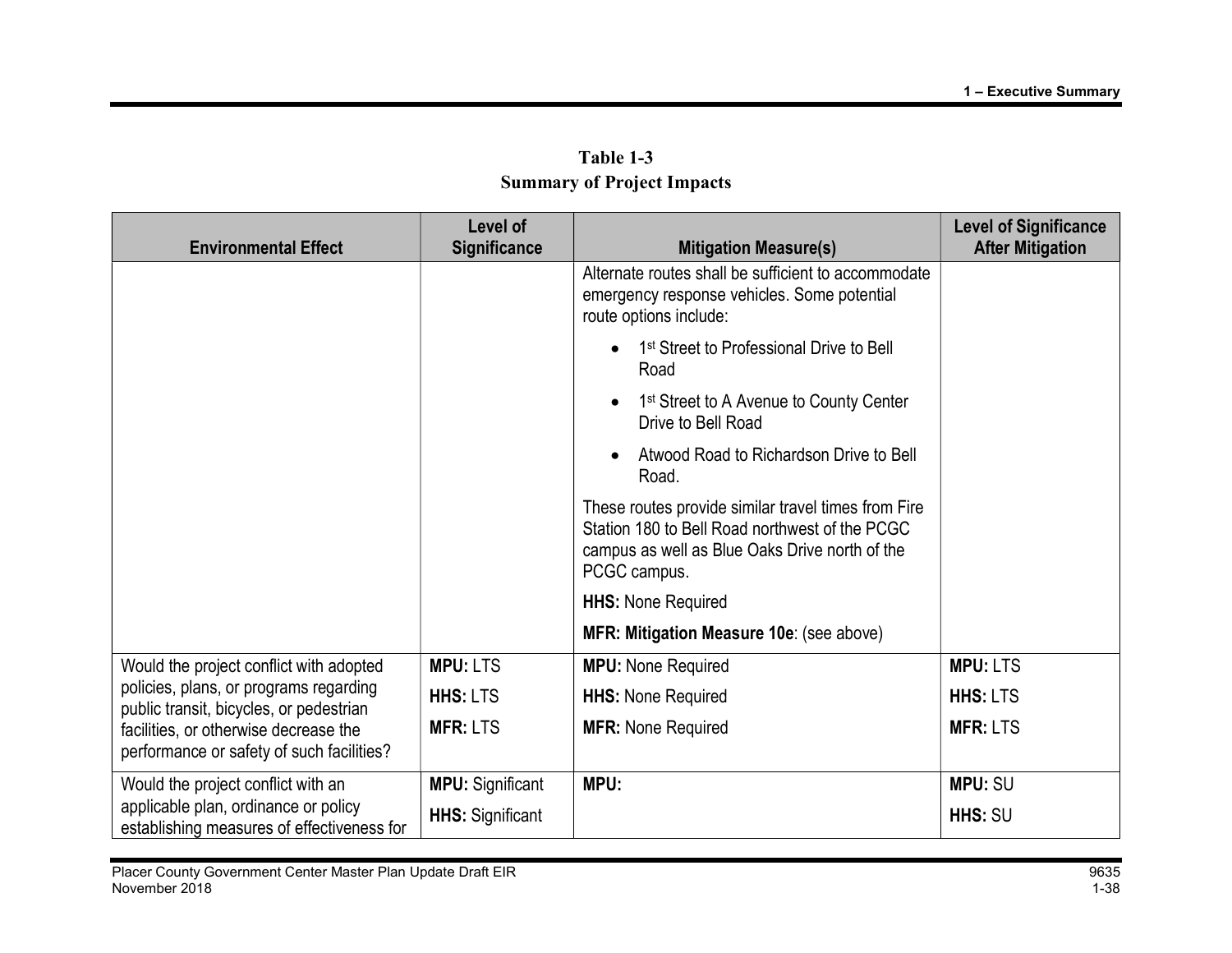|                                                                                                       | Level of                                       |                                                                                                                                                                                                                                                                                                                                                                                                                                                                                                                                                                                                                                                                                                                               | <b>Level of Significance</b>              |
|-------------------------------------------------------------------------------------------------------|------------------------------------------------|-------------------------------------------------------------------------------------------------------------------------------------------------------------------------------------------------------------------------------------------------------------------------------------------------------------------------------------------------------------------------------------------------------------------------------------------------------------------------------------------------------------------------------------------------------------------------------------------------------------------------------------------------------------------------------------------------------------------------------|-------------------------------------------|
| <b>Environmental Effect</b><br>the performance or the circulation system<br>in a cumulative scenario? | <b>Significance</b><br><b>MFR: Significant</b> | <b>Mitigation Measure(s)</b><br>Mitigation Measure 10g: Prior to issuance of<br>building permits for any individual project<br>undertaken in implementation of the PCGC Master<br>Plan Update, the County Board of Supervisors<br>shall consider amending the Capital Improvement<br>Program (CIP) to add funding for widening the<br>Richardson Drive/Bell Road intersection to provide<br>a northbound right-turn pocket to the<br>Auburn/Bowman Benefit District of the Placer<br>County Countywide CIP and require the County<br>and applicants for private development within the<br>PCGC Master Plan Update to pay a fair share of<br>funding towards this improvement at the time that<br>building permits are issued. | <b>After Mitigation</b><br><b>MFR: SU</b> |
|                                                                                                       |                                                | Mitigation Measure 10h: Upon further project level<br>review for any individual projects other than the<br>Health and Human Services building and the<br>Multifamily Residential project, the County shall<br>require a traffic analysis to determine if the need to<br>modify the County Center Drive/Bell Road<br>intersection is warranted with the project. If it is<br>determined to be warranted with development of<br>the project, the County shall require either of the<br>following modifications as a condition of approval:<br>1. Provide a separate northbound left-turn<br>lane and right-turn lane while modifying                                                                                            |                                           |

Table 1-3 Summary of Project Impacts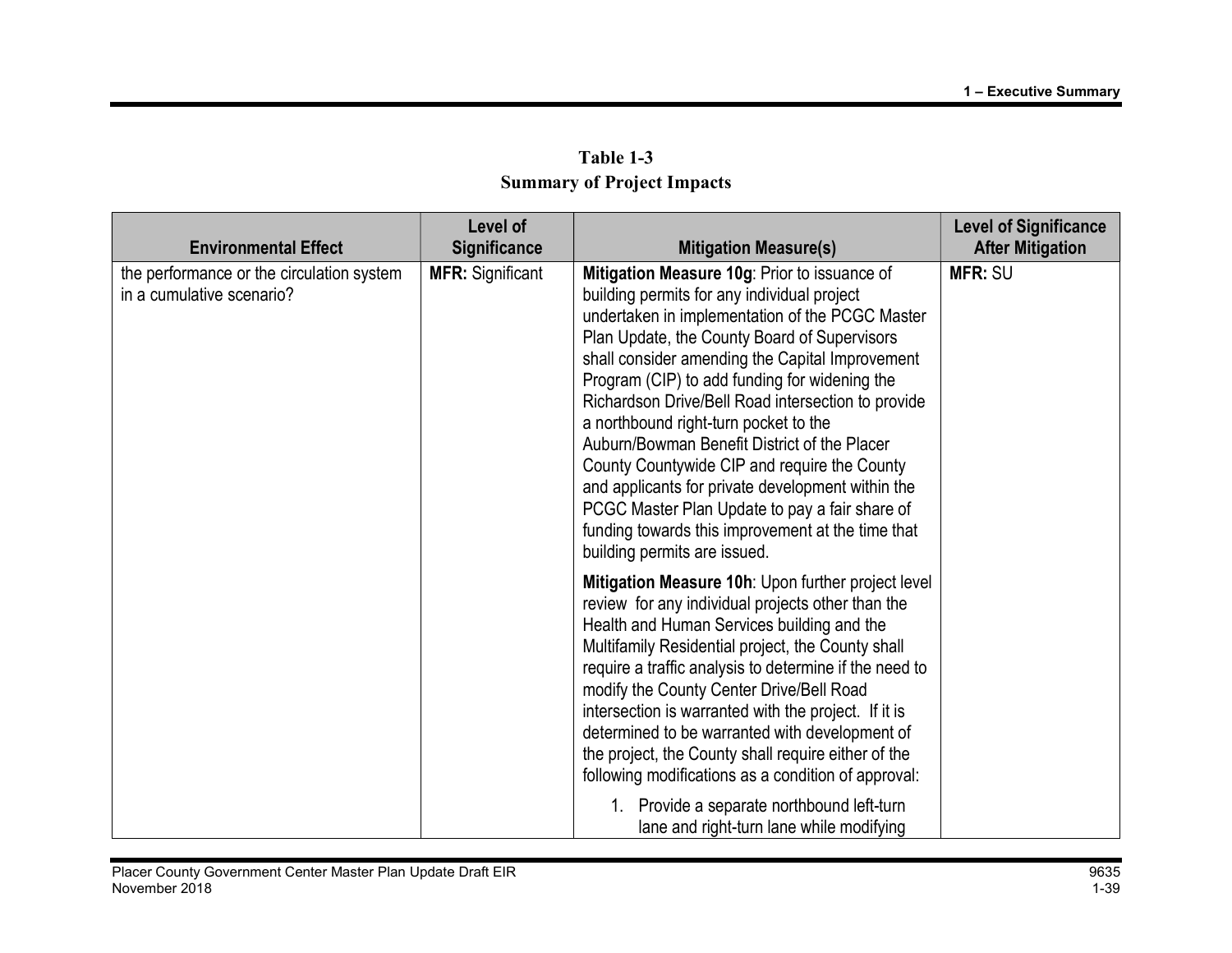| <b>Environmental Effect</b> | Level of<br><b>Significance</b> | <b>Mitigation Measure(s)</b>                                                                                                                                                                                                                                                                                                                                                                                                                                                                                                                                                                                                                                                                                                                                                                                                                                                   | <b>Level of Significance</b><br><b>After Mitigation</b> |
|-----------------------------|---------------------------------|--------------------------------------------------------------------------------------------------------------------------------------------------------------------------------------------------------------------------------------------------------------------------------------------------------------------------------------------------------------------------------------------------------------------------------------------------------------------------------------------------------------------------------------------------------------------------------------------------------------------------------------------------------------------------------------------------------------------------------------------------------------------------------------------------------------------------------------------------------------------------------|---------------------------------------------------------|
|                             |                                 | Bell Road to include a westbound receiving<br>lane in the center two-way left-turn lane for<br>northbound left-turn movements; or                                                                                                                                                                                                                                                                                                                                                                                                                                                                                                                                                                                                                                                                                                                                              |                                                         |
|                             |                                 | Prohibit northbound left-turn movements<br>2.<br>from County Center Drive.                                                                                                                                                                                                                                                                                                                                                                                                                                                                                                                                                                                                                                                                                                                                                                                                     |                                                         |
|                             |                                 | Mitigation Measure 10i: Prior to issuance of<br>building permits for any individual project<br>undertaken in implementation of the PCGC Master<br>Plan Update, Placer County and applicants for<br>private development within the PCGC Master Plan<br>Update shall contribute a fair share amount<br>towards widening of the SR 49/Bell Road<br>intersection to accommodate a third southbound<br>through lane, a third southbound receiving lane,<br>and a northbound right-turn lane. This includes<br>extending the existing third southbound lane that<br>begins just south of Bell Road north to Bell Road.<br>Placer County and applicants for private<br>development within the PGCC Master Plan Update<br>shall pay the applicable countywide traffic impact<br>fees at the time that building permits are issued,<br>which will provide funding for this improvement. |                                                         |
|                             |                                 | Mitigation Measure 10j: Placer County shall<br>incorporate Transportation Demand Management<br>strategies in the PCGC Master Plan Update,                                                                                                                                                                                                                                                                                                                                                                                                                                                                                                                                                                                                                                                                                                                                      |                                                         |

Table 1-3 Summary of Project Impacts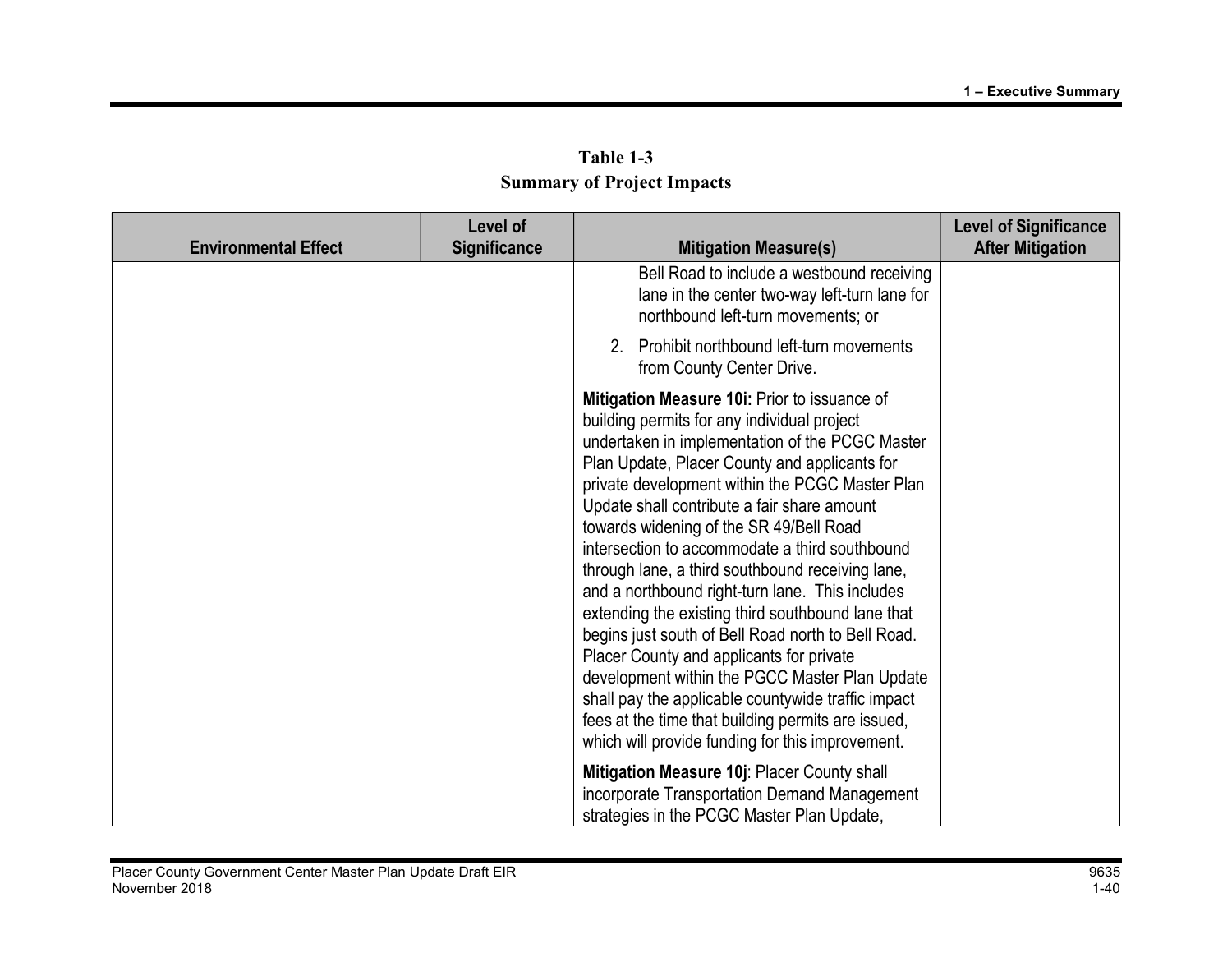| Table 1-3                         |  |  |  |  |
|-----------------------------------|--|--|--|--|
| <b>Summary of Project Impacts</b> |  |  |  |  |

| <b>Environmental Effect</b> | Level of<br><b>Significance</b> | <b>Mitigation Measure(s)</b>                                                                                                                                                                                                                                                                                                                                                                                                                                                                                                                                                                                                                                                                                                           | <b>Level of Significance</b><br><b>After Mitigation</b> |
|-----------------------------|---------------------------------|----------------------------------------------------------------------------------------------------------------------------------------------------------------------------------------------------------------------------------------------------------------------------------------------------------------------------------------------------------------------------------------------------------------------------------------------------------------------------------------------------------------------------------------------------------------------------------------------------------------------------------------------------------------------------------------------------------------------------------------|---------------------------------------------------------|
|                             |                                 | consistent with the Placer County Trip Reduction<br>Program. These may include alternative work<br>schedules and telecommuting, vanpool/shuttle, ride<br>share programs, and bike share programs.                                                                                                                                                                                                                                                                                                                                                                                                                                                                                                                                      |                                                         |
|                             |                                 | Mitigation Measure 10k: Prior to issuance of<br>building permits for any individual project<br>undertaken in implementation of the PCGC Master<br>Plan Update, the Placer County Board of<br>Supervisors shall consider amending the Capital<br>Improvement Program to add funding to the<br>Auburn/Bowman Benefit District for widening of the<br>SR 49/Kemper Road/New Airport Road intersection<br>to provide a northbound right-turn pocket and an<br>eastbound left-turn lane. If the CIP is amended,<br>the County and developers of individual projects<br>within the PCGC Master Plan Update shall<br>contribute a fair share amount to construction of<br>these improvements at the time that building<br>permits are issued. |                                                         |
|                             |                                 | Mitigation Measure 10I: Placer County shall<br>implement signal timing optimization at the Bell<br>Road/Quartz Drive intersection to provide<br>additional green time to the eastbound through,<br>westbound through, and southbound movements                                                                                                                                                                                                                                                                                                                                                                                                                                                                                         |                                                         |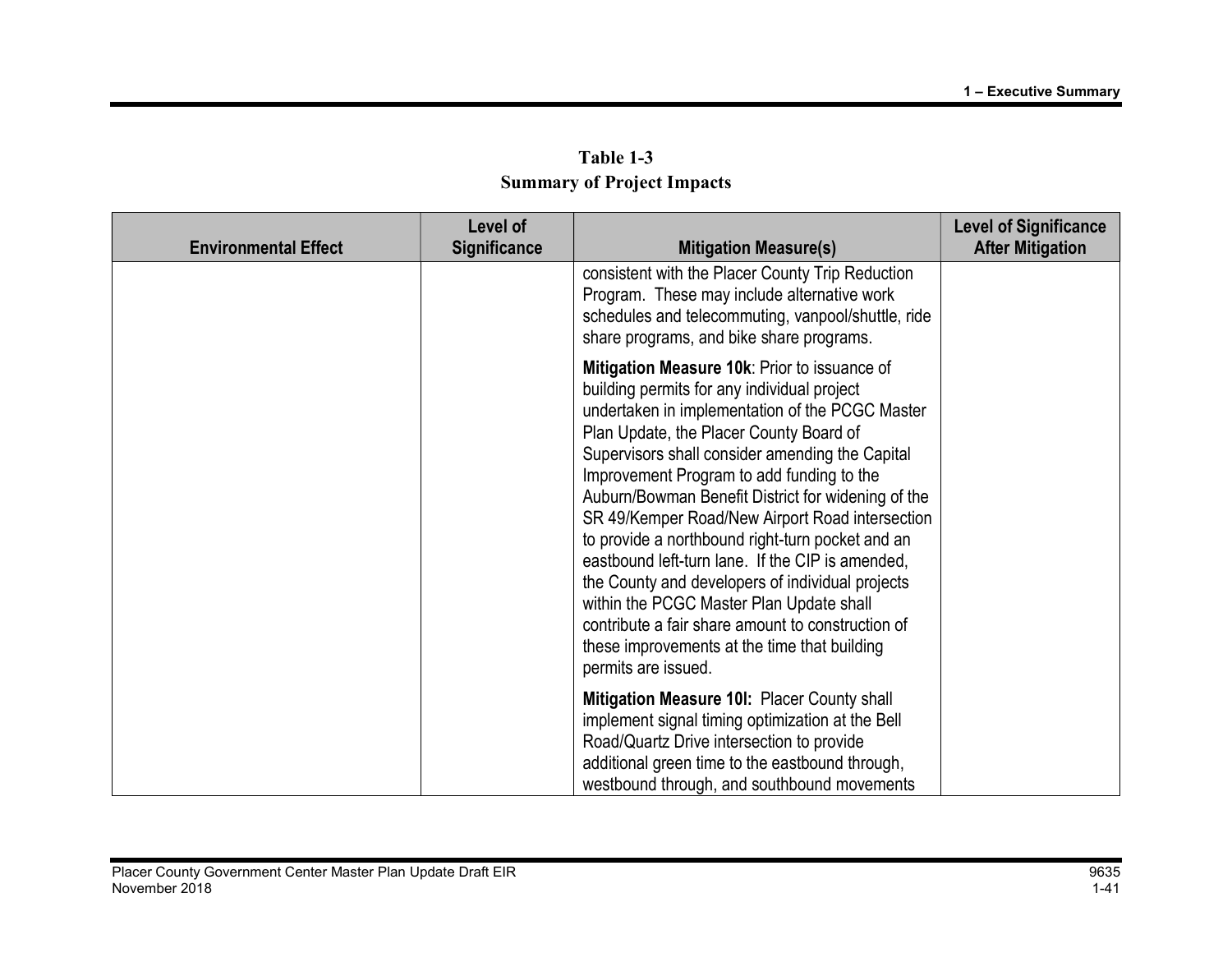| Level of<br>Significance<br><b>Environmental Effect</b> |  | <b>Mitigation Measure(s)</b>                                                                                                                                                                                                                                                                                                                                                                                                                                                                                                                                                                                                                                                                             | <b>Level of Significance</b><br><b>After Mitigation</b> |
|---------------------------------------------------------|--|----------------------------------------------------------------------------------------------------------------------------------------------------------------------------------------------------------------------------------------------------------------------------------------------------------------------------------------------------------------------------------------------------------------------------------------------------------------------------------------------------------------------------------------------------------------------------------------------------------------------------------------------------------------------------------------------------------|---------------------------------------------------------|
|                                                         |  | sufficient to improve operations to LOS D during<br>the PM peak hour.                                                                                                                                                                                                                                                                                                                                                                                                                                                                                                                                                                                                                                    |                                                         |
|                                                         |  | Mitigation Measure 10m: Prior to issuance of<br>building permits for any individual project<br>undertaken in implementation of the PCGC Master<br>Plan Update, Placer County and applicants for<br>private development within the PCGC Master Plan<br>Update shall contribute a fair share amount<br>towards reconfiguring the southbound approach<br>lane to the Bell Road/New Airport Drive intersection<br>to provide one left-turn lane and one shared<br>through/right-turn lane and optimize the existing<br>signal operations to efficiently allocate green time<br>among different movements sufficient to reduce the<br>average control delay to less than cumulative no<br>project conditions. |                                                         |
|                                                         |  | Mitigation Measure 10n: Placer County shall<br>coordinate with Caltrans to optimize the signal<br>timing at the SR 49/Luther Road intersection to<br>provide additional green time to the northbound<br>and southbound through, southbound left-turn, and<br>westbound right-turn movements sufficient to<br>improve operations to LOS C during the AM peak<br>hour and LOS D during the PM peak hour.                                                                                                                                                                                                                                                                                                   |                                                         |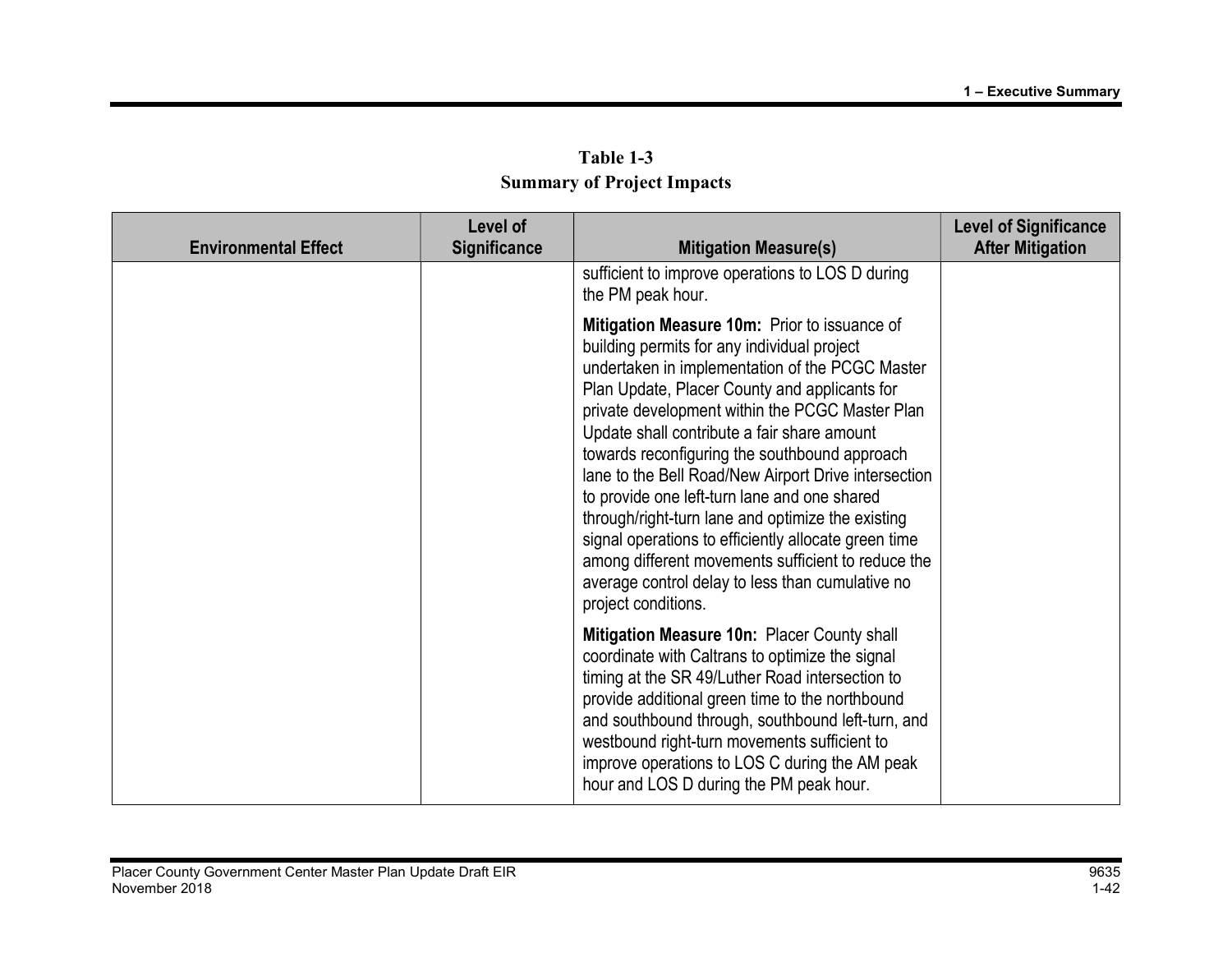|                                                                      | Level of        |                                                                                                                                                                                                                                                                                                                                                                | <b>Level of Significance</b> |
|----------------------------------------------------------------------|-----------------|----------------------------------------------------------------------------------------------------------------------------------------------------------------------------------------------------------------------------------------------------------------------------------------------------------------------------------------------------------------|------------------------------|
| <b>Environmental Effect</b>                                          | Significance    | <b>Mitigation Measure(s)</b>                                                                                                                                                                                                                                                                                                                                   | <b>After Mitigation</b>      |
|                                                                      |                 | Mitigation Measure 10g (see above),<br>HHS:<br>Mitigation Measure 10i (see above),<br>Mitigation Measure 10j (see above),<br>Mitigation Measure 10I (see above),<br>Mitigation Measure 10n (see above), and                                                                                                                                                    |                              |
|                                                                      |                 | Mitigation Measure 10o: Placer County shall<br>coordinate with Caltrans to explore options to<br>optimize the signal timings at the SR 49/Kemper<br>Road/New Airport Road intersection to provide<br>additional green time to the northbound left-turn<br>and southbound through movements sufficient to<br>restore delay to cumulative no project conditions. |                              |
|                                                                      |                 | Mitigation Measure 10i (see above),<br>MFR:<br>Mitigation Measure 10n (see above), and                                                                                                                                                                                                                                                                         |                              |
|                                                                      |                 | Mitigation Measure 10p: Placer County shall<br>coordinate with Caltrans to explore options to<br>optimize the signal optimize the signal operations<br>at the SR 49/Atwood Road intersection to provide<br>additional green time to the northbound through<br>movement sufficient to restore delay to cumulative<br>no project conditions.                     |                              |
| Would the project conflict with an                                   | <b>MPU: PS</b>  | MPU:<br>Mitigation Measure 10j (see above)                                                                                                                                                                                                                                                                                                                     | <b>MPU: SU</b>               |
| applicable congestion management<br>program in a cumulative scenario | <b>HHS: LTS</b> | <b>HHS: None Required</b>                                                                                                                                                                                                                                                                                                                                      | <b>HHS: LTS</b>              |

Table 1-3 Summary of Project Impacts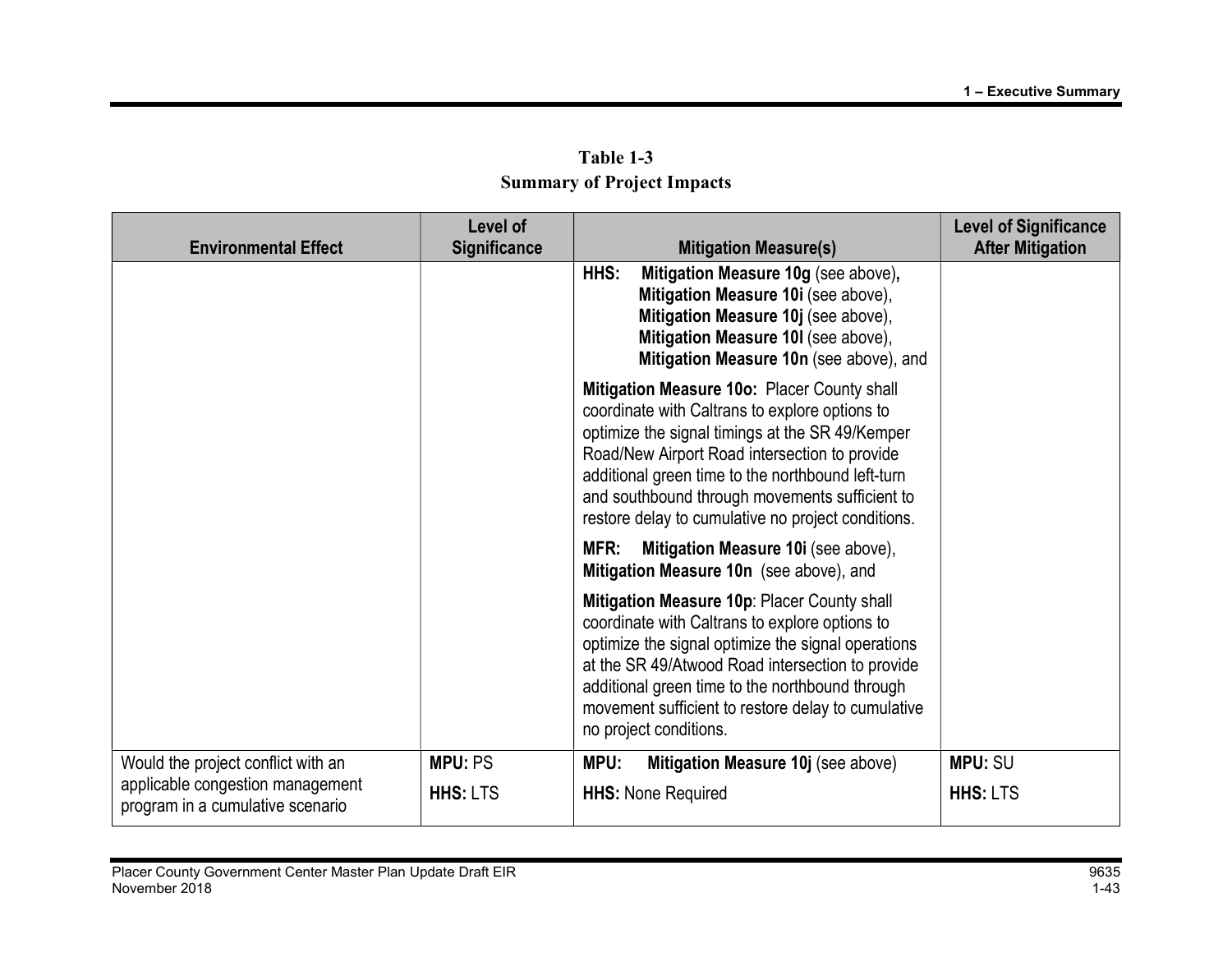| <b>Environmental Effect</b>                                                                                                                                                                                                 | Level of<br><b>Significance</b> | <b>Mitigation Measure(s)</b> | <b>Level of Significance</b><br><b>After Mitigation</b> |
|-----------------------------------------------------------------------------------------------------------------------------------------------------------------------------------------------------------------------------|---------------------------------|------------------------------|---------------------------------------------------------|
|                                                                                                                                                                                                                             | <b>MFR: LTS</b>                 | <b>MFR: None Required</b>    | <b>MFR: LTS</b>                                         |
|                                                                                                                                                                                                                             |                                 | <b>Noise</b>                 |                                                         |
| Would the project result in exposure of                                                                                                                                                                                     | <b>MPU: LTS</b>                 | <b>MPU:</b> None Required    | <b>MPU: LTS</b>                                         |
| persons to or generation of noise levels in<br>excess of standards established in the                                                                                                                                       | <b>HHS: LTS</b>                 | <b>HHS: None Required</b>    | <b>HHS: LTS</b>                                         |
| local general plan or noise ordinance, or<br>applicable standards of other agencies or<br>a substantial permanent increase in<br>ambient noise levels in the project vicinity<br>above levels existing without the project? | <b>MFR: LTS</b>                 | <b>MFR: None Required</b>    | <b>MFR: LTS</b>                                         |
| Would the project result in exposure of                                                                                                                                                                                     | <b>MPU: LTS</b>                 | <b>MPU:</b> None Required    | <b>MPU: LTS</b>                                         |
| persons to or generation of excessive<br>groundborne vibration or groundborne                                                                                                                                               | <b>HHS: LTS</b>                 | <b>HHS: None Required</b>    | <b>HHS: LTS</b>                                         |
| noise levels?                                                                                                                                                                                                               | <b>MFR: LTS</b>                 | <b>MFR: None Required</b>    | <b>MFR: LTS</b>                                         |

Table 1-3 Summary of Project Impacts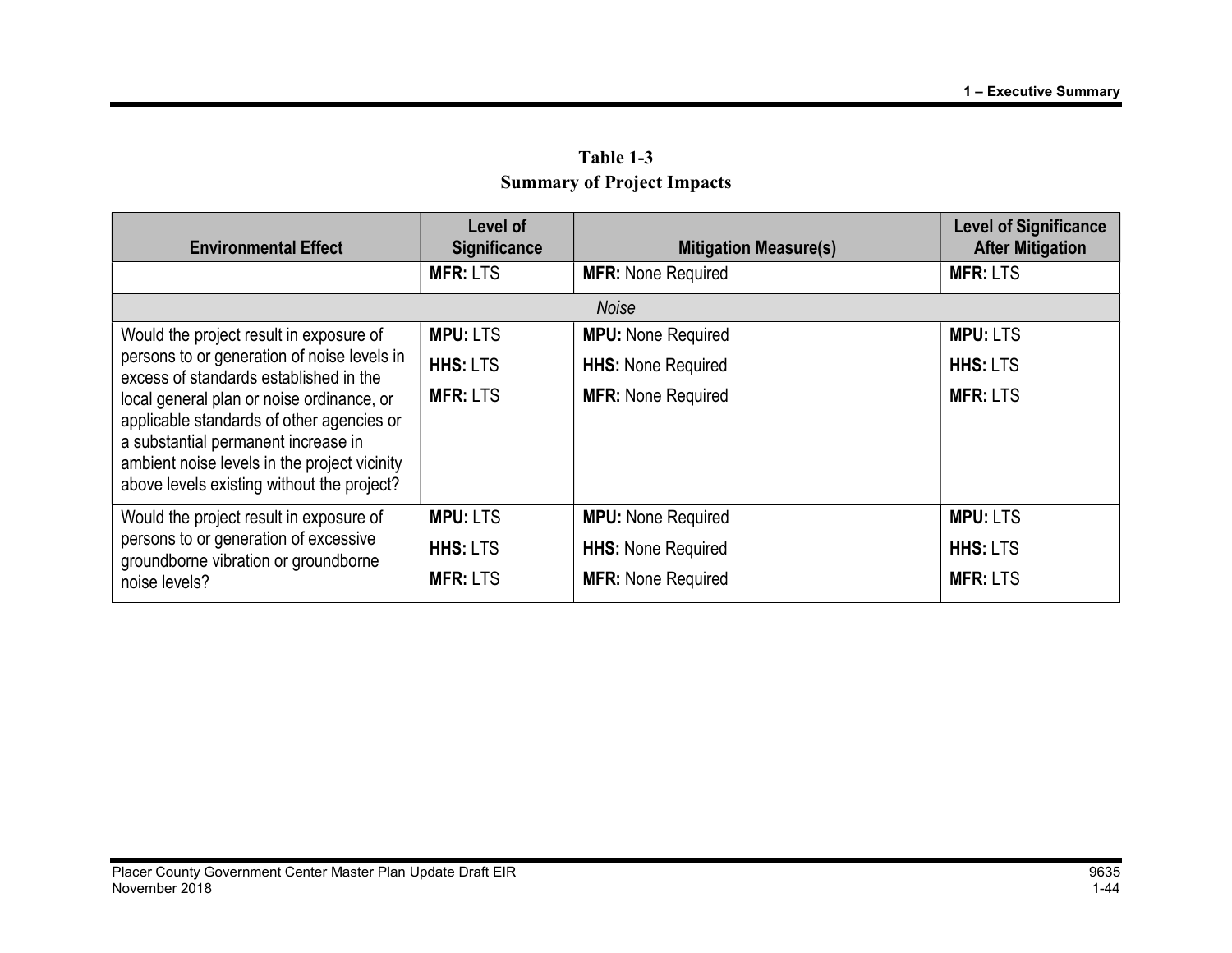| Would the project result a substantial                                                                                          | <b>MPU: PS</b>                    | MPU:                                                                                                                                                                                                                                                                                                                                                                                                                                                                                                                                                                                                                                                                                                                                                                                                                                                                                                                                                                                                                                       | <b>MPU: LTS</b>                    |
|---------------------------------------------------------------------------------------------------------------------------------|-----------------------------------|--------------------------------------------------------------------------------------------------------------------------------------------------------------------------------------------------------------------------------------------------------------------------------------------------------------------------------------------------------------------------------------------------------------------------------------------------------------------------------------------------------------------------------------------------------------------------------------------------------------------------------------------------------------------------------------------------------------------------------------------------------------------------------------------------------------------------------------------------------------------------------------------------------------------------------------------------------------------------------------------------------------------------------------------|------------------------------------|
| temporary or periodic increase in ambient<br>noise levels in the project vicinity above<br>levels existing without the project? | <b>HHS: LTS</b><br><b>MFR: PS</b> | Mitigation Measure 11a: Prior to approval of<br>Improvement Plans or issuance of grading permits<br>for any project construction that would occur within<br>200 feet of on-site or off-site sensitive receptors,<br>the County or project applicant shall prepare<br>construction noise modeling that documents the<br>existing Community Noise Environment Level at<br>the sensitive receptor locations, provides a<br>construction schedule and anticipated equipment<br>usage, and calculates construction noise levels at<br>the property line adjacent to the nearest sensitive<br>receptors. Where construction noise would exceed<br>the existing Community Noise Environment Level<br>by 5 dBA or more, the construction noise modeling<br>shall recommend specific noise attenuation<br>measures to be implemented during construction<br>sufficient to reduce noise exposure to sensitive<br>receptors to a maximum of 5 dBA above the<br>existing Community Noise Environment Level.<br>Noise attenuation measures may include: | <b>HHS: LTS</b><br><b>MFR: LTS</b> |
|                                                                                                                                 |                                   | Stipulating that construction activities shall<br>comply with the Placer County Noise<br>Ordinance.<br>2. Locating fixed construction equipment,<br>such as compressors and generators, as<br>far away from sensitive receptors as is<br>feasible.                                                                                                                                                                                                                                                                                                                                                                                                                                                                                                                                                                                                                                                                                                                                                                                         |                                    |
|                                                                                                                                 |                                   |                                                                                                                                                                                                                                                                                                                                                                                                                                                                                                                                                                                                                                                                                                                                                                                                                                                                                                                                                                                                                                            |                                    |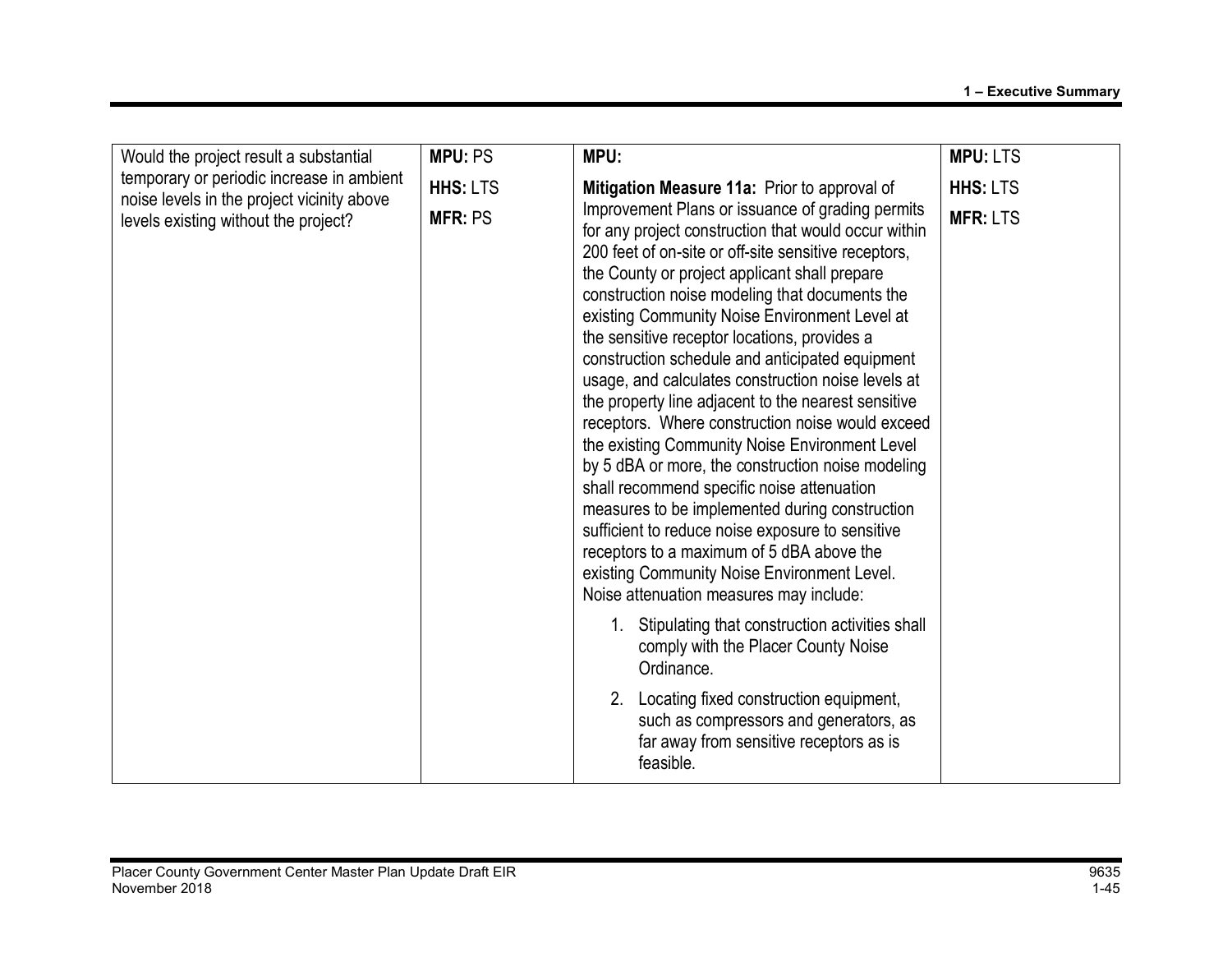|                             | Level of            |      |                                                                                                                                                                                                                                                                                                                                                                                                                                                                                                 | <b>Level of Significance</b> |
|-----------------------------|---------------------|------|-------------------------------------------------------------------------------------------------------------------------------------------------------------------------------------------------------------------------------------------------------------------------------------------------------------------------------------------------------------------------------------------------------------------------------------------------------------------------------------------------|------------------------------|
| <b>Environmental Effect</b> | <b>Significance</b> |      | <b>Mitigation Measure(s)</b>                                                                                                                                                                                                                                                                                                                                                                                                                                                                    | <b>After Mitigation</b>      |
|                             |                     |      | 3. Using appropriate shielding and muffling<br>for impact tools and the intake and exhaust<br>ports of powered construction equipment                                                                                                                                                                                                                                                                                                                                                           |                              |
|                             |                     |      | 4. Appointing a disturbance coordinator for<br>the project site who would receive any<br>public noise-related complaints about<br>construction equipment and practices. The<br>disturbance coordinator shall be<br>responsible for determining the cause of<br>the complaint(s) and the implementation of<br>any feasible measures to alleviate the<br>complaint(s). The disturbance<br>coordinator's contact information shall be<br>posted throughout the site and adjacent<br>public spaces. |                              |
|                             |                     |      | 5. Placing or constructing temporary or<br>permanent noise barriers between the<br>construction site and the sensitive<br>receptors.                                                                                                                                                                                                                                                                                                                                                            |                              |
|                             |                     |      | <b>HHS: None Required</b>                                                                                                                                                                                                                                                                                                                                                                                                                                                                       |                              |
|                             |                     | MFR: |                                                                                                                                                                                                                                                                                                                                                                                                                                                                                                 |                              |
|                             |                     |      | Mitigation Measure 11b: Prior to approval of<br>Improvement Plans for the Multifamily Residential                                                                                                                                                                                                                                                                                                                                                                                               |                              |

Table 1-3 Summary of Project Impacts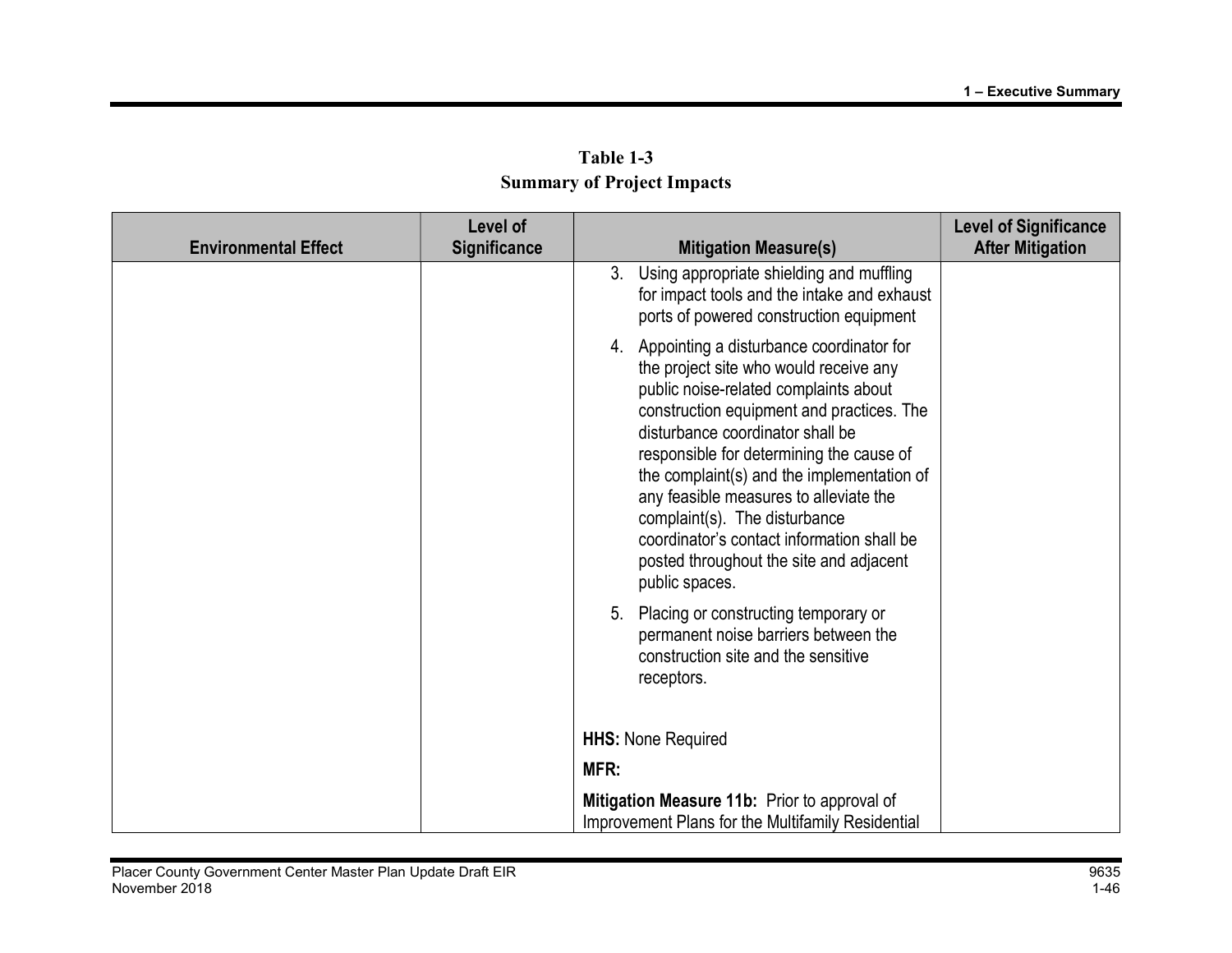|                             | Level of            |                                                                                                                                                                                                                                                                                                                                                                                                    | <b>Level of Significance</b> |
|-----------------------------|---------------------|----------------------------------------------------------------------------------------------------------------------------------------------------------------------------------------------------------------------------------------------------------------------------------------------------------------------------------------------------------------------------------------------------|------------------------------|
| <b>Environmental Effect</b> | <b>Significance</b> | <b>Mitigation Measure(s)</b>                                                                                                                                                                                                                                                                                                                                                                       | <b>After Mitigation</b>      |
|                             |                     | project, Placer County shall ensure that the grading<br>and building plans incorporate the following<br>requirements:                                                                                                                                                                                                                                                                              |                              |
|                             |                     | 1. Materials stockpiles and equipment staging<br>areas shall be located a minimum of 200<br>feet from the nearest façade of the medical<br>offices located on Professional Drive.<br>Where feasible, fixed construction<br>equipment shall also be located a<br>minimum of 200 feet from the nearest<br>façade of the medical offices located on<br>Professional Drive.                            |                              |
|                             |                     | 2. Impact tools shall be shielded or shrouded<br>and the intake and exhaust ports of<br>powered construction equipment shall be<br>muffled or shielded.                                                                                                                                                                                                                                            |                              |
|                             |                     | 3. Place a temporary noise barrier between<br>grading and paving activities and<br>equipment and the medical offices located<br>at 3111 Professional Drive. The barrier<br>shall be sufficient to achieve a 6 dB<br>reduction in construction noise. Retain this<br>temporary barrier in place during other<br>construction phases or place a temporary<br>noise barrier around all stationary and |                              |

Table 1-3 Summary of Project Impacts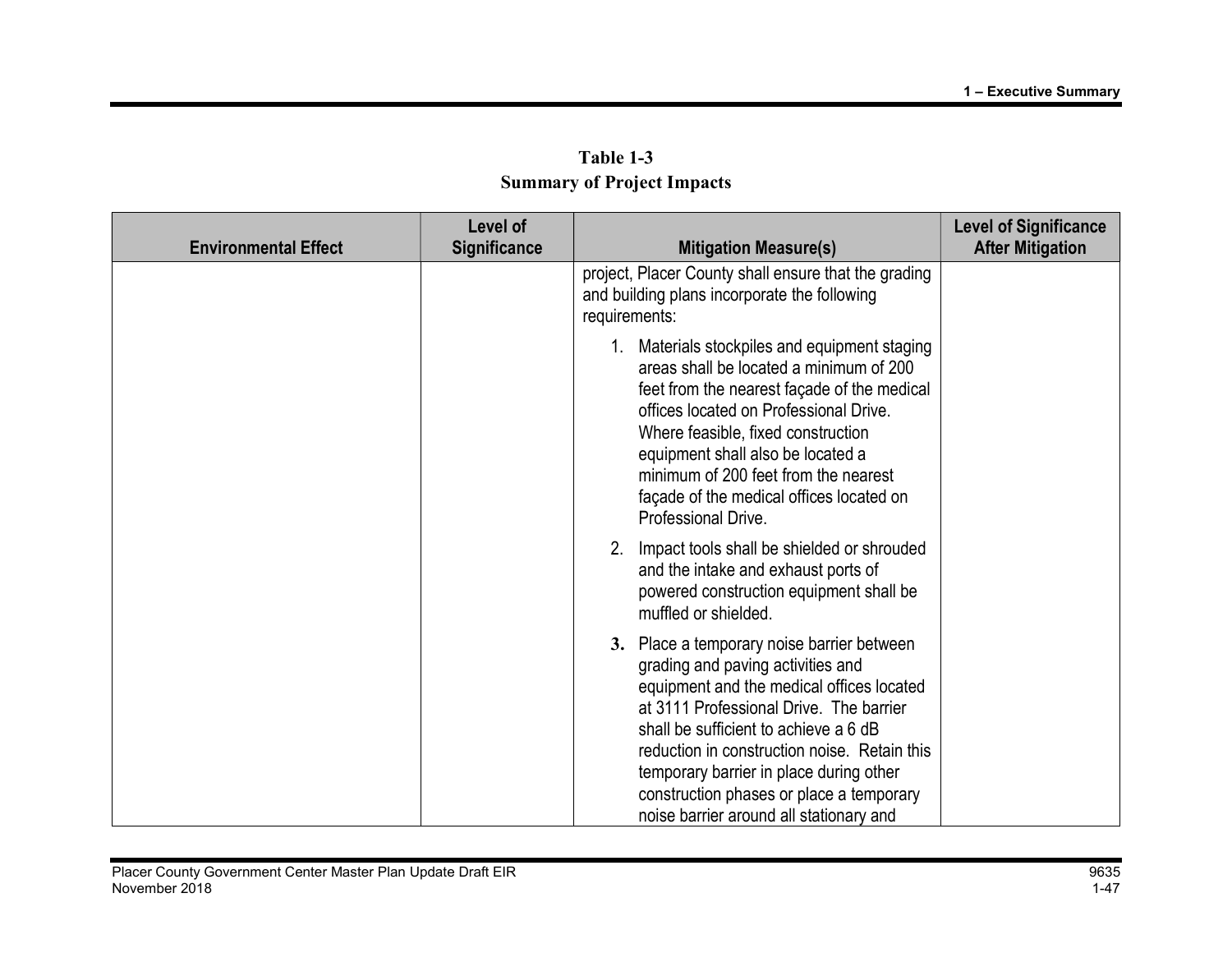| <b>Environmental Effect</b>                                                                                                    | Level of<br><b>Significance</b> | <b>Mitigation Measure(s)</b>                                                                                              | <b>Level of Significance</b><br><b>After Mitigation</b> |
|--------------------------------------------------------------------------------------------------------------------------------|---------------------------------|---------------------------------------------------------------------------------------------------------------------------|---------------------------------------------------------|
|                                                                                                                                |                                 | fixed equipment located within 200 feet of<br>the nearest façade of the medical offices<br>located on Professional Drive. |                                                         |
| Would the project expose people residing                                                                                       | <b>MPU: LTS</b>                 | <b>MPU:</b> None Required                                                                                                 | <b>MPU: LTS</b>                                         |
| or working in the project area to excessive<br>noise levels associated with the proximity                                      | <b>HHS: LTS</b>                 | <b>HHS: None Required</b>                                                                                                 | <b>HHS: LTS</b>                                         |
| of the site to a public or private airport or<br>airstrip?                                                                     | <b>MFR: LTS</b>                 | <b>MFR: None Required</b>                                                                                                 | <b>MFR: LTS</b>                                         |
| Would the project make a cumulatively<br>considerable contribution to increases in<br>noise levels in the cumulative scenario? | <b>MPU: LTS</b>                 | <b>MPU:</b> None Required                                                                                                 | <b>MPU: LTS</b>                                         |
|                                                                                                                                | <b>HHS: LTS</b>                 | <b>HHS: None Required</b>                                                                                                 | <b>HHS: LTS</b>                                         |
|                                                                                                                                | <b>MFR: LTS</b>                 | <b>MFR: None Required</b>                                                                                                 | <b>MFR: LTS</b>                                         |
|                                                                                                                                |                                 | <b>Air Quality</b>                                                                                                        |                                                         |
| Would the project conflict with or obstruct<br>implementation of the applicable air quality<br>plan?                           | <b>MPU: LTS</b>                 | <b>MPU:</b> None Required                                                                                                 | <b>MPU: LTS</b>                                         |
|                                                                                                                                | <b>HHS: LTS</b>                 | <b>HHS: None Required</b>                                                                                                 | <b>HHS: LTS</b>                                         |
|                                                                                                                                | <b>MFR: LTS</b>                 | <b>MFR: None Required</b>                                                                                                 | <b>MFR: LTS</b>                                         |

Table 1-3 Summary of Project Impacts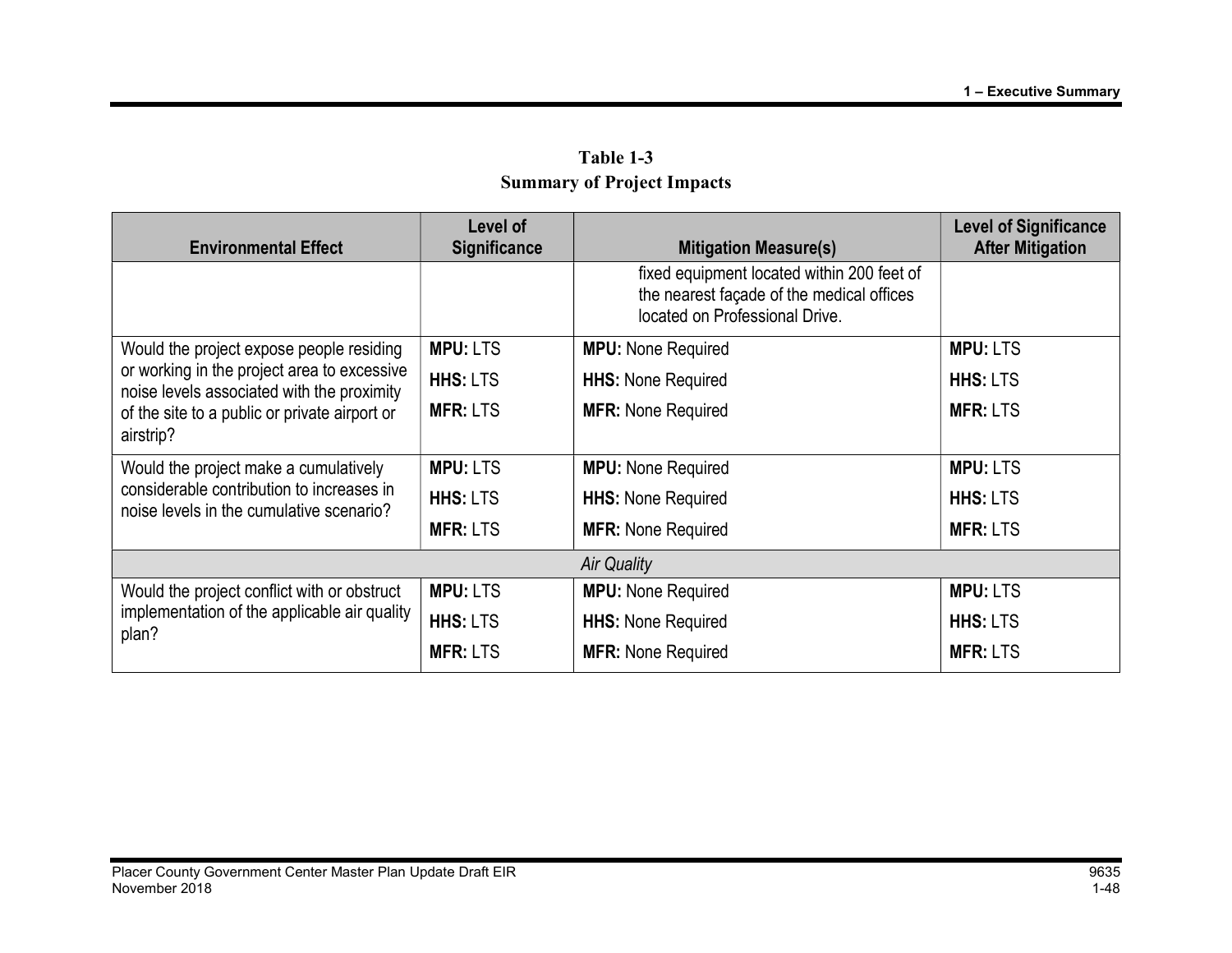| Would the project violate any air quality                                                  | <b>MPU: PS</b>  | MPU:                                                                                                                                                                                                                                                         | <b>MPU: LTS</b> |
|--------------------------------------------------------------------------------------------|-----------------|--------------------------------------------------------------------------------------------------------------------------------------------------------------------------------------------------------------------------------------------------------------|-----------------|
| standard or contribute substantially to an<br>existing or projected air quality violation? | <b>HHS: LTS</b> | Mitigation Measure 12a: The County and future<br>project applicants for individual projects shall<br>incorporate the following measures to reduce<br>emissions associated with vehicle trip generation<br>and area sources from the proposed project:        | <b>HHS: LTS</b> |
|                                                                                            | <b>MFR: LTS</b> |                                                                                                                                                                                                                                                              | <b>MFR: LTS</b> |
|                                                                                            |                 | Include exterior outlets on all<br>nonresidential and residential buildings to<br>allow the use of electrically-powered<br>landscape equipment.                                                                                                              |                 |
|                                                                                            |                 | Provide secure bicycle racks and/or<br>storage within nonresidential and<br>residential building entrances.                                                                                                                                                  |                 |
|                                                                                            |                 | Provide preferential parking for carpool,<br>shared, electric, and hydrogen vehicles.                                                                                                                                                                        |                 |
|                                                                                            |                 | Include pedestrian-friendly paths and cross<br>walks in all parking lots.                                                                                                                                                                                    |                 |
|                                                                                            |                 | Install two 110/208 volt power outlets for<br>every two loading docks.                                                                                                                                                                                       |                 |
|                                                                                            |                 | Mitigation Measure 12b: The County and future<br>project applicants for individual projects shall<br>implement one of the following off-site mitigation<br>measures prior to issuance of certificates of<br>occupancy for each building constructed on-site: |                 |
|                                                                                            |                 | 1. Establish mitigation off-site within the<br>portion of Placer County that is within the<br>SVAB by participating in an off-site<br>mitigation program, coordinated through                                                                                |                 |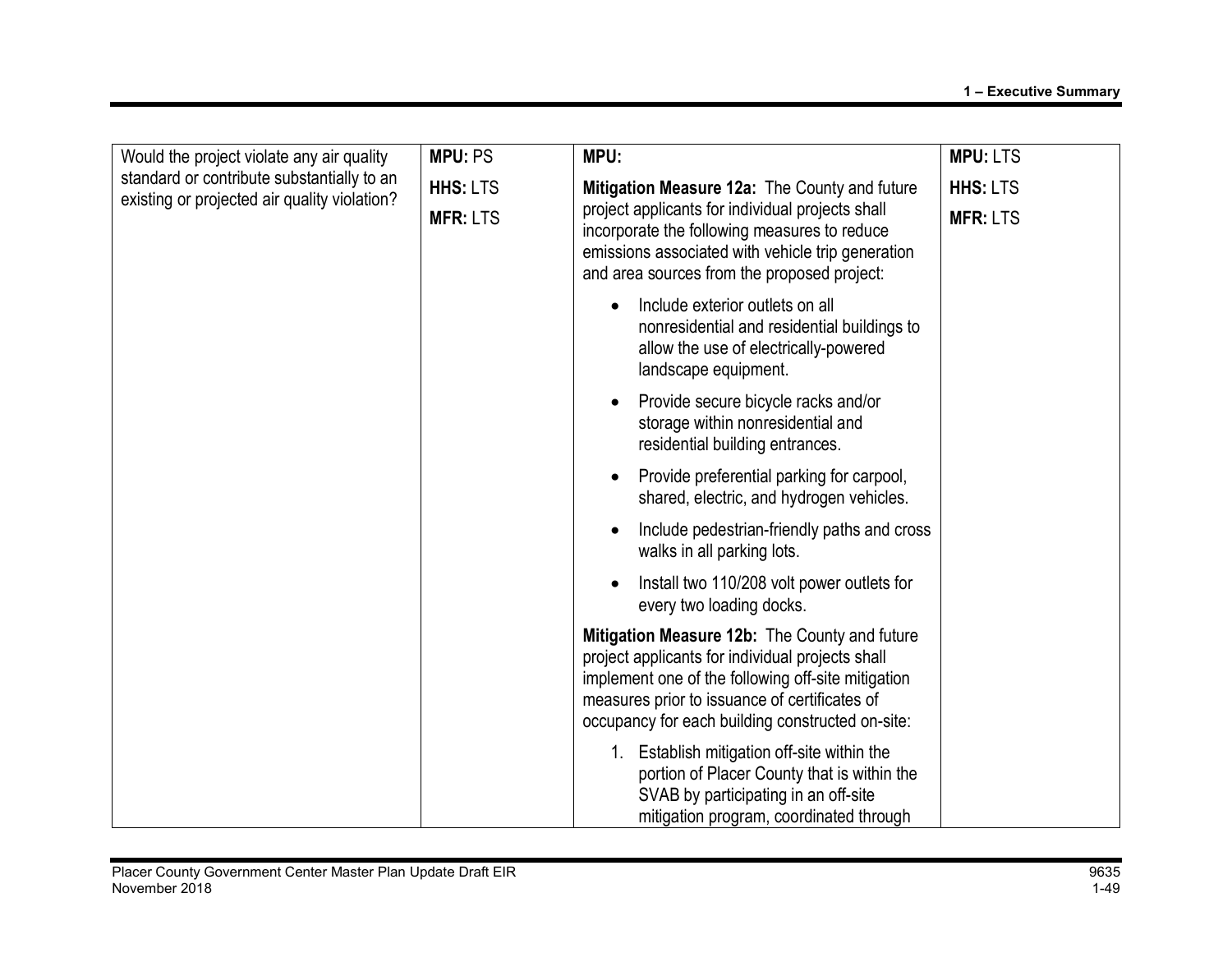|                                                                                         | Level of            |                                                                                                                                                                                                                                                                                                                                                                                                                                                                                                                                                                                                                  | <b>Level of Significance</b> |
|-----------------------------------------------------------------------------------------|---------------------|------------------------------------------------------------------------------------------------------------------------------------------------------------------------------------------------------------------------------------------------------------------------------------------------------------------------------------------------------------------------------------------------------------------------------------------------------------------------------------------------------------------------------------------------------------------------------------------------------------------|------------------------------|
| <b>Environmental Effect</b>                                                             | <b>Significance</b> | <b>Mitigation Measure(s)</b>                                                                                                                                                                                                                                                                                                                                                                                                                                                                                                                                                                                     | <b>After Mitigation</b>      |
|                                                                                         |                     | PCAPCD. Examples include, but are not<br>limited to retrofitting, repowering, or<br>replacing heavy duty engines from mobile<br>sources (e.g., busses, construction<br>equipment, on-road haulers); or other<br>programs that the project proponent may<br>propose to reduce emissions.                                                                                                                                                                                                                                                                                                                          |                              |
|                                                                                         |                     | 2. Participate in PCAPCD's Off-site Mitigation<br>Program by paying the equivalent amount<br>of fees for the project's contribution of $NOx$<br>that exceeds the operational threshold of<br>55 lbs/day. The applicable fee rates<br>changes over time. At the time of writing<br>this EIR, the fee rate is \$18,260 per ton<br>emitted during the ozone season. The<br>actual amount to be paid shall be<br>determined, and satisfied per current<br>CARB guidelines, at the time of<br>recordation of the Final Map (residential<br>projects), or issuance of a Building Permit<br>(non-residential projects). |                              |
|                                                                                         |                     | <b>HHS: None Required</b>                                                                                                                                                                                                                                                                                                                                                                                                                                                                                                                                                                                        |                              |
|                                                                                         |                     | <b>MFR: None Required</b>                                                                                                                                                                                                                                                                                                                                                                                                                                                                                                                                                                                        |                              |
| Would the project result in a cumulatively<br>considerable new increase of any criteria | <b>MPU: LTS</b>     | <b>MPU:</b> None Required                                                                                                                                                                                                                                                                                                                                                                                                                                                                                                                                                                                        | <b>MPU: LTS</b>              |

Table 1-3 Summary of Project Impacts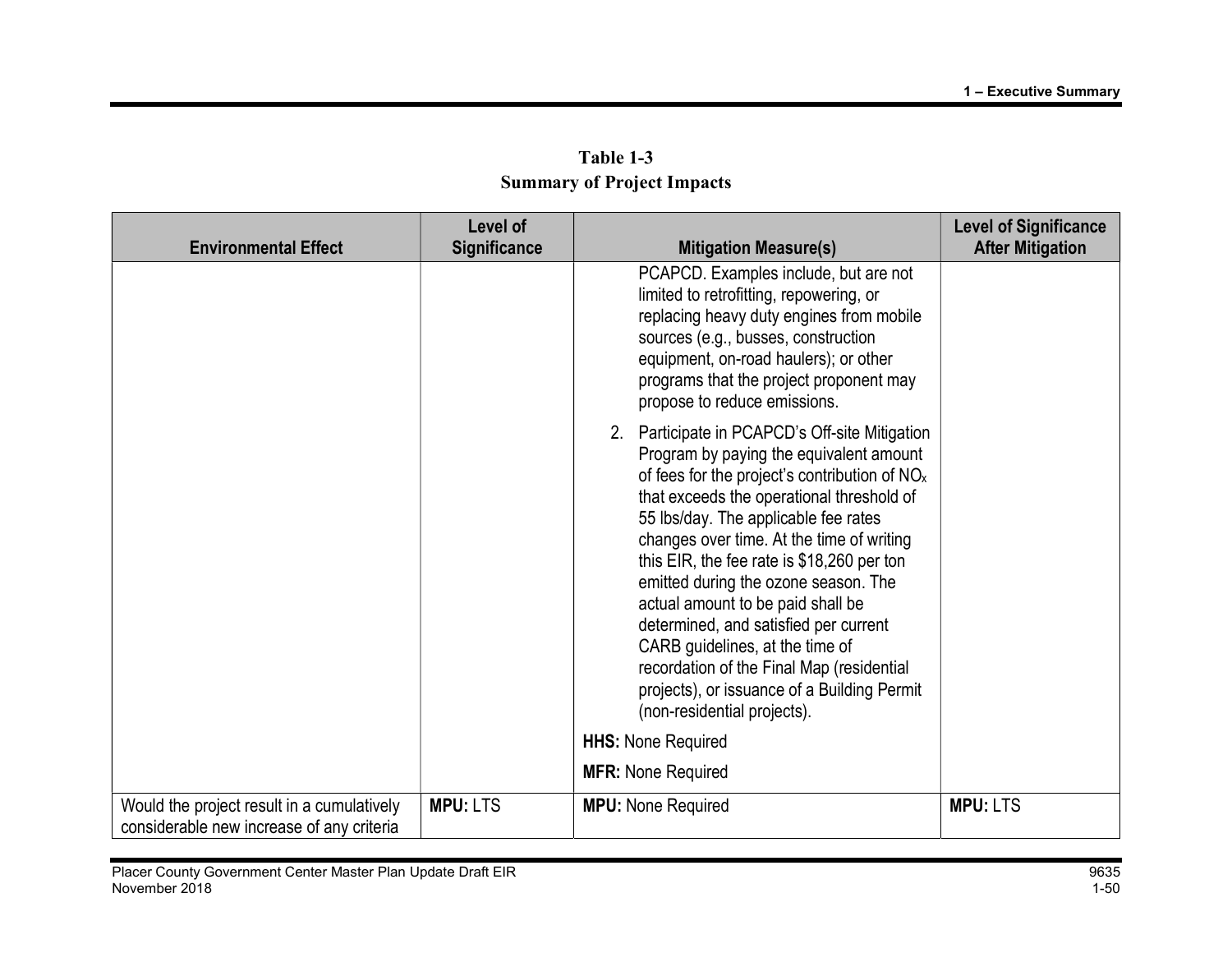|                                                                                                                                                                                                                                          | Level of            |                                 |                                                         |
|------------------------------------------------------------------------------------------------------------------------------------------------------------------------------------------------------------------------------------------|---------------------|---------------------------------|---------------------------------------------------------|
| <b>Environmental Effect</b>                                                                                                                                                                                                              | <b>Significance</b> | <b>Mitigation Measure(s)</b>    | <b>Level of Significance</b><br><b>After Mitigation</b> |
| pollutant for which the project region is                                                                                                                                                                                                | HHS: LTS            | <b>HHS: None Required</b>       | <b>HHS: LTS</b>                                         |
| non-attainment under an applicable<br>federal or state ambient air quality<br>standard (including releasing emissions<br>which exceed quantitative threshold<br>emissions which exceed quantitative<br>thresholds for ozone precursors)? | <b>MFR: LTS</b>     | <b>MFR: None Required</b>       | <b>MFR: LTS</b>                                         |
| Would the project expose sensitive                                                                                                                                                                                                       | <b>MPU: LTS</b>     | <b>MPU:</b> None Required       | <b>MPU: LTS</b>                                         |
| receptors to substantial pollutant<br>concentrations?                                                                                                                                                                                    | <b>HHS: LTS</b>     | <b>HHS: None Required</b>       | <b>HHS: LTS</b>                                         |
|                                                                                                                                                                                                                                          | <b>MFR: LTS</b>     | <b>MFR: None Required</b>       | <b>MFR: LTS</b>                                         |
| Would the project create objectionable<br>odors affecting a substantial number of<br>people?                                                                                                                                             | <b>MPU: LTS</b>     | <b>MPU:</b> None Required       | <b>MPU: LTS</b>                                         |
|                                                                                                                                                                                                                                          | <b>HHS: LTS</b>     | <b>HHS: None Required</b>       | <b>HHS: LTS</b>                                         |
|                                                                                                                                                                                                                                          | <b>MFR: LTS</b>     | <b>MFR: None Required</b>       | <b>MFR: LTS</b>                                         |
|                                                                                                                                                                                                                                          |                     | <b>Greenhouse Gas Emissions</b> |                                                         |
| Would the project generate greenhouse                                                                                                                                                                                                    | <b>MPU: LTS</b>     | <b>MPU:</b> None Required       | <b>MPU: LTS</b>                                         |
| gas emissions, either directly or indirectly,<br>that may have a significant impact on the<br>environment?                                                                                                                               | <b>HHS: LTS</b>     | <b>HHS: None Required</b>       | <b>HHS: LTS</b>                                         |
|                                                                                                                                                                                                                                          | <b>MFR: LTS</b>     | <b>MFR: None Required</b>       | <b>MFR: LTS</b>                                         |
| Would the project conflict with an                                                                                                                                                                                                       | <b>MPU: LTS</b>     | <b>MPU:</b> None Required       | <b>MPU: LTS</b>                                         |
| applicable plan, policy, or regulation<br>adopted for the purpose of reducing the                                                                                                                                                        | HHS: LTS            | <b>HHS: None Required</b>       | HHS: LTS                                                |
| emissions of greenhouse gases?                                                                                                                                                                                                           | <b>MFR: LTS</b>     | <b>MFR: None Required</b>       | <b>MFR: LTS</b>                                         |

Table 1-3 Summary of Project Impacts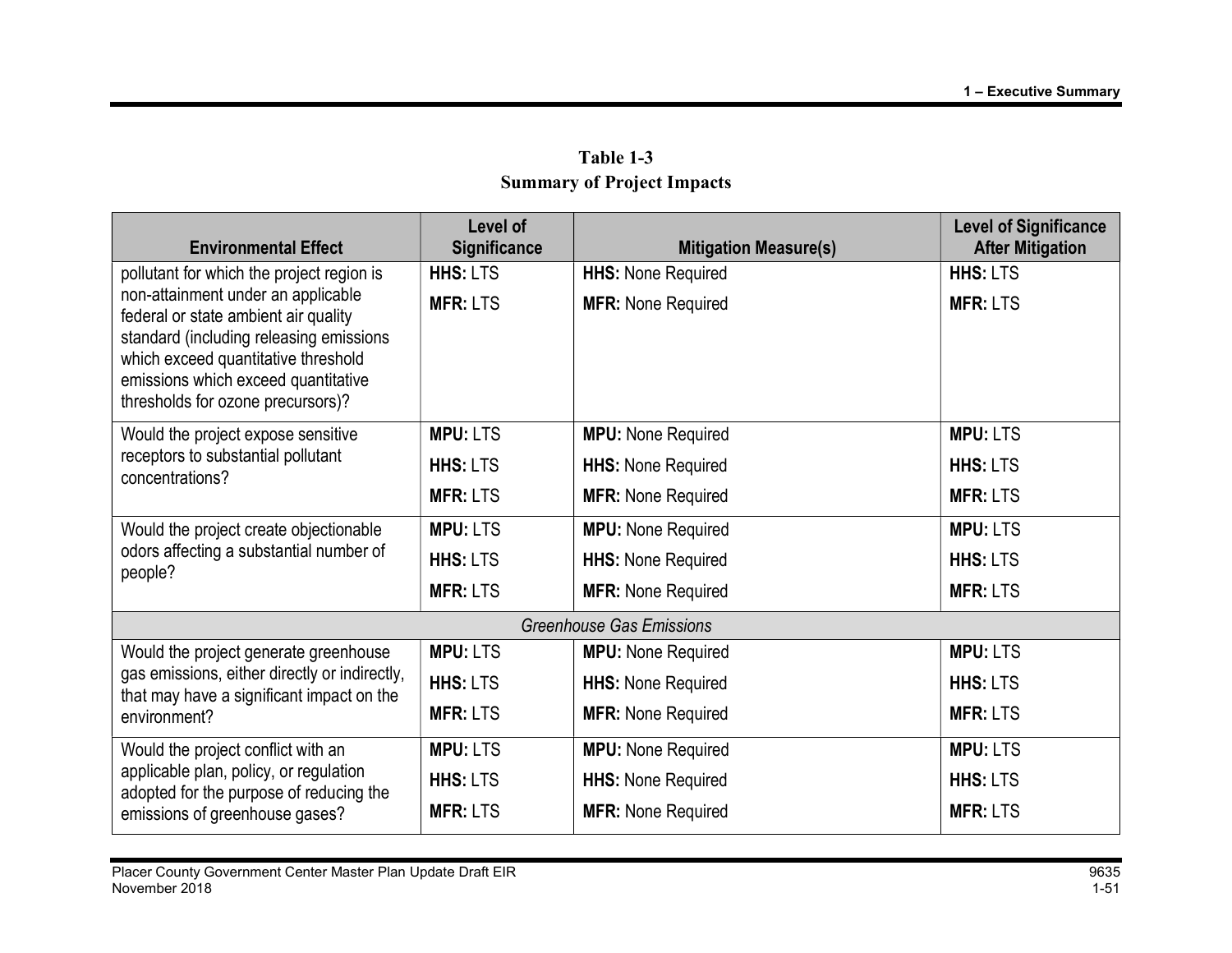| <b>Environmental Effect</b>                                                                                                                                                                                                              | Level of<br><b>Significance</b> | <b>Mitigation Measure(s)</b>                                                                            | <b>Level of Significance</b><br><b>After Mitigation</b> |
|------------------------------------------------------------------------------------------------------------------------------------------------------------------------------------------------------------------------------------------|---------------------------------|---------------------------------------------------------------------------------------------------------|---------------------------------------------------------|
| Would the project make a cumulatively                                                                                                                                                                                                    | <b>MPU: LTS</b>                 | <b>MPU:</b> None Required                                                                               | <b>MPU: LTS</b>                                         |
| considerable contribution to emissions of<br>greenhouse gases in the cumulative                                                                                                                                                          | HHS: LTS                        | <b>HHS: None Required</b>                                                                               | <b>HHS: LTS</b>                                         |
| scenario?                                                                                                                                                                                                                                | <b>MFR: LTS</b>                 | <b>MFR: None Required</b>                                                                               | <b>MFR: LTS</b>                                         |
|                                                                                                                                                                                                                                          |                                 | Geology, Soils, Seismicity and Paleontology                                                             |                                                         |
| Would the project expose people or                                                                                                                                                                                                       | <b>MPU: LTS</b>                 | <b>MPU:</b> None Required                                                                               | <b>MPU: LTS</b>                                         |
| structures to potential substantial adverse<br>effects, including the risk of loss, injury, or                                                                                                                                           | <b>HHS: LTS</b>                 | <b>HHS: None Required</b>                                                                               | <b>HHS: LTS</b>                                         |
| death involving:                                                                                                                                                                                                                         | <b>MFR: LTS</b>                 | <b>MFR: None Required</b>                                                                               | <b>MFR: LTS</b>                                         |
| a. Rupture of a known earthquake fault, as<br>delineated on the most recent Alquist-<br>Priolo Earthquake Fault Zoning Map<br>issued by the State Geologist for the area<br>or based on other substantial evidence of<br>as known fault. |                                 |                                                                                                         |                                                         |
| b. Strong seismic ground shaking                                                                                                                                                                                                         |                                 |                                                                                                         |                                                         |
| c. Seismic-related ground failure, including<br>liquefaction                                                                                                                                                                             |                                 |                                                                                                         |                                                         |
| d. Landslides?                                                                                                                                                                                                                           |                                 |                                                                                                         |                                                         |
| Would the project result in substantial soil                                                                                                                                                                                             | <b>MPU: PS</b>                  | MPU:                                                                                                    | <b>MPU: LTS</b>                                         |
| erosion or the loss of topsoil?                                                                                                                                                                                                          | <b>HHS: PS</b>                  | Mitigation Measure 14a: For each individual                                                             | <b>HHS: LTS</b>                                         |
|                                                                                                                                                                                                                                          | <b>MFR: PS</b>                  | construction project within the PCGC Master Plan<br>Update planning area, the County or private project | <b>MFR: LTS</b>                                         |

Table 1-3 Summary of Project Impacts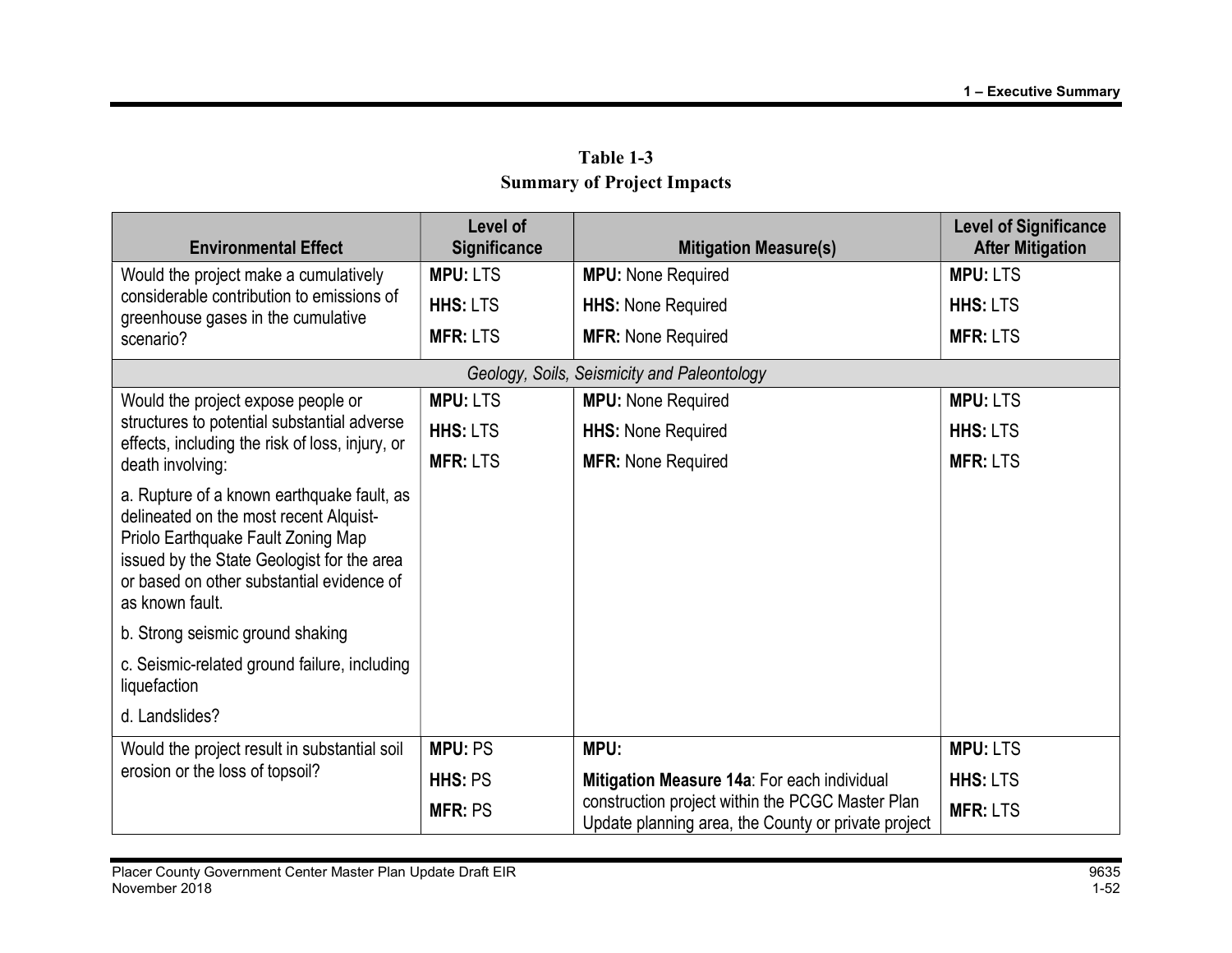| Table 1-3                         |  |
|-----------------------------------|--|
| <b>Summary of Project Impacts</b> |  |

| <b>Environmental Effect</b> | Level of<br><b>Significance</b> | <b>Mitigation Measure(s)</b>                             | <b>Level of Significance</b><br><b>After Mitigation</b> |
|-----------------------------|---------------------------------|----------------------------------------------------------|---------------------------------------------------------|
|                             |                                 | applicant shall prepare and submit Improvement           |                                                         |
|                             |                                 | Plans, specifications, and cost estimates (per the       |                                                         |
|                             |                                 | requirements of Section II of the Land                   |                                                         |
|                             |                                 | Development Manual that are in effect at the time        |                                                         |
|                             |                                 | of submittal) to the County for review and approval      |                                                         |
|                             |                                 | of each project phase. The plans shall show all          |                                                         |
|                             |                                 | physical improvements as required by the                 |                                                         |
|                             |                                 | conditions for the project, as well as pertinent         |                                                         |
|                             |                                 | topographical features, both on and off site. All        |                                                         |
|                             |                                 | existing and proposed utilities and easements, on        |                                                         |
|                             |                                 | site and adjacent to the project, which may be           |                                                         |
|                             |                                 | affected by planned construction, shall be shown         |                                                         |
|                             |                                 | on the plans. All landscaping and irrigation facilities  |                                                         |
|                             |                                 | within the public right-of-way (or public easements),    |                                                         |
|                             |                                 | or landscaping within sight distance areas at            |                                                         |
|                             |                                 | intersections, shall be included in the Improvement      |                                                         |
|                             |                                 | Plans. The applicant shall pay plan check and            |                                                         |
|                             |                                 | inspection fees and Placer County Fire Department        |                                                         |
|                             |                                 | improvement plan review and inspection fees, if          |                                                         |
|                             |                                 | applicable, with the first Improvement Plan              |                                                         |
|                             |                                 | submittal. (NOTE: Prior to plan approval, all            |                                                         |
|                             |                                 | applicable recording and reproduction cost shall be      |                                                         |
|                             |                                 | paid.) The cost of the above-noted landscape and         |                                                         |
|                             |                                 | irrigation facilities shall be included in the estimates |                                                         |
|                             |                                 | used to determine these fees. It is the applicant's      |                                                         |
|                             |                                 | responsibility to obtain all required agency             |                                                         |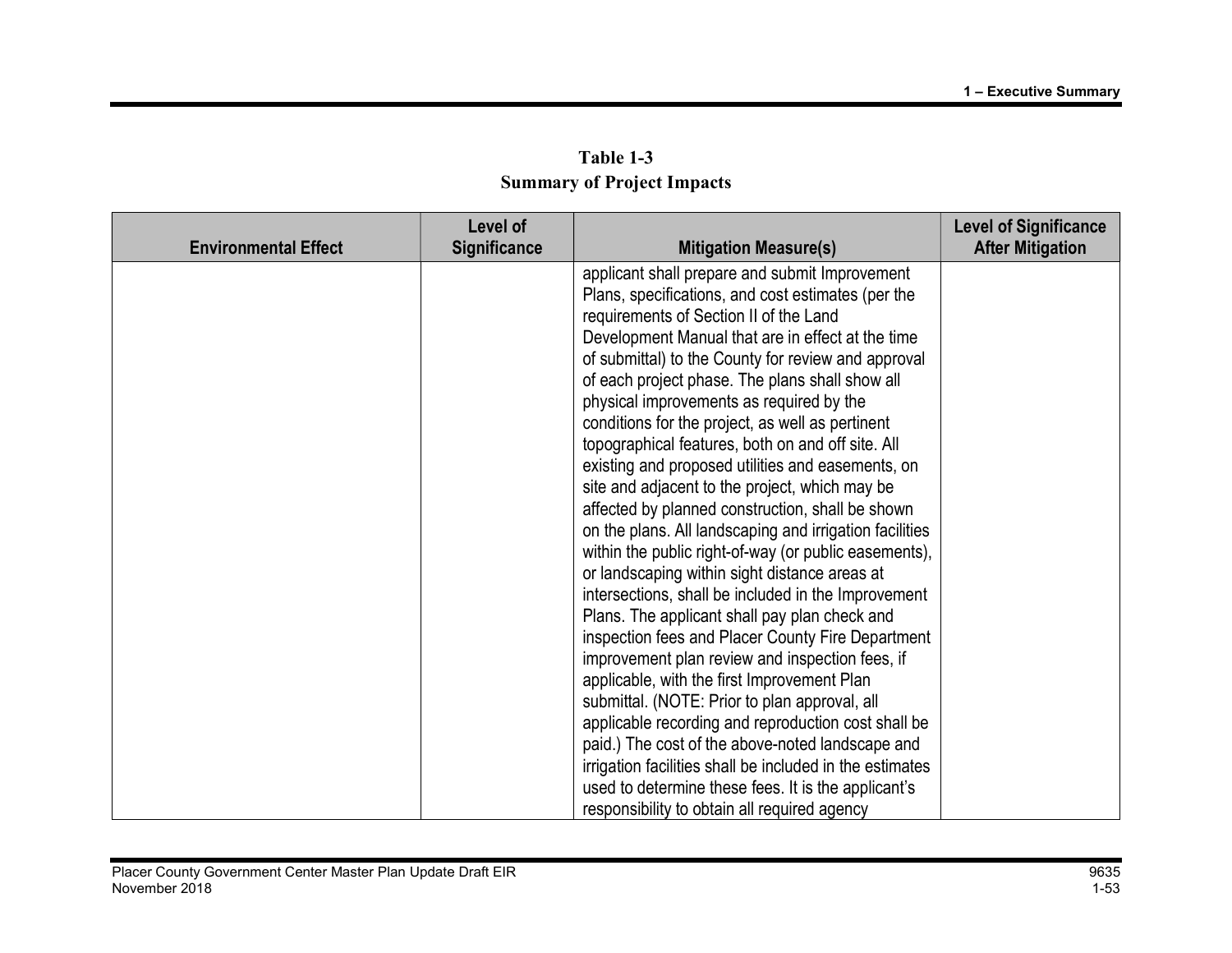| Table 1-3                         |
|-----------------------------------|
| <b>Summary of Project Impacts</b> |

| <b>Environmental Effect</b> | Level of<br><b>Significance</b> | <b>Mitigation Measure(s)</b>                                                                                                                                                                                                                                                                                                                                                                                                                                                                                                                                                                                                | <b>Level of Significance</b><br><b>After Mitigation</b> |
|-----------------------------|---------------------------------|-----------------------------------------------------------------------------------------------------------------------------------------------------------------------------------------------------------------------------------------------------------------------------------------------------------------------------------------------------------------------------------------------------------------------------------------------------------------------------------------------------------------------------------------------------------------------------------------------------------------------------|---------------------------------------------------------|
|                             |                                 | signatures on the plans and to secure department<br>approvals. If the Design/Site Review process<br>and/or Development Review Committee (DRC)<br>review is required as a condition of approval for the<br>project, said review process shall be completed<br>prior to submittal of Improvement Plans. Record<br>drawings shall be prepared and signed by a<br>California Registered Civil Engineer, at the<br>applicant's expense, and shall be submitted to the<br>County in both hard copy and electronic versions in<br>a format to be approved by the County prior to<br>acceptance by the County of site improvements. |                                                         |
|                             |                                 | Any Building Permits associated with this project<br>shall not be issued until, at a minimum, the<br>Improvement Plans are approved by the County.                                                                                                                                                                                                                                                                                                                                                                                                                                                                          |                                                         |
|                             |                                 | Mitigation Measure 14b: The Improvement Plans<br>shall show all proposed grading, drainage<br>improvements, vegetation and tree removal, and all<br>work shall conform to provisions of the County<br>Grading Ordinance (Ref. Article 15.48, Placer<br>County Code) that are in effect at the time of<br>submittal. No grading, clearing, or tree disturbance<br>shall occur until the Improvement Plans are<br>approved and all temporary construction fencing<br>has been installed and inspected by a member of<br>the Development Review Committee (DRC). All                                                           |                                                         |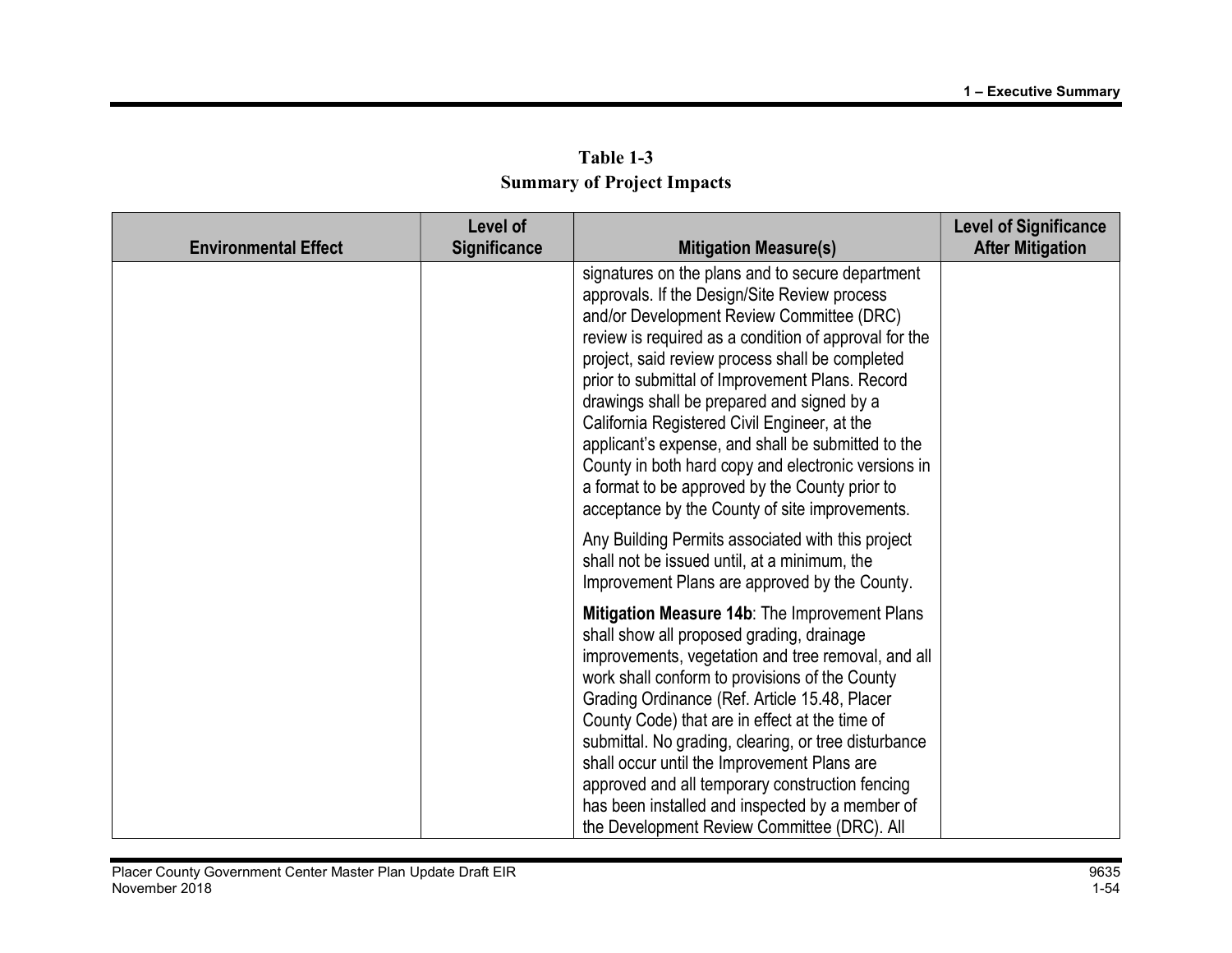| <b>Environmental Effect</b> | Level of<br><b>Significance</b> | <b>Mitigation Measure(s)</b>                                                                                                                                                                                                                                                                                                                                                                                                                                                                                                                                                                                                                                                                                                                           | <b>Level of Significance</b><br><b>After Mitigation</b> |
|-----------------------------|---------------------------------|--------------------------------------------------------------------------------------------------------------------------------------------------------------------------------------------------------------------------------------------------------------------------------------------------------------------------------------------------------------------------------------------------------------------------------------------------------------------------------------------------------------------------------------------------------------------------------------------------------------------------------------------------------------------------------------------------------------------------------------------------------|---------------------------------------------------------|
|                             |                                 | cut/fill slopes shall be at a maximum of 2:1<br>(horizontal: vertical) unless a soils report supports<br>a steeper slope and the County concurs with said<br>recommendation.                                                                                                                                                                                                                                                                                                                                                                                                                                                                                                                                                                           |                                                         |
|                             |                                 | The applicant shall revegetate all disturbed areas.<br>Revegetation, undertaken from April 1 to October<br>1, shall include regular watering to ensure<br>adequate growth. A winterization plan shall be<br>provided with project Improvement Plans. It is the<br>applicant's responsibility to ensure proper<br>installation and maintenance of erosion<br>control/winterization before, during, and after<br>project construction. Soil stockpiling or borrow<br>areas shall have proper erosion control measures<br>applied for the duration of the construction, as<br>specified in the Improvement Plans. The applicant<br>shall provide erosion control where roadside<br>drainage is off of the pavement, to the satisfaction<br>of the County. |                                                         |
|                             |                                 | The applicant shall submit to County a letter of<br>credit or cash deposit in the amount of 110% of an<br>approved engineer's estimate for winterization and<br>permanent erosion control work prior to<br>Improvement Plan approval, to guarantee<br>protection against erosion and improper grading<br>practices. One year after the County's acceptance                                                                                                                                                                                                                                                                                                                                                                                             |                                                         |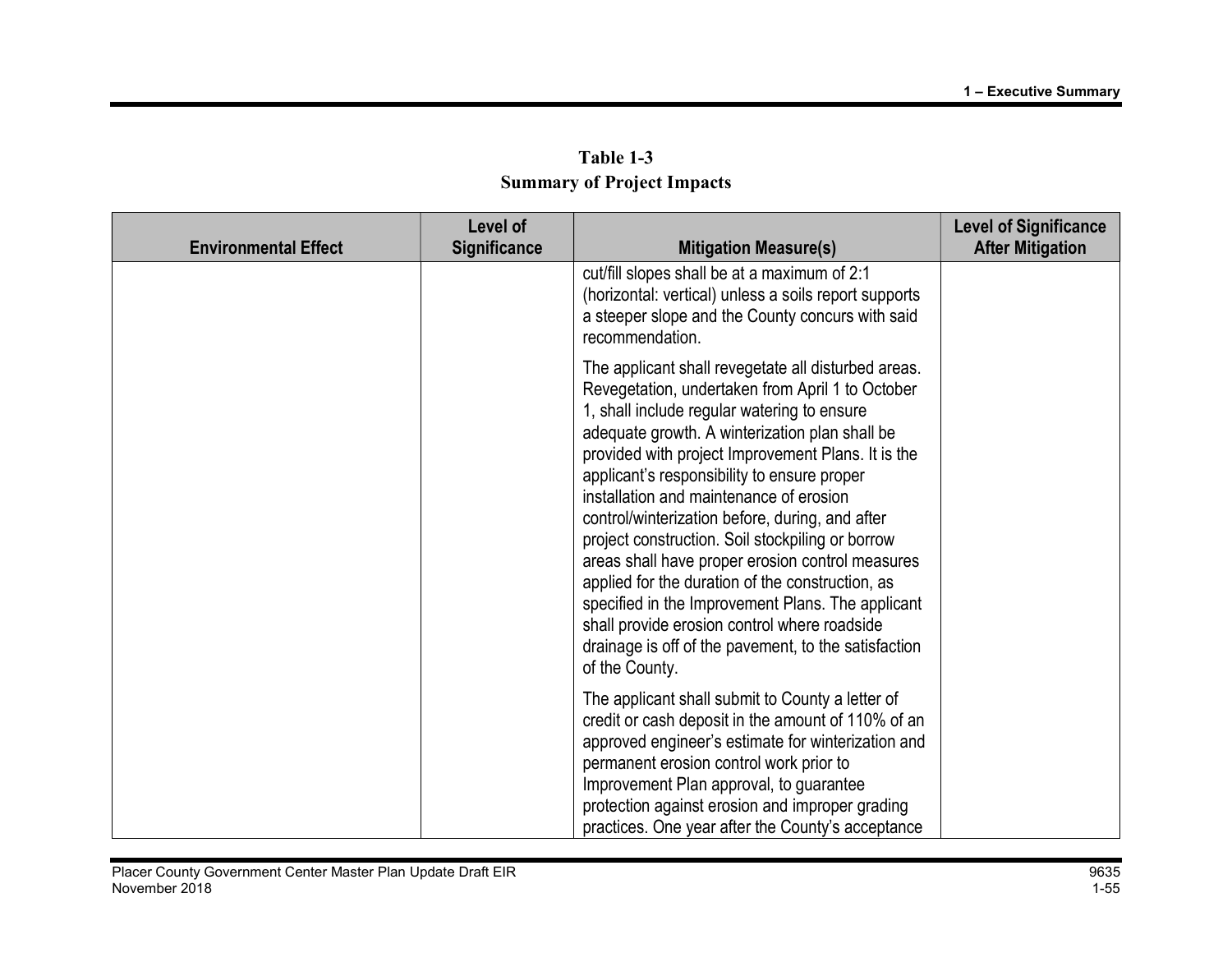| Table 1-3                         |
|-----------------------------------|
| <b>Summary of Project Impacts</b> |

| <b>Environmental Effect</b> | Level of<br>Significance | <b>Mitigation Measure(s)</b>                                                                                                                                                                                                                                                                                                                                                                                                                                                                                                                                                                                                                                                                            | <b>Level of Significance</b><br><b>After Mitigation</b> |
|-----------------------------|--------------------------|---------------------------------------------------------------------------------------------------------------------------------------------------------------------------------------------------------------------------------------------------------------------------------------------------------------------------------------------------------------------------------------------------------------------------------------------------------------------------------------------------------------------------------------------------------------------------------------------------------------------------------------------------------------------------------------------------------|---------------------------------------------------------|
|                             |                          | of improvements as complete, if there are no<br>erosion or runoff issues to be corrected, unused<br>portions of said deposit shall be refunded to the<br>project applicant or authorized agent.                                                                                                                                                                                                                                                                                                                                                                                                                                                                                                         |                                                         |
|                             |                          | If at any time during construction, a field review by<br>County personnel indicates a significant deviation<br>from the proposed grading shown on the<br>Improvement Plans, specifically with regard to<br>slope heights, slope ratios, erosion control,<br>winterization, tree disturbance, and/or pad<br>elevations and configurations, the plans shall be<br>reviewed by the DRC for a determination of<br>substantial conformance to the project approvals<br>prior to any further work proceeding. Failure of the<br>DRC to make a determination of substantial<br>conformance may serve as grounds for the<br>revocation/modification of the project approval by<br>the appropriate hearing body. |                                                         |
|                             |                          | Mitigation Measure 14c: The Improvement Plans<br>shall show water quality treatment facilities/Best<br>Management Practices (BMPs) designed according<br>to the guidance of the California Stormwater<br><b>Quality Association Stormwater Best Management</b><br>Practice Handbooks for Construction, for New<br>Development/Redevelopment, and for Industrial                                                                                                                                                                                                                                                                                                                                         |                                                         |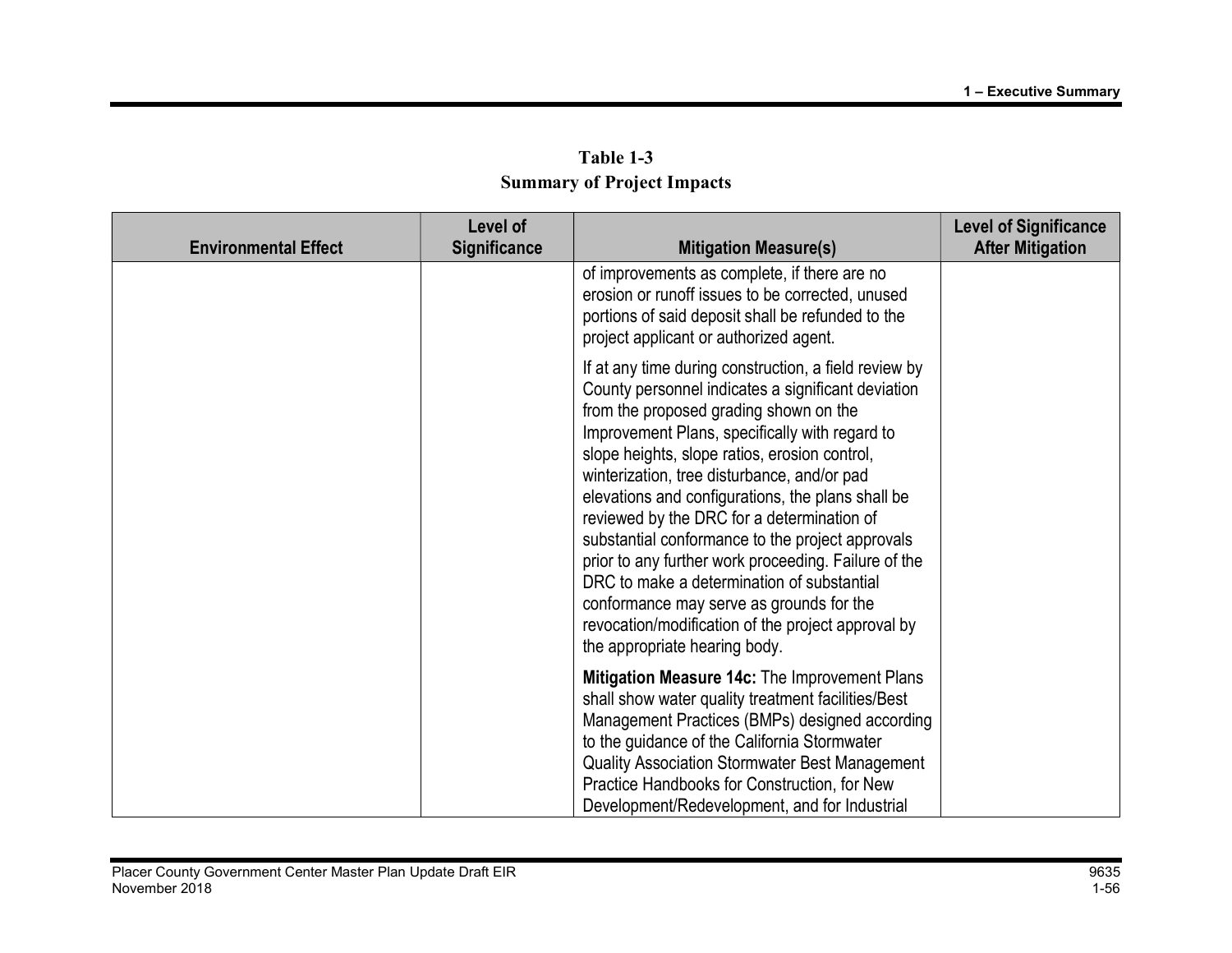|                             | Level of            |                                                                                                                                                                                                                                                                                                                                                                                                                                                                                                                    | <b>Level of Significance</b> |
|-----------------------------|---------------------|--------------------------------------------------------------------------------------------------------------------------------------------------------------------------------------------------------------------------------------------------------------------------------------------------------------------------------------------------------------------------------------------------------------------------------------------------------------------------------------------------------------------|------------------------------|
| <b>Environmental Effect</b> | <b>Significance</b> | <b>Mitigation Measure(s)</b>                                                                                                                                                                                                                                                                                                                                                                                                                                                                                       | <b>After Mitigation</b>      |
|                             |                     | and Commercial (or other similar source as<br>approved by the County.                                                                                                                                                                                                                                                                                                                                                                                                                                              |                              |
|                             |                     | Construction (temporary) BMPs for the proposed<br>project shall include, but are not limited to:<br>hydroseeding, straw mulch, velocity dissipation<br>devices, silt fencing, fiber rolls, storm drain inlet<br>protection, wind erosion control, and stabilized<br>construction entrances.                                                                                                                                                                                                                        |                              |
|                             |                     | Mitigation Measure 14d: Prior to construction<br>commencing, the applicant shall provide evidence<br>to the County of a Waste Discharge Identification<br>(WDID) number generated from the State Regional<br>Water Quality Control Board's Stormwater Multiple<br>Application & Reports Tracking System (SMARTS).<br>This serves as the Regional Water Quality Control<br>Board approval or permit under the National<br>Pollutant Discharge Elimination System (NPDES)<br>construction stormwater quality permit. |                              |
|                             |                     | Mitigation Measure 14e: The Improvement<br>Plan(s) shall identify the stockpiling and/or vehicle<br>staging areas with locations as far as practical from<br>existing dwellings and protected resources in the<br>area.                                                                                                                                                                                                                                                                                            |                              |
|                             |                     | Mitigation Measure 14a: (see above);<br>HHS:<br>Mitigation Measure 14b: (see above);                                                                                                                                                                                                                                                                                                                                                                                                                               |                              |

Table 1-3 Summary of Project Impacts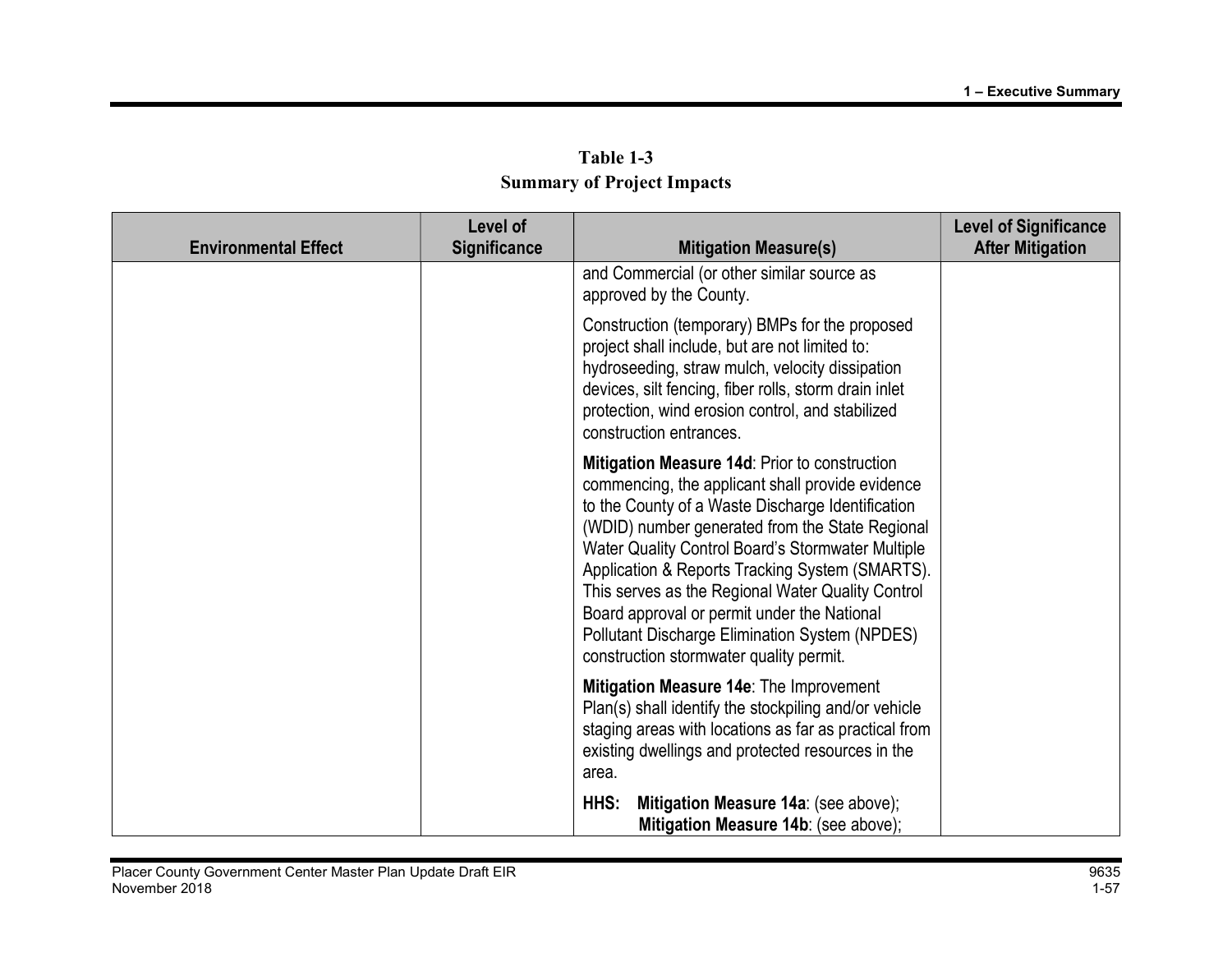|                                                                                                                                                                          | Level of            |                                                                                                                                                                | <b>Level of Significance</b> |
|--------------------------------------------------------------------------------------------------------------------------------------------------------------------------|---------------------|----------------------------------------------------------------------------------------------------------------------------------------------------------------|------------------------------|
| <b>Environmental Effect</b>                                                                                                                                              | <b>Significance</b> | <b>Mitigation Measure(s)</b>                                                                                                                                   | <b>After Mitigation</b>      |
|                                                                                                                                                                          |                     | Mitigation Measure 14c: (see above);                                                                                                                           |                              |
|                                                                                                                                                                          |                     | Mitigation Measure 14d: (see above); and                                                                                                                       |                              |
|                                                                                                                                                                          |                     | Mitigation Measure 14e: (see above)                                                                                                                            |                              |
|                                                                                                                                                                          |                     | Mitigation Measure 14a: (see above);<br>MFR:                                                                                                                   |                              |
|                                                                                                                                                                          |                     | Mitigation Measure 14b: (see above);                                                                                                                           |                              |
|                                                                                                                                                                          |                     | Mitigation Measure 14c: (see above);                                                                                                                           |                              |
|                                                                                                                                                                          |                     | Mitigation Measure 14d: (see above); and                                                                                                                       |                              |
|                                                                                                                                                                          |                     | Mitigation Measure 14e: (see above)                                                                                                                            |                              |
| Would the project be located on a geologic                                                                                                                               | <b>MPU: LTS</b>     | <b>MPU:</b> None Required                                                                                                                                      | <b>MPU: LTS</b>              |
| unit or soil that is unstable, or that would<br>become unstable as a result of the project,                                                                              | <b>HHS: LTS</b>     | <b>HHS: None Required</b>                                                                                                                                      | <b>HHS: LTS</b>              |
| and potentially result in on- or off-site                                                                                                                                | <b>MFR: LTS</b>     | <b>MFR: None Required</b>                                                                                                                                      | <b>MFR: LTS</b>              |
| landslide, lateral spreading, subsidence,                                                                                                                                |                     |                                                                                                                                                                |                              |
| liquefaction or collapse?                                                                                                                                                |                     |                                                                                                                                                                |                              |
|                                                                                                                                                                          |                     |                                                                                                                                                                |                              |
| Would the project be located on expansive<br>soil, as defined in Table 18-1-B of the<br>Uniform Building Code (1994), creating<br>substantial risks to life or property? | <b>MPU: PS</b>      | MPU:                                                                                                                                                           | <b>MPU: LTS</b>              |
|                                                                                                                                                                          | HHS: PS             | Mitigation Measure 14f: The Improvement Plan                                                                                                                   | <b>HHS: LTS</b>              |
|                                                                                                                                                                          | <b>MFR: PS</b>      | submittal for each individual construction project<br>within the PCGC Master Plan Update, shall include<br>a final geotechnical engineering report produced by | <b>MFR: LTS</b>              |
|                                                                                                                                                                          |                     | the project proponent's qualified California                                                                                                                   |                              |
|                                                                                                                                                                          |                     | Registered Civil or Geotechnical Engineer for                                                                                                                  |                              |
|                                                                                                                                                                          |                     | County review and approval. The report shall                                                                                                                   |                              |
|                                                                                                                                                                          |                     | address and make recommendations on the                                                                                                                        |                              |
|                                                                                                                                                                          |                     | following: A) Road, pavement, and parking area                                                                                                                 |                              |

Table 1-3 Summary of Project Impacts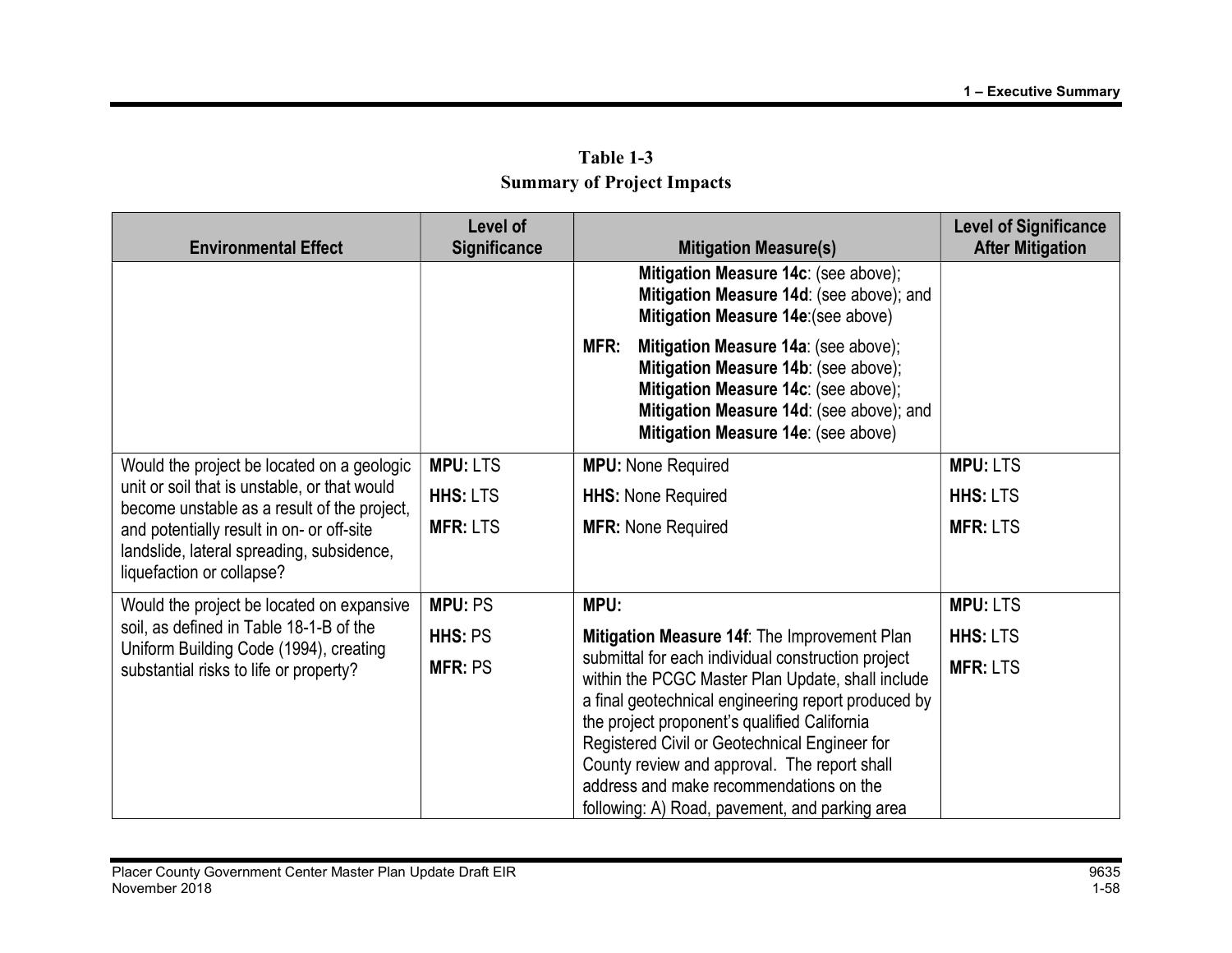| Summar y or rroject rinpacts                                                                                                                                       |                                 |                                                                                                                                                                                                                                                                                                                                                                                                                                                                                                                                                                                                                                                                                  |                                                         |  |
|--------------------------------------------------------------------------------------------------------------------------------------------------------------------|---------------------------------|----------------------------------------------------------------------------------------------------------------------------------------------------------------------------------------------------------------------------------------------------------------------------------------------------------------------------------------------------------------------------------------------------------------------------------------------------------------------------------------------------------------------------------------------------------------------------------------------------------------------------------------------------------------------------------|---------------------------------------------------------|--|
| <b>Environmental Effect</b>                                                                                                                                        | Level of<br><b>Significance</b> | <b>Mitigation Measure(s)</b>                                                                                                                                                                                                                                                                                                                                                                                                                                                                                                                                                                                                                                                     | <b>Level of Significance</b><br><b>After Mitigation</b> |  |
|                                                                                                                                                                    |                                 | design; B) Structural foundations, including<br>retaining wall design (if applicable); C) Grading<br>practices; D) Erosion/winterization; E) Special<br>problems discovered on-site (i.e., groundwater,<br>expansive/unstable soils, etc.); Slope stability. The<br>investigation shall include collection and analysis of<br>soil samples to identify the presence of any<br>expansive soils or other soil instability. Where<br>such instabilities are observed to be present, the<br>geotechnical investigation shall provide site-<br>specific recommendations for grading and site<br>construction to ensure that adequate soil stability is<br>provided post-construction. |                                                         |  |
|                                                                                                                                                                    |                                 | HHS:<br>Mitigation Measure 14f (see above)                                                                                                                                                                                                                                                                                                                                                                                                                                                                                                                                                                                                                                       |                                                         |  |
|                                                                                                                                                                    |                                 | MFR:<br>Mitigation Measure 14f (see above)                                                                                                                                                                                                                                                                                                                                                                                                                                                                                                                                                                                                                                       |                                                         |  |
| Would the project have soils incapable of                                                                                                                          | <b>MPU:</b> No impact           | <b>MPU:</b> None Required                                                                                                                                                                                                                                                                                                                                                                                                                                                                                                                                                                                                                                                        | <b>MPU:</b> No impact                                   |  |
| adequately supporting the use of septic<br>tanks or alternative waste water disposal<br>systems where sewers are not available for<br>the disposal of waste water? | HHS: No impact                  | <b>HHS: None Required</b>                                                                                                                                                                                                                                                                                                                                                                                                                                                                                                                                                                                                                                                        | HHS: No impact                                          |  |
|                                                                                                                                                                    | <b>MFR: No impact</b>           | <b>MFR: None Required</b>                                                                                                                                                                                                                                                                                                                                                                                                                                                                                                                                                                                                                                                        | <b>MFR: No impact</b>                                   |  |
| Would the project directly or indirectly<br>destroy a unique paleontological resource<br>or site nor unique geological feature?                                    | <b>MPU: LTS</b>                 | <b>MPU:</b> None Required                                                                                                                                                                                                                                                                                                                                                                                                                                                                                                                                                                                                                                                        | <b>MPU: LTS</b>                                         |  |
|                                                                                                                                                                    | <b>HHS: LTS</b>                 | <b>HHS: None Required</b>                                                                                                                                                                                                                                                                                                                                                                                                                                                                                                                                                                                                                                                        | <b>HHS: LTS</b>                                         |  |
|                                                                                                                                                                    | <b>MFR: LTS</b>                 | <b>MFR: None Required</b>                                                                                                                                                                                                                                                                                                                                                                                                                                                                                                                                                                                                                                                        | <b>MFR: LTS</b>                                         |  |

Table 1-3 Summary of Project Impacts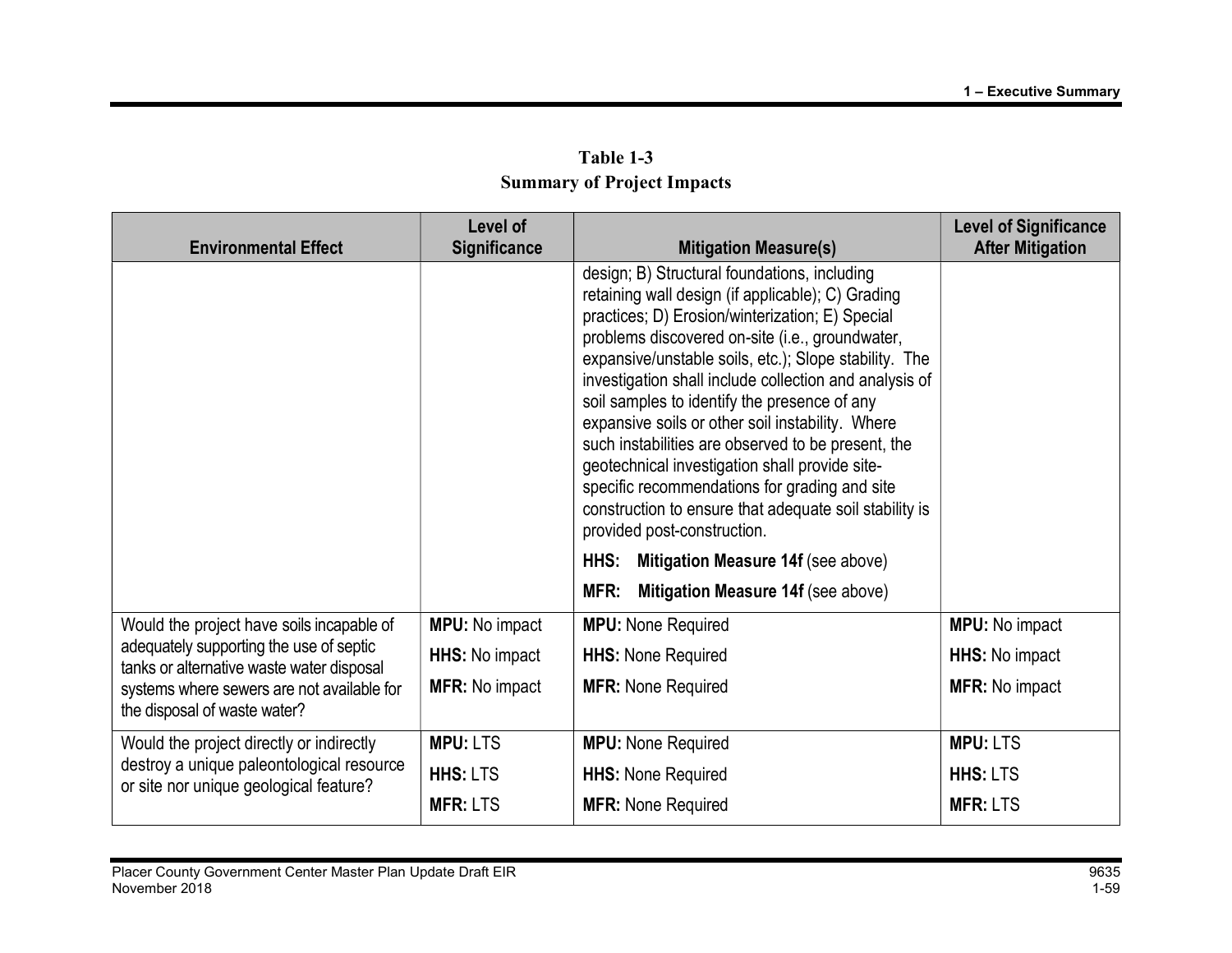| <b>Environmental Effect</b>                                                | Level of<br><b>Significance</b> | <b>Mitigation Measure(s)</b>                                                                                                                                                                                                                                                                                                                                                                                                | <b>Level of Significance</b><br><b>After Mitigation</b> |
|----------------------------------------------------------------------------|---------------------------------|-----------------------------------------------------------------------------------------------------------------------------------------------------------------------------------------------------------------------------------------------------------------------------------------------------------------------------------------------------------------------------------------------------------------------------|---------------------------------------------------------|
|                                                                            | <b>MPU: LTS</b>                 | <b>MPU: None Required</b>                                                                                                                                                                                                                                                                                                                                                                                                   | <b>MPU: LTS</b>                                         |
| Would the project have a substantial<br>contribution to cumulative impacts | <b>HHS: LTS</b>                 | <b>HHS: None Required</b>                                                                                                                                                                                                                                                                                                                                                                                                   | <b>HHS: LTS</b>                                         |
| associated with geology and soils?                                         | <b>MFR: LTS</b>                 | <b>MFR: None Required</b>                                                                                                                                                                                                                                                                                                                                                                                                   | <b>MFR: LTS</b>                                         |
|                                                                            |                                 | <b>Hydrology and Water Quality</b>                                                                                                                                                                                                                                                                                                                                                                                          |                                                         |
| Would the project violate any water quality                                | <b>MPU: PS</b>                  | MPU:                                                                                                                                                                                                                                                                                                                                                                                                                        | <b>MPU: LTS</b>                                         |
| standards or waste discharge<br>requirements or otherwise substantially    | HHS: PS                         | Mitigation Measure 14b: (see above)                                                                                                                                                                                                                                                                                                                                                                                         | <b>HHS: LTS</b>                                         |
| degrade water quality?                                                     | <b>MFR: PS</b>                  | Mitigation Measure 15a: This project area is<br>located within the permit area covered by Placer<br>County's Small Municipal Separate Storm Sewer<br>System (MS4) Permit (State Water Resources<br><b>Control Board National Pollutant Discharge</b><br>Elimination System (NPDES)) (NPDES Phase II<br>MS4 Permit). Project-related storm water<br>discharges are subject to all applicable<br>requirements of said permit. | <b>MFR: LTS</b>                                         |
|                                                                            |                                 | Each project shall implement permanent and<br>operational source control measures as applicable.<br>Source control measures shall be designed for<br>pollutant generating activities or sources consistent<br>with recommendations from the California<br><b>Stormwater Quality Association (CASQA)</b><br>Stormwater BMP Handbook for New Development                                                                      |                                                         |

Table 1-3 Summary of Project Impacts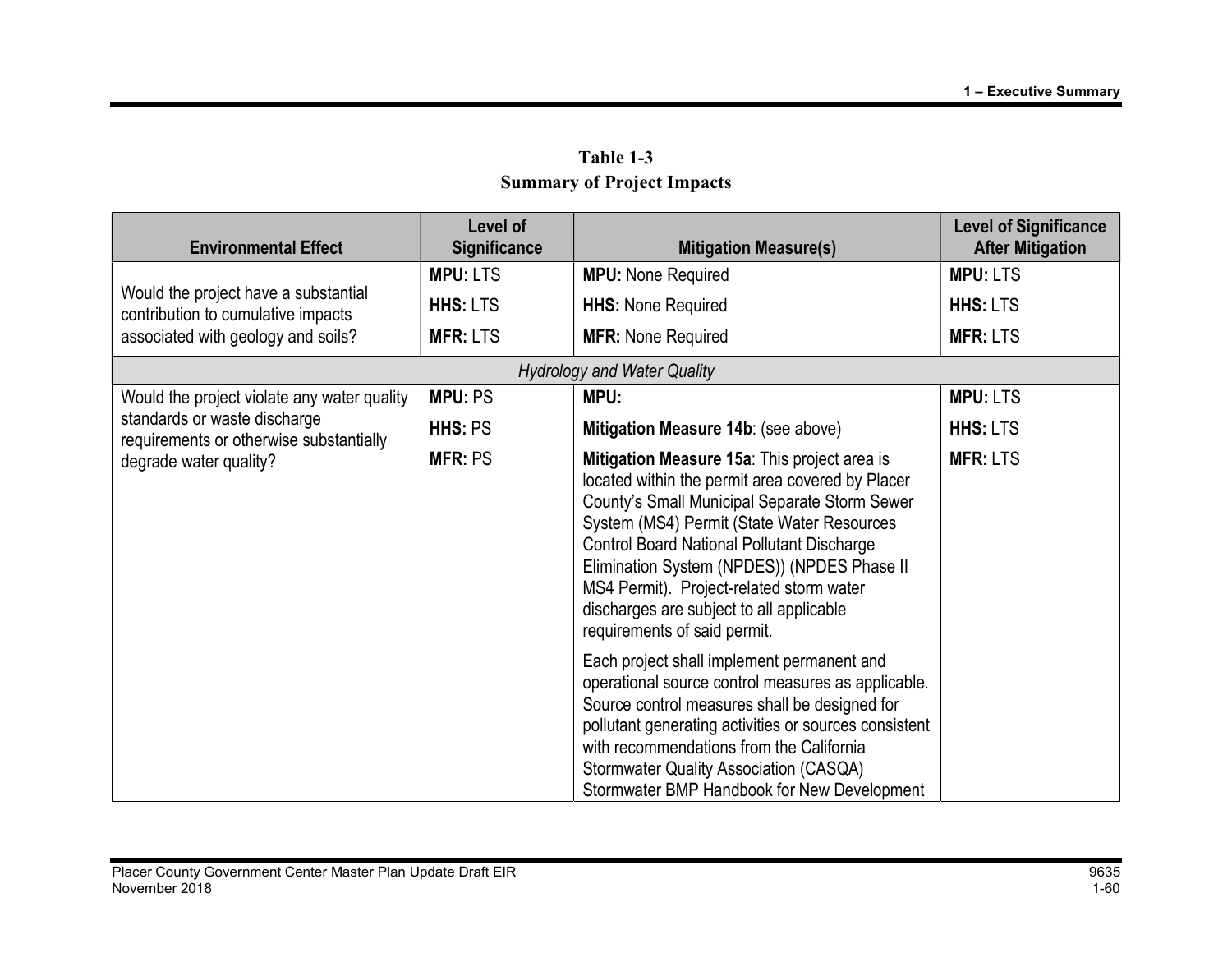| Level of |                                                                                                                                                                                                                                                                                                                                                                                                                                                                                                                                                                                                                                                                                                                                                                                                                                                                                                   | <b>Level of Significance</b>                                                     |
|----------|---------------------------------------------------------------------------------------------------------------------------------------------------------------------------------------------------------------------------------------------------------------------------------------------------------------------------------------------------------------------------------------------------------------------------------------------------------------------------------------------------------------------------------------------------------------------------------------------------------------------------------------------------------------------------------------------------------------------------------------------------------------------------------------------------------------------------------------------------------------------------------------------------|----------------------------------------------------------------------------------|
|          |                                                                                                                                                                                                                                                                                                                                                                                                                                                                                                                                                                                                                                                                                                                                                                                                                                                                                                   | <b>After Mitigation</b>                                                          |
|          | and Redevelopment, or equivalent manual, and<br>shall be shown on the Improvement Plans.                                                                                                                                                                                                                                                                                                                                                                                                                                                                                                                                                                                                                                                                                                                                                                                                          |                                                                                  |
|          | The project is also required to implement Low<br>Impact Development (LID) standards designed to<br>reduce runoff, treat storm water, and provide<br>baseline hydromodification management as<br>outlined in the West Placer Storm Water Quality<br>Design Manual.                                                                                                                                                                                                                                                                                                                                                                                                                                                                                                                                                                                                                                 |                                                                                  |
|          | Per the State of California NPDES Phase II MS4<br>Permit, this project is a Regulated Project that<br>creates and/or replaces 5,000 square feet or more<br>of impervious surface. A final Storm Water Quality<br>Plan (SWQP) shall be submitted, either within the<br>final Drainage Report or as a separate document<br>that identifies how this project will meet the Phase<br>II MS4 permit obligations. Site design measures,<br>source control measures, and Low Impact<br>Development (LID) standards, as necessary, shall<br>be incorporated into the design and shown on the<br>Improvement Plans. In addition, per the Phase II<br>MS4 permit, projects creating and/or replacing one<br>acre or more of impervious surface (excepting<br>projects that do not increase impervious surface<br>area over the pre-project condition) are also<br>required to demonstrate hydromodification |                                                                                  |
|          | <b>Significance</b>                                                                                                                                                                                                                                                                                                                                                                                                                                                                                                                                                                                                                                                                                                                                                                                                                                                                               | <b>Mitigation Measure(s)</b><br>management of storm water such that post-project |

Table 1-3 Summary of Project Impacts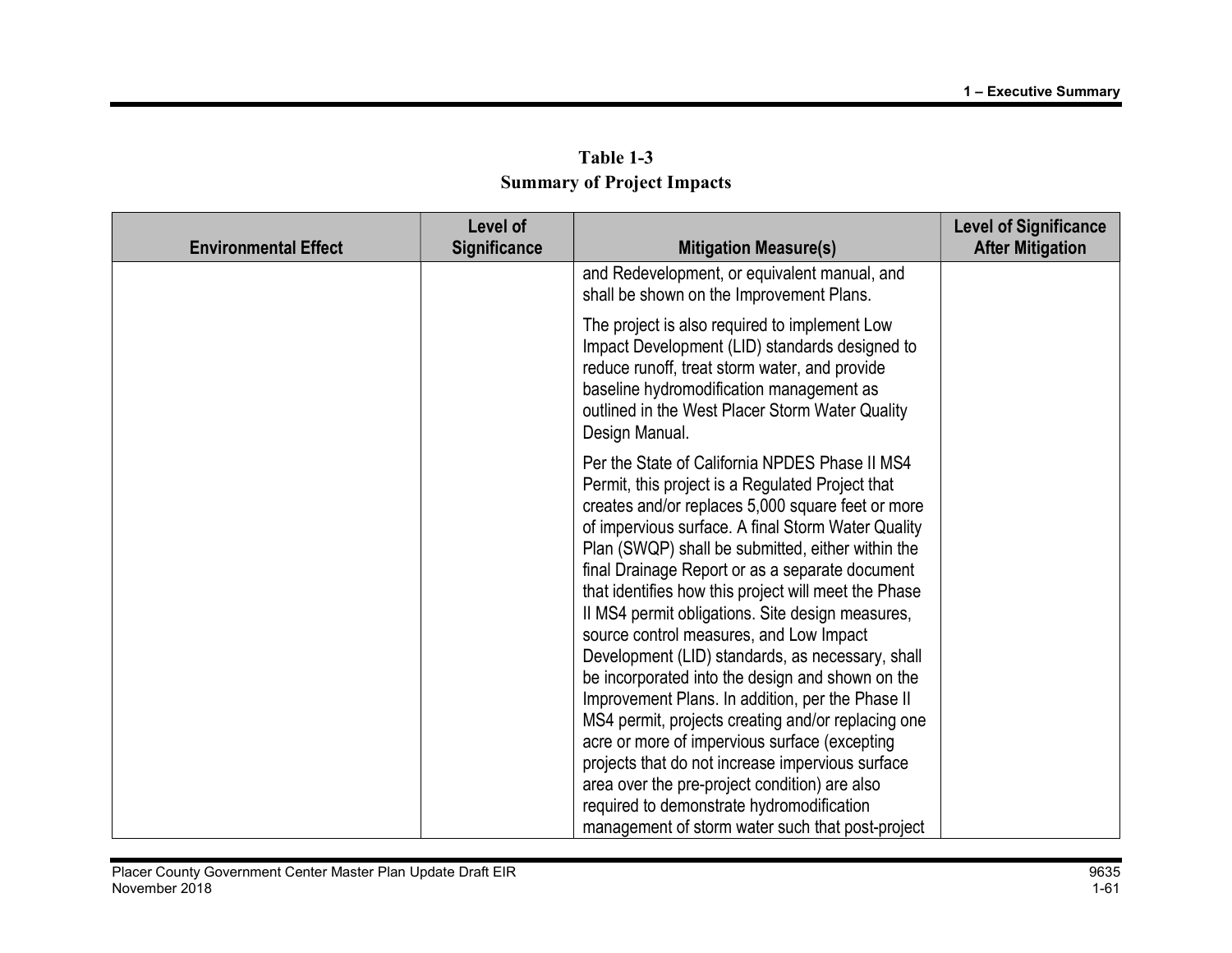| <b>Summary of Project Impacts</b> |                                 |                                                                                                                                                                                                                                                                                               |  |
|-----------------------------------|---------------------------------|-----------------------------------------------------------------------------------------------------------------------------------------------------------------------------------------------------------------------------------------------------------------------------------------------|--|
|                                   | Level of<br><b>Significance</b> | <b>Mitigation Measure(s)</b>                                                                                                                                                                                                                                                                  |  |
|                                   |                                 | runoff is maintained to equal or below pre-pro<br>flow rates for the 2 year, 24-hour storm event<br>generally by way of infiltration, rooftop and<br>impervious area disconnection, bioretention, a<br>other LID measures that result in post-project<br>Abat princip nan anniant ann difinna |  |

| Table 1-3                         |  |  |  |
|-----------------------------------|--|--|--|
| <b>Summary of Project Impacts</b> |  |  |  |

| <b>Environmental Effect</b> | Level of<br>Significance | <b>Mitigation Measure(s)</b>                                                                                                                                                                                                                                                                                                                                                                                                                                                                                                                                                                                                                                                                                                                                                                                                                                                                                                                                                                                                                                 | <b>Level of Significance</b><br><b>After Mitigation</b> |
|-----------------------------|--------------------------|--------------------------------------------------------------------------------------------------------------------------------------------------------------------------------------------------------------------------------------------------------------------------------------------------------------------------------------------------------------------------------------------------------------------------------------------------------------------------------------------------------------------------------------------------------------------------------------------------------------------------------------------------------------------------------------------------------------------------------------------------------------------------------------------------------------------------------------------------------------------------------------------------------------------------------------------------------------------------------------------------------------------------------------------------------------|---------------------------------------------------------|
|                             |                          | runoff is maintained to equal or below pre-project<br>flow rates for the 2 year, 24-hour storm event,<br>generally by way of infiltration, rooftop and<br>impervious area disconnection, bioretention, and<br>other LID measures that result in post-project flows<br>that mimic pre-project conditions.                                                                                                                                                                                                                                                                                                                                                                                                                                                                                                                                                                                                                                                                                                                                                     |                                                         |
|                             |                          | Mitigation Measure 15b: As part of the<br>Improvement Plan submittal process, each project<br>applicant shall provide a final Drainage Report for<br>County review and approval. The final Drainage<br>Report may require more detail than that provided<br>in the preliminary report, and will be reviewed in<br>concert with the Improvement Plans to confirm<br>conformity between the two. The report shall be<br>prepared by a Registered Civil Engineer and shall,<br>at a minimum, include: A written text addressing<br>existing conditions, the effects of the proposed<br>improvements, all appropriate calculations,<br>watershed maps, changes in flows and patterns,<br>and proposed on- and off-site improvements and<br>drainage easements to accommodate flows from<br>this project. The report shall identify water quality<br>protection features and methods to be used during<br>construction, as well as long-term post-construction<br>water quality measures. Each final Drainage<br>Report shall be prepared in conformance with the |                                                         |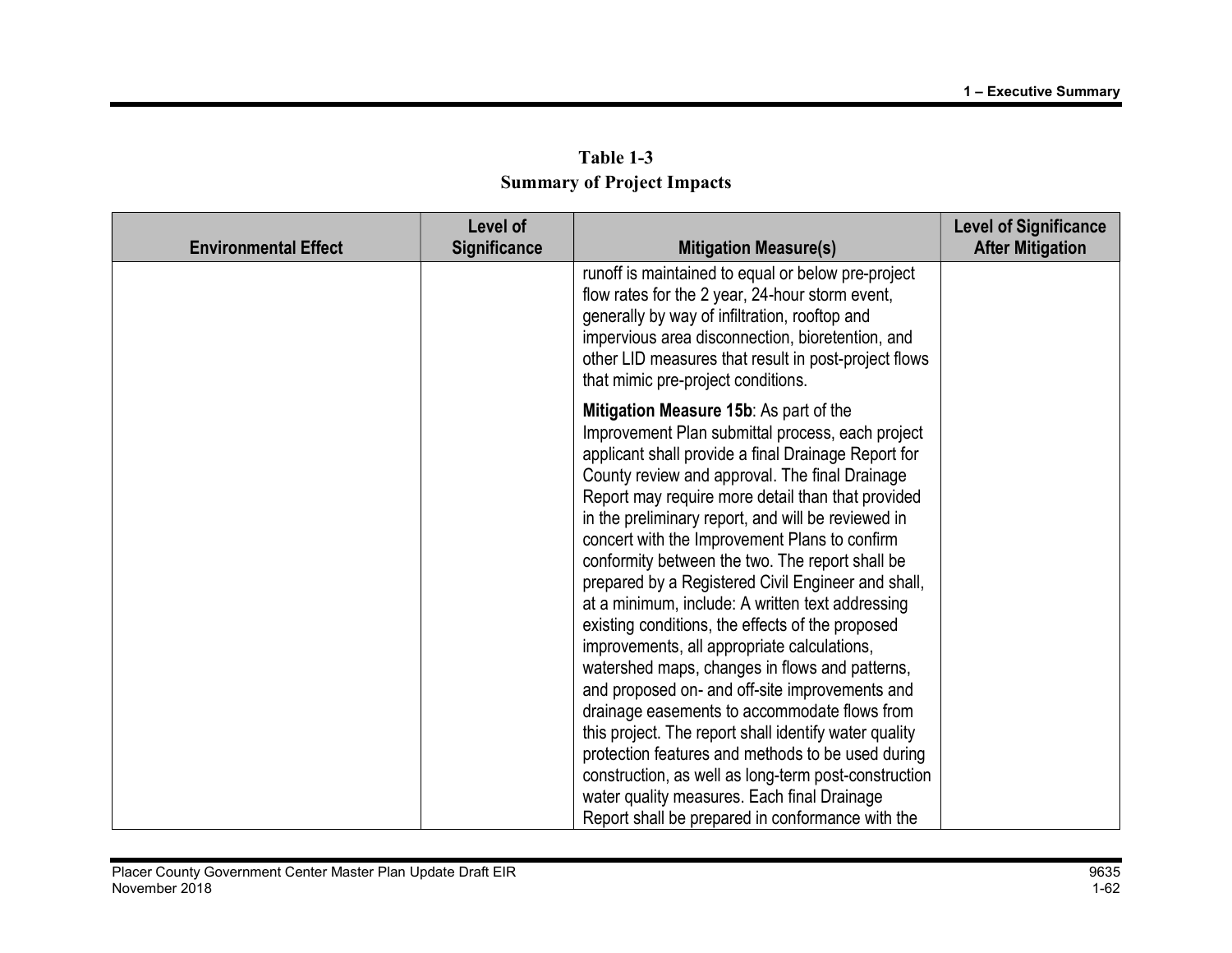| Table 1-3                         |
|-----------------------------------|
| <b>Summary of Project Impacts</b> |

| <b>Environmental Effect</b> | Level of<br>Significance | <b>Mitigation Measure(s)</b>                                                                                                                                                                                                                                                                                                                                                                                                                                                                                            | <b>Level of Significance</b><br><b>After Mitigation</b> |
|-----------------------------|--------------------------|-------------------------------------------------------------------------------------------------------------------------------------------------------------------------------------------------------------------------------------------------------------------------------------------------------------------------------------------------------------------------------------------------------------------------------------------------------------------------------------------------------------------------|---------------------------------------------------------|
|                             |                          | requirements of Section 5 of the Land<br>Development Manual and the Placer County Storm<br>Water Management Manual that are in effect at the<br>time of improvement plan submittal.                                                                                                                                                                                                                                                                                                                                     |                                                         |
|                             |                          | Mitigation Measure 15c: Prior to construction<br>commencing, each project applicant for projects<br>disturbing more than 1 acre shall be required to<br>provide evidence to the County of a WDID<br>number generated from the State Regional Water<br>Quality Control Board's Stormwater Multiple<br>Application & Reports Tracking System<br>(SMARTS). This serves as the RWQCB approval<br>or permit under the National Pollutant Discharge<br>Elimination System (NPDES) construction storm<br>water quality permit. |                                                         |
|                             |                          | Mitigation Measure 15d: The Improvement Plans<br>for each project shall show water quality treatment<br>facilities/BMPs designed according to the guidance<br>of the California Stormwater Quality Association's<br>Stormwater Best Management Practice Handbooks<br>for Construction, for New Development/<br>Redevelopment, and for Industrial and<br>Commercial.                                                                                                                                                     |                                                         |
|                             |                          | Storm drainage from on- and off-site impervious<br>surfaces (including roads) shall be collected and                                                                                                                                                                                                                                                                                                                                                                                                                    |                                                         |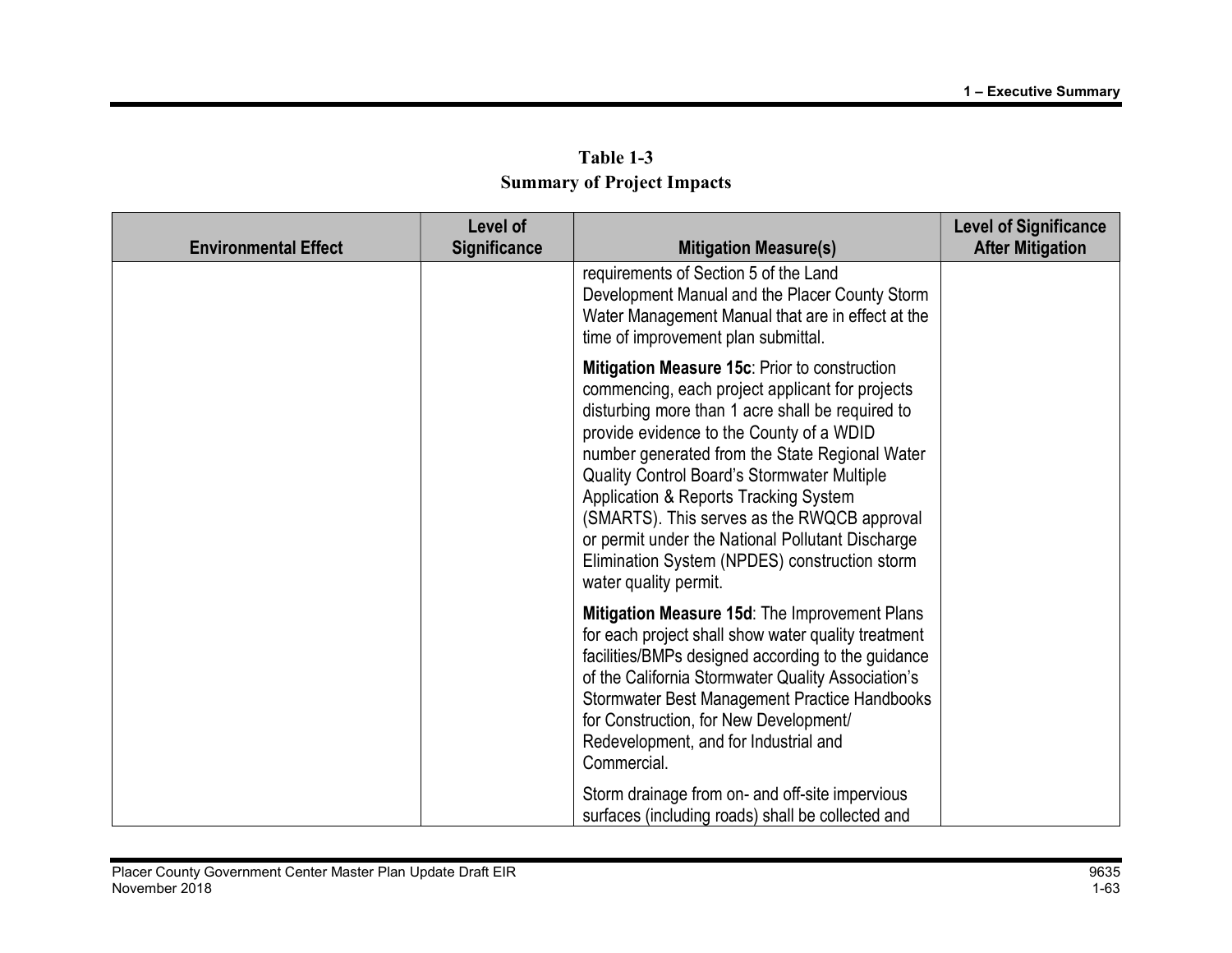| Table 1-3                         |  |
|-----------------------------------|--|
| <b>Summary of Project Impacts</b> |  |

| <b>Environmental Effect</b> | Level of<br><b>Significance</b> | <b>Mitigation Measure(s)</b>                                                                                                                                                                                                                                                                                                                                                                                                                                                                                                                                                                                                                                    | <b>Level of Significance</b><br><b>After Mitigation</b> |
|-----------------------------|---------------------------------|-----------------------------------------------------------------------------------------------------------------------------------------------------------------------------------------------------------------------------------------------------------------------------------------------------------------------------------------------------------------------------------------------------------------------------------------------------------------------------------------------------------------------------------------------------------------------------------------------------------------------------------------------------------------|---------------------------------------------------------|
|                             |                                 | routed through specially designed catch basins,<br>vegetated swales, vaults, infiltration basins, water<br>quality basins, filters, etc. for entrapment of<br>sediment, debris and oils/greases or other<br>identified pollutants, as approved by the County.<br>BMPs shall be designed in accordance with the<br>West Placer Storm Water Quality Design Manual<br>for sizing of permanent post-construction Best<br>Management Practices for stormwater quality<br>protection. No water quality facility construction<br>shall be permitted within any identified wetlands<br>area, floodplain, or right-of-way, except as<br>authorized by project approvals. |                                                         |
|                             |                                 | All permanent BMPs shall be maintained as<br>required to ensure effectiveness. The project<br>applicant shall provide for the establishment of<br>vegetation, where specified, by means of proper<br>irrigation. Proof of on-going maintenance, such as<br>contractual evidence, shall be provided to the<br>County upon request. The project<br>owners/permittees shall provide maintenance of<br>these facilities and annually report a certification of<br>completed maintenance to the County DPWF<br>Stormwater Coordinator, unless, and until, a<br>County Service Area is created and said facilities<br>are accepted by the County for maintenance.     |                                                         |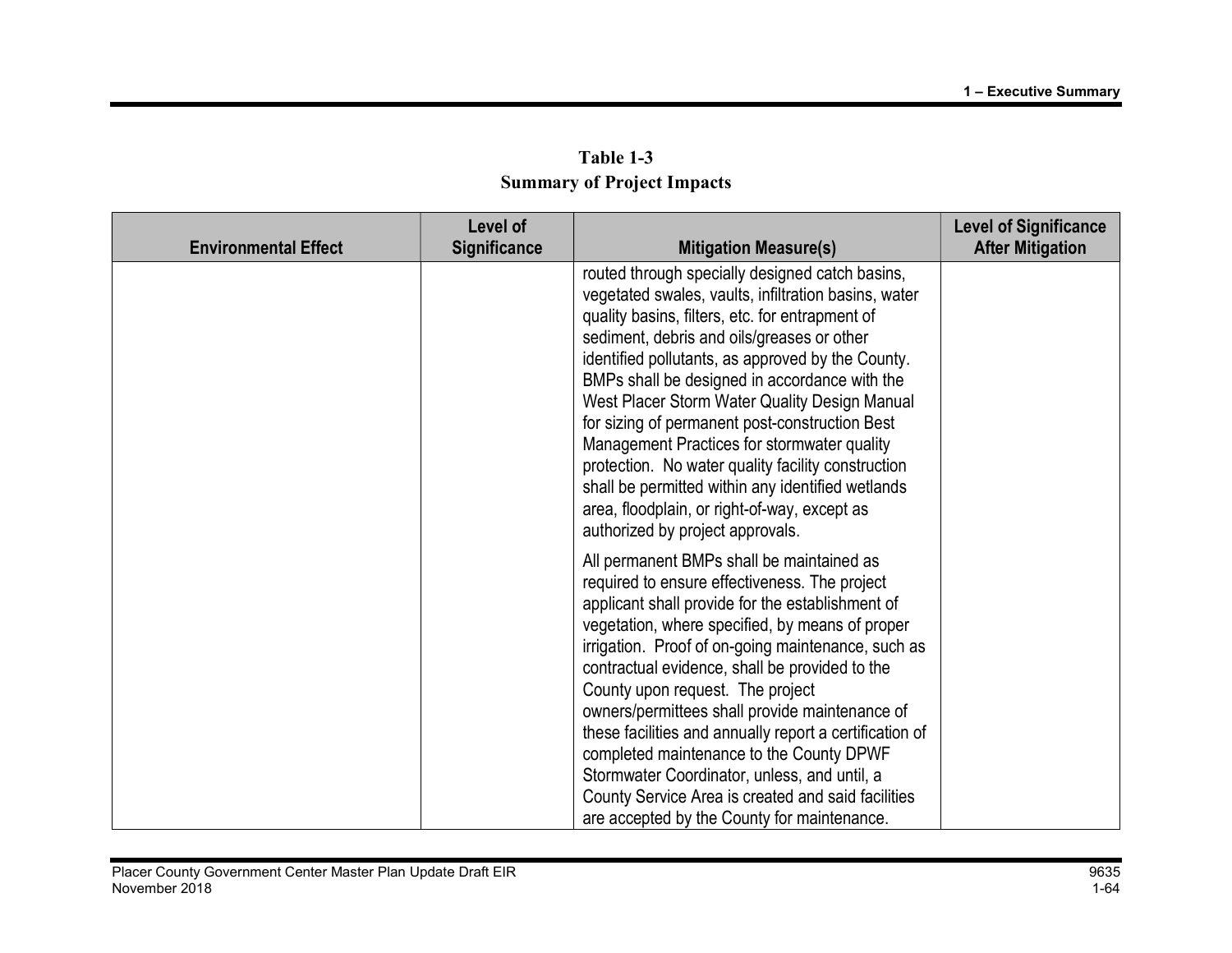| <b>Environmental Effect</b>                                                           | Level of<br><b>Significance</b> |      | <b>Mitigation Measure(s)</b>                                                                                                                                                                                                                                                                                                                                                                                                                              | <b>Level of Significance</b><br><b>After Mitigation</b> |
|---------------------------------------------------------------------------------------|---------------------------------|------|-----------------------------------------------------------------------------------------------------------------------------------------------------------------------------------------------------------------------------------------------------------------------------------------------------------------------------------------------------------------------------------------------------------------------------------------------------------|---------------------------------------------------------|
|                                                                                       |                                 |      | Contractual evidence of a monthly parking lot<br>sweeping and vacuuming, and catch basin<br>cleaning program shall be provided to the County<br>upon request. Failure to do so will be grounds for<br>discretionary permit revocation. Prior to<br>Improvement Plan approval, easements shall be<br>created and offered for dedication to the County for<br>maintenance and access to these facilities in<br>anticipation of possible County maintenance. |                                                         |
|                                                                                       |                                 | HHS: | Mitigation Measure 14b: (see above);<br>Mitigation Measure 15a: (see above);<br>Mitigation Measure 15b: (see above);<br>Mitigation Measure 15c: (see above); and<br>Mitigation Measure 15d:(see above)                                                                                                                                                                                                                                                    |                                                         |
|                                                                                       |                                 | MFR: | Mitigation Measure 14b: (see above);<br>Mitigation Measure 15a: (see above);<br>Mitigation Measure 15b: (see above);<br>Mitigation Measure 15c: (see above); and<br>Mitigation Measure 15d: (see above)                                                                                                                                                                                                                                                   |                                                         |
| Would the project substantially alter the                                             | <b>MPU: PS</b>                  | MPU: | Mitigation Measures 15a: (see above);                                                                                                                                                                                                                                                                                                                                                                                                                     | <b>MPU: LTS</b>                                         |
| existing drainage pattern of the site or<br>area, including through the alteration of | <b>HHS: LTS</b>                 |      | Mitigation Measure 15b: (see above);<br>Mitigation Measure 15c: (see above); and                                                                                                                                                                                                                                                                                                                                                                          | <b>HHS: LTS</b>                                         |
| the course of a stream or river in a manner                                           | <b>MFR: LTS</b>                 |      | Mitigation Measure 15d: (see above)                                                                                                                                                                                                                                                                                                                                                                                                                       | <b>MFR: LTS</b>                                         |
| which would result in substantial erosion<br>or siltation on- or off-site?            |                                 |      | <b>HHS: None Required</b>                                                                                                                                                                                                                                                                                                                                                                                                                                 |                                                         |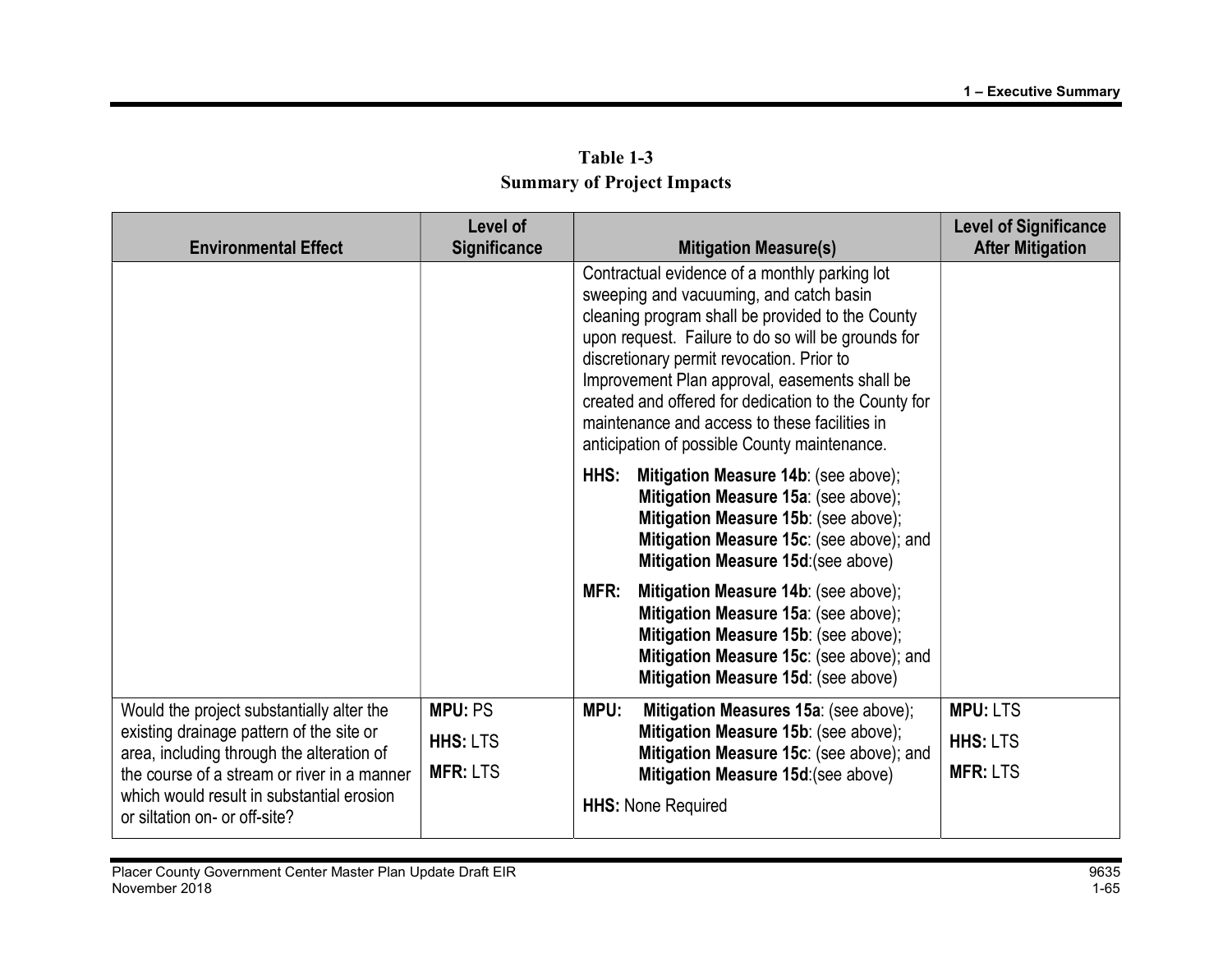| <b>Environmental Effect</b>                                                                                                                                          | Level of<br><b>Significance</b> | <b>Mitigation Measure(s)</b>                                                                                                                                                                                                                                                                                                                                                                                                                                                                                                                                                                                                                                                                                                                                                                                                                                                                                                                                                                                                                                       | <b>Level of Significance</b><br><b>After Mitigation</b> |
|----------------------------------------------------------------------------------------------------------------------------------------------------------------------|---------------------------------|--------------------------------------------------------------------------------------------------------------------------------------------------------------------------------------------------------------------------------------------------------------------------------------------------------------------------------------------------------------------------------------------------------------------------------------------------------------------------------------------------------------------------------------------------------------------------------------------------------------------------------------------------------------------------------------------------------------------------------------------------------------------------------------------------------------------------------------------------------------------------------------------------------------------------------------------------------------------------------------------------------------------------------------------------------------------|---------------------------------------------------------|
|                                                                                                                                                                      |                                 | <b>MFR: None Required</b>                                                                                                                                                                                                                                                                                                                                                                                                                                                                                                                                                                                                                                                                                                                                                                                                                                                                                                                                                                                                                                          |                                                         |
| Would the project substantially alter the                                                                                                                            | <b>MPU: PS</b>                  | MPU:                                                                                                                                                                                                                                                                                                                                                                                                                                                                                                                                                                                                                                                                                                                                                                                                                                                                                                                                                                                                                                                               | <b>MPU: LTS</b>                                         |
| existing drainage pattern of the site or<br>area, including through the alteration of                                                                                | HHS: PS                         | Mitigation Measure 15f: The Improvement Plan                                                                                                                                                                                                                                                                                                                                                                                                                                                                                                                                                                                                                                                                                                                                                                                                                                                                                                                                                                                                                       | <b>HHS: LTS</b>                                         |
| the course of a stream or river, or<br>substantially increase the rate or amount<br>of surface runoff in a manner which would<br>result in flooding on- or off-site? | <b>MFR: PS</b>                  | submittal and final Drainage Report shall provide<br>details showing that storm water run-off peak flows<br>and volumes shall be reduced to pre-project<br>conditions through the installation of<br>detention/retention facilities. Detention/retention<br>facilities shall be designed in accordance with the<br>requirements of the Placer County Stormwater<br>Management Manual that are in effect at the time<br>of submittal, and to the satisfaction of the County<br>and shall be shown on the Improvement Plans.<br>Maintenance of detention/retention facilities by the<br>property owner's association, property owner, or<br>entity responsible for project maintenance shall be<br>required. No detention/retention facility<br>construction shall be permitted within any identified<br>wetlands area, floodplain, or right-of-way, except<br>as authorized by project approvals.<br>HHS:<br>Mitigation Measure 15e: Construction of the<br>Health and Human Services building shall require<br>Basin 2A to be reconstructed to increase its volume | <b>MFR: LTS</b>                                         |

Table 1-3 Summary of Project Impacts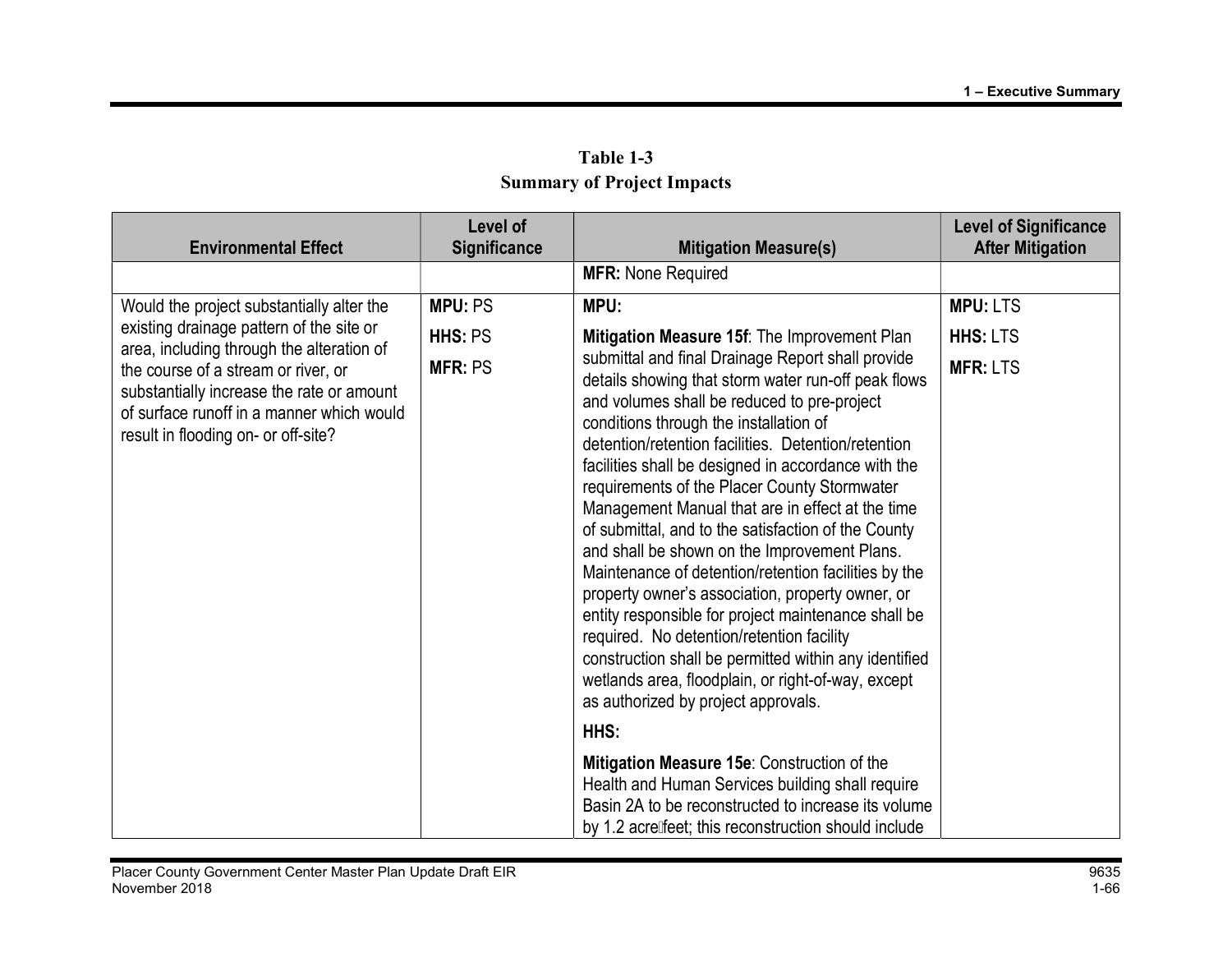| Table 1-3                         |  |  |
|-----------------------------------|--|--|
| <b>Summary of Project Impacts</b> |  |  |

| <b>Environmental Effect</b>                                                                                                                                            | Level of<br><b>Significance</b> | <b>Mitigation Measure(s)</b>                                                                                                                                                                                                                                                                                                                                                                                                                                                                                                                                                                                                        | <b>Level of Significance</b><br><b>After Mitigation</b> |
|------------------------------------------------------------------------------------------------------------------------------------------------------------------------|---------------------------------|-------------------------------------------------------------------------------------------------------------------------------------------------------------------------------------------------------------------------------------------------------------------------------------------------------------------------------------------------------------------------------------------------------------------------------------------------------------------------------------------------------------------------------------------------------------------------------------------------------------------------------------|---------------------------------------------------------|
|                                                                                                                                                                        |                                 | increasing the basin footprint by roughly 8,700<br>square feet to increase the storage volume in lower<br>elevation bands of the basin as well as ensuring<br>the 10-year criteria are met to contain the hydraulic<br>grade line 6 inches minimum below grates and<br>manhole rims and the replacement of storm pipe in<br>B Avenue to a smooth walled HDPE. The<br>reconstruction of Basin 2A shall be shown on the<br>Improvement Plans associated with the Health and<br>Human Services building with supporting analysis<br>for the basin sizing provided in the drainage report<br>to be reviewed and approved by the County. |                                                         |
|                                                                                                                                                                        |                                 | Mitigation Measure 15f: (see above)                                                                                                                                                                                                                                                                                                                                                                                                                                                                                                                                                                                                 |                                                         |
|                                                                                                                                                                        |                                 | MFR:<br>Mitigation Measure 15f: (see above)                                                                                                                                                                                                                                                                                                                                                                                                                                                                                                                                                                                         |                                                         |
| Would the project create or contribute                                                                                                                                 | <b>MPU: PS</b>                  | MPU:<br>Mitigation Measure 15b: (see above);                                                                                                                                                                                                                                                                                                                                                                                                                                                                                                                                                                                        | <b>MPU: LTS</b>                                         |
| runoff water which would exceed the<br>capacity of existing or planned stormwater<br>drainage systems or provide substantial<br>additional sources of polluted runoff? | HHS: PS                         | Mitigation Measure 15f: (see above)                                                                                                                                                                                                                                                                                                                                                                                                                                                                                                                                                                                                 | <b>HHS: LTS</b>                                         |
|                                                                                                                                                                        | <b>MFR: PS</b>                  | Mitigation Measure 15b: (see above);<br>HHS:<br>Mitigation Measure 15e: (see above);<br>Mitigation Measure 15f (see above)                                                                                                                                                                                                                                                                                                                                                                                                                                                                                                          | <b>MFR: LTS</b>                                         |
|                                                                                                                                                                        |                                 | MFR:<br>Mitigation Measure 15b: (see above);<br>Mitigation Measure 15f: (see above)                                                                                                                                                                                                                                                                                                                                                                                                                                                                                                                                                 |                                                         |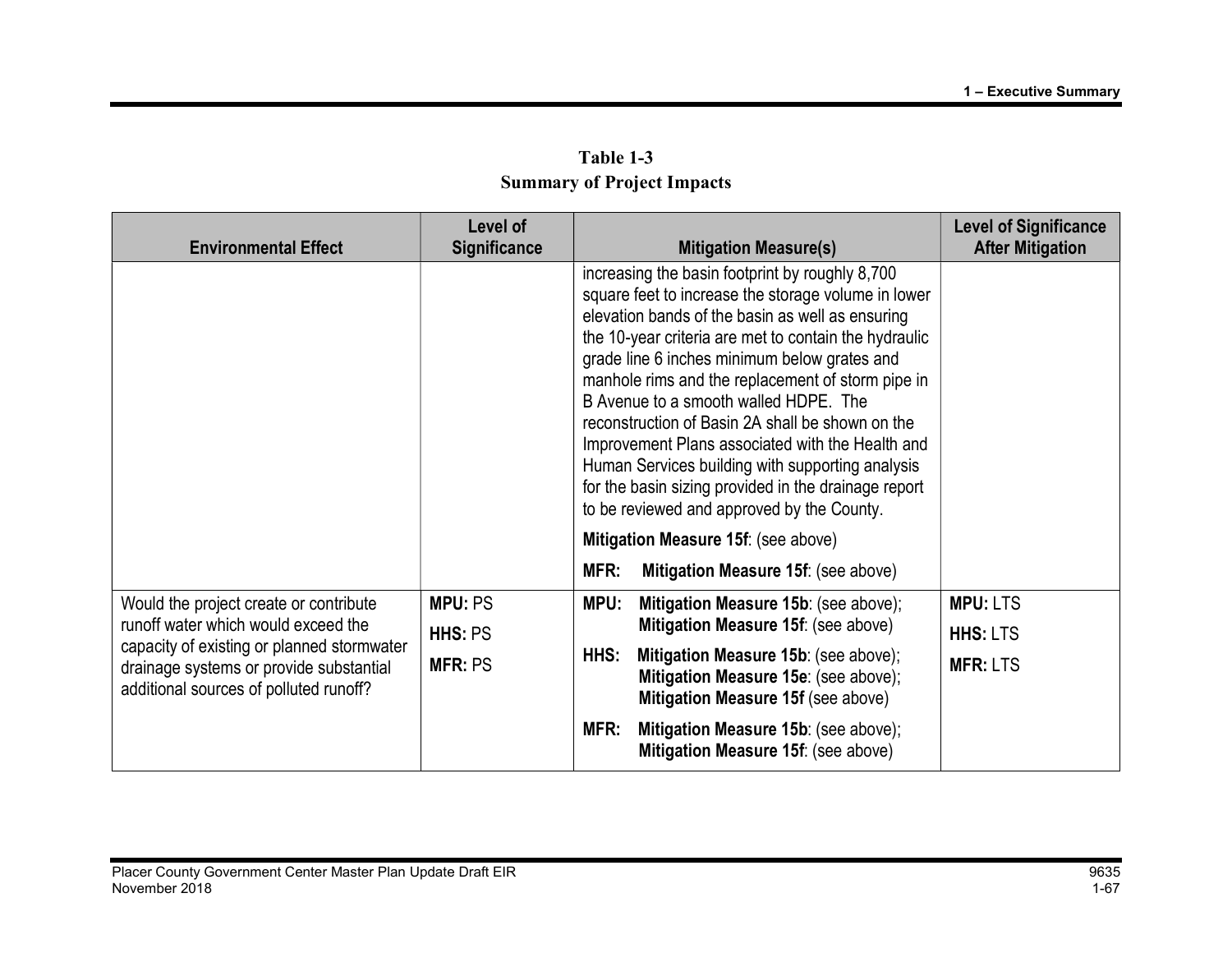| Table 1-3                         |  |  |
|-----------------------------------|--|--|
| <b>Summary of Project Impacts</b> |  |  |

| <b>Environmental Effect</b>                                                                 | Level of<br>Significance | <b>Mitigation Measure(s)</b> | <b>Level of Significance</b><br><b>After Mitigation</b> |  |
|---------------------------------------------------------------------------------------------|--------------------------|------------------------------|---------------------------------------------------------|--|
| Would the project result in a loss of                                                       | <b>MPU: LTS</b>          | <b>MPU:</b> None Required    | <b>MPU: LTS</b>                                         |  |
| groundwater recharge opportunity or<br>reduced groundwater quality, substantially           | HHS: No impact           | <b>HHS: None Required</b>    | <b>HHS:</b> No impact                                   |  |
| deplete groundwater supplies, or interfere<br>substantially with groundwater recharge?      | <b>MFR: No impact</b>    | <b>MFR: None Required</b>    | <b>MFR: No impact</b>                                   |  |
| Would the project place housing of                                                          | <b>MPU:</b> No impact    | <b>MPU:</b> None Required    | <b>MPU:</b> No impact                                   |  |
| structures within a 100-year Flood Hazard<br>Area?                                          | HHS: No impact           | <b>HHS: None Required</b>    | HHS: No impact                                          |  |
|                                                                                             | <b>MFR: No impact</b>    | <b>MFR: None Required</b>    | <b>MFR: No impact</b>                                   |  |
| Would the project expose people or                                                          | <b>MPU:</b> No impact    | <b>MPU:</b> None Required    | MPU: No impact                                          |  |
| structures to flooding, including flooding as<br>a result of the failure of a levee or dam? | HHS: No impact           | <b>HHS: None Required</b>    | HHS: No impact                                          |  |
|                                                                                             | <b>MFR: No impact</b>    | <b>MFR: None Required</b>    | <b>MFR: No impact</b>                                   |  |
| Would the project be at risk for inundation                                                 | <b>MPU:</b> No impact    | <b>MPU:</b> None Required    | <b>MPU:</b> No impact                                   |  |
| by seiche, tsunami, or mudflow?                                                             | HHS: No impact           | <b>HHS: None Required</b>    | HHS: No impact                                          |  |
|                                                                                             | MFR: No impact           | <b>MFR: None Required</b>    | <b>MFR: No impact</b>                                   |  |
| Would the Master Plan Update result in an                                                   | <b>MPU: LTS</b>          | <b>MPU: None Required</b>    | <b>MPU: LTS</b>                                         |  |
| impact to Hydrology or Water Quality in a<br>cumulative scenario?                           | HHS: N/A                 | HHS: N/A                     | HHS: N/A                                                |  |
|                                                                                             | <b>MFR: N/A</b>          | <b>MFR: N/A</b>              | <b>MFR: N/A</b>                                         |  |
| <b>Hazards and Hazardous Materials</b>                                                      |                          |                              |                                                         |  |
| Would the project create a significant<br>hazard to the public or the environment           | <b>MPU: PS</b>           | MPU:                         | <b>MPU: LTS</b>                                         |  |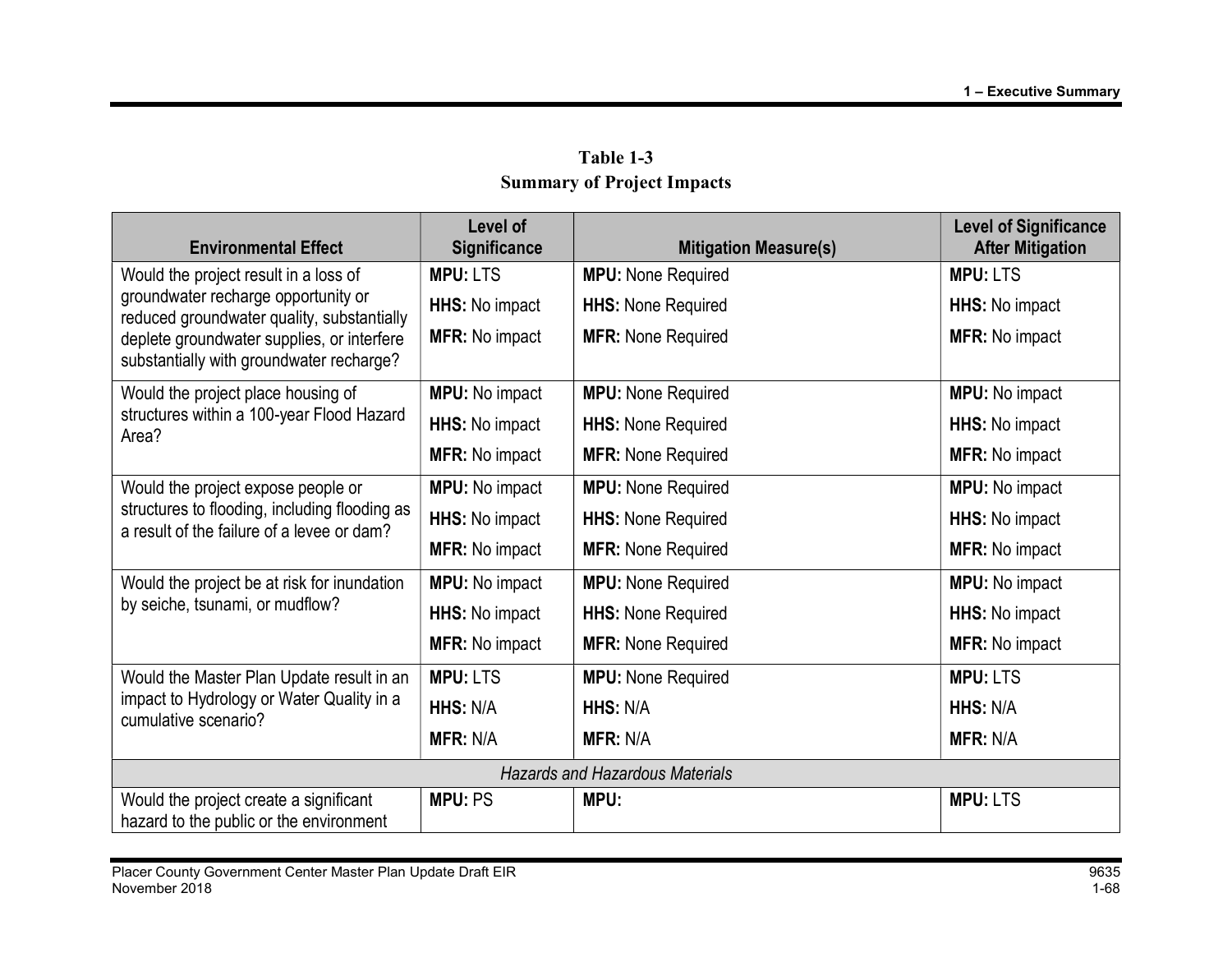|                                                                                                                                            | Level of            |                                                                                                                                                                                                                                                                                                                                                                                                                              | <b>Level of Significance</b> |
|--------------------------------------------------------------------------------------------------------------------------------------------|---------------------|------------------------------------------------------------------------------------------------------------------------------------------------------------------------------------------------------------------------------------------------------------------------------------------------------------------------------------------------------------------------------------------------------------------------------|------------------------------|
| <b>Environmental Effect</b>                                                                                                                | <b>Significance</b> | <b>Mitigation Measure(s)</b>                                                                                                                                                                                                                                                                                                                                                                                                 | <b>After Mitigation</b>      |
| through the routine transport, use, or                                                                                                     | HHS: PS             | Mitigation Measures 16a: Placer County and any                                                                                                                                                                                                                                                                                                                                                                               | <b>HHS: LTS</b>              |
| disposal of hazardous materials or through<br>reasonably foreseeable accidental release<br>of hazardous materials into the<br>environment? | <b>MFR: PS</b>      | future applicant for permits to demolish or renovate<br>buildings within the PCGC campus shall prepare<br>an Asbestos and Lead Abatement Program in<br>accordance with the U.S. EPA's National Emission<br>Standard for Hazardous Air Pollutants (Asbestos<br>NESHAP) (Title 40 Code of Federal Regulations,<br>Subpart M § 61.145). The Asbestos and Lead<br>Abatement Program shall include the following<br>requirements: | <b>MFR: LTS</b>              |
|                                                                                                                                            |                     | a. Prior to beginning renovation or demolition,<br>a thorough asbestos inspection must be<br>conducted by a California Division of<br>Occupational Safety and Health (CAL<br>OSHA) Certified Asbestos Consultant or a<br>Site Surveillance Technician.                                                                                                                                                                       |                              |
|                                                                                                                                            |                     | b. Owners or operators must submit written<br>notification to the California Air Resources<br>Board and the U.S. Environmental<br>Protection Agency at least 10 working days<br>prior to beginning renovation or demolition<br>activity.                                                                                                                                                                                     |                              |
|                                                                                                                                            |                     | 1. For demolition projects: Written<br>notification is required for all demolition<br>projects, even if no asbestos is                                                                                                                                                                                                                                                                                                       |                              |

Table 1-3 Summary of Project Impacts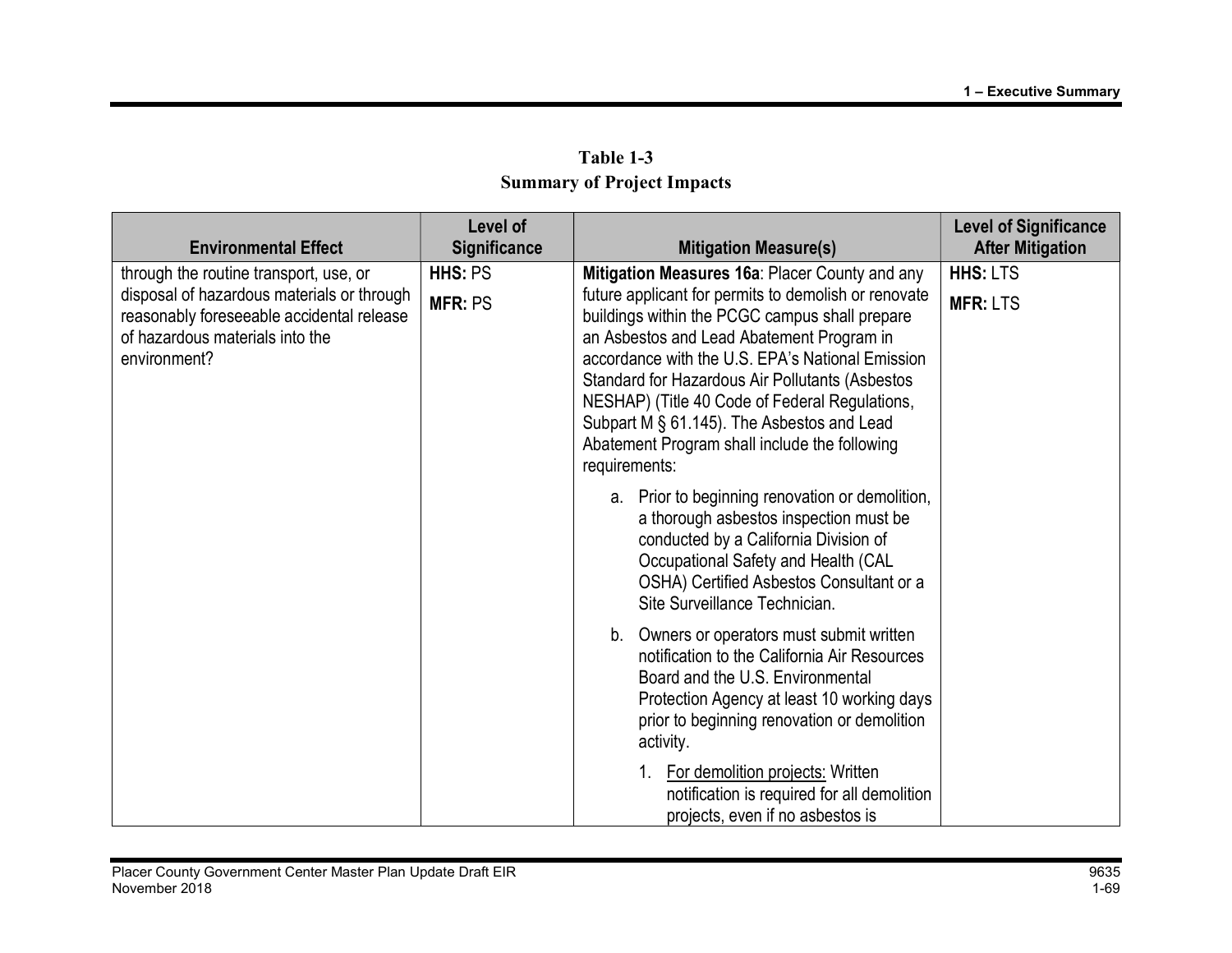|                             | Level of     |                                                                                                                                                                                                                                                                                                                                                                                                              | <b>Level of Significance</b> |
|-----------------------------|--------------|--------------------------------------------------------------------------------------------------------------------------------------------------------------------------------------------------------------------------------------------------------------------------------------------------------------------------------------------------------------------------------------------------------------|------------------------------|
| <b>Environmental Effect</b> | Significance | <b>Mitigation Measure(s)</b>                                                                                                                                                                                                                                                                                                                                                                                 | <b>After Mitigation</b>      |
|                             |              | identified in the inspection. State law<br>prohibits local agencies from issuing<br>demolition permits unless the applicant<br>has demonstrated exemption or<br>compliance with the notification<br>requirements of the Asbestos<br>NESHAP (CA Health and Safety Code<br>$§$ 19827.5).                                                                                                                       |                              |
|                             |              | 2. For renovation projects: Written<br>notification is required if the amount of<br>asbestos-containing material that will<br>be disturbed during the renovation<br>exceeds 260 linear feet of material or<br>pipe, 160 square feet of material or<br>other facility components, or 35 cubic<br>feet of "off facility components" where<br>the length or area could not be<br>measured prior to disturbance. |                              |
|                             |              | c. Any regulated asbestos-containing<br>material must be removed by a CAL OSHA<br>licensed and registered asbestos<br>abatement contractor and disposed of at a<br>landfill approved to receive asbestos-<br>containing waste material.                                                                                                                                                                      |                              |

Table 1-3 Summary of Project Impacts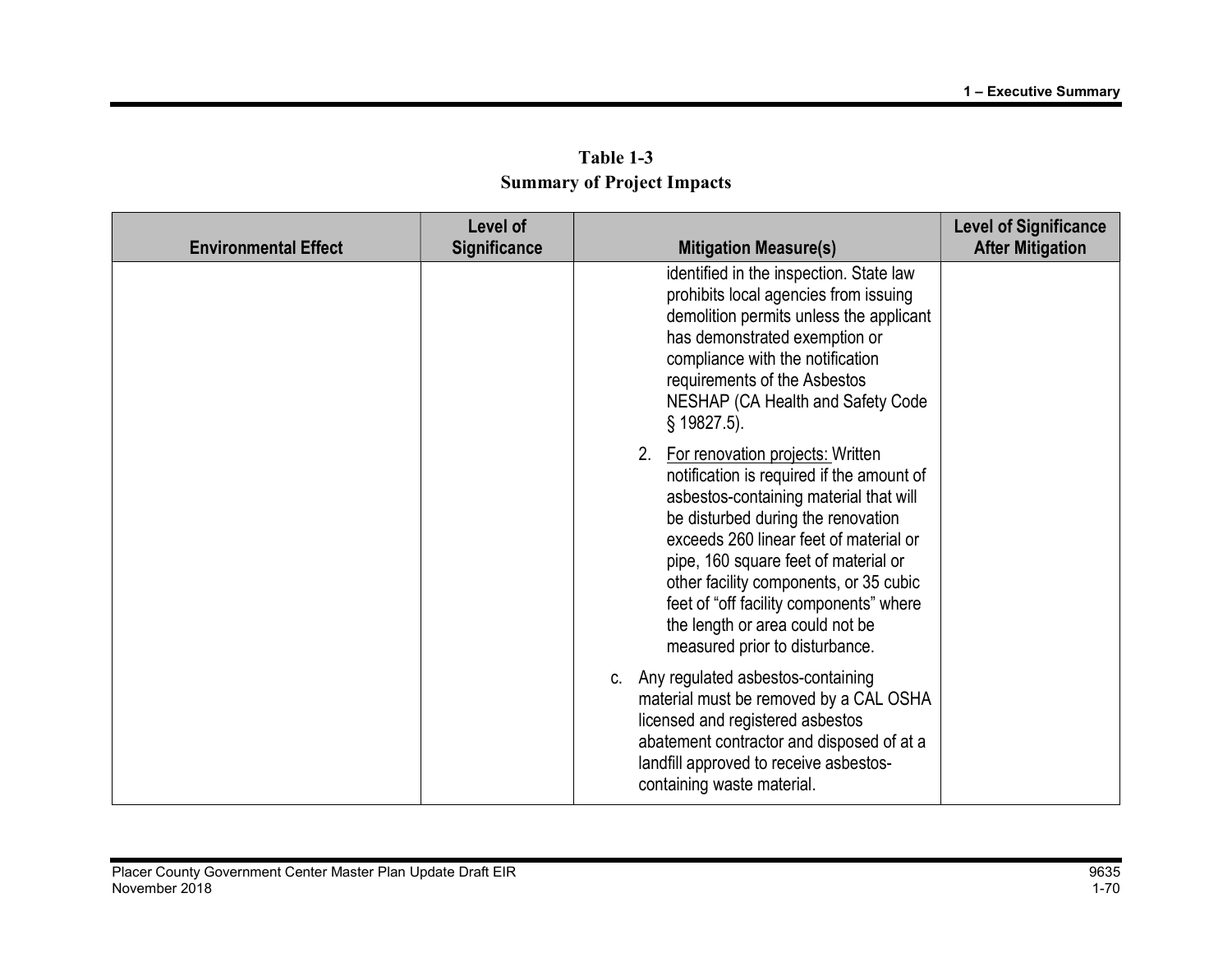| Table 1-3                         |
|-----------------------------------|
| <b>Summary of Project Impacts</b> |

| <b>Environmental Effect</b> | Level of<br>Significance | <b>Mitigation Measure(s)</b>                                                                                                                                                                                                                                                                                                                                                           | <b>Level of Significance</b><br><b>After Mitigation</b> |
|-----------------------------|--------------------------|----------------------------------------------------------------------------------------------------------------------------------------------------------------------------------------------------------------------------------------------------------------------------------------------------------------------------------------------------------------------------------------|---------------------------------------------------------|
|                             |                          | Mitigation Measure 16b: For each individual<br>construction project undertaken as part of<br>implementation of the PCGC Master Plan Update,<br>the construction manager shall prepare a Site<br>Mitigation Work Plan that includes the following<br>requirements and best management practices<br>(BMPs) to be implemented during all site<br>preparation and construction activities: |                                                         |
|                             |                          | a. Store construction raw materials (e.g., dry<br>materials such as plaster and cement,<br>pesticides and herbicides, paints,<br>petroleum products, treated lumber) in<br>designated areas that are located away<br>from storm drain inlets, drainageways, and<br>canals and are surrounded by earthen<br>berms.                                                                      |                                                         |
|                             |                          | b. Train the construction employees working<br>on the site in proper materials handling<br>practices to ensure that, to the maximum<br>extent practicable, those materials that are<br>spread throughout the site are covered<br>with impervious tarps or stored inside<br>buildings.                                                                                                  |                                                         |
|                             |                          | Instruct all construction crew members to<br>immediately notify a construction                                                                                                                                                                                                                                                                                                         |                                                         |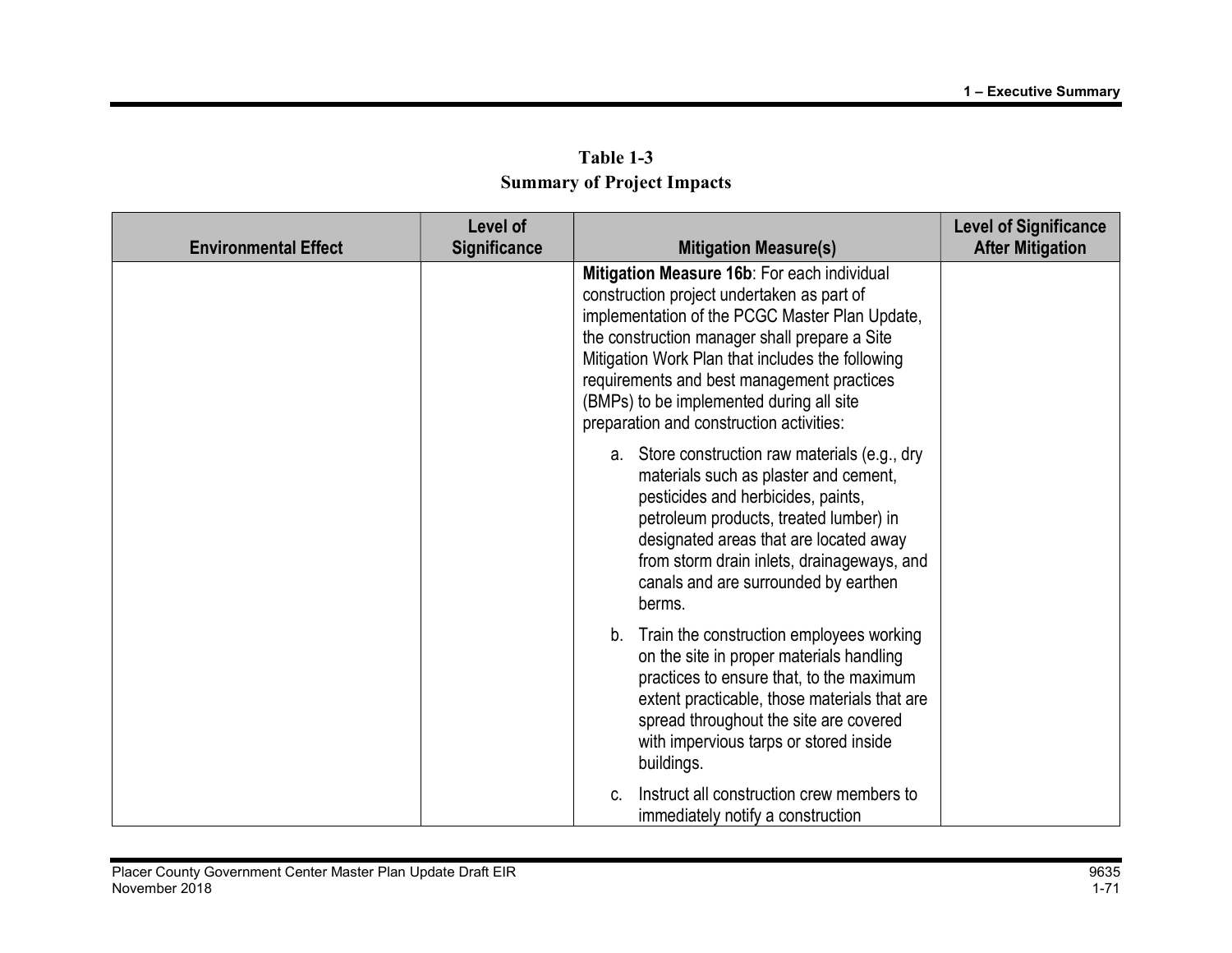|                             | Level of            |                                                                                                                                                                                                                                                                                                                                                                                                                                                                         | <b>Level of Significance</b> |
|-----------------------------|---------------------|-------------------------------------------------------------------------------------------------------------------------------------------------------------------------------------------------------------------------------------------------------------------------------------------------------------------------------------------------------------------------------------------------------------------------------------------------------------------------|------------------------------|
| <b>Environmental Effect</b> | <b>Significance</b> | <b>Mitigation Measure(s)</b>                                                                                                                                                                                                                                                                                                                                                                                                                                            | <b>After Mitigation</b>      |
|                             |                     | foreperson of any spills of hazardous<br>materials, and the foreperson must take<br>steps to contain the spilled materials.                                                                                                                                                                                                                                                                                                                                             |                              |
|                             |                     | d. Whenever possible, wash out concrete<br>trucks off site in designated areas. When<br>the trucks are washed on site, contain the<br>wash water in a temporary pit adjacent to<br>the construction activity where waste<br>concrete can harden for later removal.<br>Avoid washing fresh concrete from the<br>trucks, unless the runoff is drained to a<br>berm or level area, away from site<br>waterways and storm drain inlets.                                     |                              |
|                             |                     | e. Collect non-hazardous waste construction<br>materials (e.g., wood, paper, plastic,<br>cleared trees and shrubs, building rubble,<br>scrap metal, rubber, glass) and deposit in<br>covered dumpsters at a designated waste<br>storage area on the site. Store recyclable<br>construction materials separately for<br>recycling. Transport all solid waste and<br>recyclable material to the Western<br>Regional Sanitary Landfill and Materials<br>Recovery Facility. |                              |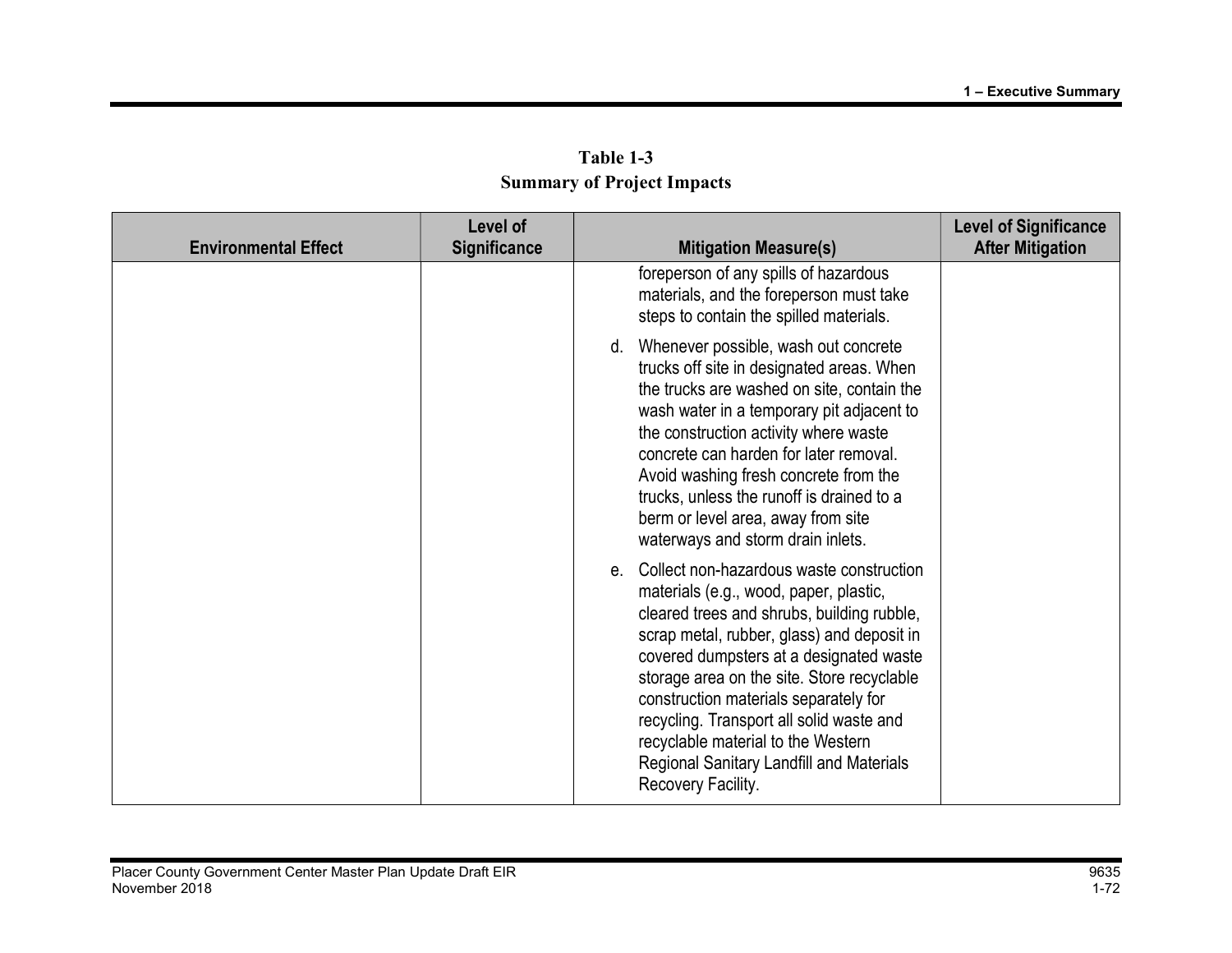|                             | <b>Level of</b>     |                                                                                                                                                                                                                                                                                                                                                                                                                                                                                                                                                                |                                                         |
|-----------------------------|---------------------|----------------------------------------------------------------------------------------------------------------------------------------------------------------------------------------------------------------------------------------------------------------------------------------------------------------------------------------------------------------------------------------------------------------------------------------------------------------------------------------------------------------------------------------------------------------|---------------------------------------------------------|
| <b>Environmental Effect</b> | <b>Significance</b> | <b>Mitigation Measure(s)</b>                                                                                                                                                                                                                                                                                                                                                                                                                                                                                                                                   | <b>Level of Significance</b><br><b>After Mitigation</b> |
|                             |                     | f.<br>Store hazardous materials in portable<br>metal sheds with secondary containment.<br>The quantities of these materials stored on<br>site shall reflect the quantities needed for<br>site construction. Apply all fertilizers,<br>herbicides, and pesticides following the<br>methods and amounts recommended by<br>the manufacturer. Do not mix hazardous<br>waste with other waste produced on site.<br>Contract with a Certified Waste Collection<br>contractor to collect hazardous wastes for<br>disposal at an approved hazardous waste<br>facility. |                                                         |
|                             |                     | Dispose of waste oil and other equipment<br>g.<br>maintenance waste in compliance with<br>federal, state, and local laws, regulations,<br>and ordinances.                                                                                                                                                                                                                                                                                                                                                                                                      |                                                         |
|                             |                     | h. Any releases of hazardous materials must<br>be immediately reported to the Placer<br><b>County Environmental Compliance</b><br>Division of Placer County's Environmental<br>Management Department and remediated<br>in accordance with Placer County's<br>requirements. This may include excavating<br>and disposing of contaminated soil.<br>Typically, construction projects require on-                                                                                                                                                                  |                                                         |

Table 1-3 Summary of Project Impacts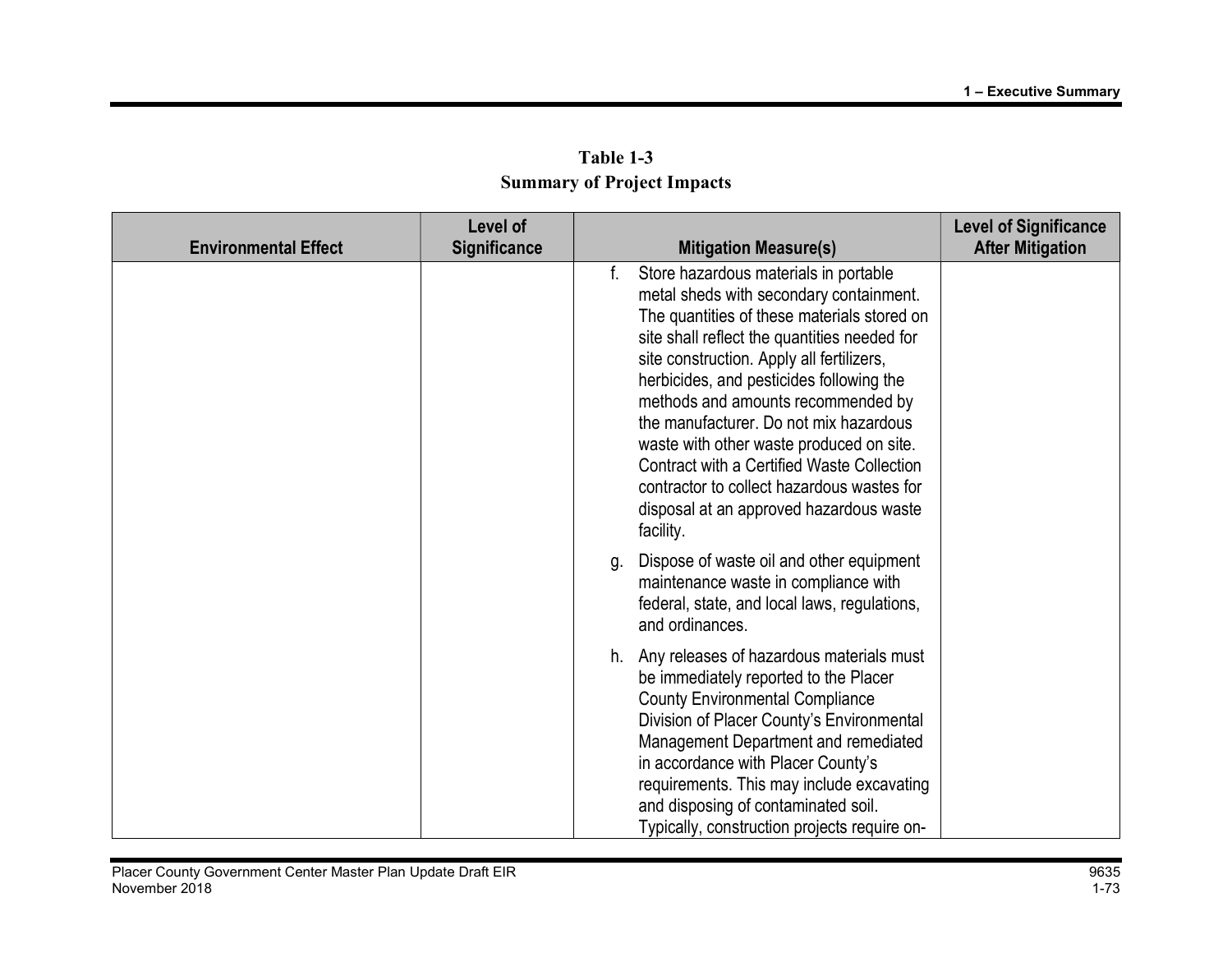| Table 1-3                         |  |  |  |  |
|-----------------------------------|--|--|--|--|
| <b>Summary of Project Impacts</b> |  |  |  |  |

| <b>Environmental Effect</b>                                                                                                                                                                                      | Level of<br><b>Significance</b> | <b>Mitigation Measure(s)</b>                                                                                                                                                                                                                                                                                                                                                                                                                                                                                                                   | <b>Level of Significance</b><br><b>After Mitigation</b> |
|------------------------------------------------------------------------------------------------------------------------------------------------------------------------------------------------------------------|---------------------------------|------------------------------------------------------------------------------------------------------------------------------------------------------------------------------------------------------------------------------------------------------------------------------------------------------------------------------------------------------------------------------------------------------------------------------------------------------------------------------------------------------------------------------------------------|---------------------------------------------------------|
|                                                                                                                                                                                                                  |                                 | site storage of relatively small amounts of<br>hazardous materials, which would also<br>limit the potential impacts from a release of<br>these materials.                                                                                                                                                                                                                                                                                                                                                                                      |                                                         |
|                                                                                                                                                                                                                  |                                 | HHS:<br>Mitigation Measure 16a (see above) and<br>Mitigation Measure 16b (see above)                                                                                                                                                                                                                                                                                                                                                                                                                                                           |                                                         |
|                                                                                                                                                                                                                  |                                 | MFR:<br>Mitigation Measure 16b (see above)                                                                                                                                                                                                                                                                                                                                                                                                                                                                                                     |                                                         |
| Would the project emit hazardous                                                                                                                                                                                 | <b>MPU: LTS</b>                 | <b>MPU:</b> None Required                                                                                                                                                                                                                                                                                                                                                                                                                                                                                                                      | <b>MPU: LTS</b>                                         |
| emissions or handle hazardous or acutely<br>hazardous materials, substances, or waste                                                                                                                            | HHS: No impact                  | <b>HHS: None Required</b>                                                                                                                                                                                                                                                                                                                                                                                                                                                                                                                      | <b>HHS:</b> No impact                                   |
| within one-quarter mile of an existing or<br>proposed school?                                                                                                                                                    | <b>MFR: LTS</b>                 | <b>MFR: None Required</b>                                                                                                                                                                                                                                                                                                                                                                                                                                                                                                                      | <b>MFR: LTS</b>                                         |
| Would the project be located on a site                                                                                                                                                                           | <b>MPU: PS</b>                  | MPU:                                                                                                                                                                                                                                                                                                                                                                                                                                                                                                                                           | <b>MPU: LTS</b>                                         |
| which is included on a list of hazardous<br>materials sites compiled pursuant to<br>Government Code Section 65962.5 and,<br>as result, would is create a significant<br>hazard to the public or the environment? | HHS: PS                         | Mitigation Measures 16c: Each applicant for a                                                                                                                                                                                                                                                                                                                                                                                                                                                                                                  | <b>HHS: LTS</b>                                         |
|                                                                                                                                                                                                                  | <b>MFR: PS</b>                  | demolition permit, grading permit, and/or building<br>permit that includes an existing or prior LUFT shall<br>retain a qualified professional to prepare a Phase II<br>Environmental Site Assessment to evaluate the<br>subsurface soil conditions at the project site. This<br>shall include collection and analysis of soil and soil<br>vapor. Where contaminated soil is observed, the<br>project applicant shall implement the soil<br>remediation actions recommended in the Phase II<br>Environmental Site Assessment. These actions are | <b>MFR: LTS</b>                                         |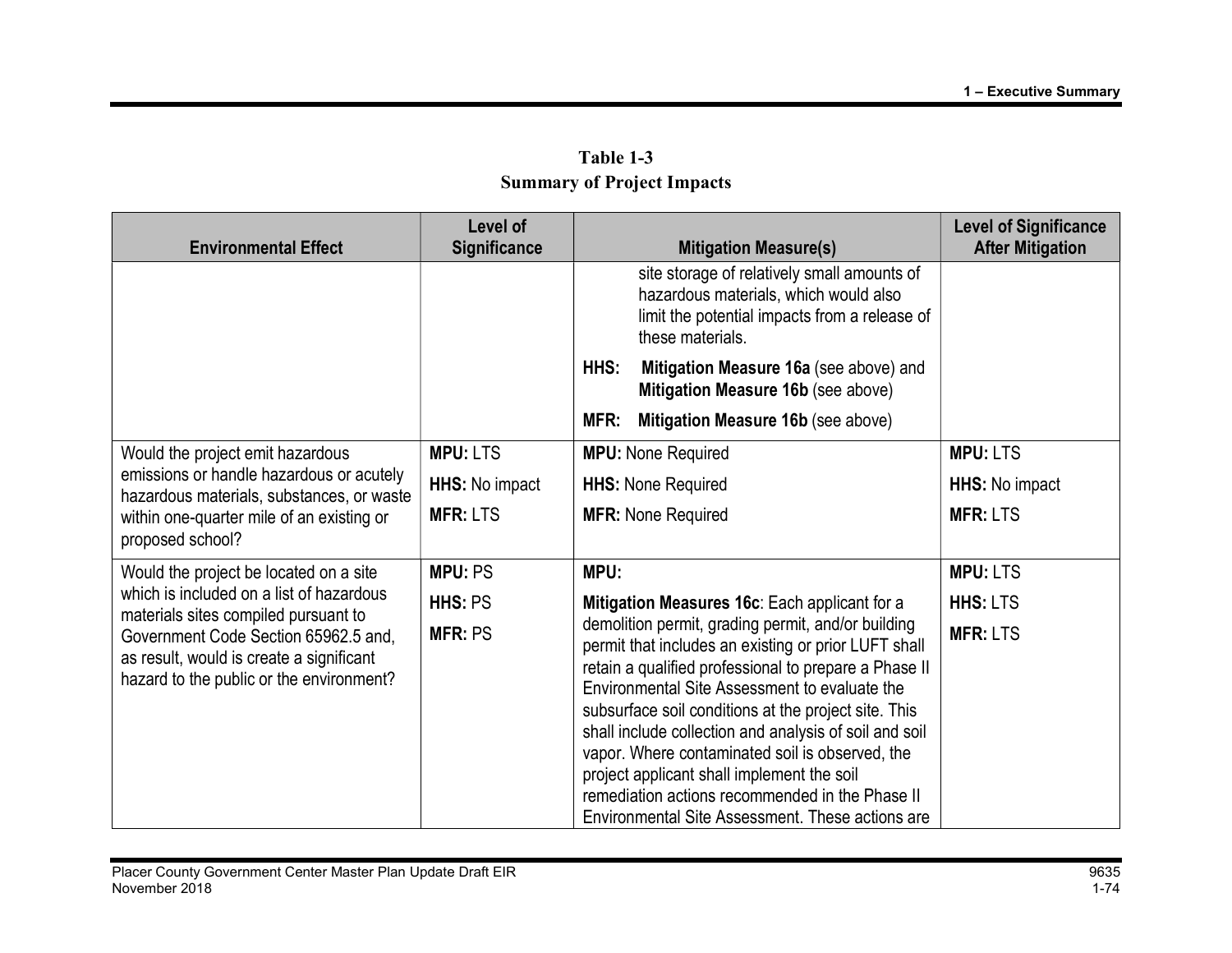| Table 1-3                         |  |  |  |  |
|-----------------------------------|--|--|--|--|
| <b>Summary of Project Impacts</b> |  |  |  |  |

| <b>Environmental Effect</b> | Level of<br><b>Significance</b> | <b>Mitigation Measure(s)</b>                                                                                                                                                                                                                                                                                                                                                                                                                                                                                                                                                                                                                                                                                                                                                                                                                                                                           | <b>Level of Significance</b><br><b>After Mitigation</b> |
|-----------------------------|---------------------------------|--------------------------------------------------------------------------------------------------------------------------------------------------------------------------------------------------------------------------------------------------------------------------------------------------------------------------------------------------------------------------------------------------------------------------------------------------------------------------------------------------------------------------------------------------------------------------------------------------------------------------------------------------------------------------------------------------------------------------------------------------------------------------------------------------------------------------------------------------------------------------------------------------------|---------------------------------------------------------|
|                             |                                 | expected to include excavation and proper disposal<br>of any soil that contains contaminants at<br>concentrations over the human health screening<br>levels applicable to the proposed land use for the<br>site.                                                                                                                                                                                                                                                                                                                                                                                                                                                                                                                                                                                                                                                                                       |                                                         |
|                             |                                 | Mitigation Measure 16d: Prior to issuance of a<br>grading permit or approval of Improvement Plans<br>for construction of the Multifamily Residential<br>project or any of the mixed use projects adjacent to<br>the segment of the Ophir canal south of Willow<br>Creek Drive, Placer County or the private applicant<br>for development shall retain a qualified professional<br>to conduct sampling of shallow soil and/or<br>sediment within the canal and to complete<br>laboratory analysis of the sampled materials to<br>determine whether mercury is present in the soil<br>and/or sediment at levels that would present a<br>potential health hazard and to undertake<br>remediation or stabilization measures to ensure<br>that construction workers and the future onsite<br>population is not exposed to mercury at levels that<br>exceed the applicable human health screening<br>levels. |                                                         |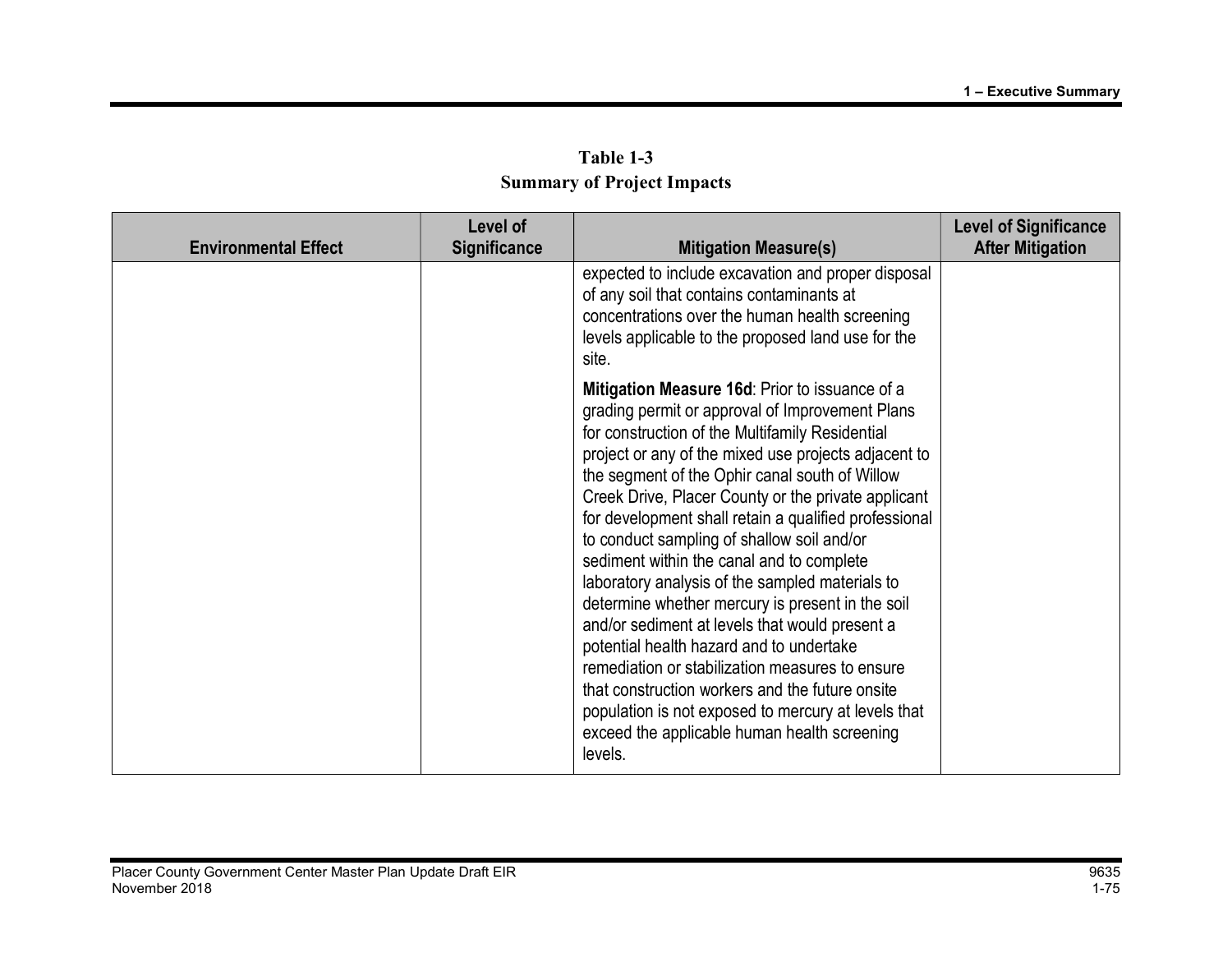| <b>Environmental Effect</b>                                                                                                                 | <b>Level of</b><br>Significance | <b>Mitigation Measure(s)</b>                                                                                                                                                                                                                                                                                                                                                                                                                                                                                                                                                                                                                                                                                               | <b>Level of Significance</b><br><b>After Mitigation</b> |
|---------------------------------------------------------------------------------------------------------------------------------------------|---------------------------------|----------------------------------------------------------------------------------------------------------------------------------------------------------------------------------------------------------------------------------------------------------------------------------------------------------------------------------------------------------------------------------------------------------------------------------------------------------------------------------------------------------------------------------------------------------------------------------------------------------------------------------------------------------------------------------------------------------------------------|---------------------------------------------------------|
|                                                                                                                                             |                                 | HHS:<br>Mitigation Measures 16e: Prior to issuance of a<br>permit for demolition of buildings 107, 108, and/or<br>109, Placer County shall retain a qualified<br>professional to inspect the three transformers<br>within the project site and the soil surrounding them<br>to identify any transformer leakage or soil staining.<br>Where leakage or soil staining is observed,<br>additional soil sampling and laboratory analysis<br>shall be completed to identify the concentrations of<br>PCBs. Any soil that contains PCBs at<br>concentrations over applicable human health<br>screening levels shall be excavated, removed from<br>the PCGC campus, and disposed of in accordance<br>with applicable regulations. |                                                         |
|                                                                                                                                             |                                 | MFR:<br>Mitigation Measure 16d (see above)                                                                                                                                                                                                                                                                                                                                                                                                                                                                                                                                                                                                                                                                                 |                                                         |
| Would the project be in conflict with an<br>airport influence zone or create hazards<br>due to the proximity of any airport or<br>airstrip? | <b>MPU:</b> No impact           | <b>MPU:</b> None Required                                                                                                                                                                                                                                                                                                                                                                                                                                                                                                                                                                                                                                                                                                  | <b>MPU:</b> No impact                                   |
|                                                                                                                                             | HHS: No impact                  | <b>HHS: None Required</b>                                                                                                                                                                                                                                                                                                                                                                                                                                                                                                                                                                                                                                                                                                  | <b>HHS:</b> No impact                                   |
|                                                                                                                                             | <b>MFR: No impact</b>           | <b>MFR: None Required</b>                                                                                                                                                                                                                                                                                                                                                                                                                                                                                                                                                                                                                                                                                                  | <b>MFR: No impact</b>                                   |
| Would the project impair implementation of<br>or interfere with an adopted emergency<br>response or evacuation plan?                        | <b>MPU:</b> No impact           | <b>MPU:</b> None Required                                                                                                                                                                                                                                                                                                                                                                                                                                                                                                                                                                                                                                                                                                  | <b>MPU:</b> No impact                                   |
|                                                                                                                                             | HHS: No impact                  | <b>HHS: None Required</b>                                                                                                                                                                                                                                                                                                                                                                                                                                                                                                                                                                                                                                                                                                  | HHS: No impact                                          |
|                                                                                                                                             | <b>MFR: No impact</b>           | <b>MFR: None Required</b>                                                                                                                                                                                                                                                                                                                                                                                                                                                                                                                                                                                                                                                                                                  | MFR: No impact                                          |

Table 1-3 Summary of Project Impacts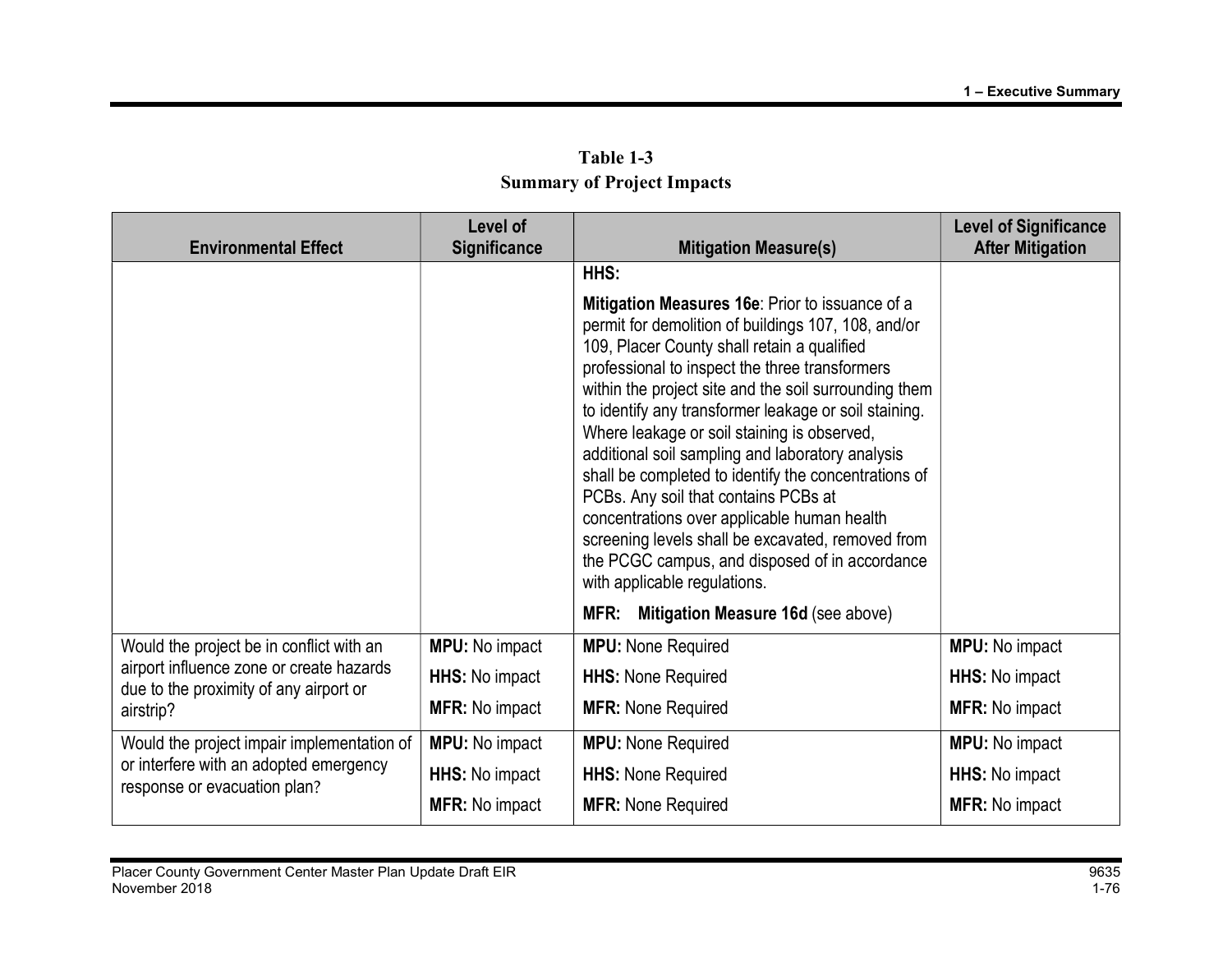|                                                                                                                                                 | Level of              |                                       | <b>Level of Significance</b> |
|-------------------------------------------------------------------------------------------------------------------------------------------------|-----------------------|---------------------------------------|------------------------------|
| <b>Environmental Effect</b>                                                                                                                     | Significance          | <b>Mitigation Measure(s)</b>          | <b>After Mitigation</b>      |
| Would the project expose people or                                                                                                              | <b>MPU: LTS</b>       | <b>MPU:</b> None Required             | <b>MPU: LTS</b>              |
| structures to a significant risk associated<br>with wildland fires?                                                                             | HHS: No impact        | <b>HHS: None Required</b>             | <b>HHS:</b> No impact        |
|                                                                                                                                                 | <b>MFR: No impact</b> | <b>MFR: None Required</b>             | <b>MFR: No impact</b>        |
| Would the project contribute to cumulative                                                                                                      | <b>MPU:</b> No impact | <b>MPU:</b> None Required             | <b>MPU:</b> No impact        |
| increases in exposure to hazards and<br>hazardous materials?                                                                                    | HHS: No impact        | <b>HHS: None Required</b>             | HHS: No impact               |
|                                                                                                                                                 | <b>MFR: No impact</b> | <b>MFR: None Required</b>             | <b>MFR: No impact</b>        |
|                                                                                                                                                 |                       | <b>Public Services and Recreation</b> |                              |
| Would the project have an increase                                                                                                              | <b>MPU: LTS</b>       | <b>MPU:</b> None Required             | <b>MPU: LTS</b>              |
| demand for police services and fire<br>protection services requiring the need to<br>construct new facilities, or expand existing<br>facilities? | <b>HHS: LTS</b>       | <b>HHS: None Required</b>             | <b>HHS: LTS</b>              |
|                                                                                                                                                 | <b>MFR: LTS</b>       | <b>MFR: None Required</b>             | <b>MFR: LTS</b>              |
|                                                                                                                                                 |                       |                                       |                              |
| Would the project cause or accelerate the                                                                                                       | <b>MPU: LTS</b>       | <b>MPU:</b> None Required             | <b>MPU: LTS</b>              |
| physical deterioration of existing parks or<br>recreational facilities or create a need for                                                     | HHS: No impact        | <b>HHS: None Required</b>             | <b>HHS:</b> No impact        |
| construction or expansion of recreational                                                                                                       | <b>MFR: LTS</b>       | <b>MFR: None Required</b>             | <b>MFR: LTS</b>              |
| facilities beyond what was anticipated in<br>the County's General Plan or the<br>Auburn/Bowman Community Plan?                                  |                       |                                       |                              |
| Would the project have an increase                                                                                                              | <b>MPU: LTS</b>       | <b>MPU:</b> None Required             | <b>MPU: LTS</b>              |
| demand for schools and school capacity                                                                                                          | HHS: No impact        | <b>HHS: None Required</b>             | HHS: No impact               |

Table 1-3 Summary of Project Impacts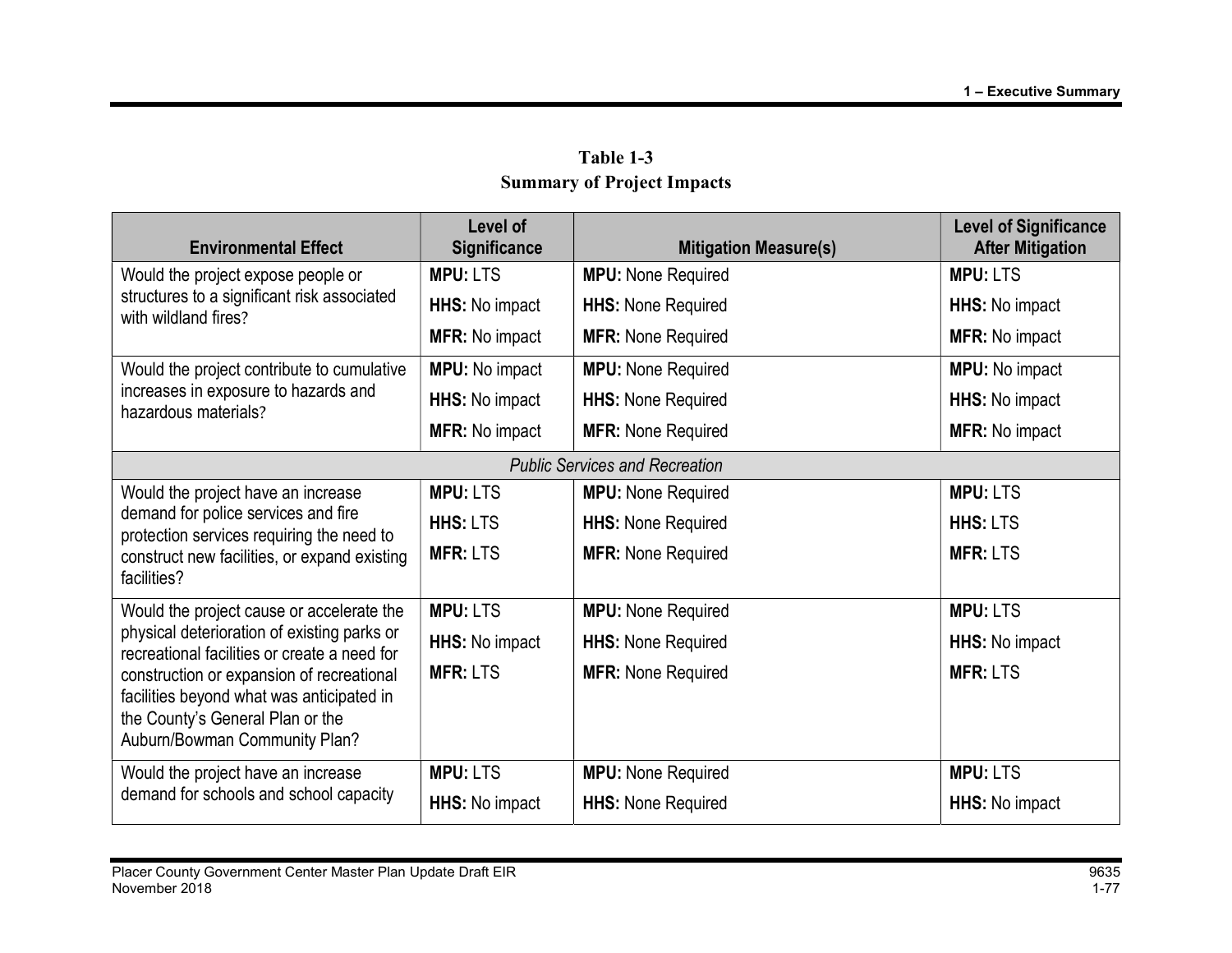| <b>Environmental Effect</b>                                                                                                                            | Level of<br><b>Significance</b> | <b>Mitigation Measure(s)</b>                                                                                                                                                                                                                                                                                                                                                        | <b>Level of Significance</b><br><b>After Mitigation</b> |
|--------------------------------------------------------------------------------------------------------------------------------------------------------|---------------------------------|-------------------------------------------------------------------------------------------------------------------------------------------------------------------------------------------------------------------------------------------------------------------------------------------------------------------------------------------------------------------------------------|---------------------------------------------------------|
| requiring the need to construct new<br>facilities, or expand existing facilities?                                                                      | <b>MFR: LTS</b>                 | <b>MFR: None Required</b>                                                                                                                                                                                                                                                                                                                                                           | <b>MFR: LTS</b>                                         |
| Would the project have an increase                                                                                                                     | <b>MPU: LTS</b>                 | <b>MPU:</b> None Required                                                                                                                                                                                                                                                                                                                                                           | <b>MPU: LTS</b>                                         |
| demand for libraries and library capacity<br>requiring the need to construct new                                                                       | HHS: No impact                  | <b>HHS: None Required</b>                                                                                                                                                                                                                                                                                                                                                           | <b>HHS:</b> No impact                                   |
| facilities, or expand existing facilities?                                                                                                             | <b>MFR: LTS</b>                 | <b>MFR: None Required</b>                                                                                                                                                                                                                                                                                                                                                           | <b>MFR: LTS</b>                                         |
| Would the project contribute to cumulative                                                                                                             | <b>MPU: LTS</b>                 | <b>MPU:</b> None Required                                                                                                                                                                                                                                                                                                                                                           | <b>MPU: LTS</b>                                         |
| impacts to public services and recreation?                                                                                                             | HHS: LTS                        | <b>HHS: None Required</b>                                                                                                                                                                                                                                                                                                                                                           | <b>HHS: LTS</b>                                         |
|                                                                                                                                                        | <b>MFR: LTS</b>                 | <b>MFR: None Required</b>                                                                                                                                                                                                                                                                                                                                                           | <b>MFR: LTS</b>                                         |
|                                                                                                                                                        |                                 | <b>Utilities and Service Systems</b>                                                                                                                                                                                                                                                                                                                                                |                                                         |
| Would the project exceed wastewater                                                                                                                    | <b>MPU:</b> No impact           | <b>MPU:</b> None Required                                                                                                                                                                                                                                                                                                                                                           | <b>MPU:</b> No impact                                   |
| treatment requirements of the applicable<br>Regional Water Quality Control Board?                                                                      | HHS: No impact                  | <b>HHS: None Required</b>                                                                                                                                                                                                                                                                                                                                                           | HHS: No impact                                          |
|                                                                                                                                                        | <b>MFR: No impact</b>           | <b>MFR: None Required</b>                                                                                                                                                                                                                                                                                                                                                           | <b>MFR: No impact</b>                                   |
| Would the project require or result in the                                                                                                             | <b>MPU: PS</b>                  | MPU:                                                                                                                                                                                                                                                                                                                                                                                | <b>MPU: LTS</b>                                         |
| construction of new water or wastewater<br>treatment facilities, expansion of existing<br>facilities, or demand for new or expanded<br>water supplies? | HHS: PS                         | Mitigation Measure 18a: The County shall                                                                                                                                                                                                                                                                                                                                            | <b>HHS: LTS</b>                                         |
|                                                                                                                                                        | <b>MFR: LTS</b>                 | develop and implement an off-site mitigation<br>program that will replace and/or rehabilitate sewer<br>infrastructure in order to reduce inflow and<br>infiltration in areas tributary to the DeWitt trunk line<br>within Sewer Maintenance District No. 1. The off-<br>site mitigation program will create capacity within<br>the existing system equivalent to the project's peak | <b>MFR: LTS</b>                                         |

Table 1-3 Summary of Project Impacts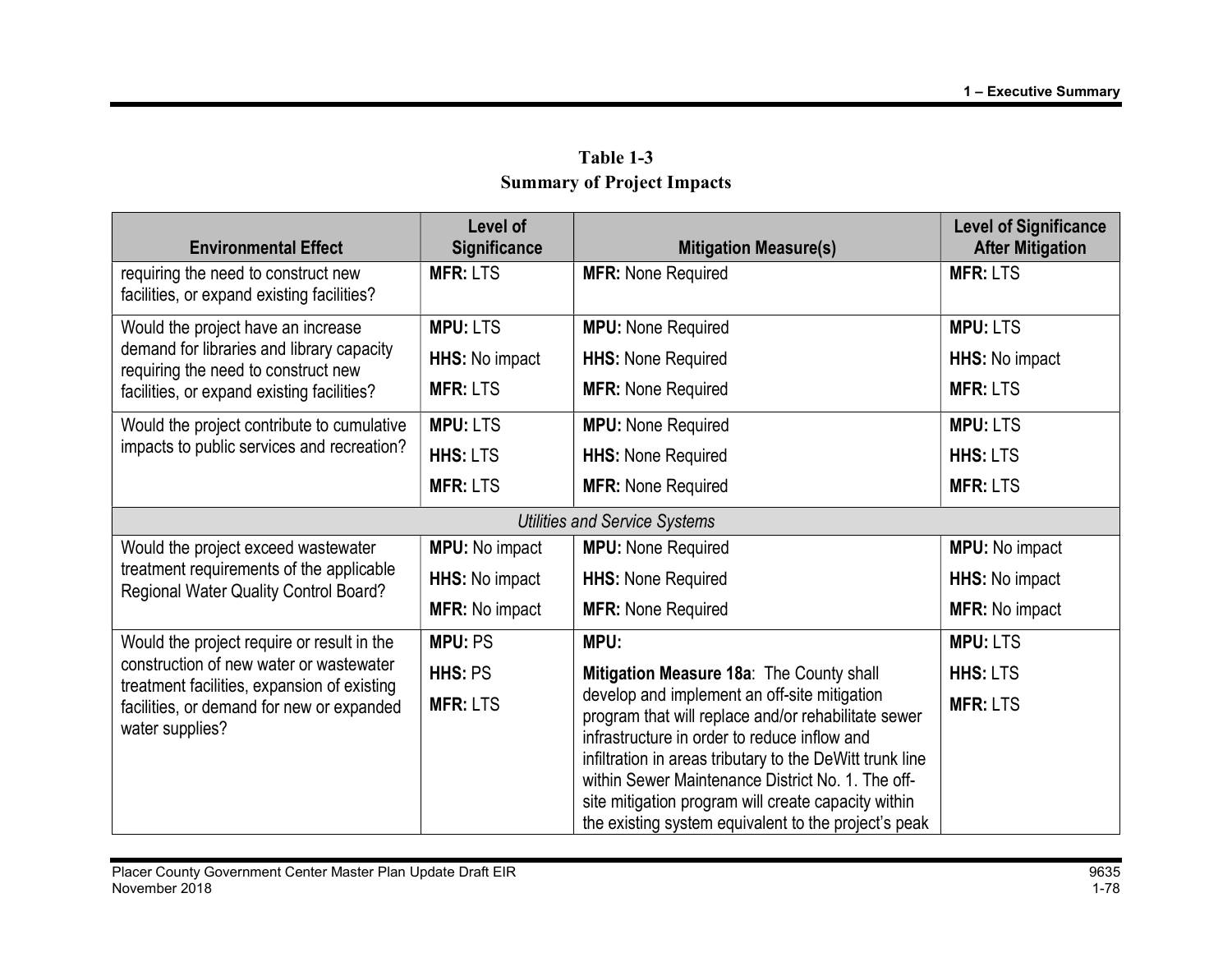| <b>Environmental Effect</b>                                                                                                                                                                                              | Level of<br>Significance | <b>Mitigation Measure(s)</b>                                                                                                                                                                                                                                                                                                                                                                                                                                                                                                                                                                                                                                                                                                            | <b>Level of Significance</b><br><b>After Mitigation</b> |
|--------------------------------------------------------------------------------------------------------------------------------------------------------------------------------------------------------------------------|--------------------------|-----------------------------------------------------------------------------------------------------------------------------------------------------------------------------------------------------------------------------------------------------------------------------------------------------------------------------------------------------------------------------------------------------------------------------------------------------------------------------------------------------------------------------------------------------------------------------------------------------------------------------------------------------------------------------------------------------------------------------------------|---------------------------------------------------------|
|                                                                                                                                                                                                                          |                          | wet weather flows. The off-site mitigation program<br>shall consist of upsizing of the DeWitt Trunk line as<br>identified in Table 5-2 of the North Auburn DeWitt<br>Trunk Sewer Capacity Evaluation Report. The off-<br>site mitigation program shall be coordinated,<br>reviewed, and approved by the Facility Services<br>Department, Environmental Engineering Division<br>prior to or concurrent with the Improvement Plan<br>approval for the Health and Human Services<br>building. The on-site development project sewer<br>improvements shall not be accepted as complete<br>by the County until the County accepts the off-site<br>sewer mitigation program improvements, which<br>may be constructed by others, as complete. |                                                         |
|                                                                                                                                                                                                                          |                          | Mitigation Measure 18a: (see above)<br>HHS:                                                                                                                                                                                                                                                                                                                                                                                                                                                                                                                                                                                                                                                                                             |                                                         |
|                                                                                                                                                                                                                          |                          | MFR:<br>None Required                                                                                                                                                                                                                                                                                                                                                                                                                                                                                                                                                                                                                                                                                                                   |                                                         |
| Would the project require or result in the<br>construction of new storm water drainage<br>facilities or expansion of existing facilities,<br>the construction or which could cause<br>significant environmental effects? | <b>MPU:</b> No impact    | <b>MPU:</b> None Required                                                                                                                                                                                                                                                                                                                                                                                                                                                                                                                                                                                                                                                                                                               | <b>MPU:</b> No impact                                   |
|                                                                                                                                                                                                                          | HHS: No impact           | <b>HHS: None Required</b>                                                                                                                                                                                                                                                                                                                                                                                                                                                                                                                                                                                                                                                                                                               | HHS: No impact                                          |
|                                                                                                                                                                                                                          | <b>MFR: No impact</b>    | <b>MFR: None Required</b>                                                                                                                                                                                                                                                                                                                                                                                                                                                                                                                                                                                                                                                                                                               | <b>MFR: No impact</b>                                   |
| Would the project be served by a landfill                                                                                                                                                                                | <b>MPU: LTS</b>          | <b>MPU:</b> None Required                                                                                                                                                                                                                                                                                                                                                                                                                                                                                                                                                                                                                                                                                                               | <b>MPU: LTS</b>                                         |
| with sufficient permitted capacity to                                                                                                                                                                                    | <b>HHS: LTS</b>          | <b>HHS: None Required</b>                                                                                                                                                                                                                                                                                                                                                                                                                                                                                                                                                                                                                                                                                                               | <b>HHS: LTS</b>                                         |

## Table 1-3 Summary of Project Impacts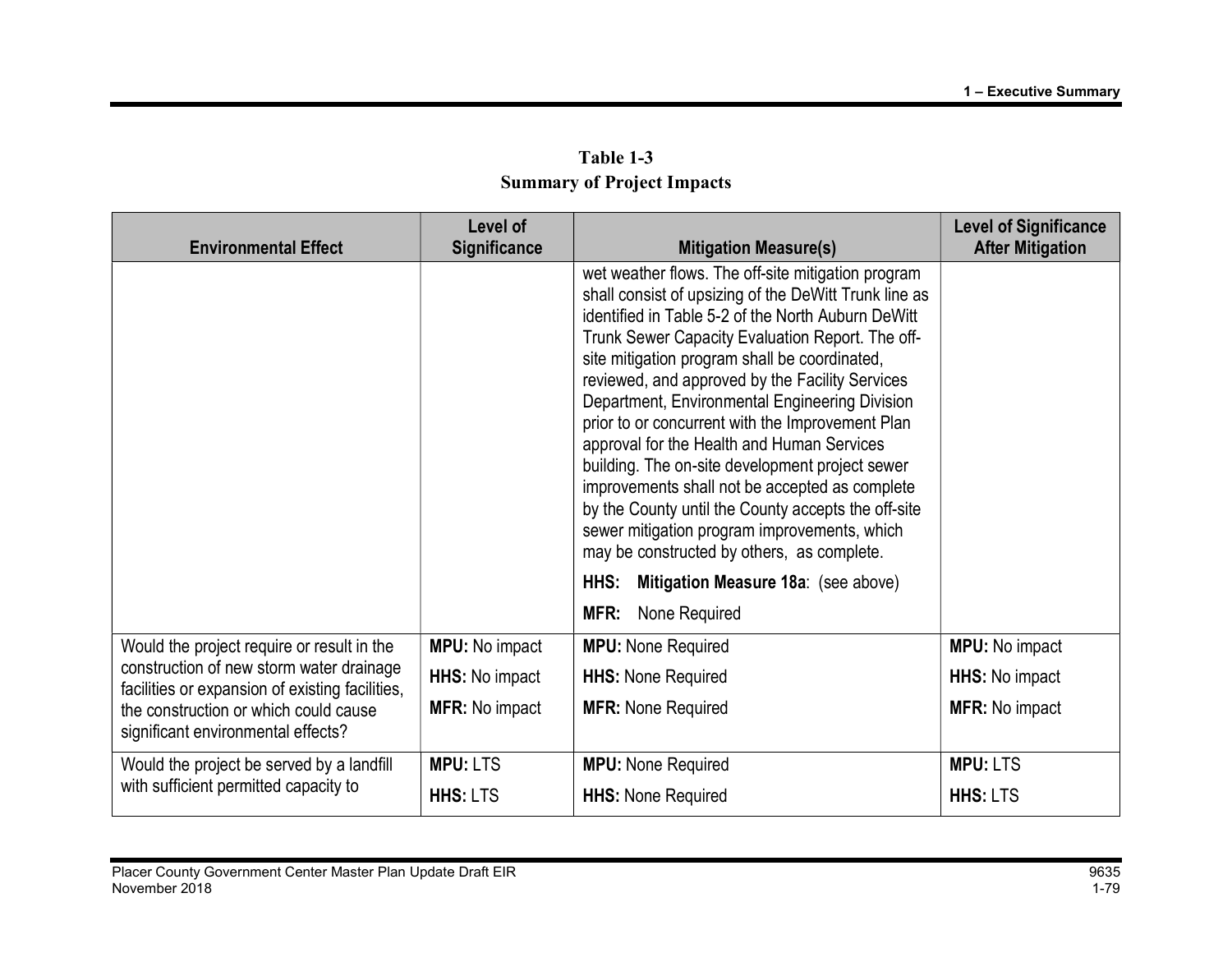| <b>Environmental Effect</b>                                                                                             | Level of<br>Significance | <b>Mitigation Measure(s)</b> | <b>Level of Significance</b><br><b>After Mitigation</b> |
|-------------------------------------------------------------------------------------------------------------------------|--------------------------|------------------------------|---------------------------------------------------------|
| accommodate the project's solid waste<br>disposal needs?                                                                | <b>MFR: LTS</b>          | <b>MFR: None Required</b>    | <b>MFR: LTS</b>                                         |
| Would the project comply with federal,                                                                                  | <b>MPU:</b> No impact    | <b>MPU:</b> None Required    | <b>MPU:</b> No impact                                   |
| state, and local statutes and regulations<br>related to solid waste?                                                    | <b>HHS:</b> No impact    | <b>HHS: None Required</b>    | <b>HHS:</b> No impact                                   |
|                                                                                                                         | <b>MFR: No impact</b>    | <b>MFR: None Required</b>    | <b>MFR: No impact</b>                                   |
|                                                                                                                         |                          | <b>Energy Conservation</b>   |                                                         |
| Would the project result in wasteful,                                                                                   | <b>MPU: LTS</b>          | <b>MPU:</b> None Required    | <b>MPU: LTS</b>                                         |
| inefficient, or unnecessary consumption of<br>energy?                                                                   | <b>HHS: LTS</b>          | <b>HHS: None Required</b>    | <b>HHS: LTS</b>                                         |
|                                                                                                                         | <b>MFR: LTS</b>          | <b>MFR: None Required</b>    | <b>MFR: LTS</b>                                         |
| Would the project conflict with existing<br>energy standards and regulations?                                           | <b>MPU: LTS</b>          | <b>MPU:</b> None Required    | <b>MPU: LTS</b>                                         |
|                                                                                                                         | <b>HHS: LTS</b>          | <b>HHS: None Required</b>    | <b>HHS: LTS</b>                                         |
|                                                                                                                         | <b>MFR: LTS</b>          | <b>MFR: None Required</b>    | <b>MFR: LTS</b>                                         |
| Would the project result in a considerable<br>contribution to energy consumption<br>impacts in the cumulative scenario? | <b>MPU:</b> No impact    | <b>MPU:</b> None Required    | <b>MPU:</b> No impact                                   |
|                                                                                                                         | HHS: No impact           | <b>HHS: None Required</b>    | HHS: No impact                                          |
|                                                                                                                         | <b>MFR: No impact</b>    | <b>MFR: None Required</b>    | <b>MFR: No impact</b>                                   |

Table 1-3 Summary of Project Impacts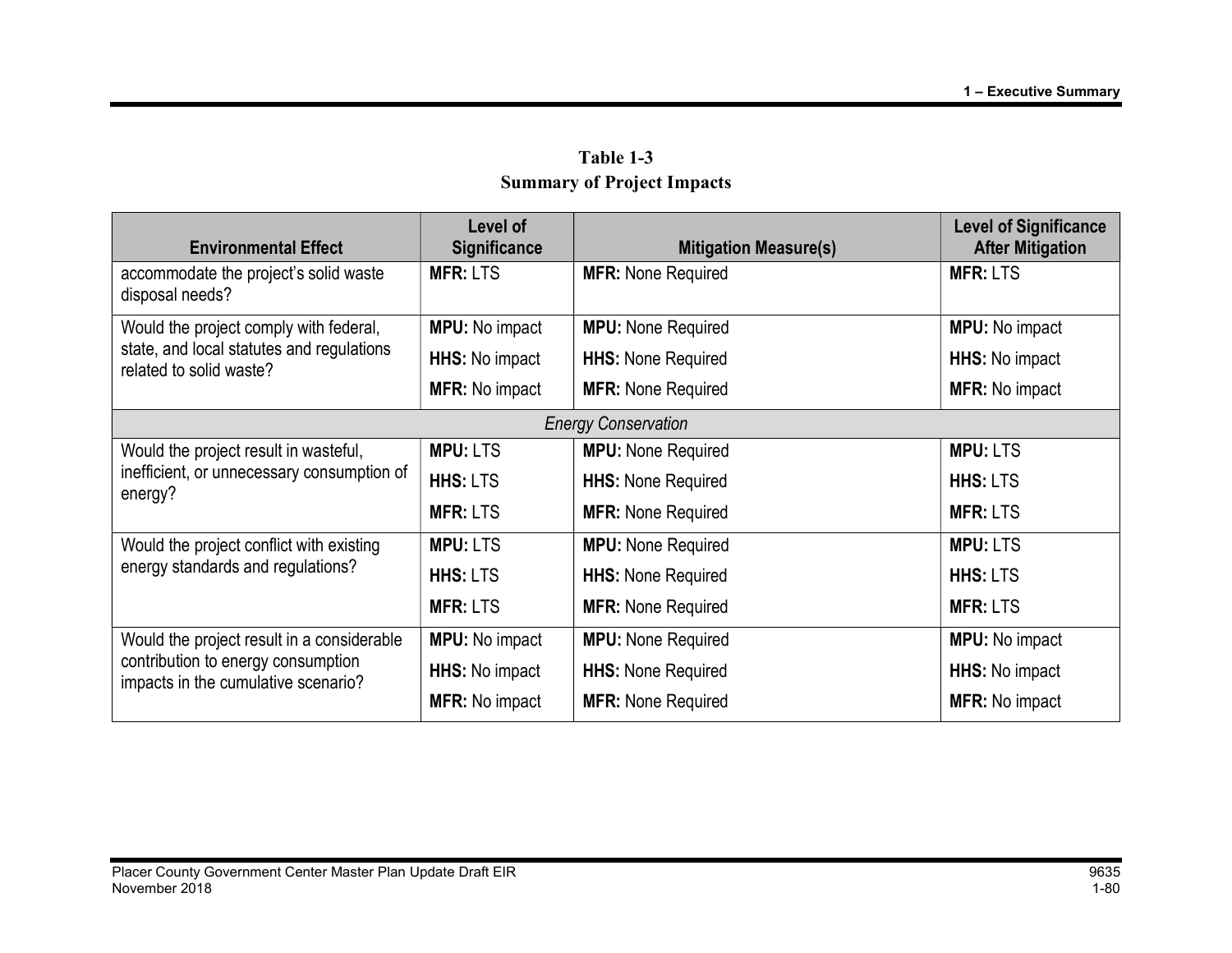## 1.9 REFERENCES CITED

- County of Placer. 2018. Placer County Government Center Master Plan, Draft Strategic Vision. Prepared by Williams + Paddon. November 16, 2018. http://www.placer.ca.gov/pcgc.
- United States Department of the Interior National Park Service (NPS) 2015. National Register of Historic Places Registration Form: DeWitt General Hospital. December 31. 2015